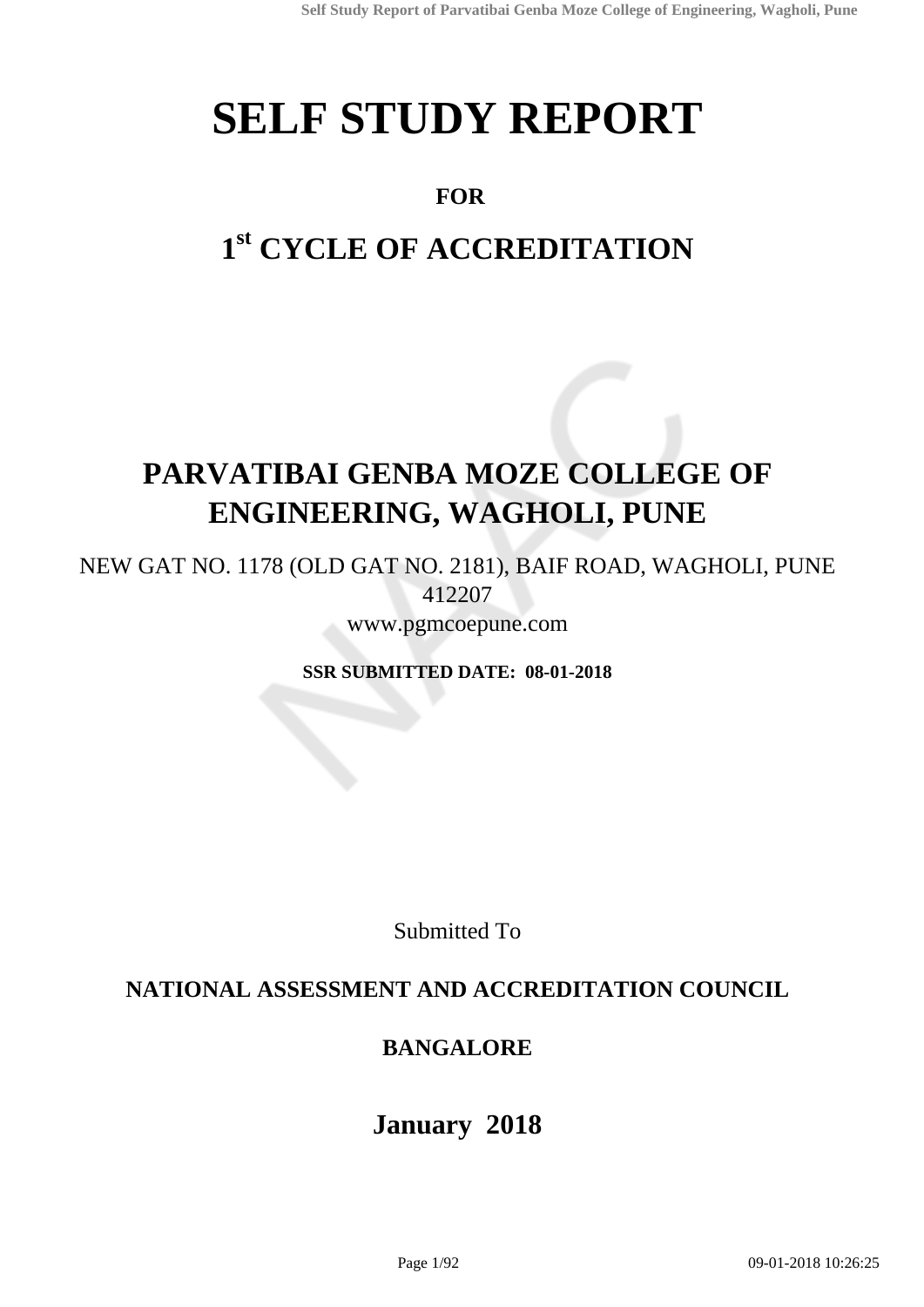# **1. EXECUTIVE SUMMARY**

# **1.1 INTRODUCTION**

Parvatibai Genba Moze College of Engineering is a self financing institution affiliated to the Savitribai Phule Pune University and located at Wagholi on the rapidly growing area in Pune-412207, Maharashtra, was established in year 2006 under the visionary leadership of Hon. Shri Rambhau Moze President, GENBA SOPANRAO MOZE TRUST in the loving memory of Mother. The institute was established with an objective of providing technological learning to the rural students with consideration of industry and current market demands.

The institute runs Undergraduate Courses like Computer Engineering, Information Technology, Electronics & Telecommunication Engineering, Civil Engineering and Mechanical Engineering, approved by All India Council for Technical Education (AICTE), Directorate of Technical Education (DTE), and Government of Maharashtra.

The institute has been imparting quality technical education to the inspiring students and emphasizes on excellence in technical education.The rapid growth and industrialization has put an immense pressure on technical traininginstitutions to mould out professionally competent young engineers to cater for the needs of theindustry. The institutededicated itself to the cause of technical education forfulfilling the aspirations of the upcoming generations and the ever increasing needs of theindustry. The institute inculcates the value of hard work and meticulousness amongst its students and faculty enabling them to overcome obstacles in the voyage of their upcoming lives with pride and self-confidence.

#### **Vision**

Encourage Technocrats to Create Better Future

#### **Mission**

To attain high valued technological teaching through:

- Student-centric teaching-learning practices
- Awareness of ethical responsibilities and to serve humanity to their paramount skill
- Driving activities pertinent to the requirements of the Industries  $\&$  Society
- Strengthening the Educational Social Responsibilities through dynamic support of management

# **1.2 Strength, Weakness, Opportunity and Challenges(SWOC)**

#### **Institutional Strength**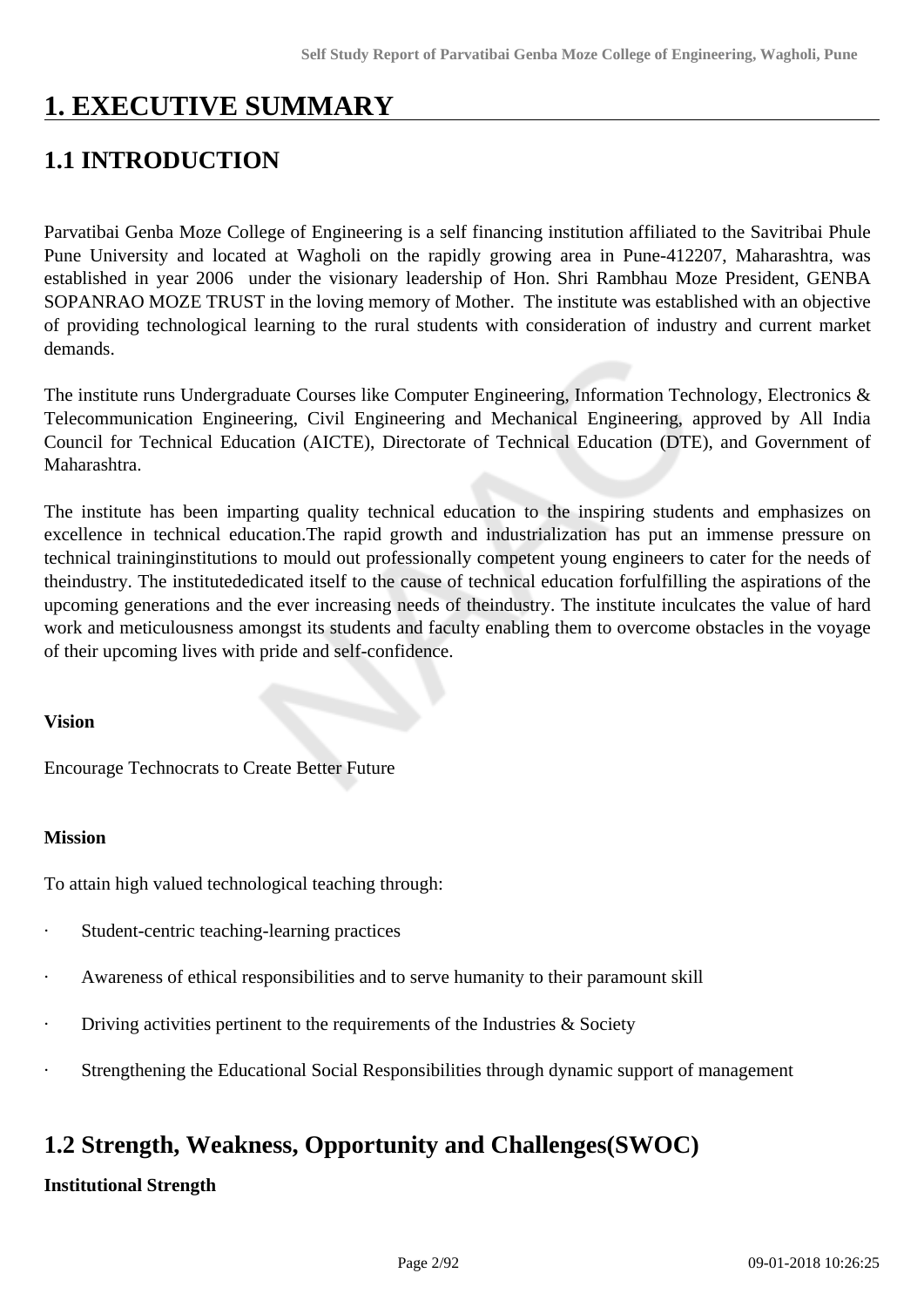- Strong academic results with consistency in addition to one **Gold Medal**
- Strong industry linkage considering student placement, Internship,Field visit due toavailable **IT and Automobile HUBS** like EON IT Park Kharadi, Hadapsar and Ranjangaon MIDC
- Student centric practices with the help of **Guardian Faculty Member** mentoring
- Ease of approach and transport for student and facultydue to **Pune-Ahmednagar Highway** touch location
- Curriculum enhancement through **Value Added Courses**, contents beyond syllabus
- Young and Dynamic faculty, **Team work** within them
- State of art **infrastructure** facility with disciplined and pleasant campus climate, playground

#### **Institutional Weakness**

- More exposure needed in research and development area
- Funding/financial support from Government and Non-Government organizations
- Less faculties with Ph. D.qualification
- Alumni association formation in the past was not initiated

#### **Institutional Opportunity**

- Consultancy development
- Inter college communication
- Attract meritorious student to improve results
- Encourage more faculty for Doctoral course
- More industry projects and interaction with outside world

#### **Institutional Challenge**

- Generation of more avenue of funding through research projects and consultancy
- Cope up with the current competition in engineering education in the area
- Regional competition among the institutes
- Rigidity of academic formation & curriculum

The SWOC analysis is conducted considering the role of all stakeholders to reach the Vision of the Institute "Encourage Technocrats to Create Better Future".

## **1.3 CRITERIA WISE SUMMARY**

#### **Curricular Aspects**

Parvatibai Genba Moze College of Engineering is a self-financing institution affiliated to the Savitribai Phule Pune University. The Vision and Mission of the institute are communicated to all the stakeholders through various media. Affiliating University revised syllabus periodically in which faculties of the institute actively participate. The University designs curriculum by conducting syllabus revision workshops through Board of Studies where faculties from the institute participate. The faculty is given a very conducive environment to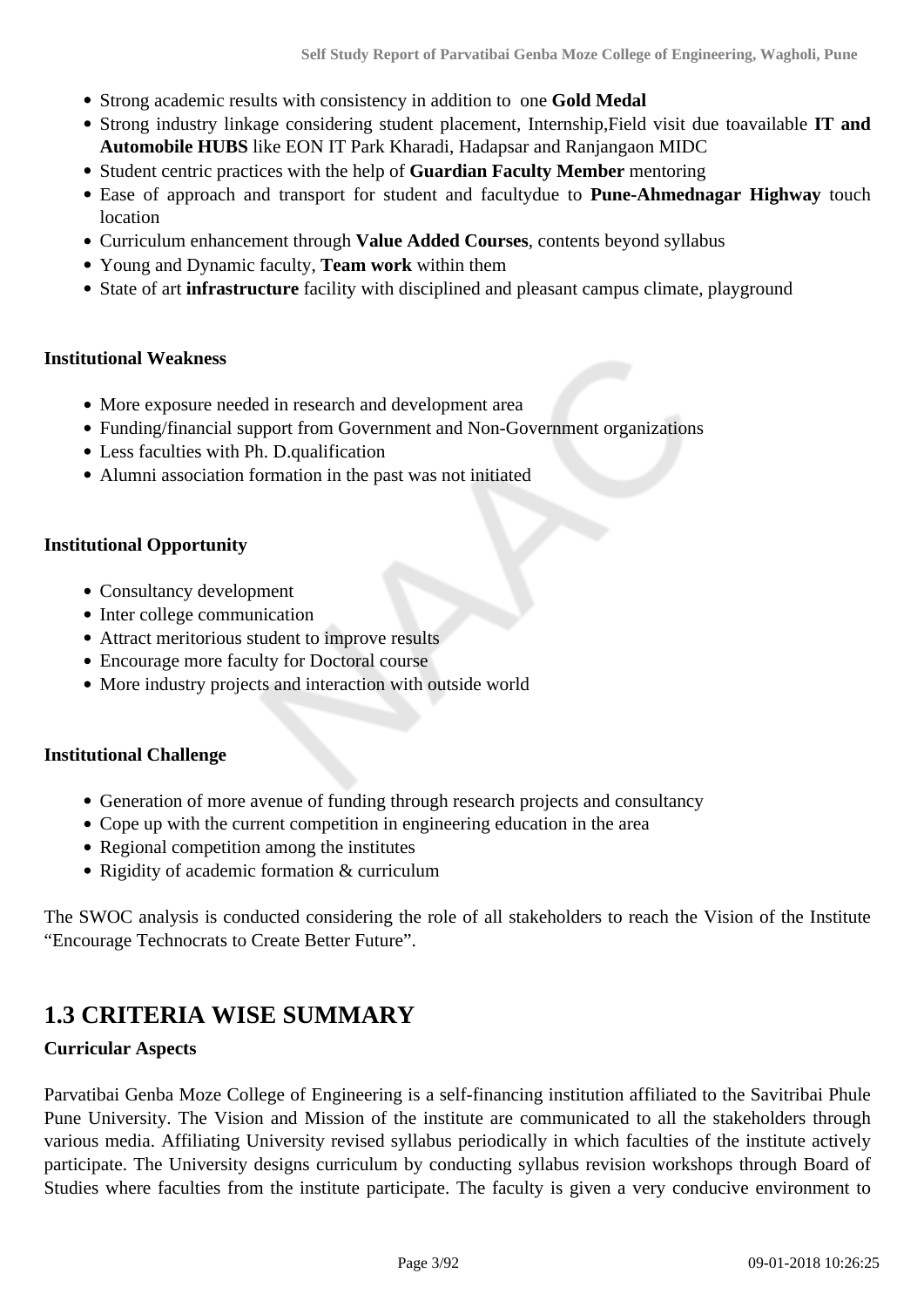enhance their academic qualification and results in skills. They are encouraged and financially supported to participate in Seminars, Workshops, Lectures, and Training to enhance their knowledge and skills to improve the Teaching-Learning process. Academic flexibility and bridging the gap between curriculum and industry is achieved by conducting workshops, seminars, and signing Memorandum of Understanding with leading industries.

The Institute adheres to the syllabus requirement and teaching plan as per SPPU. In addition to this, Seminars, Workshops, Experts Lectures and Industrial Visits are also organized to help students get an insight of the current trends and practices in the industry. Value added courses like Soft Skills and Aptitude Classes are also conducted in order to achieve holistic development of the students and inculcate professionalism in them.

#### **Teaching-learning and Evaluation**

The institute gets students admitted for different programs through the Centralized Admission Process (CAP) conducted by the competent authority of State Government of Maharashtra. The admission process ensures inclusion of students from all categories through social reservations defined by State Government of Maharashtra.

The teaching-learning process is developed to ensure effective delivery of all contents in curricula prescribed by SPPU with the help of video and audio lectures and bridging the curriculum gaps through covering necessary contents beyond the curriculum. The institute has Academic Monitoring formats to monitor the teaching-learning process. It contains an academic calendar of the institute, reflects University's academic calendar that includes curricular, co-curricular, extracurricular activities.

The institute has maintained the required infrastructure and facilities for effective teaching-learning and selfdevelopment of students. The institute maintains the academic environment, focuses on overall development of faculty by conducting supportive courses and workshops and including the faculty for different Faculty Development Programs (FDPs), Short Term Training Programs, workshops *etc.*

#### **Research, Innovations and Extension**

The Research and Innovation activity of the institute is started with the mission to create pioneering thinkers with an objective to solve problems of society using the principles of science, research, and technology. The R&I activity is focused to promote research activities among the institute and dedicated to providing guidelines and training using revolutionary approaches to the faculties and students. The institute focused on developing the leadership/entrepreneurship potential of the youth through professional learning, volunteering experience, and creative practices.

Research activity is providing valuable inputs to the students and faculties. The institute has started the Incubation Centre for the young entrepreneur. Workshops and seminars are conducted frequently on Intellectual Property Rights (IPR) and Industry-Academia Innovative. The institution has strong support and also provided incentives to those teachers who have received state, national and international recognition and awards. Institute insists faculties for submission of research papers in national and international Journals and conferences.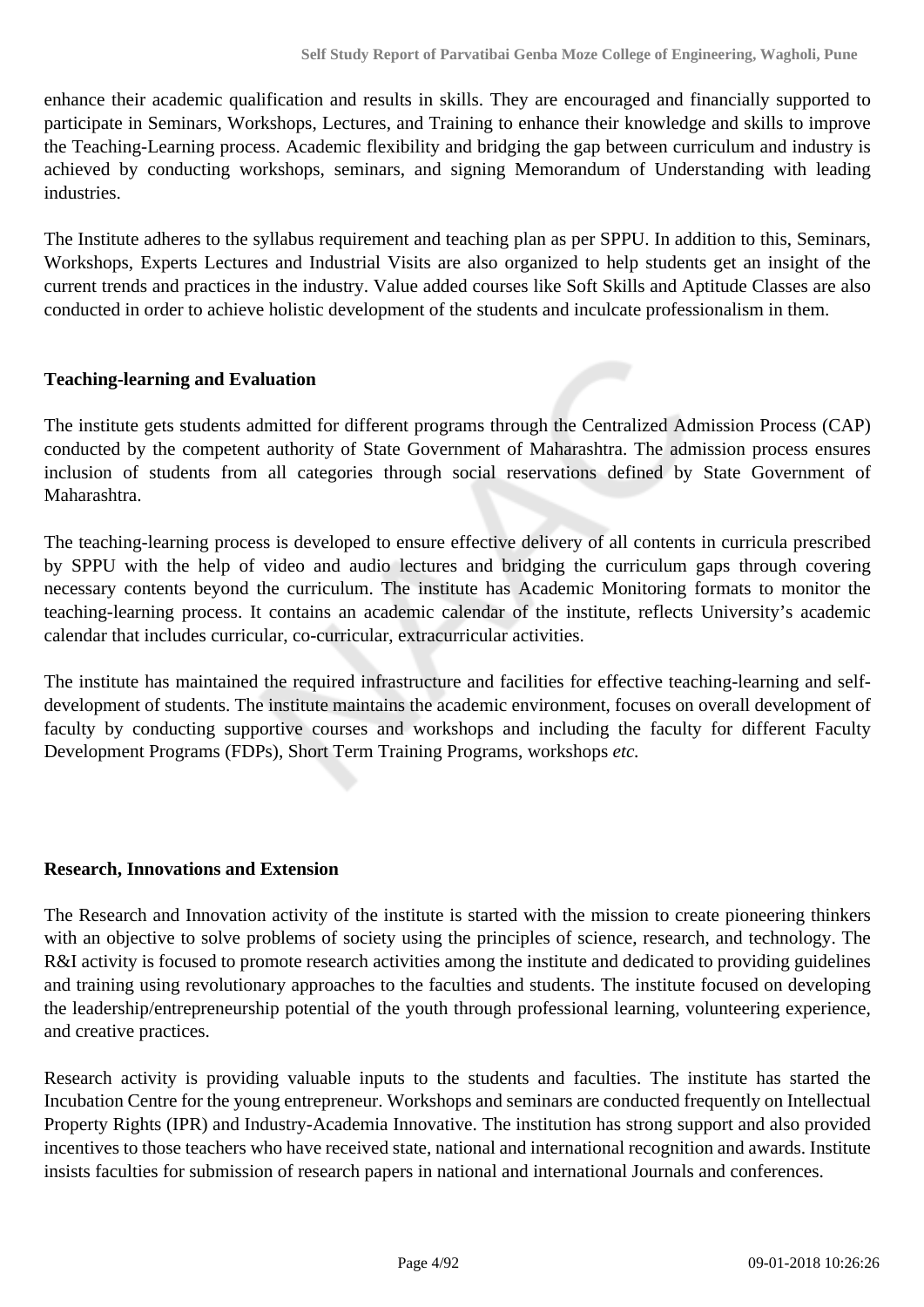The institute has an active NSS unit and departmental student associations. Numerous of the activities have been organized in near past, such as tree plantations, adoption of the village, having a residential camp for building a rapport.

#### **Infrastructure and Learning Resources**

The institute aims at imparting not only good quality education but also encourages students for their excellent performance in curricular, co-curricular and extracurricular activities. The college campus has sufficient space for all academic, administrative, co-curricular and extra-curricular activities thereby satisfying the norms of regulating bodies and functional needs. Every department of the institute is well equipped with independent classrooms, laboratories, tutorial rooms, workshop, seminar halls etc. All the classrooms and most of the laboratories are equipped with multimedia teaching aids. Our central library of the institute provides reference books, textbooks, rare books and e-learning resources. Wi-Fi with high capacity is installed and utilized for students so that they can have concurrent access with sufficient speed. Leased Line of 77 MBPS is available in the institute.

. High-end equipments are available for student projects and research. Library is having rich books and journal collection, fulfills the academic resources needs of the students as well as faculty members. Library orientation programs and other schemes have resulted in good library usage. All the other supporting facilities such as playground and dispensary are in place.

#### **Student Support and Progression**

The institute facilitates all the scholarships offered by the State and Central Government. All the eligible students admitted in the reserved category are receiving financial assistance from State Government. Every department organizes expert lectures conducted by industrialists and experienced professionals to develop entrepreneurial skills among the students.

The institute motivates the students to appear for GATE and other related examination for PG programs in India and abroad. This number is continuously increasing for the last few years. The active Training and Placement cell providesthe institute level training and placement officer who co-ordinates with various department level faculty coordinators for its activities. The institute has a Student Grievance Redressal Cell. The Alumni association contributes actively to the growth of the institution through the alumni association.

The institute is part of annual cultural meet of students "TARANG". It is also a part of annual technical meet of students "Technomeet", which showcase the technical skills of students. In addition, students are encouraged to participate in various national and international level events in cultural, sports and technical activities. Several students from the institute received laurels by winning the events in all these activities.

#### **Governance, Leadership and Management**

The Vision of the Institute is to achieve excellence in technical education and to achieve this; the Mission of the institute is well articulated. The departments, in turn, have formulated their Vision and Mission in tune with that of the institute. Based on the Vision and Mission of the institute and inputs from various stakeholders, the Quality Policy is drafted. The Governing Body and Local Management Committee give general guidelines for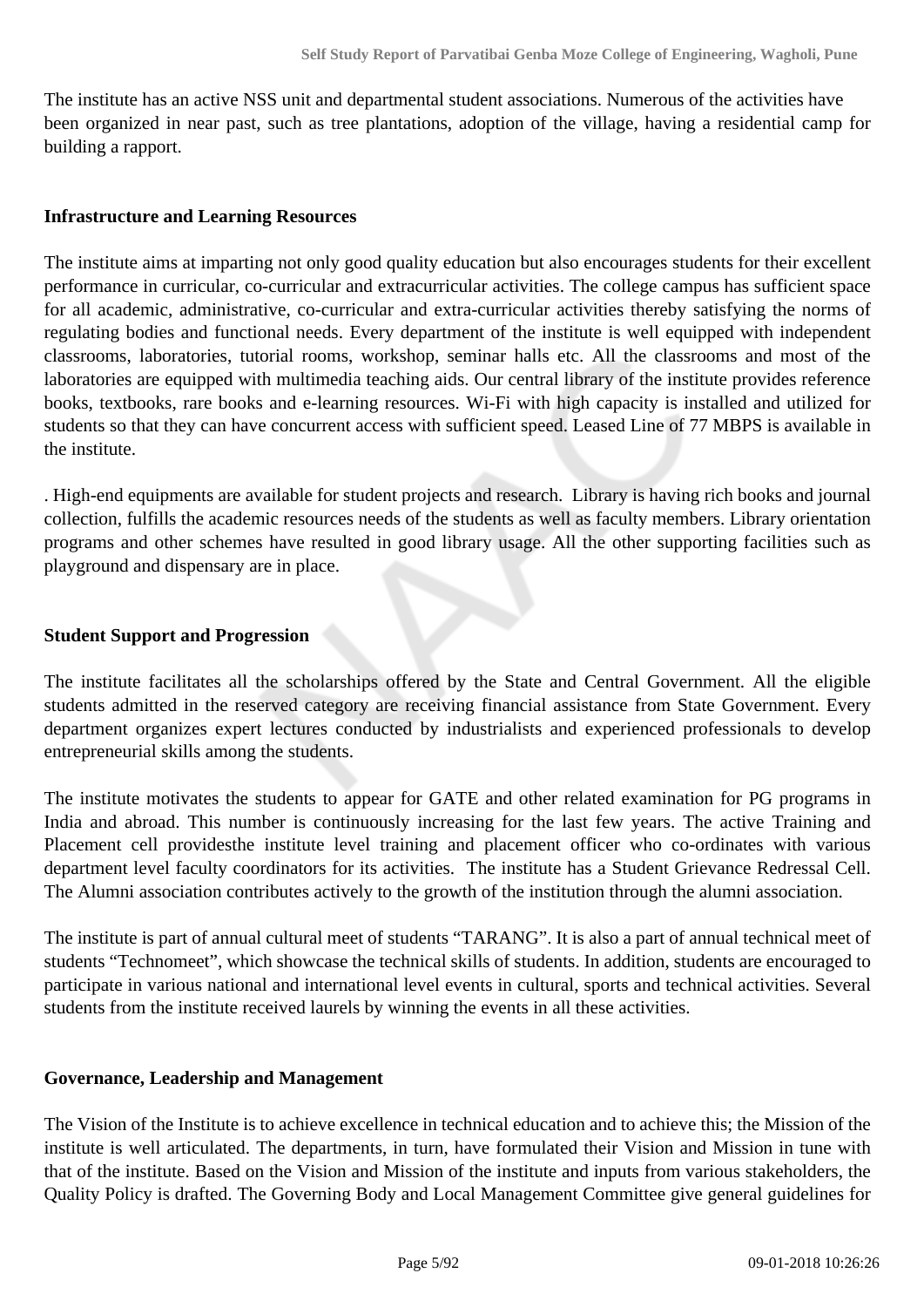appropriate governance to realize the Vision.

The institute have its strong Perspective plan for Development by considering its Vision and Mission like enhancement in infrastructure and amenities, Excellent academic growth by achieving 100% results in maximum subjects, fulfilment of admission, Retaining Good number of Ph. D. holders, Faculty development by enhancing research and innovations, Collaborations with institutes of repute nationally and internationally.

Principal, Deans and Heads of the Departments have ample independence in academic and administrative decision making. IQAC cell examines and appraise all mechanisms of academic and administrative processes and make certain that quality is promoted and sustained at every level. Quality upgrading strategies are planned to take into consideration the feedback of all the stakeholders and implemented in a clear and useful manner.

#### **Institutional Values and Best Practices**

The institute has promoted the gender equity by conducting the awareness programs for the women's. The college campus is provided the facilities for women's such as safety & security, counseling, medical and common room etc. The institute has taken the initiatives to make the campus eco-friendly through various efforts such as Trees Plantation, Water harvesting, Energy conservation.

The institute has made the provision for differently abled (Divyangjan) friendliness facilities such as Wheelchairs, ramps, restrooms etc. And also maintain the complete transparency in financial, academic, administrative & auxiliary functions.

The institute has adopted different innovative practices such as counseling the students, monitoring their academic performance, online feedback of students, aptitude test for final year students, and use of WhatsApp for faster communication, and Enterprise Resource Planning (ERP) for record keeping.

The college has adopted certain Best Practices like "Aptitude training to Students" and "Concession in fees for students" which will help the institute to enhance the performance of the students and creation of entrepreneur.

The institute also supports the students to participate every year in BAJA SAE which is an intercollegiate design competition run by the Society of Automotive Engineers (SAE).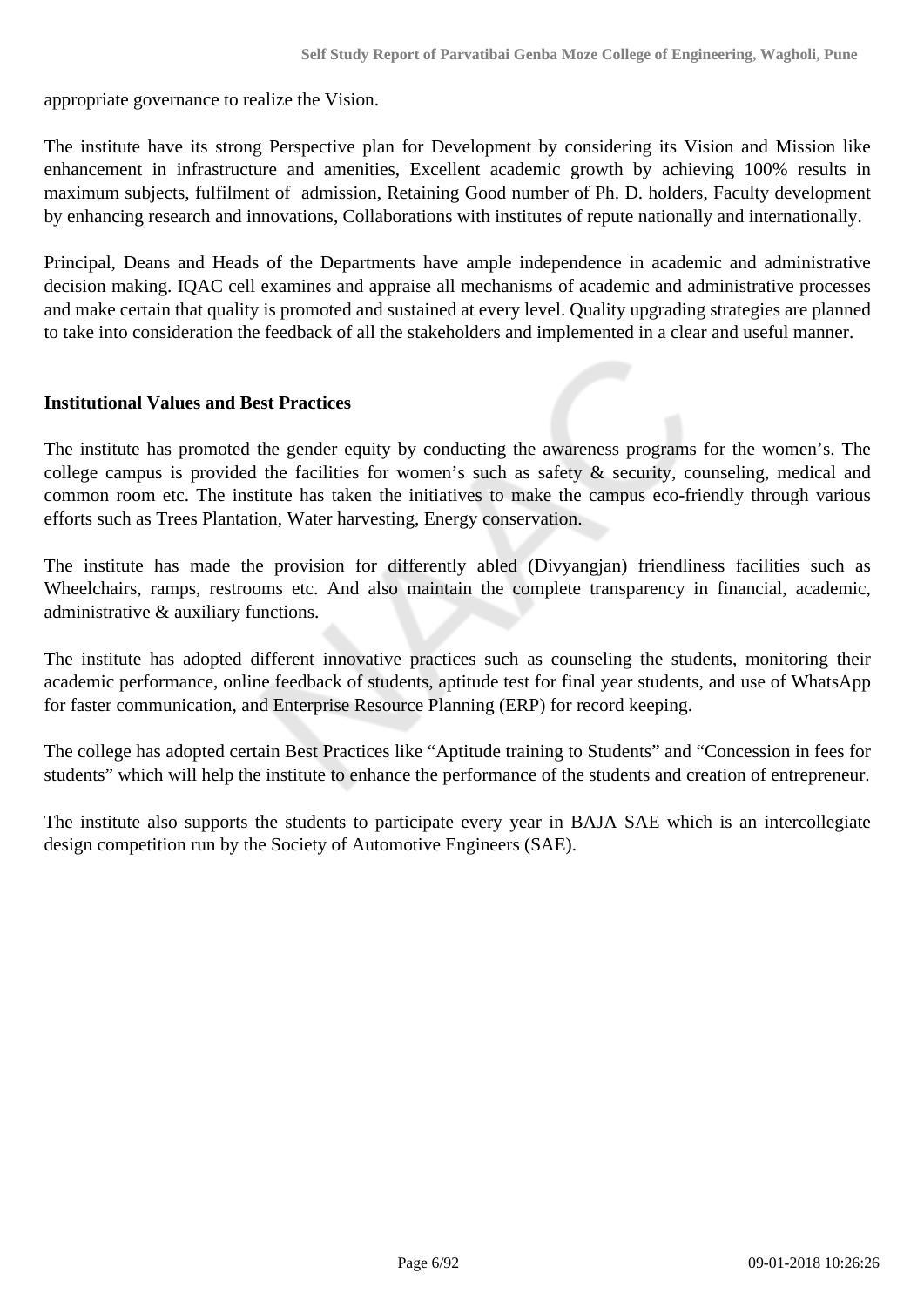# **2. PROFILE**

# **2.1 BASIC INFORMATION**

| Name and Address of the College |                                                                  |
|---------------------------------|------------------------------------------------------------------|
| Name                            | Parvatibai Genba Moze College of Engineering,<br>Wagholi, Pune   |
| Address                         | New GAT No. 1178 (Old GAT No. 2181), Baif<br>Road, Wagholi, Pune |
| City                            | <b>PUNE</b>                                                      |
| <b>State</b>                    | Maharashtra                                                      |
| Pin                             | 412207                                                           |
| Website                         | www.pgmcoepune.com                                               |

|                     | <b>Contacts for Communication</b>                        |                                          |               |                               |                              |  |  |  |  |
|---------------------|----------------------------------------------------------|------------------------------------------|---------------|-------------------------------|------------------------------|--|--|--|--|
| <b>Designation</b>  | <b>Name</b>                                              | <b>Telephone with</b><br><b>STD Code</b> | <b>Mobile</b> | Fax                           | <b>Email</b>                 |  |  |  |  |
| Principal           | <b>NAVNATH</b><br><b>SARJERAO</b><br><b>NARAWAD</b><br>E | 020-27050937                             | 9922252889    | 020-2705099<br>$\overline{4}$ | principal@pgmcoe<br>pune.com |  |  |  |  |
| IQAC<br>Coordinator | Vijay<br>Omprakash<br>Rathi                              | 020-26687000                             | 9823440407    | $\overline{\phantom{a}}$      | vijay.o.rathi@gmai<br>1.com  |  |  |  |  |

| <b>Status of the Institution</b> |         |
|----------------------------------|---------|
| <b>Institution Status</b>        | Private |

| Type of Institution |              |  |  |  |
|---------------------|--------------|--|--|--|
| <b>By Gender</b>    | Co-education |  |  |  |
| $\perp$ By Shift    | Regular      |  |  |  |

| <b>Recognized Minority institution</b>     |                |  |  |  |
|--------------------------------------------|----------------|--|--|--|
| If it is a recognized minroity institution | $\overline{N}$ |  |  |  |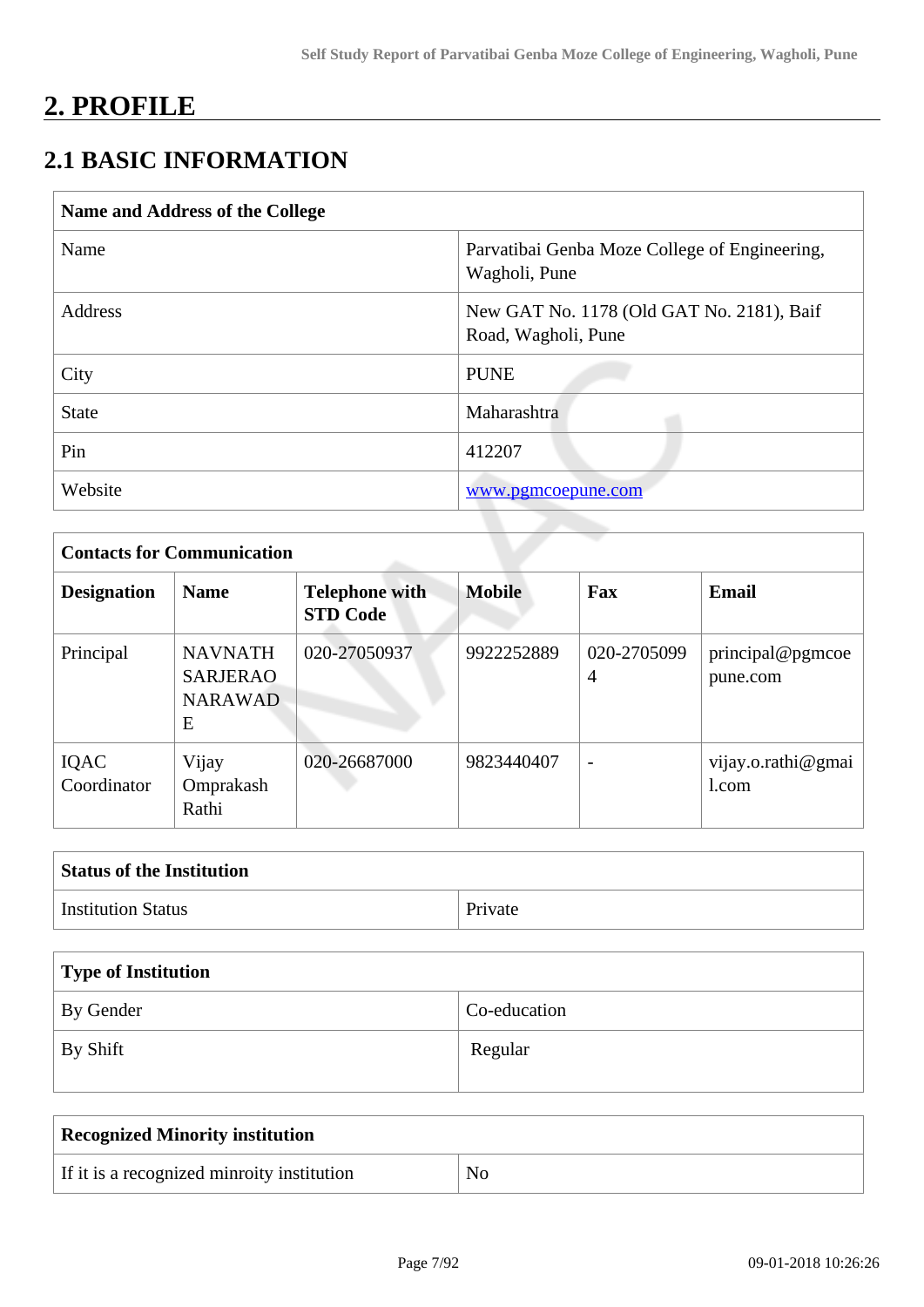| <b>Establishment Details</b>                                           |                                                                                                                                                                                                                 |                                        |             |                              |                      |                                   |
|------------------------------------------------------------------------|-----------------------------------------------------------------------------------------------------------------------------------------------------------------------------------------------------------------|----------------------------------------|-------------|------------------------------|----------------------|-----------------------------------|
| 01-01-2006<br>Date of establishment of the college                     |                                                                                                                                                                                                                 |                                        |             |                              |                      |                                   |
| college)                                                               | University to which the college is affiliated/ or which governs the college (if it is a constituent                                                                                                             |                                        |             |                              |                      |                                   |
| <b>State</b>                                                           |                                                                                                                                                                                                                 | <b>University name</b>                 |             |                              | <b>Document</b>      |                                   |
| Maharashtra                                                            |                                                                                                                                                                                                                 | Savitribai Phule Pune University       |             |                              | <b>View Document</b> |                                   |
| <b>Details of UGC recognition</b><br><b>Under Section</b><br>2f of UGC |                                                                                                                                                                                                                 |                                        | <b>Date</b> |                              |                      |                                   |
| 12B of UGC                                                             |                                                                                                                                                                                                                 |                                        |             |                              |                      |                                   |
| <b>Statutory</b><br><b>Regulatory</b><br><b>Authority</b>              | Details of recognition/approval by stationary/regulatory bodies like<br>AICTE, NCTE, MCI, DCI, PCI, RCI etc(other than UGC)<br><b>Recognition/App</b><br>roval details Inst<br>itution/Departme<br>nt programme | Day, Month and<br>year(dd-mm-<br>yyyy) |             | <b>Validity in</b><br>months |                      | <b>Remarks</b>                    |
| <b>AICTE</b>                                                           | <b>View Document</b>                                                                                                                                                                                            | 10-04-2017                             |             | 12                           |                      | Approved for one<br>academic year |

| Details of autonomy                                                                                                                  |    |
|--------------------------------------------------------------------------------------------------------------------------------------|----|
| Does the affiliating university Act provide for<br>conferment of autonomy (as recognized by the<br>UGC), on its affiliated colleges? | No |

| <b>Recognitions</b>                                                                  |    |  |  |  |  |
|--------------------------------------------------------------------------------------|----|--|--|--|--|
| Is the College recognized by UGC as a College<br>with Potential for Excellence(CPE)? | No |  |  |  |  |
| Is the College recognized for its performance by<br>any other governmental agency?   | No |  |  |  |  |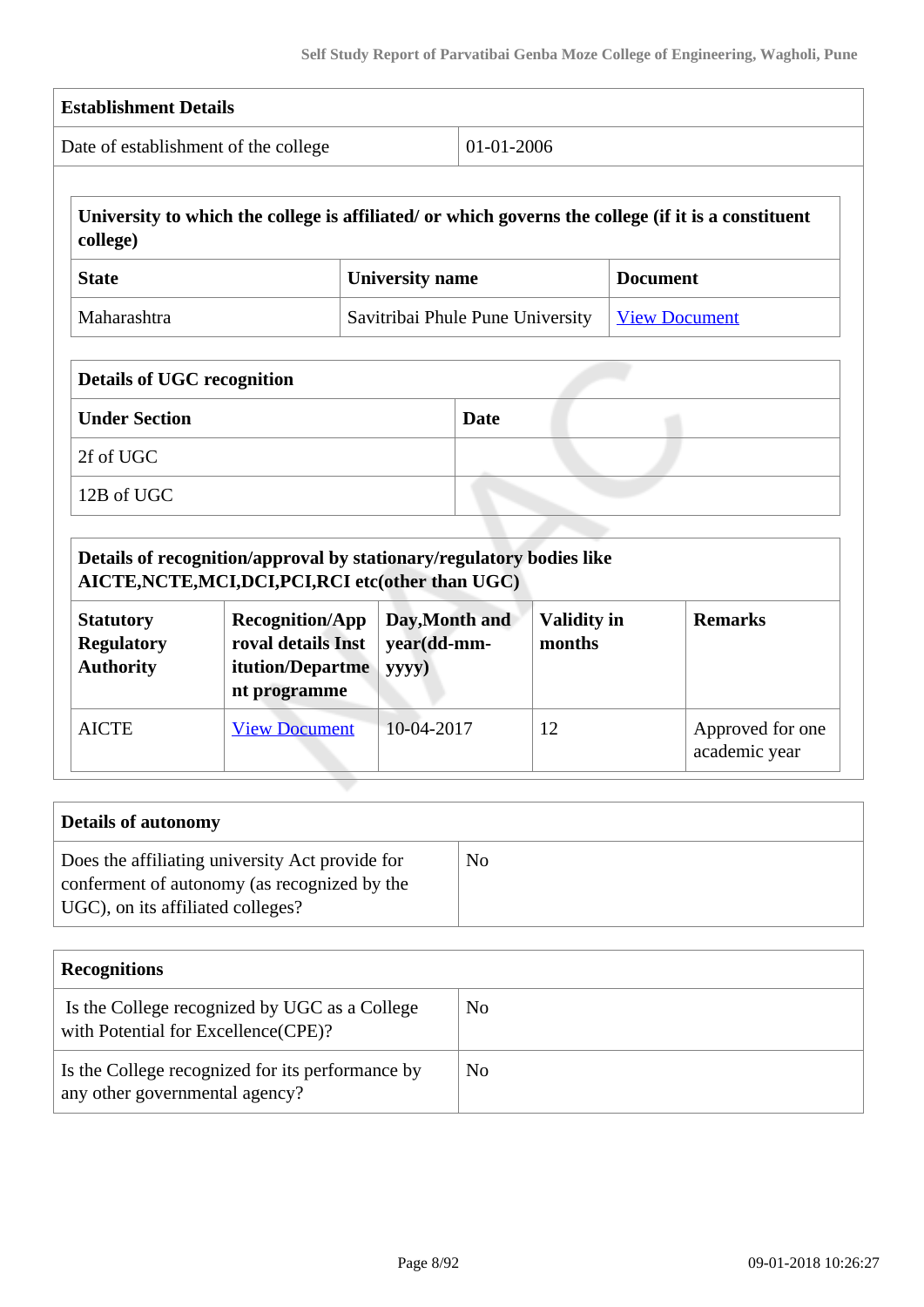| <b>Location and Area of Campus</b> |                                                                     |           |                                |                             |  |  |  |  |
|------------------------------------|---------------------------------------------------------------------|-----------|--------------------------------|-----------------------------|--|--|--|--|
| <b>Campus Type</b>                 | <b>Address</b>                                                      | Location* | <b>Campus Area</b><br>in Acres | Built up Area in<br>sq.mts. |  |  |  |  |
| Main campus<br>area                | New GAT No. 1178 (Old<br>GAT No. 2181), Baif Road,<br>Wagholi, Pune | Rural     | 10                             | 14357.2                     |  |  |  |  |

# **2.2 ACADEMIC INFORMATION**

| Details of Programmes Offered by the College (Give Data for Current Academic year) |                                                                  |                                     |                                             |                                        |                                      |                                             |  |  |
|------------------------------------------------------------------------------------|------------------------------------------------------------------|-------------------------------------|---------------------------------------------|----------------------------------------|--------------------------------------|---------------------------------------------|--|--|
| <b>Programme</b><br>Level                                                          | <b>Name of Pr</b><br>ogramme/C<br>ourse                          | <b>Duration</b> in<br><b>Months</b> | <b>Entry</b><br>Qualificatio<br>$\mathbf n$ | <b>Medium of</b><br><b>Instruction</b> | <b>Sanctioned</b><br><b>Strength</b> | No.of<br><b>Students</b><br><b>Admitted</b> |  |  |
| <b>UG</b>                                                                          | BE, Compute<br>r<br>Engineering                                  | 48                                  | <b>HSC</b>                                  | English                                | 240                                  | 76                                          |  |  |
| <b>UG</b>                                                                          | BE, Informati<br><sub>on</sub><br>Technology                     | 48                                  | <b>HSC</b>                                  | English                                | 240                                  | 23                                          |  |  |
| <b>UG</b>                                                                          | BE, Mechani<br>cal<br>Engineering                                | 48                                  | <b>HSC</b>                                  | English                                | 480                                  | 288                                         |  |  |
| <b>UG</b>                                                                          | <b>BE, Civil</b><br>Engineering                                  | 48                                  | <b>HSC</b>                                  | English                                | 480                                  | 322                                         |  |  |
| <b>UG</b>                                                                          | BE, Electroni<br>cs And Telec<br>ommunicatio<br>n<br>Engineering | 48                                  | <b>HSC</b>                                  | English                                | 240                                  | 25                                          |  |  |

**Position Details of Faculty & Staff in the College**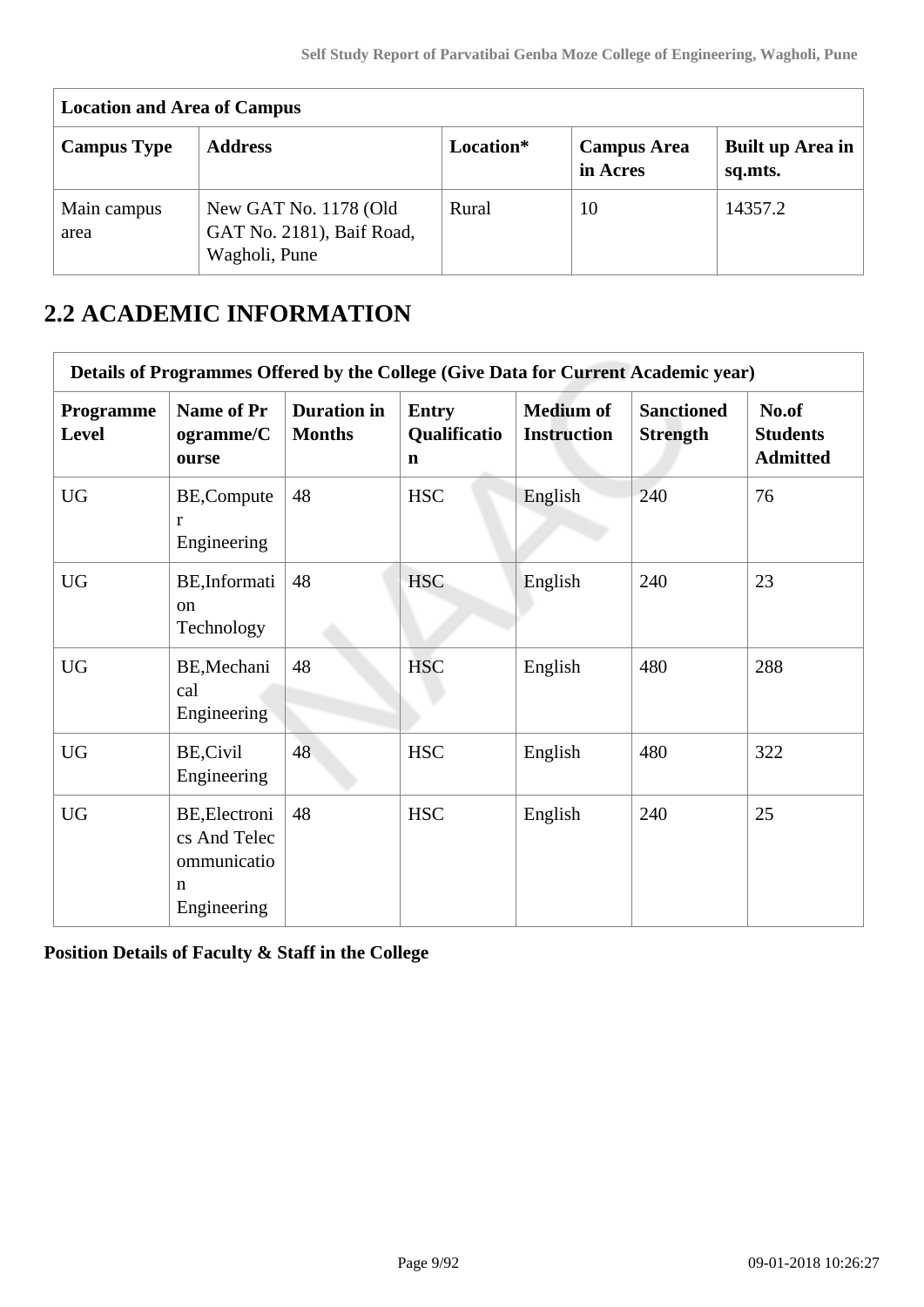| <b>Teaching Faculty</b>                                                             |                  |                |                |                |                            |                |                |                            |      |        |                |          |
|-------------------------------------------------------------------------------------|------------------|----------------|----------------|----------------|----------------------------|----------------|----------------|----------------------------|------|--------|----------------|----------|
|                                                                                     | <b>Professor</b> |                |                |                | <b>Associate Professor</b> |                |                | <b>Assistant Professor</b> |      |        |                |          |
|                                                                                     | Male             | Female         | Others         | Total          | Male                       | Female         | Others         | Total                      | Male | Female | Others         | Total    |
| Sanctioned by the<br>UGC /University<br><b>State</b><br>Government                  |                  |                |                | 10             |                            |                |                | 21                         |      |        |                | 62       |
| Recruited                                                                           | $\mathbf{1}$     | $\mathbf{1}$   | $\overline{0}$ | $\overline{2}$ | $\boldsymbol{0}$           | $\overline{0}$ | $\overline{0}$ | $\mathbf{0}$               | 43   | 19     | $\overline{0}$ | 62       |
| <b>Yet to Recruit</b>                                                               |                  |                |                | 8              |                            |                |                | 21                         |      |        |                | $\theta$ |
| Sanctioned by the<br>Management/Soci<br>ety or Other<br>Authorized<br><b>Bodies</b> |                  |                |                | 8              |                            |                |                | 21                         |      |        |                | 18       |
| Recruited                                                                           | $\mathbf{1}$     | $\overline{0}$ | $\overline{0}$ | $\mathbf{1}$   | $\overline{0}$             | $\overline{0}$ | $\overline{0}$ | $\boldsymbol{0}$           | 5    | 13     | $\overline{0}$ | 18       |
| Yet to Recruit                                                                      |                  |                |                | 7              |                            |                |                | 21                         |      |        |                | $\theta$ |
|                                                                                     |                  |                |                |                |                            |                |                |                            |      |        |                |          |

| <b>Non-Teaching Staff</b>                                                       |                |                |                  |                |  |  |  |
|---------------------------------------------------------------------------------|----------------|----------------|------------------|----------------|--|--|--|
|                                                                                 | <b>Male</b>    | <b>Female</b>  | <b>Others</b>    | <b>Total</b>   |  |  |  |
| Sanctioned by the<br><b>UGC</b> / University State<br>Government                |                |                |                  | $\overline{0}$ |  |  |  |
| Recruited                                                                       | $\overline{0}$ | $\overline{0}$ | $\boldsymbol{0}$ | $\mathbf{0}$   |  |  |  |
| Yet to Recruit                                                                  |                |                |                  | $\mathbf{0}$   |  |  |  |
| Sanctioned by the<br>Management/Society<br>or Other Authorized<br><b>Bodies</b> |                |                |                  | 45             |  |  |  |
| Recruited                                                                       | 38             | $\overline{7}$ | $\overline{0}$   | 45             |  |  |  |
| Yet to Recruit                                                                  |                |                |                  | $\overline{0}$ |  |  |  |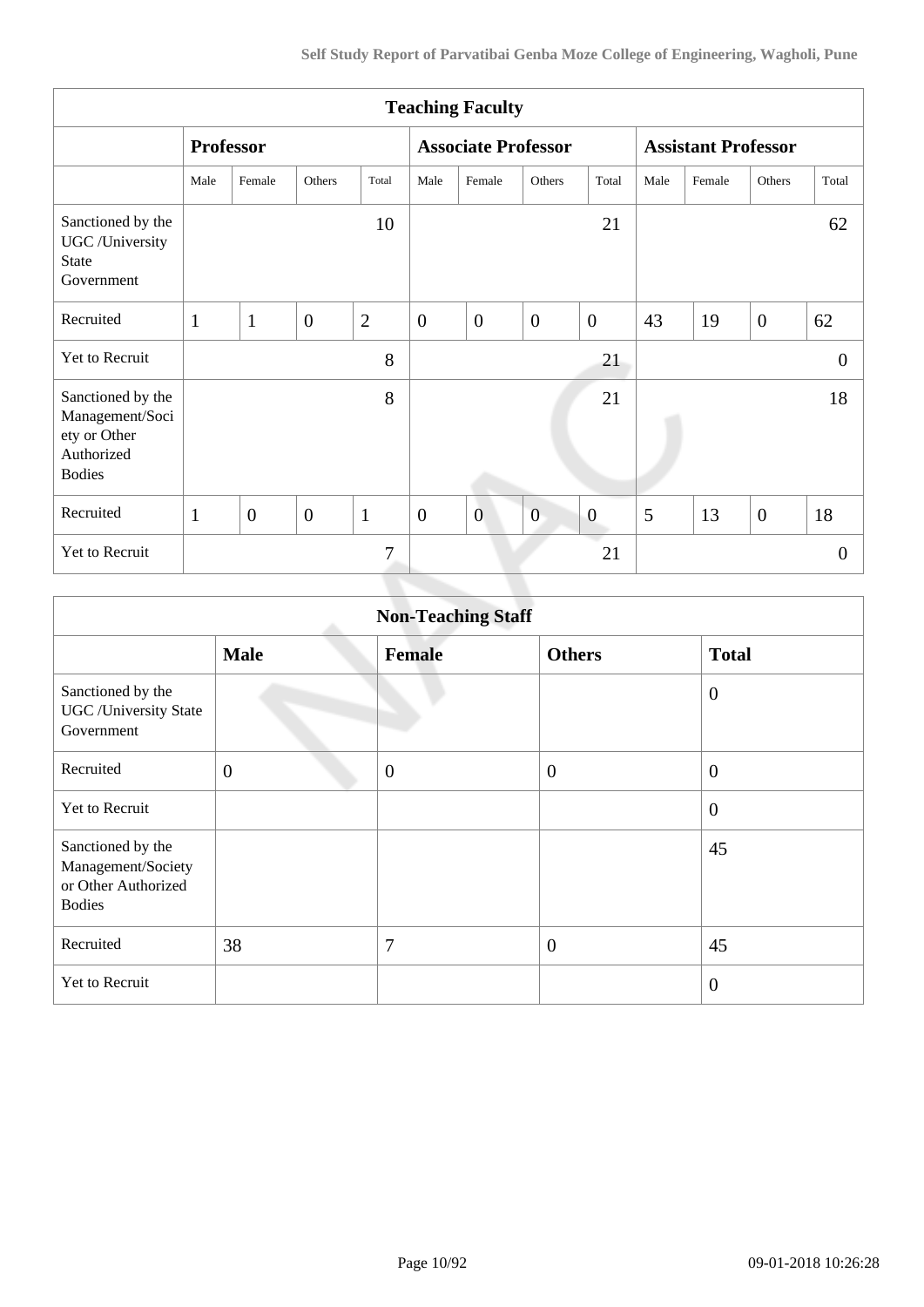| <b>Technical Staff</b>                                                          |              |              |                |                |  |  |  |
|---------------------------------------------------------------------------------|--------------|--------------|----------------|----------------|--|--|--|
|                                                                                 | <b>Male</b>  | Female       | <b>Others</b>  | <b>Total</b>   |  |  |  |
| Sanctioned by the<br><b>UGC</b> /University State<br>Government                 |              |              |                | $\overline{0}$ |  |  |  |
| Recruited                                                                       | $\mathbf{0}$ | $\theta$     | $\overline{0}$ | $\overline{0}$ |  |  |  |
| Yet to Recruit                                                                  |              |              |                | $\overline{0}$ |  |  |  |
| Sanctioned by the<br>Management/Society<br>or Other Authorized<br><b>Bodies</b> |              |              |                | 9              |  |  |  |
| Recruited                                                                       | 8            | $\mathbf{1}$ | $\overline{0}$ | 9              |  |  |  |
| Yet to Recruit                                                                  |              |              |                | $\overline{0}$ |  |  |  |

# **Qualification Details of the Teaching Staff**

|                                     | <b>Permanent Teachers</b> |                |                            |                |                            |                |                |                |                |                |
|-------------------------------------|---------------------------|----------------|----------------------------|----------------|----------------------------|----------------|----------------|----------------|----------------|----------------|
| <b>Highest</b><br>Qualificatio<br>n | <b>Professor</b>          |                | <b>Associate Professor</b> |                | <b>Assistant Professor</b> |                |                |                |                |                |
|                                     | Male                      | Female         | <b>Others</b>              | Male           | Female                     | Others         | Male           | Female         | Others         | Total          |
| D.sc/D.Litt.                        | $\overline{0}$            | $\mathbf{0}$   | $\overline{0}$             | $\theta$       | $\overline{0}$             | $\theta$       | $\overline{0}$ | $\theta$       | $\overline{0}$ | $\overline{0}$ |
| Ph.D.                               | $\overline{2}$            | $\mathbf{1}$   | $\overline{0}$             | $\overline{0}$ | $\boldsymbol{0}$           | $\overline{0}$ | $\overline{0}$ | $\overline{0}$ | $\overline{0}$ | 3              |
| M.Phil.                             | $\overline{0}$            | $\overline{0}$ | $\overline{0}$             | $\theta$       | $\overline{0}$             | $\overline{0}$ | $\overline{0}$ | $\overline{0}$ | $\overline{0}$ | $\theta$       |
| PG                                  | $\theta$                  | $\overline{0}$ | $\theta$                   | $\overline{0}$ | $\overline{0}$             | $\overline{0}$ | 48             | 32             | $\overline{0}$ | 80             |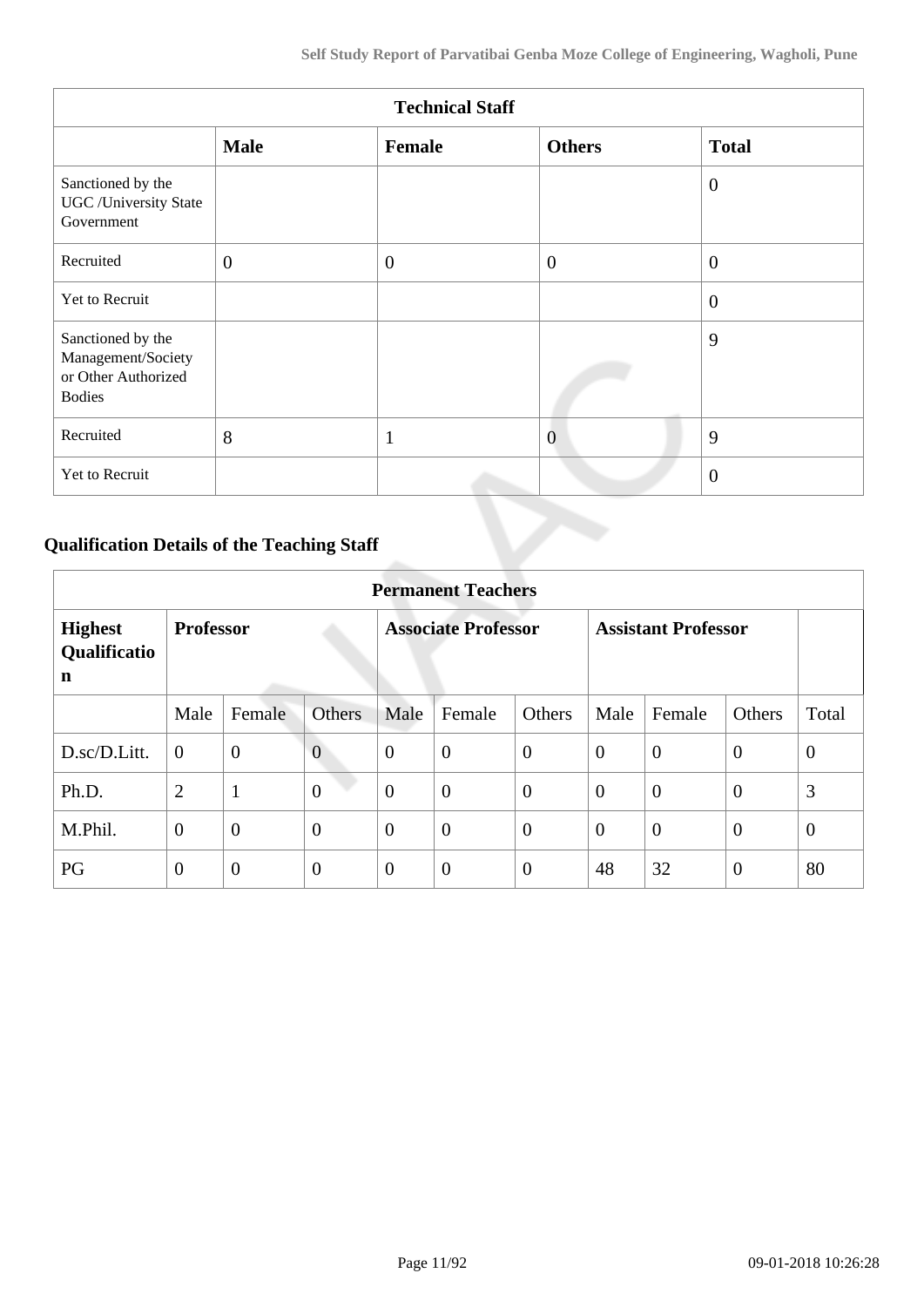| <b>Temporary Teachers</b>                     |                  |                  |                            |                |                            |                |                |                |                |                |
|-----------------------------------------------|------------------|------------------|----------------------------|----------------|----------------------------|----------------|----------------|----------------|----------------|----------------|
| <b>Highest</b><br>Qualificatio<br>$\mathbf n$ | <b>Professor</b> |                  | <b>Associate Professor</b> |                | <b>Assistant Professor</b> |                |                |                |                |                |
|                                               | Male             | Female           | Others                     | Male           | Female                     | Others         | Male           | Female         | Others         | Total          |
| D.sc/D.Litt.                                  | $\theta$         | $\overline{0}$   | $\boldsymbol{0}$           | $\overline{0}$ | $\overline{0}$             | $\overline{0}$ | $\overline{0}$ | $\overline{0}$ | $\overline{0}$ | $\overline{0}$ |
| Ph.D.                                         | $\overline{0}$   | $\overline{0}$   | $\overline{0}$             | $\theta$       | $\overline{0}$             | $\overline{0}$ | $\overline{0}$ | $\overline{0}$ | $\theta$       | $\overline{0}$ |
| M.Phil.                                       | $\overline{0}$   | $\overline{0}$   | $\overline{0}$             | $\overline{0}$ | $\overline{0}$             | $\overline{0}$ | $\overline{0}$ | $\overline{0}$ | $\overline{0}$ | $\overline{0}$ |
| PG                                            | $\theta$         | $\boldsymbol{0}$ | $\mathbf{0}$               | $\overline{0}$ | $\overline{0}$             | $\overline{0}$ | $\overline{0}$ | $\theta$       | $\theta$       | $\theta$       |

|                                                         | <b>Part Time Teachers</b> |                |                            |                |                |                            |                |                |                |                |
|---------------------------------------------------------|---------------------------|----------------|----------------------------|----------------|----------------|----------------------------|----------------|----------------|----------------|----------------|
| <b>Highest</b><br><b>Professor</b><br>Qualificatio<br>n |                           |                | <b>Associate Professor</b> |                |                | <b>Assistant Professor</b> |                |                |                |                |
|                                                         | Male                      | Female         | Others                     | Male           | Female         | <b>Others</b>              | Male           | Female         | Others         | Total          |
| D.sc/D.Litt.                                            | $\boldsymbol{0}$          | $\mathbf{0}$   | $\overline{0}$             | $\overline{0}$ | $\overline{0}$ | $\overline{0}$             | $\overline{0}$ | $\overline{0}$ | $\theta$       | $\overline{0}$ |
| Ph.D.                                                   | $\overline{0}$            | $\overline{0}$ | $\overline{0}$             | $\overline{0}$ | $\overline{0}$ | $\overline{0}$             | $\theta$       | $\overline{0}$ | $\overline{0}$ | $\theta$       |
| M.Phil.                                                 | $\theta$                  | $\overline{0}$ | $\overline{0}$             | $\overline{0}$ | $\overline{0}$ | $\overline{0}$             | $\theta$       | $\overline{0}$ | $\overline{0}$ | $\theta$       |
| PG                                                      | $\overline{0}$            | $\overline{0}$ | $\overline{0}$             | $\theta$       | $\overline{0}$ | $\overline{0}$             | $\overline{0}$ | $\overline{0}$ | $\theta$       | $\theta$       |

| <b>Details of Visting/Guest Faculties</b> |             |               |               |              |  |  |
|-------------------------------------------|-------------|---------------|---------------|--------------|--|--|
| <b>Number of Visiting/Guest Faculty</b>   | <b>Male</b> | <b>Female</b> | <b>Others</b> | <b>Total</b> |  |  |
| engaged with the college?                 |             |               |               |              |  |  |

#### **Provide the Following Details of Students Enrolled in the College During the Current Academic Year**

| <b>Programme</b> |        | <b>From the State</b><br><b>Where College</b><br>is Located | <b>From Other</b><br><b>States of India</b> | <b>NRI Students</b> | Foreign<br><b>Students</b> | <b>Total</b> |
|------------------|--------|-------------------------------------------------------------|---------------------------------------------|---------------------|----------------------------|--------------|
| <b>UG</b>        | Male   | 261                                                         | 3                                           | v                   | $\theta$                   | 264          |
|                  | Female | 61                                                          | 2                                           | $\theta$            | $\theta$                   | 63           |
|                  | Others | $\theta$                                                    | 0                                           | $\theta$            | $\theta$                   | $\theta$     |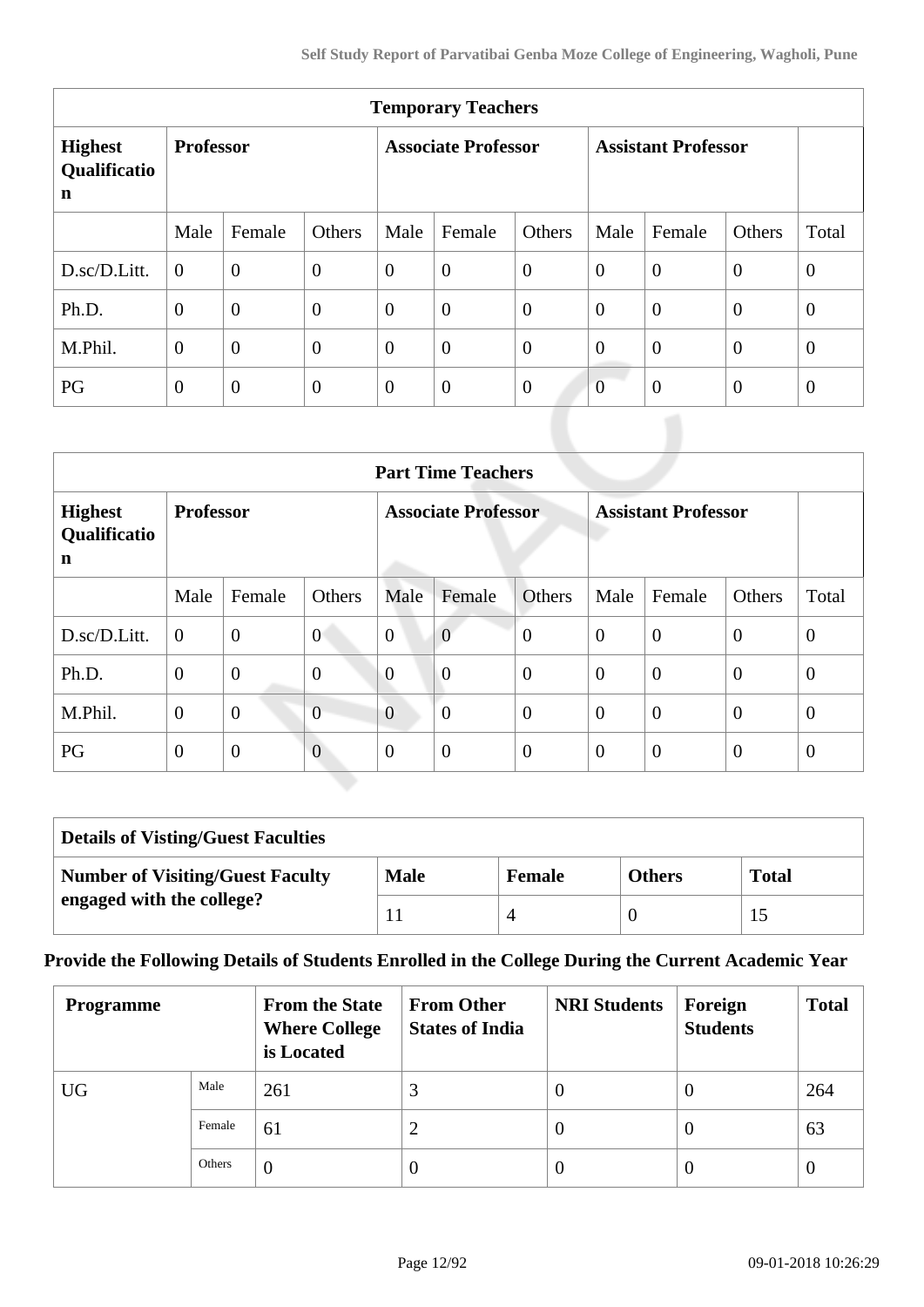| I CAL 5            |        |                  |                  |                  |                  |
|--------------------|--------|------------------|------------------|------------------|------------------|
| Programme          |        | Year 1           | Year 2           | Year 3           | Year 4           |
| SC                 | Male   | 16               | $\boldsymbol{0}$ | 33               | 39               |
|                    | Female | $\overline{2}$   | $\boldsymbol{0}$ | 12               | 5                |
|                    | Others | $\boldsymbol{0}$ | $\boldsymbol{0}$ | $\boldsymbol{0}$ | $\boldsymbol{0}$ |
| ${\cal S}{\cal T}$ | Male   | $\boldsymbol{0}$ | $\boldsymbol{0}$ | $\mathbf{0}$     | $\overline{4}$   |
|                    | Female | $\overline{0}$   | $\boldsymbol{0}$ | $\overline{0}$   | $\boldsymbol{0}$ |
|                    | Others | $\overline{0}$   | $\boldsymbol{0}$ | $\mathbf{0}$     | $\mathbf{0}$     |
| OBC                | Male   | 30               | $\boldsymbol{0}$ | 84               | 104              |
|                    | Female | $\overline{3}$   | $\boldsymbol{0}$ | 12               | $\overline{3}$   |
|                    | Others | $\boldsymbol{0}$ | $\mathbf{0}$     | $\boldsymbol{0}$ | $\mathbf{0}$     |
| General            | Male   | 151              | $\boldsymbol{0}$ | 128              | 206              |
|                    | Female | 13               | $\overline{0}$   | 23               | 30               |
|                    | Others | $\overline{0}$   | $\overline{0}$   | $\mathbf{0}$     | $\overline{0}$   |
| Others             | Male   | 19               | $\boldsymbol{0}$ | 83               | 89               |
|                    | Female | 5 <sup>5</sup>   | $\boldsymbol{0}$ | $\boldsymbol{6}$ | 6                |
|                    | Others | $\boldsymbol{0}$ | $\boldsymbol{0}$ | $\overline{0}$   | $\mathbf{0}$     |
| Total              |        | 239              | $\boldsymbol{0}$ | 381              | 486              |

 **Provide the Following Details of Students admitted to the College During the last four Academic Years**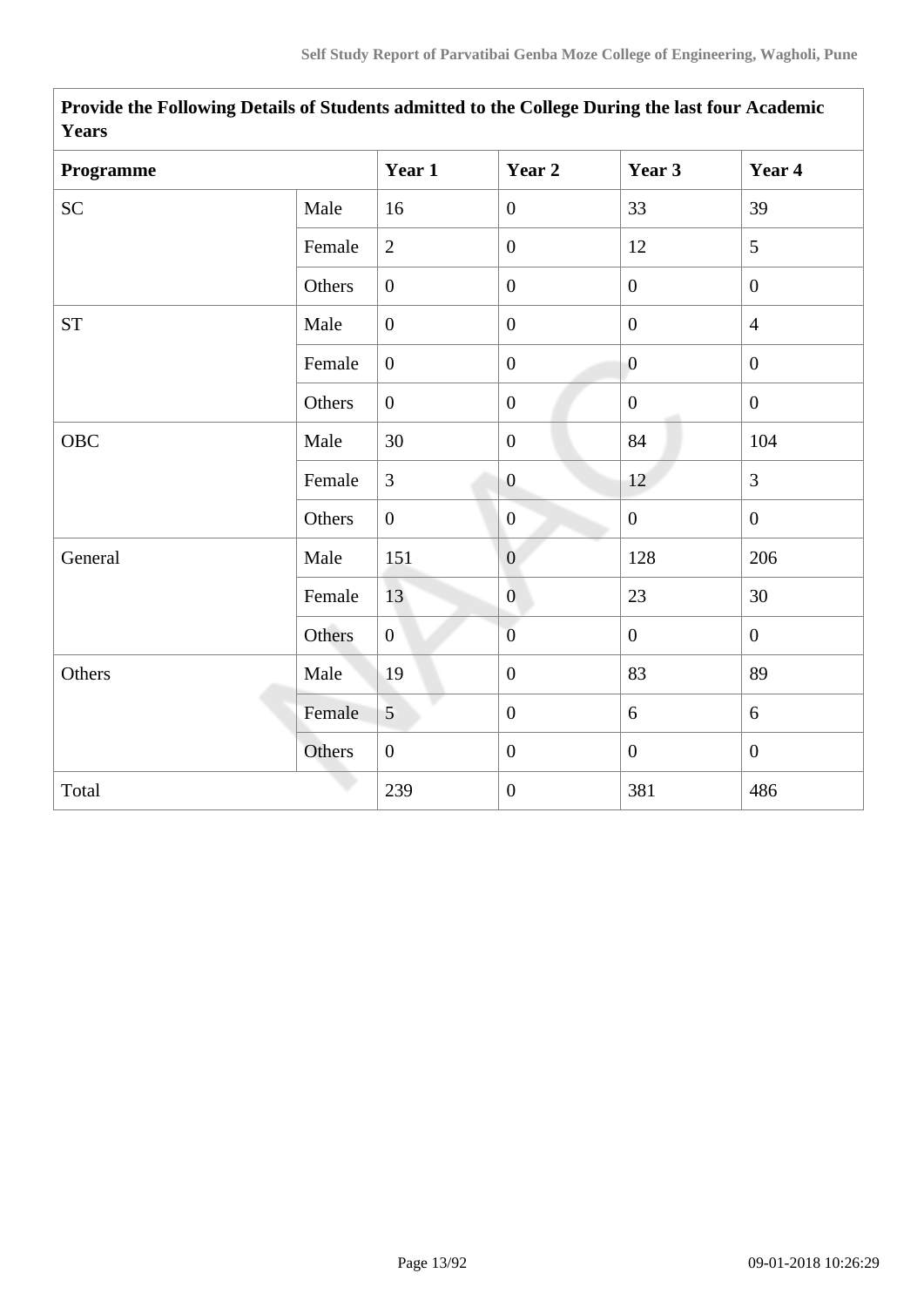# **3. Extended Profile**

### **3.1 Programme**

**Number of courses offered by the institution across all programs during the last five years**

**Response : 476**

**Number of self-financed Programmes offered by college**

**Response : 5**

**Number of new programmes introduced in the college during the last five years**

**Response : 0**

### **3.2 Student**

#### **Number of students year wise during the last five years**

| 2016-17 | 2015-16 | 2014-15 | $2013 - 14$ | 2012-13 |
|---------|---------|---------|-------------|---------|
| 761     | 1096    | 1411    | 1623        | 1191    |

**Number of seats earmarked for reserved category as per GOI/State Govt rule year wise during the last five years**

| 2016-17 | 2015-16 | 2014-15 | 2013-14 | 2012-13      |
|---------|---------|---------|---------|--------------|
| 428     | 240     | 441     | 420     | 272<br>3 I J |

#### **Number of outgoing / final year students year wise during the last five years**

| 2016-17 | 2015-16 | 2014-15 | 2013-14 | 2012-13                               |
|---------|---------|---------|---------|---------------------------------------|
| 409     | 468     | 364     | 379     | $\mathcal{L}$<br>$\sim$ $\sim$ $\sim$ |

#### **Total number of outgoing / final year students**

**Response : 1891**

## **3.3 Academic**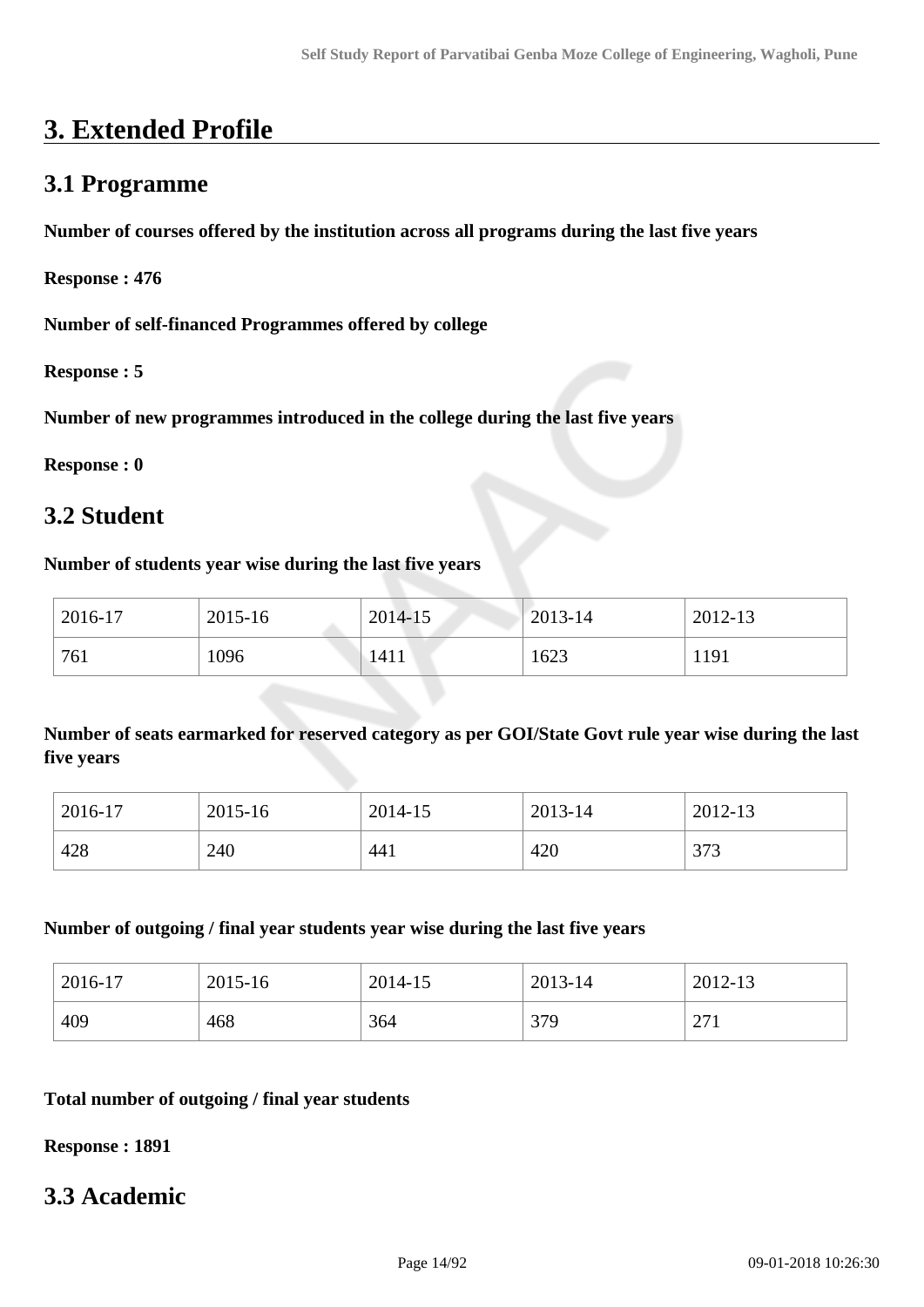#### **Number of teachers year wise during the last five years**

| 2016-17     | 2015-16 | 2014-15 | 2013-14 | 2012-13 |
|-------------|---------|---------|---------|---------|
| 1 ລລ<br>1/2 | 140     | 120     | 100     | 100     |

#### **Number of full time teachers year wise during the last five years**

| 2016-17                | 2015-16 | 2014-15 | 2013-14 | 2012-13 |
|------------------------|---------|---------|---------|---------|
| 1 $\cap$ $\cap$<br>1/2 | 140     | 120     | 100     | 100     |

#### **Number of sanctioned posts year wise during the last five years**

| 2016-17 | 2015-16 | 2014-15      | $2013 - 14$ | 2012-13 |
|---------|---------|--------------|-------------|---------|
| 140     | 140     | 122<br>1 J 4 | 120         | 104     |

#### **Total experience of full-time teachers**

**Response : 301**

**Number of full time teachers worked in the institution during the last 5 years**

**Response : 261**

## **3.4 Institution**

**Total number of classrooms and seminar halls**

**Response : 29**

#### **Total Expenditure excluding salary year wise during the last five years ( INR in Lakhs)**

| 2016-17   | 2015-16   | 2014-15   | 2013-14   | 2012-13   |
|-----------|-----------|-----------|-----------|-----------|
| 277.44686 | 468.38747 | 459.26518 | 538.78780 | 472.64096 |

#### **Number of computers**

**Response : 595**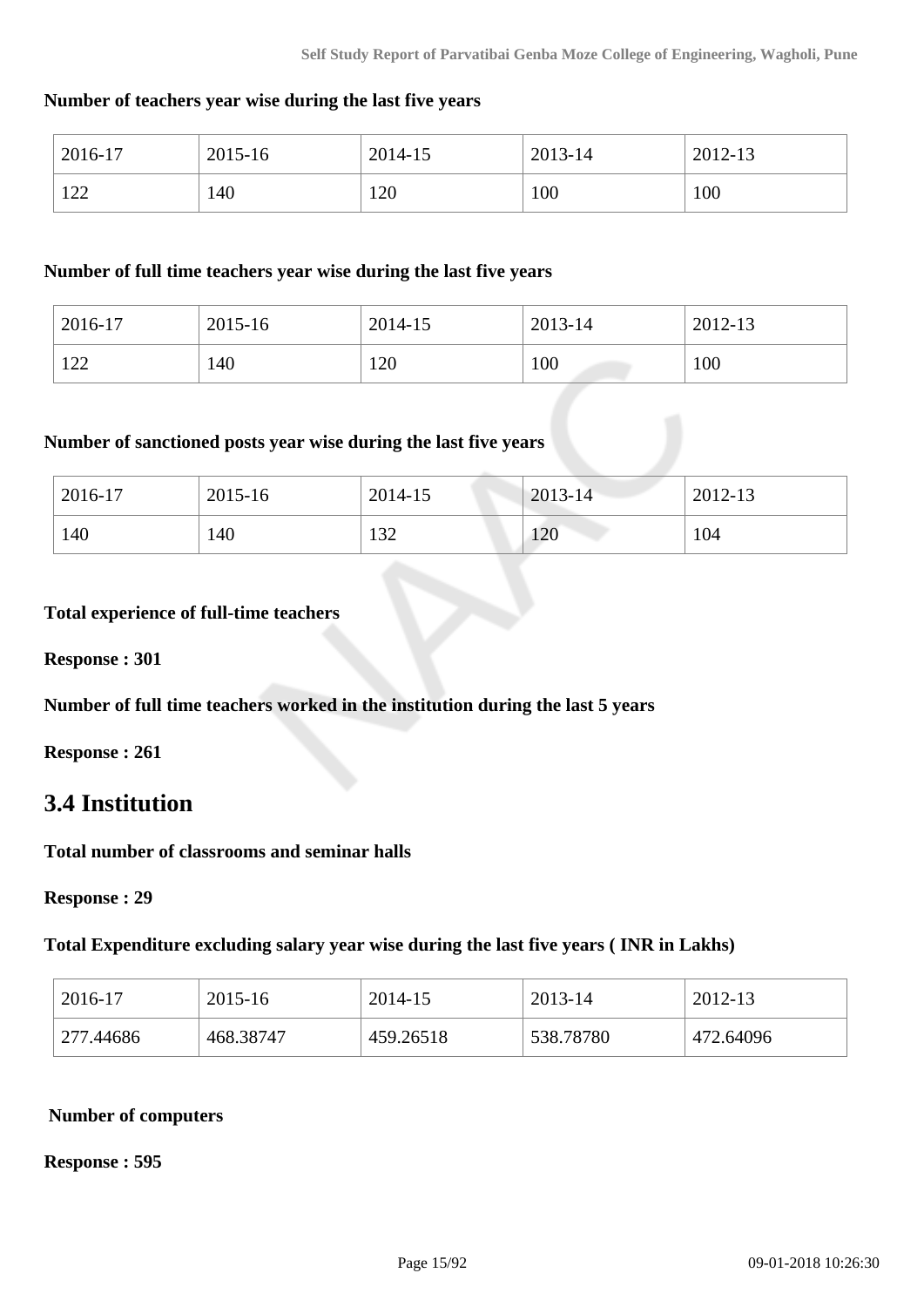**Unit cost of education including the salary component(INR in Lakhs)**

**Response : 0.8592**

**Unit cost of education excluding the salary component(INR in Lakhs)**

**Response : 0.3644**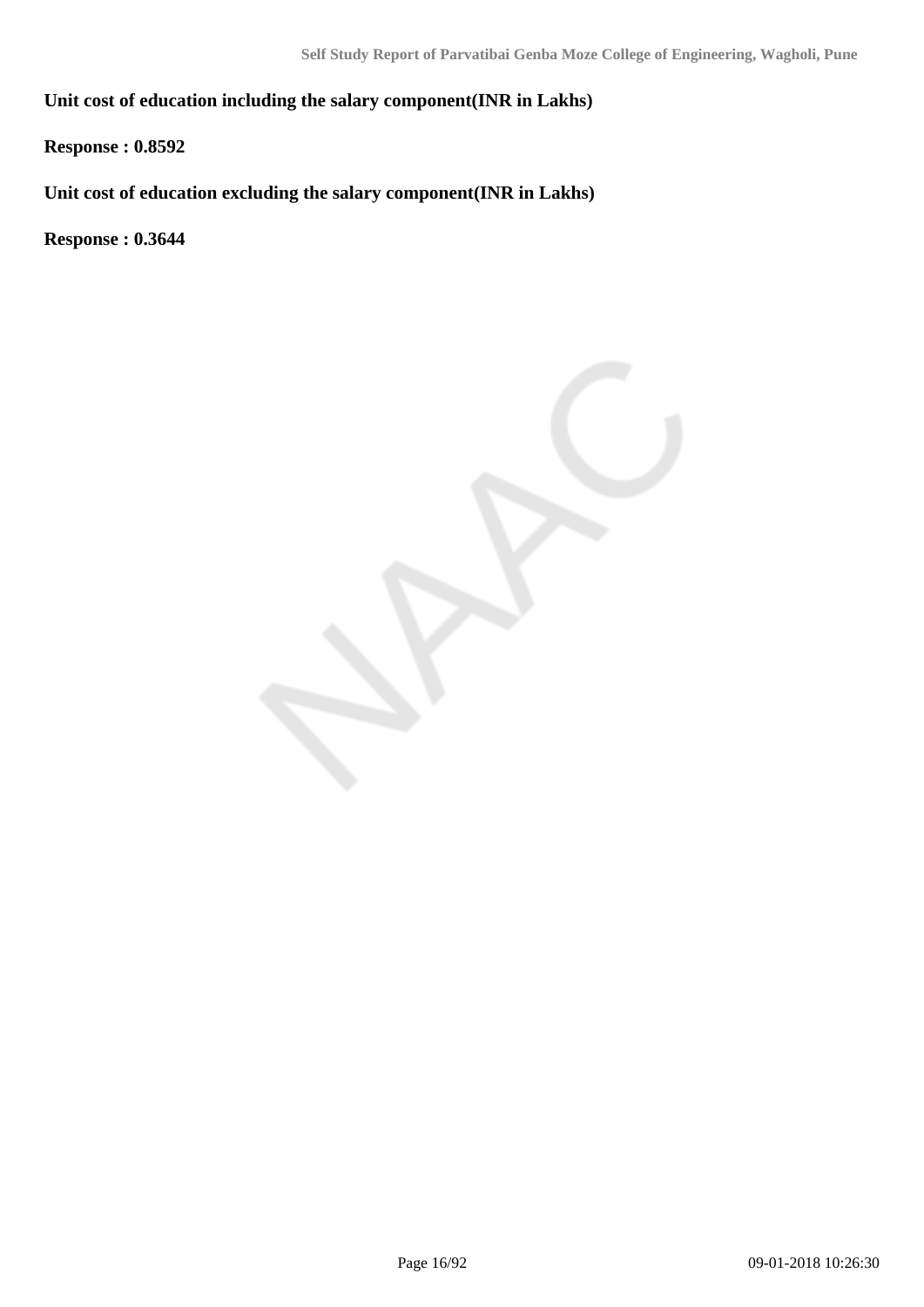# **4. Quality Indicator Framework(QIF)**

# **Criterion 1 - Curricular Aspects**

### **1.1 Curricular Planning and Implementation**

 **1.1.1 The institution ensures effective curriculum delivery through a well planned and documented process** 

#### **Response:**

The institute is affiliated to the Savitribai Phule Pune University and follows curriculum prescribed by the university. At the start of every academic year, the affiliating university gives a tentative calendar about start and end of the semester, holidays, practical / oral examination dates and end semester examination. The Institution meticulously develops action plans for the effective implementation of the curriculum as per university norm. Principal initiate to develop strategies for effective implementation of the curriculum to the various department heads. Teachers are encouraged to impart the curriculum through innovative teaching methods such as presentations, Assignments, discussions, workshops, seminars, industrial visits, apart from regular/traditional chalk & talk methods.

The detailed process is as given below:

- By taking university calendar as an input, Principal and Head of Departments (HODs) discuss and prepare the academic calendar for the institute which includes Unit test, Preliminary test and internal assessment strategies in accordance with the university schedules.
- Each student is provided with a copy of the curriculum through notice board.
- Allocation of the subject by head of department to the faculty is done taking into consideration, the faculty qualification, subject specialization, experience and their willingness.
- Teaching plans are prepared by individual subject teachers. The academic schedule is strictly followed and reviewed by IQAC periodically as per university schedule.
- Detailed course files are prepared by the faculty which includes comprehensive class notes, teaching materials and OHP transparencies, PPT slides.
- The progress of syllabus coverage and student attendance is monitored periodically by the HOD.
- In addition to the curriculum, exposure about the latest developments and trends in their respective fields are given by arranging guest lectures, industry expert sessions and industrial/field visits etc.
- Periodical feedback is obtained from the students on aspects of teaching-learning.
- Class teachers meetings are held by the head of the departments to review the teaching-learning process, academic progress of the students, grievances if any, and suitable remedial measures are taken as and when necessary.

Standard evaluation methods are followed by all the staff members of all the departments uniformly while allowing individual innovations.

Every faculty maintains course file which covers:

- College Academic Calendar
- Departmental Academic Calendar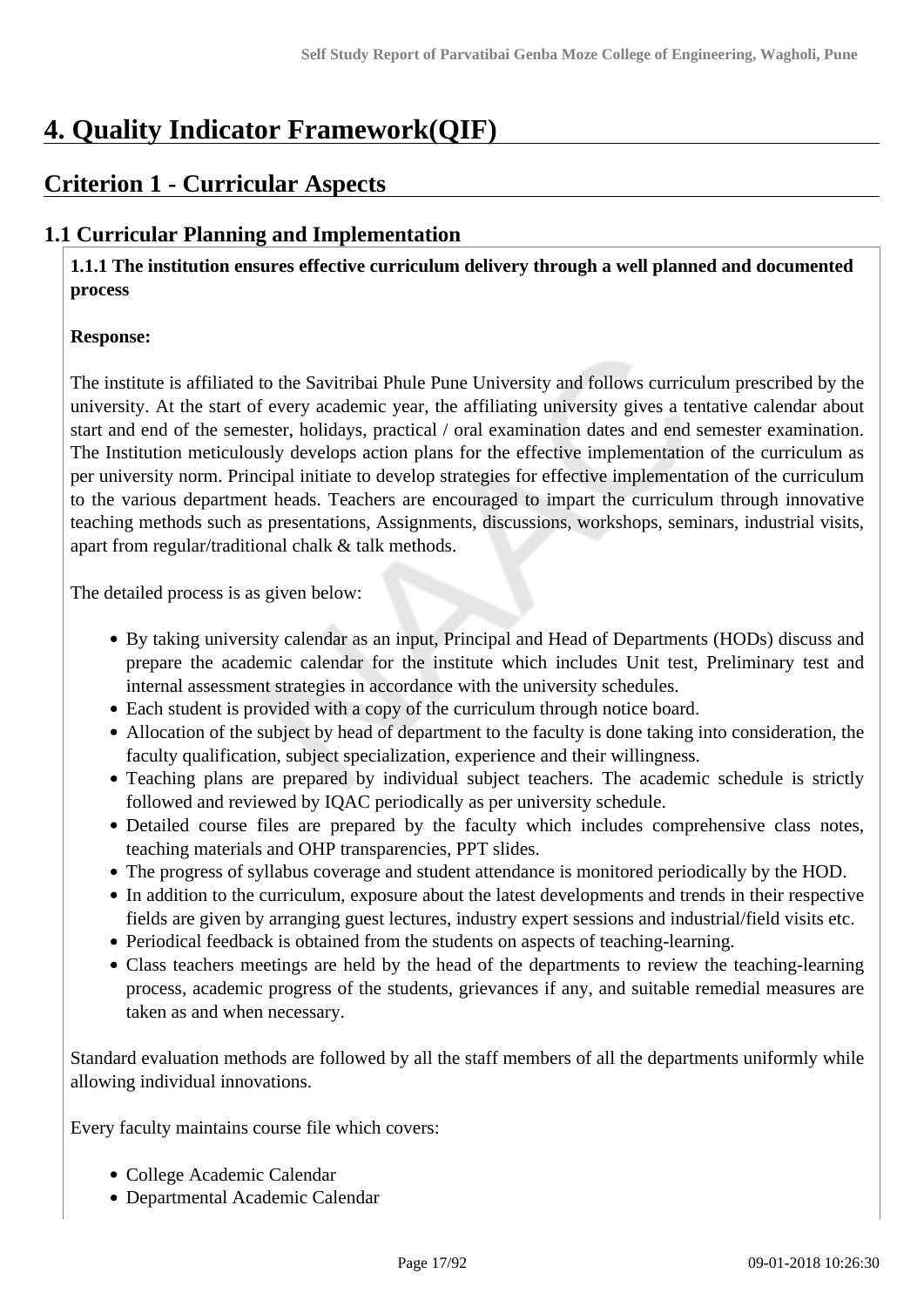- Master Time Table
- Individual Time Table
- Teaching Plan
- Student Attendance Sheet
- Lab Plan
- Lab Progress Report
- Solved Question Paper
- Assignments

| <b>File Description</b>    | <b>Document</b>      |
|----------------------------|----------------------|
| Any additional information | <b>View Document</b> |

#### **1.1.2 Number of certificate/diploma program introduced during the last five years**

#### **Response:** 3

#### 1.1.2.1 **Number of certificate/diploma programs introduced year wise during the last five years**

| 2016-17 | 2015-16 | 2014-15 | 2013-14 | 2012-13 |
|---------|---------|---------|---------|---------|
|         | ◡       | ν       | -       |         |

| <b>File Description</b>                     | <b>Document</b>      |
|---------------------------------------------|----------------------|
| Details of the certificate/Diploma programs | <b>View Document</b> |
| Any additional information                  | <b>View Document</b> |

#### **1.1.3 Percentage of participation of full time teachers in various bodies of the Universities/ Autonomous Colleges/ Other Colleges, such as BoS and Academic Council during the last five years**

**Response:** 24.67

1.1.3.1 Number of teachers participating in various bodies of the Institution, such as BoS and Academic Council year wise during the last five years

| 2016-17  | 2015-16<br>2014-15 | 2013-14 | 2012-13 |  |
|----------|--------------------|---------|---------|--|
| 52<br>64 | 18                 |         |         |  |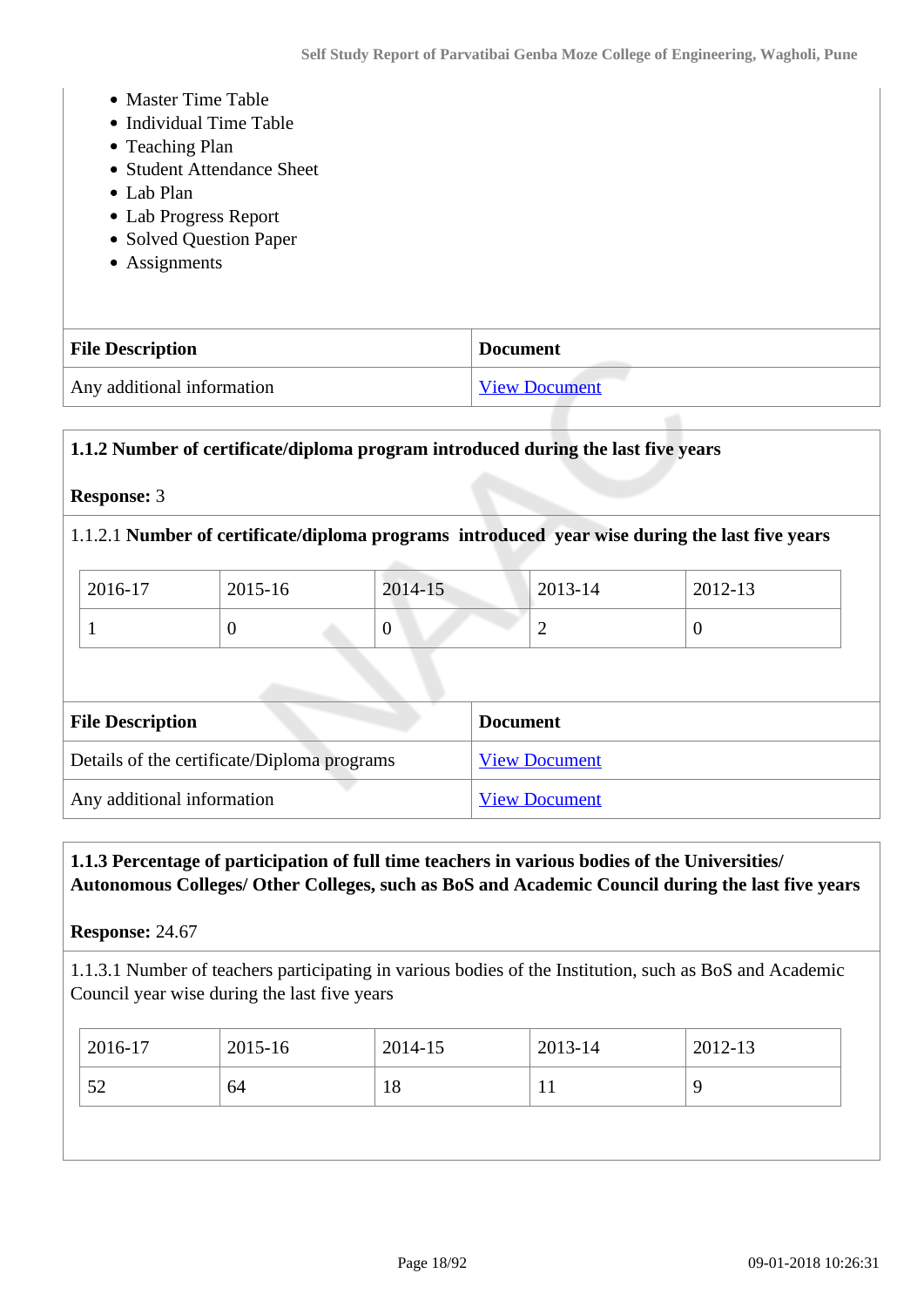| <b>File Description</b>                                                     | <b>Document</b>      |
|-----------------------------------------------------------------------------|----------------------|
| Any additional information                                                  | <b>View Document</b> |
| Details of participation of teachers in various bodies <u>View Document</u> |                      |

### **1.2 Academic Flexibility**

 **1.2.1 Percentage of new courses introduced of the total number of courses across all programs offered during the last five years**

**Response:** 16.39

1.2.1.1 How many new courses are introduced within the last five years

Response: 78

| <b>File Description</b>               | <b>Document</b>      |
|---------------------------------------|----------------------|
| Details of the new courses introduced | <b>View Document</b> |

#### **1.2.2 Percentage of programs in which Choice Based Credit System (CBCS)/Elective course system has been implemented**

**Response:** 100

1.2.2.1 Number of programs in which CBCS/ Elective course system implemented.

Response: 5

| <b>File Description</b>                              | <b>Document</b>      |
|------------------------------------------------------|----------------------|
| Any additional information                           | <b>View Document</b> |
| Name of the programs in which CBCS is<br>implemented | <b>View Document</b> |

#### **1.2.3 Average percentage of students enrolled in subject related Certificate/ Diploma programs/Addon programs as against the total number of students during the last five years**

**Response:** 38.25

1.2.3.1 Number of students enrolled in subject related Certificate or Diploma or Add-on programs year wise during the last five years

| 2016-17 | 2015-16 | 2014-15 | 2013-14 | 2012-13 |
|---------|---------|---------|---------|---------|
| 493     | 463     | 564     | 480     | 75      |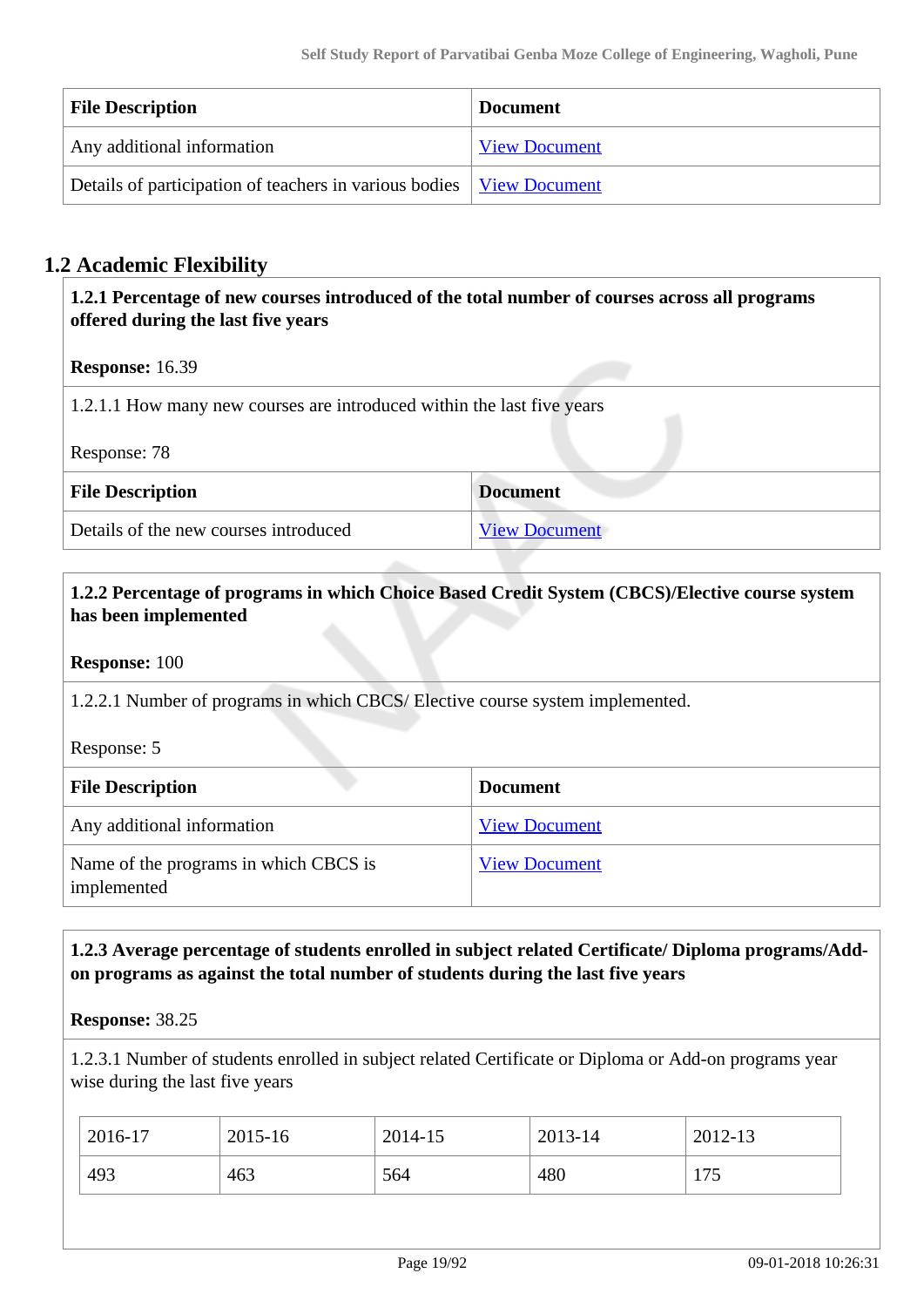| <b>File Description</b>                                                                        | <b>Document</b>      |
|------------------------------------------------------------------------------------------------|----------------------|
| Details of the students enrolled in Subjects related<br>to certificate/Diploma/Add-on programs | <b>View Document</b> |
| Any additional information                                                                     | <b>View Document</b> |

### **1.3 Curriculum Enrichment**

 **1.3.1 Institution integrates cross- cutting issues relevant to Gender, Environment and Sustainability, Human Values and Professional Ethics into the Curriculum**

#### **Response:**

The cross-cutting issues like Gender, Environment and Sustainability, Human Values and Professional ethics etc., find an ample space when it comes to applying them positively to the curriculum. The college at its own level with the support from various organizations, to make arrangements for the guest lecture, seminars and conferences. The experts from above-mentioned fields are invited to share and delivered their experiences and knowledge. The college regularly organizes seminars on Women Empowerment. The efforts made by the institution to integrate the cross-cutting issues such as Gender, Environment and Sustainability, Human values and Professional ethics etc. into the curriculum are as follows :

| Initiative taken by the     | <b>Activities</b>                                                                                                                                                                                                                                                                                                                                    |
|-----------------------------|------------------------------------------------------------------------------------------------------------------------------------------------------------------------------------------------------------------------------------------------------------------------------------------------------------------------------------------------------|
| <b>Institution towards:</b> |                                                                                                                                                                                                                                                                                                                                                      |
| Gender                      | Equity within girls and boys students is well maintained by providing them a<br>common dress code (White Shirt & Navy blue pant). The facilities like mess, Wi-<br>Fi, Internet, library, and event participation are given in accordance to equity<br>within them. For the promotion of gender equity, the institute organizes various<br>programs. |
| Environment and             | Rain water harvesting system, Solar Power systems are in place in the campus.                                                                                                                                                                                                                                                                        |
| sustainability              | Counting of trees, bushes and shrubs are conducted by student to motivate the<br>awareness of nature. Annual green audit of the campus is conducted. Tree<br>plantation program is conducted in campus. Paper less day for all academic and<br>administrative work is observed once in a semester.                                                   |
| Human Rights                | The institute is in place and equipped with barrier free environment, ragging free                                                                                                                                                                                                                                                                   |
|                             | environment and woman anti-harassment committee, grievance redressal cell, staff<br>welfare committee are always monitor the issues related to human right. Institute<br>also arranges special lectures and seminars to create awareness on these issues.                                                                                            |
| <b>ICT</b>                  | All faculty rooms are equipped with desktop computers, furniture, Pin boards etc.<br>Campus is Wi-Fi enabled. All classrooms are equipped with LCD projection                                                                                                                                                                                        |
|                             | systems, LCD Screens, USB Ports, for laptop connectivity, Audio systems. These                                                                                                                                                                                                                                                                       |
|                             | facilities enhance lecture delivery and effective communication. Apart from these,                                                                                                                                                                                                                                                                   |
|                             | all seminar halls are well equipped with smart interactive boards and lecture                                                                                                                                                                                                                                                                        |
|                             | capturing system.                                                                                                                                                                                                                                                                                                                                    |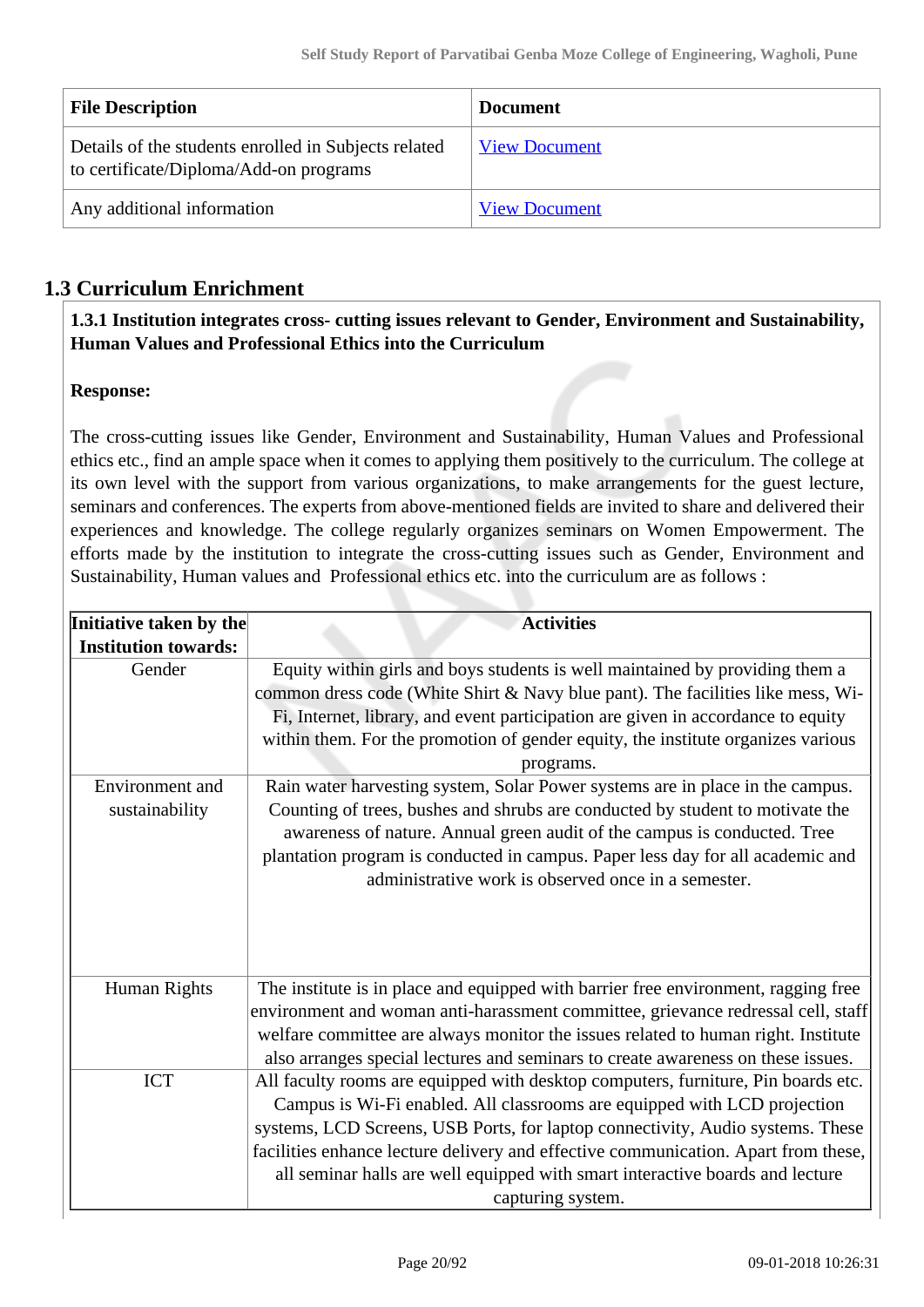| <b>File Description</b>   | <b>Document</b> |
|---------------------------|-----------------|
| Any Additional Inormation | View Document   |

#### **1.3.2 Number of valued added courses imparting transferable and life skills offered during the last five years**

#### **Response:** 38

1.3.2.1 Number of value-added courses imparting transferable and life skills offered during the last five years

#### Response: 38

| <b>File Description</b>                                                      | <b>Document</b>      |
|------------------------------------------------------------------------------|----------------------|
| Any additional information                                                   | <b>View Document</b> |
| Details of the value-added courses imparting<br>transferable and life skills | <b>View Document</b> |

# **1.3.3 Percentage of students undertaking field projects / internships**

**Response:** 30.93

1.3.3.1 Number of students undertaking field projects or internships

Response: 227

| <b>File Description</b>                 | <b>Document</b>      |
|-----------------------------------------|----------------------|
| Any additional information              | <b>View Document</b> |
| Institutional data in prescribed format | <b>View Document</b> |
| List of students enrolled               | <b>View Document</b> |

#### **1.4 Feedback System**

 **1.4.1 Structured feedback on curriculum obtained from 1) Students 2) Teachers 3) Employers 4) Alumni 5) Parents For design and review of syllabus semester wise/ year wise A.Any 4 of the above**

**B.Any 3 of the above**

**C. Any 2 of the above**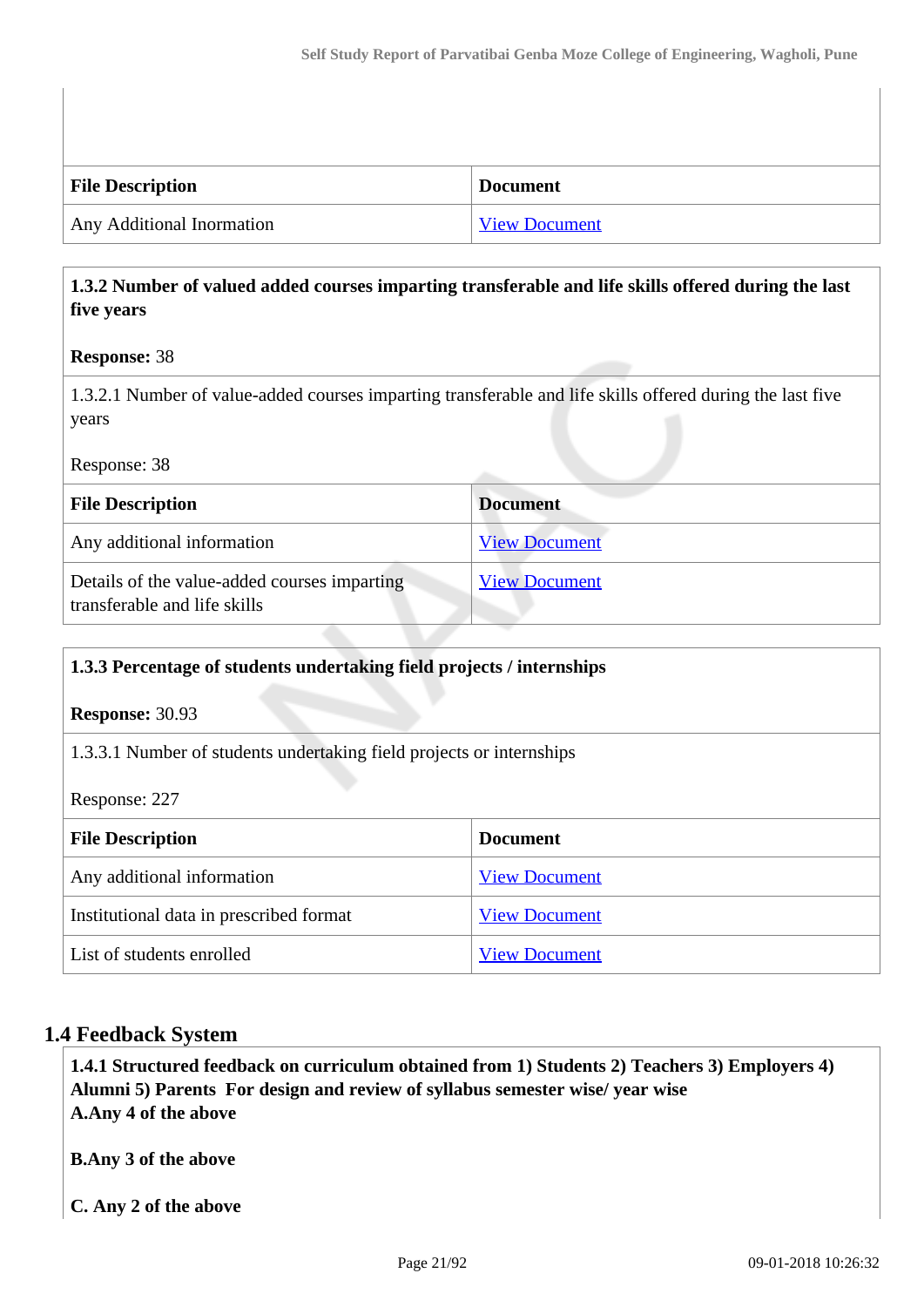#### **D. Any 1 of the above**

#### **Response:** A.Any 4 of the above

| <b>File Description</b>                                                                                                                           | <b>Document</b>      |
|---------------------------------------------------------------------------------------------------------------------------------------------------|----------------------|
| Action taken report of the Institution on feedback<br>report as stated in the minutes of the Governing<br>Council, Syndicate, Board of Management | <b>View Document</b> |
| Any additional information                                                                                                                        | <b>View Document</b> |
| URL for stakeholder feedback report                                                                                                               | <b>View Document</b> |

#### **1.4.2 Feedback processes of the institution may be classified as follows: A. Feedback collected, analysed and action taken and feedback available on website**

#### **B. Feedback collected, analysed and action has been taken**

#### **C. Feedback collected and analysed**

#### **D. Feedback collected**

**Response:** A. Feedback collected, analysed and action taken and feedback available on website

| <b>File Description</b>    | <b>Document</b>      |
|----------------------------|----------------------|
| Any additional information | <b>View Document</b> |
| URL for feedback report    | <b>View Document</b> |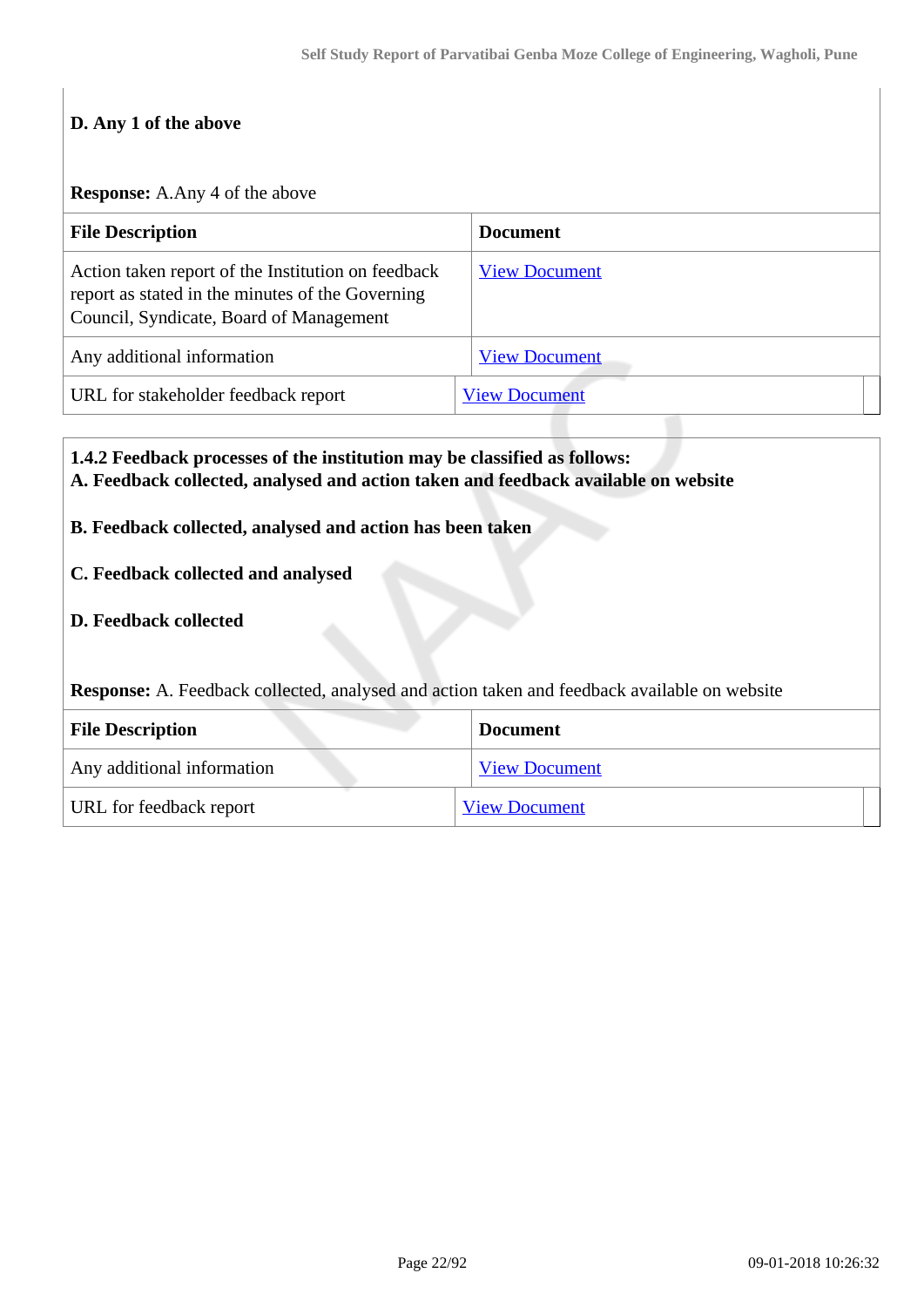# **Criterion 2 - Teaching-learning and Evaluation**

#### **2.1 Student Enrolment and Profile**

**2.1.1 Average percentage of students from other States and Countries during the last five years**

#### **Response:** 0.17

2.1.1.1 Number of students from other states and countries year wise during the last five years

| 2016-17                  | 2015-16 | 2014-15 | 2013-14 | 2012-13 |
|--------------------------|---------|---------|---------|---------|
| $\overline{\phantom{0}}$ |         |         |         |         |

| <b>File Description</b>                       | <b>Document</b>      |
|-----------------------------------------------|----------------------|
| Institutional data in prescribed format       | <b>View Document</b> |
| Any additional information                    | <b>View Document</b> |
| List of students (other states and countries) | <b>View Document</b> |

#### **2.1.2 Average Enrolment percentage (Average of last five years)**

#### **Response:** 33.16

2.1.2.1 Number of students admitted year wise during the last five years

| 2016-17 | 2015-16 | 2014-15 | 2013-14 | 2012-13 |
|---------|---------|---------|---------|---------|
| 239     | U       | 380     | 486     | 418     |

#### 2.1.2.2 Number of sanctioned seats year wise during the last five years

| 2016-17 | 2015-16 | 2014-15 | 2013-14 | 2012-13 |
|---------|---------|---------|---------|---------|
| 996     | 480     | 930     | 941     | 848     |

| <b>File Description</b>                 | <b>Document</b>      |
|-----------------------------------------|----------------------|
| Institutional data in prescribed format | <b>View Document</b> |

**2.1.3 Average percentage of seats filled against seats reserved for various categories as per**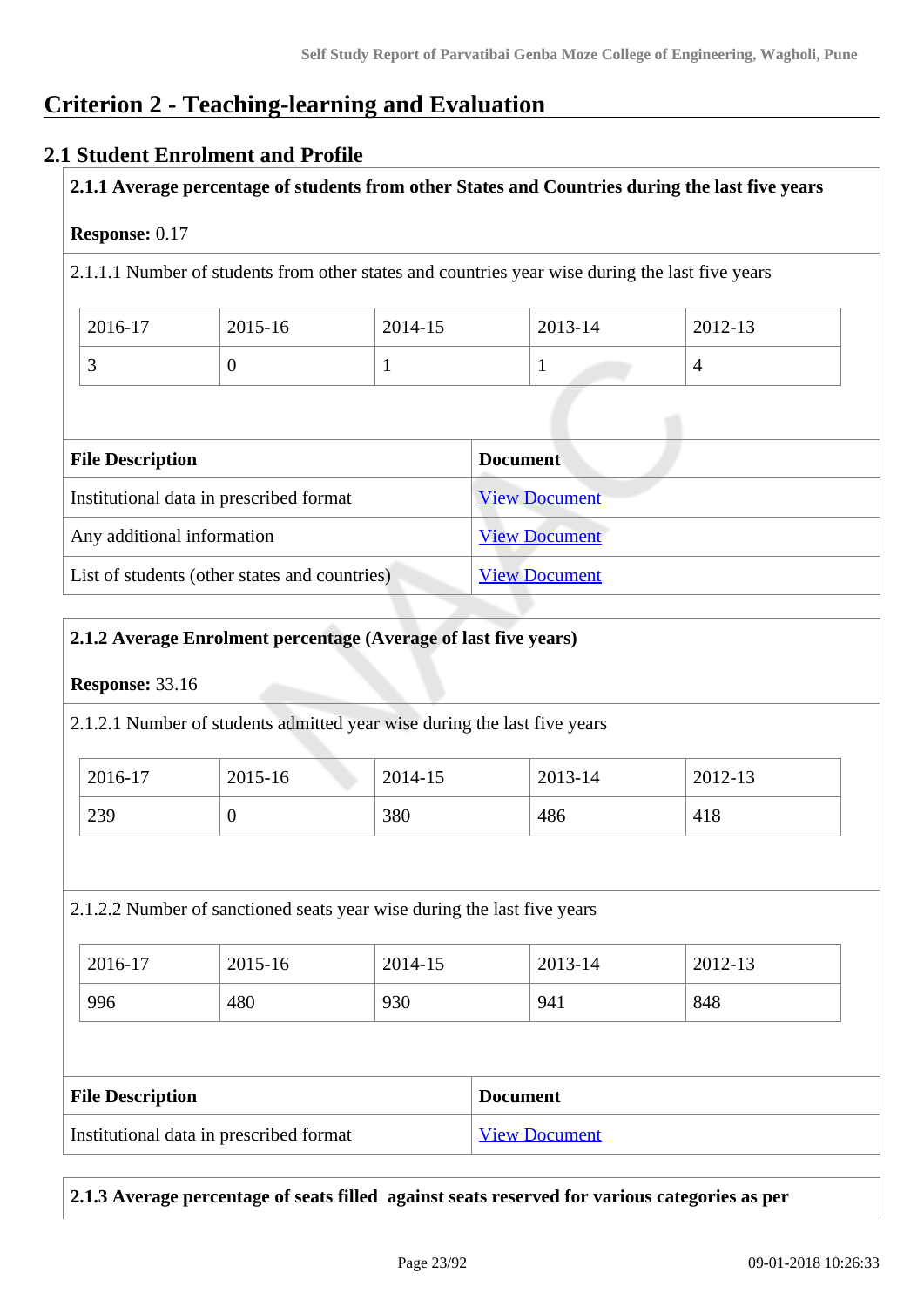#### **applicable reservation policy during the last five years**

#### **Response:** 41.84

2.1.3.1 Number of actual students admitted from the reserved categories year wise during the last five years

| 2016-17                 | 2015-16                                 | 2014-15 | 2013-14              | 2012-13 |
|-------------------------|-----------------------------------------|---------|----------------------|---------|
| 82                      | $\theta$                                | 248     | 268                  | 261     |
|                         |                                         |         |                      |         |
|                         |                                         |         |                      |         |
|                         |                                         |         |                      |         |
| <b>File Description</b> |                                         |         | <b>Document</b>      |         |
|                         | Institutional data in prescribed format |         | <b>View Document</b> |         |

#### **2.2 Catering to Student Diversity**

 **2.2.1 The institution assesses the learning levels of the students, after admission and organises special programs for advanced learners and slow learners**

#### **Response:**

1. At the entry level, Institute conducts a test to identify slow learner and advanced learner and accordingly students are divided into separate divisions.

2. For assessment of an advanced learner, an adequate process of conduction and evaluation process in the form of an online exam and in semester exam.

3. For higher classes, Motivational lectures/seminar sessions, Value Addition Programs for Advanced Learners.

4. Additional E-library facility in the form of E-LIBRARY is available at the central library for advanced learner student.

5. For slow learner students, the activity like remedial lectures and counseling through GFM and subject teacher.

6. Provision of learning material like NPTEL videos / Lectures, PPT, animations, Specially developed question banks and assignments are provided as per the curriculum are available in the campus through the intranet.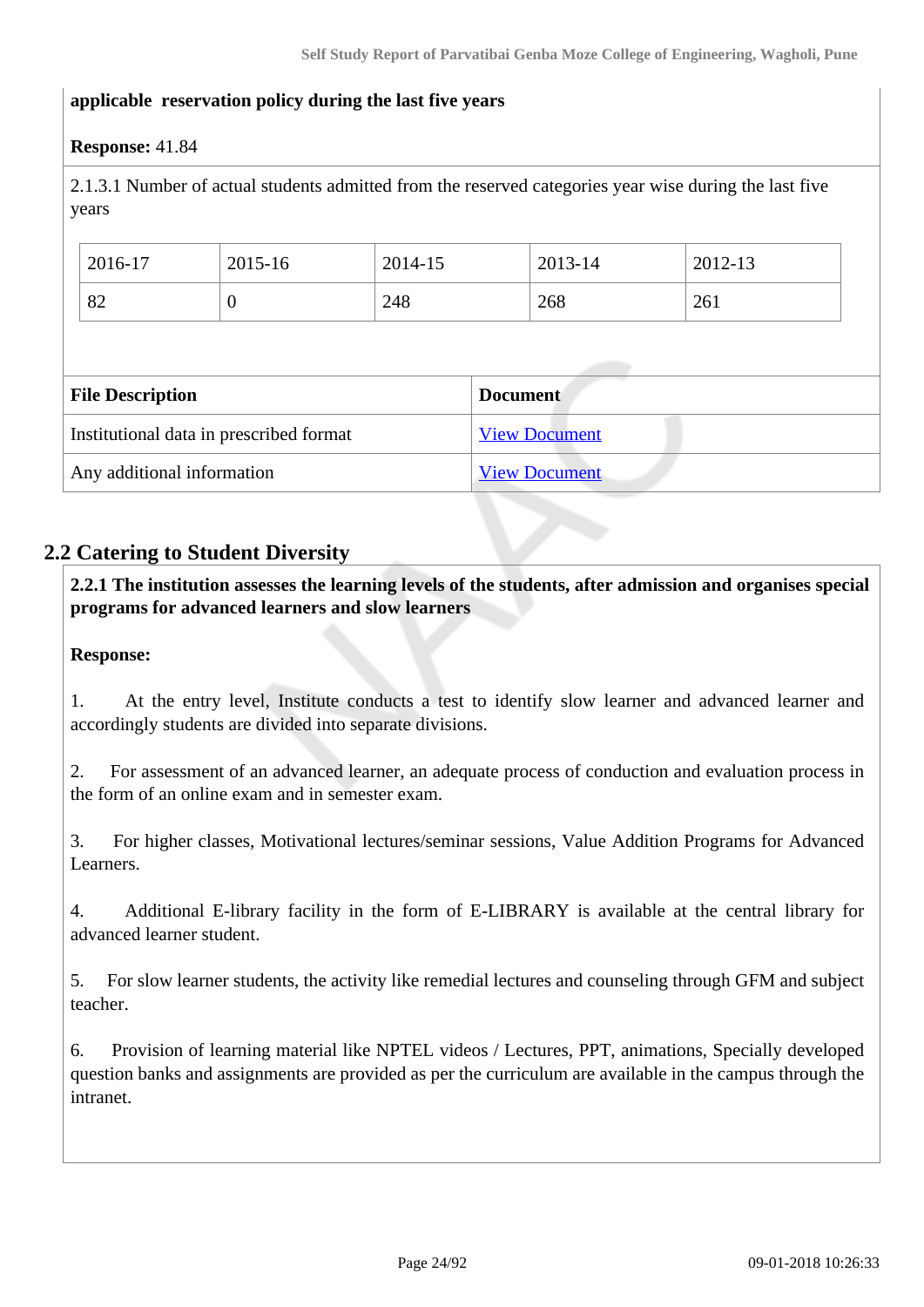| <b>File Description</b>    | <b>Document</b>      |
|----------------------------|----------------------|
| Any additional information | <b>View Document</b> |

| 2.2.2 Student - Full time teacher ratio |                      |  |
|-----------------------------------------|----------------------|--|
| <b>Response: 8.44</b>                   |                      |  |
| <b>File Description</b>                 | <b>Document</b>      |  |
| Any additional information              | <b>View Document</b> |  |
| Institutional data in prescribed format | <b>View Document</b> |  |

| 2.2.3 Percentage of differently abled students (Divyangjan) on rolls |                      |  |
|----------------------------------------------------------------------|----------------------|--|
| <b>Response:</b> 0                                                   |                      |  |
| 2.2.3.1 Number of differently abled students on rolls                |                      |  |
| <b>File Description</b>                                              | <b>Document</b>      |  |
| Institutional data in prescribed format                              | <b>View Document</b> |  |

#### **2.3 Teaching- learning Process**

 **2.3.1 Student centric methods, such as experiential learning, participative learning and problem solving methodologies are used for enhancing learning experiences**

**Response:** 

- 1.The teaching-learning method adopted in the institute in the form of Video clips, snapshots, power point presentation slides for practicals and theory contents.
- 2.Various MOUs with industries to boost practical hands-on and projects.
- 3.Mock viva is conducted in addition of final viva for the improvement in technical know-how.
- 4.Frequent Industry Visits are carried out for industries operation exposure to students.
- 5.Assignments.
- 6.Final year project is yet another platform available to students for collaborative and interactive learning.

7.'Techno-Meet' is organized by students of PGMOZE under the technical guidance of faculty. 8.NPTEL

9.Project Competition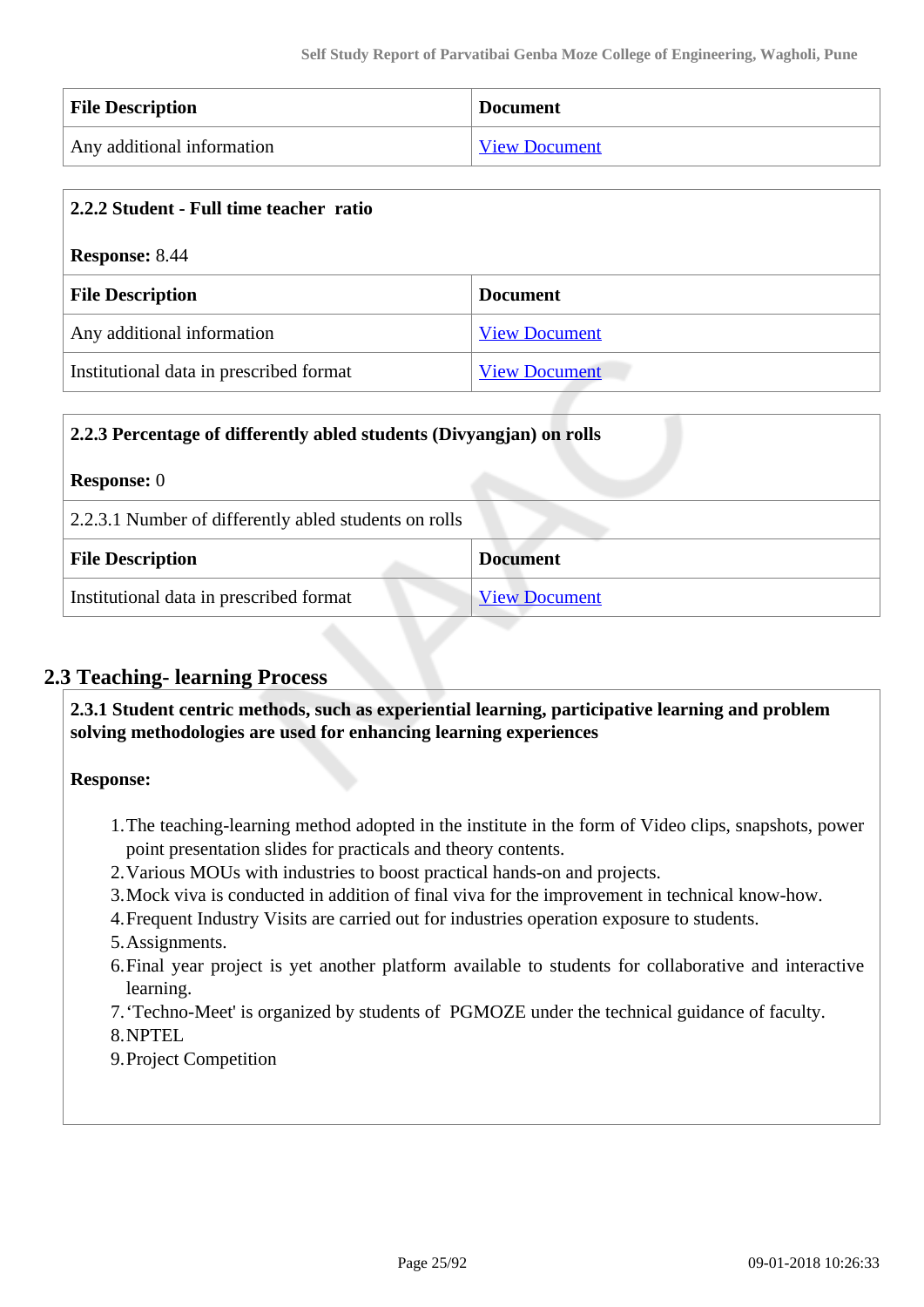| <b>File Description</b>         | <b>Document</b>      |
|---------------------------------|----------------------|
| Any additional information      | <b>View Document</b> |
| Link for Additional Information | <b>View Document</b> |

#### **2.3.2 Percentage of teachers using ICT for effective teaching with Learning Management Systems (LMS), E-learning resources etc.**

**Response:** 82.76

2.3.2.1 Number of teachers using ICT

Response: 72

| <b>File Description</b>                                                      | <b>Document</b>      |
|------------------------------------------------------------------------------|----------------------|
| List of teachers (using ICT for teaching)                                    | <b>View Document</b> |
| Any additional information                                                   | <b>View Document</b> |
| Provide link for webpage describing the "LMS/<br>Academic management system" | <b>View Document</b> |

#### **2.3.3 Ratio of students to mentor for academic and stress related issues**

**Response:** 10.19

2.3.3.1 Number of mentors

Response: 72

| <b>File Description</b>                                                                  | <b>Document</b>      |
|------------------------------------------------------------------------------------------|----------------------|
| Year wise list of number of students, full time<br>teachers and students to mentor ratio | <b>View Document</b> |
| Any additional information                                                               | <b>View Document</b> |

#### **2.3.4 Innovation and creativity in teaching-learning**

#### **Response:**

1. Debate on the particular topic by student participation within the lecture.

2. Quiz competition on various topics within curriculum topics in lectures/practicals about the field application.

3. Organization of National and International conferences in the institute.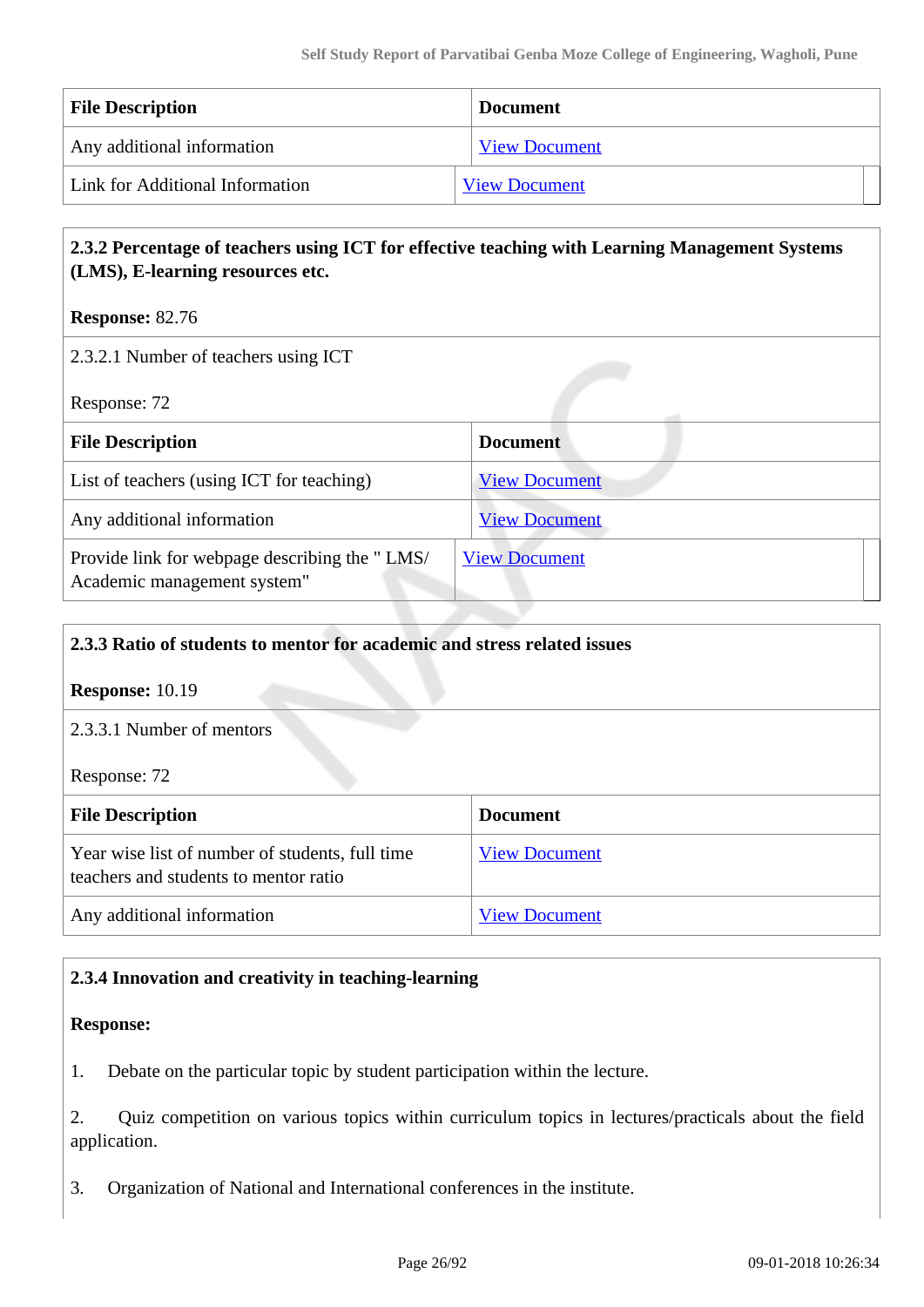4. The project, mini project competitions held at department level with the participation of junior students.

5. Technical events for the students is conducted every year

6. Eminent personalities from industries for guest lecturers are invited to share their field/ practical knowledge with student /faculty.

7. Mechanical engineering students participate in BAJA competition every year.

8. Department level MODEL MAKING competition is conducted every year by the civil engineering department.

| <b>File Description</b>    | <b>Document</b>      |
|----------------------------|----------------------|
| Any additional information | <b>View Document</b> |

#### **2.4 Teacher Profile and Quality**

| 2.4.1 Average percentage of full time teachers against sanctioned posts during the last five years<br><b>Response: 91.51</b> |                      |  |
|------------------------------------------------------------------------------------------------------------------------------|----------------------|--|
| <b>File Description</b>                                                                                                      | <b>Document</b>      |  |
| Year wise full time teachers and sanctioned posts<br>for 5 years                                                             | <b>View Document</b> |  |
| List of the faculty members authenticated by the<br>Head of HEI                                                              | <b>View Document</b> |  |

#### **2.4.2 Average percentage of full time teachers with Ph.D. during the last five years**

**Response:** 3.33

2.4.2.1 Number of full time teachers with Ph.D. year wise during the last five years

| $\frac{1}{2016}$ -17 | $2015 - 16$ | 2014-15 | 2013-14 | 2012-13 |
|----------------------|-------------|---------|---------|---------|
| -                    |             |         | ັ       |         |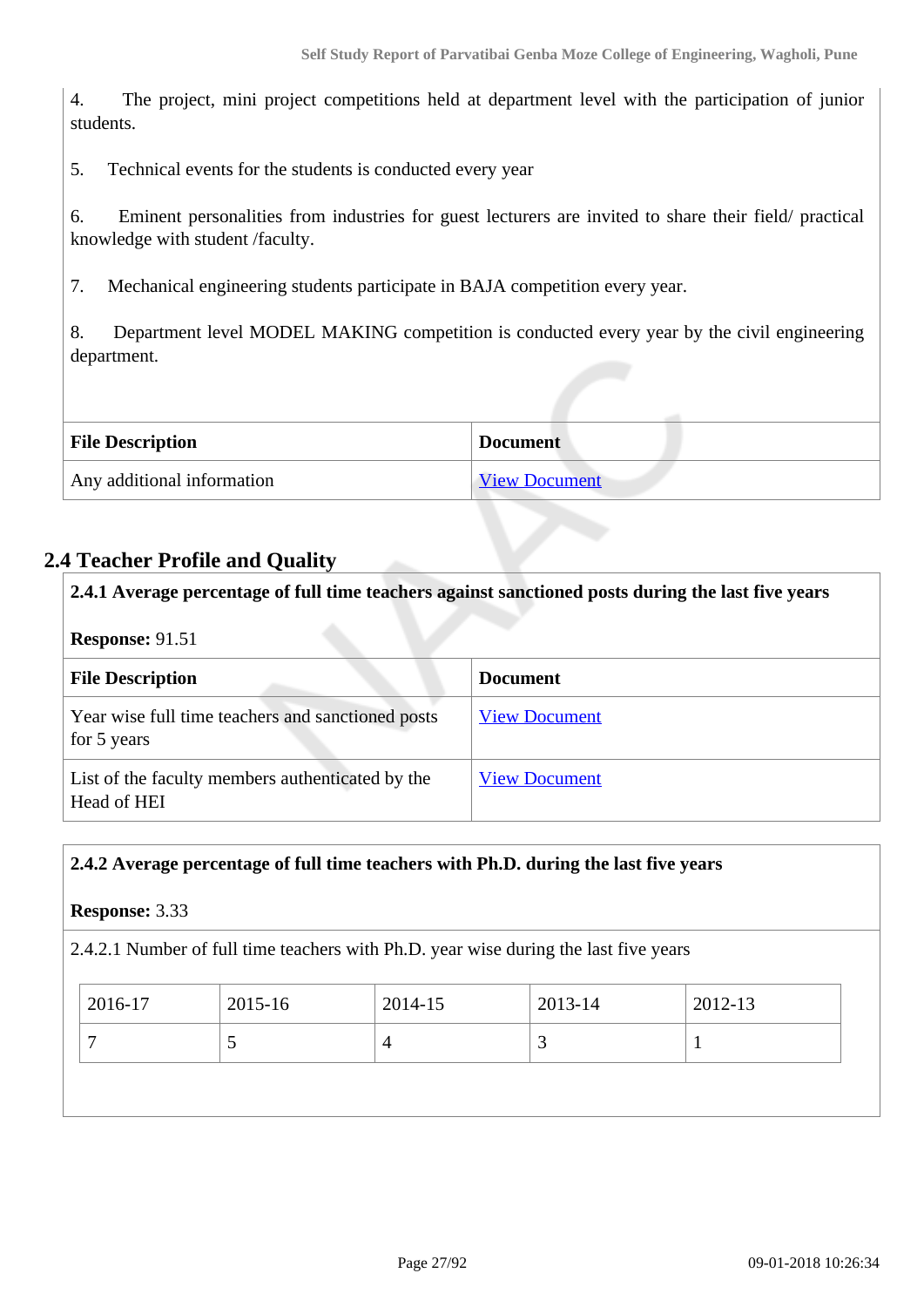| <b>File Description</b>                                                                       | <b>Document</b>      |
|-----------------------------------------------------------------------------------------------|----------------------|
| Any additional information                                                                    | <b>View Document</b> |
| List of number of full time teachers with PhD and<br>number of full time teachers for 5 years | <b>View Document</b> |

| 2.4.3 Teaching experience of full time teachers in number of years                |                      |
|-----------------------------------------------------------------------------------|----------------------|
| <b>Response: 3.46</b>                                                             |                      |
| <b>File Description</b>                                                           | <b>Document</b>      |
| List of Teachers including their PAN,<br>designation, dept and experience details | <b>View Document</b> |

#### **2.4.4 Average percentage of full time teachers who received awards, recognition, fellowships at State, National, International level from Government, recognised bodies during the last five years**

#### **Response:** 5.44

2.4.4.1 Number of full time teachers receiving awards from state /national /international level from Government recognised bodies year wise during the last five years

| 2016-17 | 2015-16 | $2014 - 15$ | 2013-14 | 2012-13 |
|---------|---------|-------------|---------|---------|
| 14      |         | ◡           |         |         |

| <b>File Description</b>                          | <b>Document</b>      |
|--------------------------------------------------|----------------------|
| Institutional data in prescribed format          | <b>View Document</b> |
| e-copies of award letters (scanned or soft copy) | <b>View Document</b> |

#### **2.4.5 Average percentage of full time teachers from other States against sanctioned posts during the last five years**

#### **Response:** 10.74

2.4.5.1 Number of full time teachers from other states year wise during the last five years

| 2016-17 | 2015-16  | 2014-15 | 2013-14 | 2012-13 |
|---------|----------|---------|---------|---------|
| 28      | າເ<br>رے | 14      | ↤       | -       |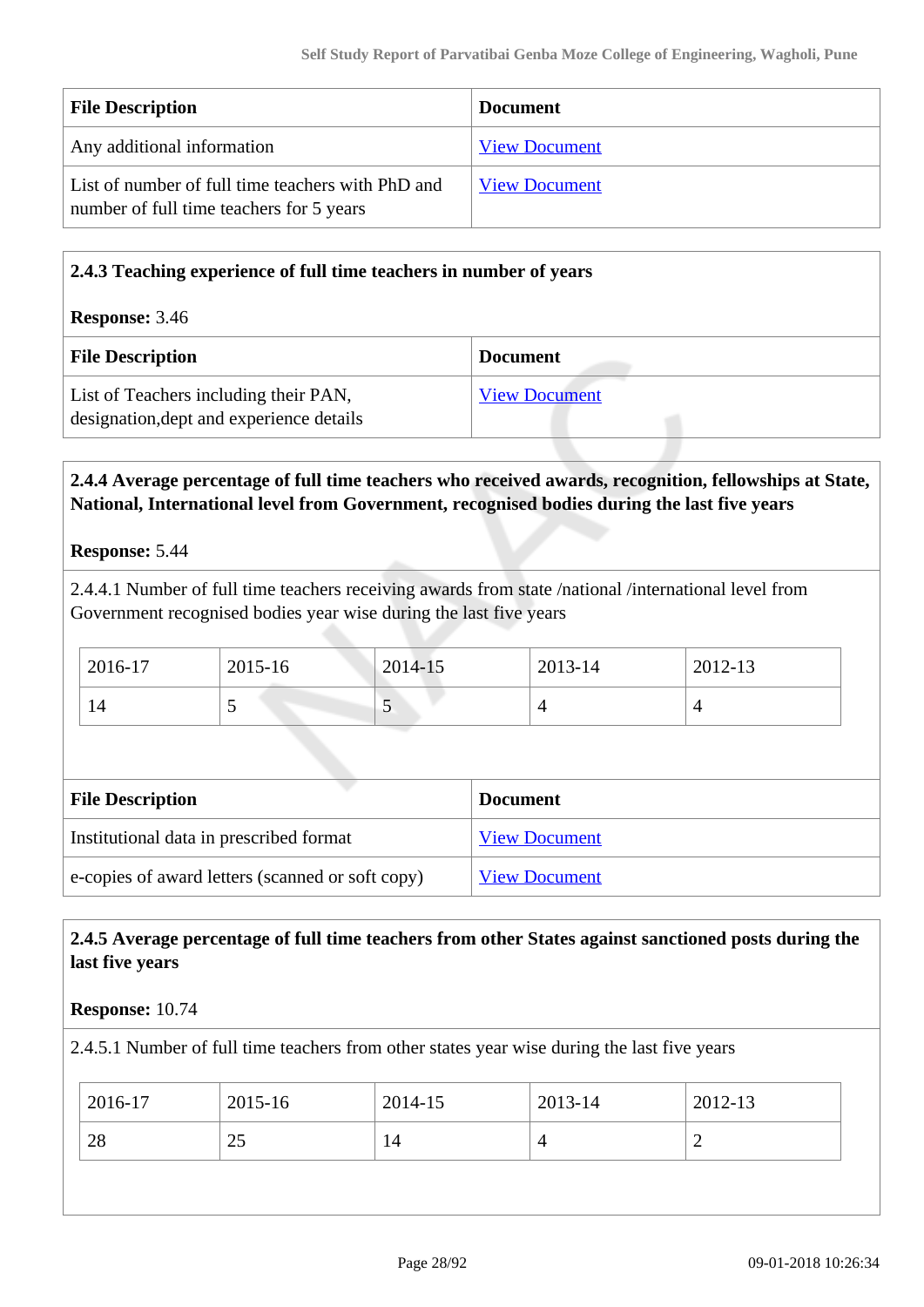| <b>File Description</b>                                                                            | <b>Document</b>      |
|----------------------------------------------------------------------------------------------------|----------------------|
| List of full time teachers from other state and state<br>from which qualifying degree was obtained | <b>View Document</b> |
| Any additional information                                                                         | <b>View Document</b> |

### **2.5 Evaluation Process and Reforms**

**2.5.1 Reforms in Continuous Internal Evaluation(CIE) system at the institutional level**

#### **Response:**

Reforms in Continuous Internal Evaluation (CIE) system at the institute level are covered as follows-

The regulations, curricula, and syllabi of all the programs offered by the institute are available in the institute library and respective department, on the affiliated University websites as well as on institute's website. The regulations contain the details of the evaluation process. The academic calendar and examination schedule are brought to the notice of teachers as well as students by displaying it on notice boards and institute websites. Marks obtained by the student in ISE and ICA for all the courses are displayed on departmental notice boards and communicated to parents by telephone and post. Following systematic approach institute follow for CIE:-

- 1. Internal class tests. (Prior to university midterm exam)
- 2. Mock oral and practical examinations
- 3. Preliminary theory examination
- 4. Midterm assessment process
- 5. Periodical mini and major project evaluation
- 6. Term work evaluation of students is based on continuous assessment.

| <b>File Description</b>    | <b>Document</b>      |
|----------------------------|----------------------|
| Any additional information | <b>View Document</b> |

#### **2.5.2 Mechanism of internal assessment is transparent and robust in terms of frequency and variety**

#### **Response:**

- 1.The attendance record of each student in theory and practical is maintained and displayed on notice board at the end of the month.
- 2.Timely submission of assignments and performance in tests.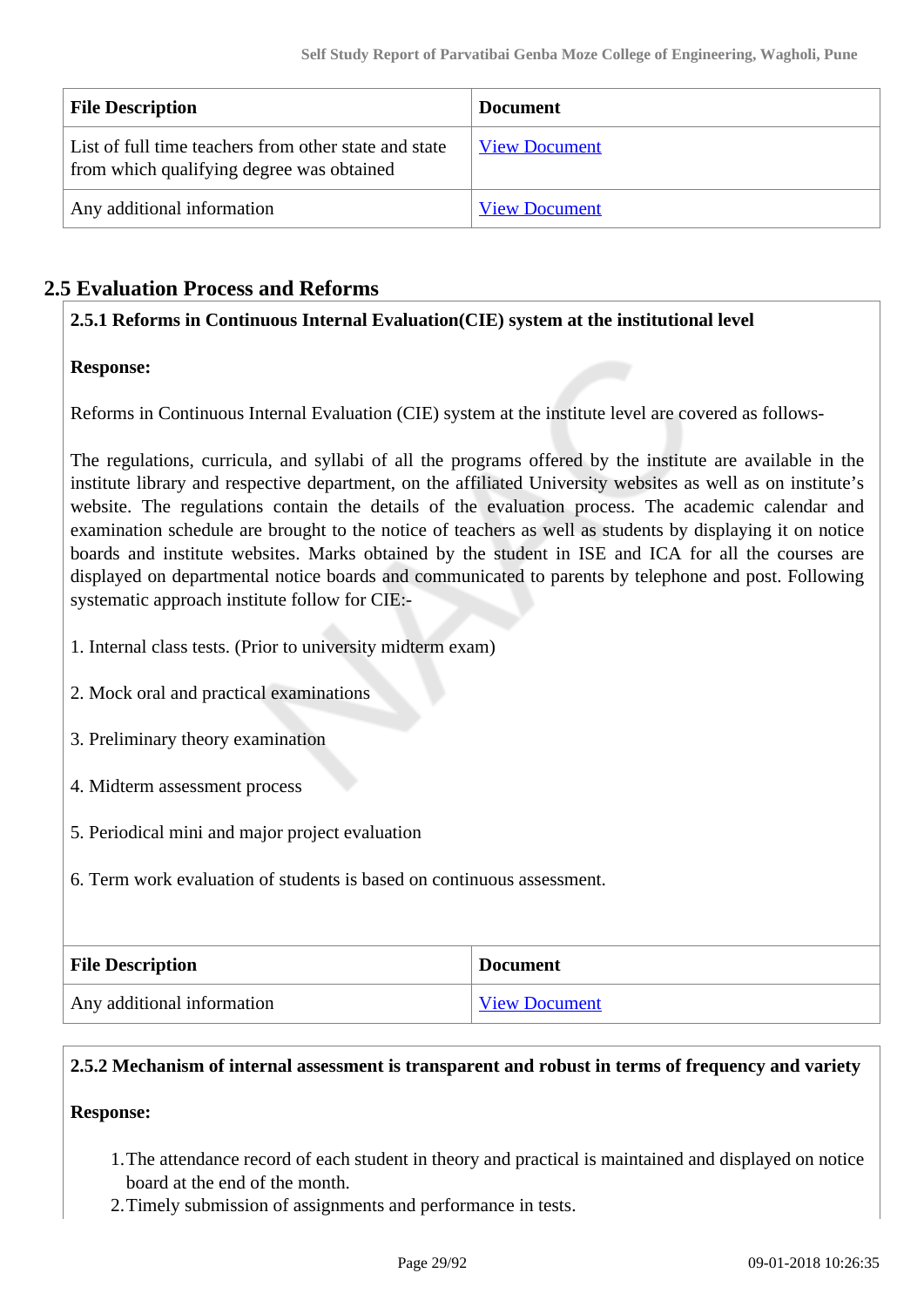- 3.Students can apply for revaluation of answer papers for challenge and modification in assessments in university after consulting with concerned faculty members.
- 4.Effective implementation of evaluation reforms initiated by the institute are ensured by the heads of the respective departments by making faculty, staff and students aware of the reform and monitoring their implementation rigorously (an academic format which is used for monitoring.)
- 5.Display of TW marks of a student on departmental notice board. and the same is conveyed to parents through the land mail.
- 6.Unit Test and Preliminary exam paper checked and the marks are displayed.
- 7.The performances and progress of student are conveyed to parents through the land mail.

| <b>File Description</b>    | <b>Document</b>      |
|----------------------------|----------------------|
| Any additional information | <b>View Document</b> |

#### **2.5.3 Mechanism to deal with examination related grievances is transparent, time-bound and efficient**

#### **Response:**

Process for grievances redressal at Institute level -

- 1.Students are made aware of the assessment methods at the beginning of the semester and whenever necessary.
- 2.The assessed answer sheets of internal tests are given to the students and performance is discussed by the course faculty.
- 3.Students having grievances with the internal evaluation process can directly discuss their doubts individually with respective faculty members.
- 4.Students can approach the Head of the Department, in case of any Grievances.
- 5.Display the TW marks and grievances by the students are solved according to rules of the university norms.

Process for grievances redresal at University level:

- 1.The students can apply for photocopy of answer sheet to the university exam cell. The photocopy is reviewed by subject teacher and accordingly student can challenge to revolve discuss the grievances and seek advice. As per the advice, student can apply for revaluation of answer books to the controller of examination of university as per the procedures of the University.
- 2.After revaluation of marks for particular subject at the University level, results are communicated to the Institute and students.

| <b>File Description</b>    | <b>Document</b>      |  |
|----------------------------|----------------------|--|
| Any additional information | <b>View Document</b> |  |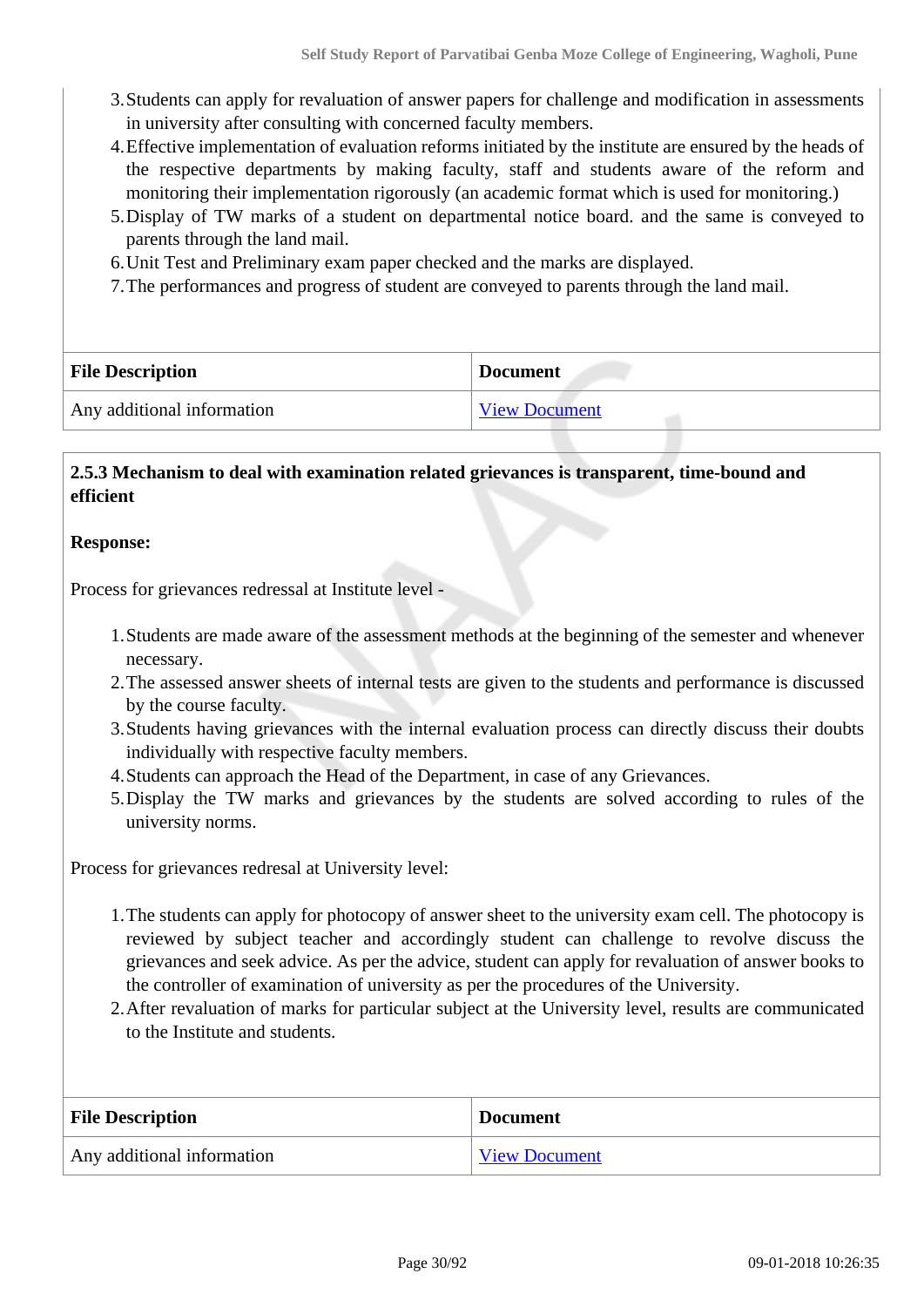#### **2.5.4 The institution adheres to the academic calendar for the conduct of CIE**

#### **Response:**

For the conduct of CIE, the institute follows following practice in accordance with university:

1.At the beginning of each academic year, the affiliating university gives guidelines about the dates  $of –$ 

- Commencement of the semester,
- End of the semester
- Schedule of In Semester, End Semester, Online Examinations
- Schedule of Oral, Practical Examinations
- Vacation schedule

All academic processes are carried out as laid down in the college academic calendar and monitored through academic format. Dean Academics prepares institute academic calendar in consultation with the Principal. It is then distributed to the departments. Time Table coordinator of each department prepares Department Academic Calendar in consultation with Head of the Department. Syllabus is entered in ERP by Course Coordinators. Considering the academic calendar, teaching plan of each course is prepared by course teachers in academic formats. The implementation of the syllabus is discussed in detail by Course coordinator with course teachers of the department. During the semester, implementation of the Lectures and Practical is mention in academic format by respective course teachers. Lecture Planning and implementation is regularly monitored by Head and Dean Academics through verifying the academic format. The evaluation of students is done through,

- Theory In semester, End Semester examinations online examinations, unit test, prelim exam
- Oral /Practical examinations
- The details of these examinations are announced well in advance and the external examiners are appointed by the affiliating university. The entire planning and organizing of lecture and practical schedule is done through academic format.
- 1.Dean academic prepare the academic calendar
- 2.Each Department prepares academic calendar as per the strategy decided in the HOD Principal meeting.

Departments prepare their plans for workshops, guest lectures and various events.

| <b>File Description</b>    | <b>Document</b>      |  |
|----------------------------|----------------------|--|
| Any additional information | <b>View Document</b> |  |

#### **2.6 Student Performance and Learning Outcomes**

 **2.6.1 Program outcomes, program specific outcomes and course outcomes for all programs offered by the Institution are stated and displayed on website and communicated to teachers and students**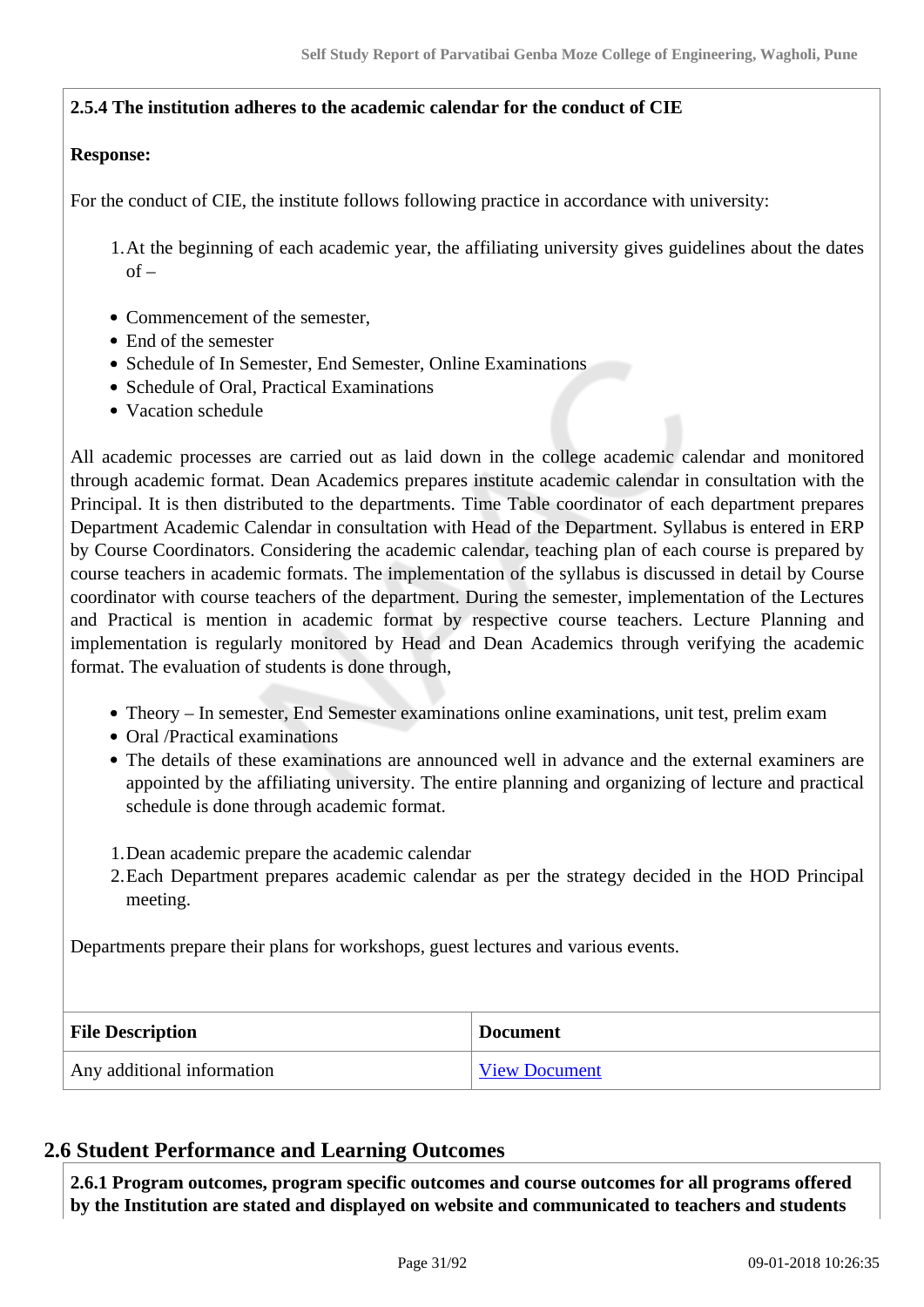#### **Response:**

Course outcomes, Program Outcomes are normally given by university and same is available in student syllabus copy, same is displayed on notice board and institute website. In case if it is not given, the respective subject teacher prepares it and communicate in the same manner. Program Specific outcomes are specially designed.

Example of Program Outcome, Course outcome Second Year Computer Engineering of Discrete **Mathematics** 

#### **Program Outcomes**

Students are expected to know and be able –

1. To apply knowledge of mathematics, science, engineering fundamentals, problem-solving skills, algorithmic analysis to solve complex engineering problems.

2. To analyze the problem by finding its domain and applying domain-specific skills

3. To understand the design issues of the product/software and develop effective solutions with appropriate consideration of public health and safety, cultural, societal, and environmental issues.

4. To find solutions for complex problems by conducting investigations applying suitable techniques.

5. To adapt the usage of modern tools and recent software.

6. To contribute towards the society by understanding the impact of Engineering on a global aspect.

7. To understand environmental issues and design a sustainable system.

8. To understand and follow professional ethics.

9. To function effectively as an individual and a member or leader in diverse teams and interdisciplinary settings.

10. To demonstrate effective communication at various levels.

11. To apply the knowledge of Computer Engineering for development of projects, and its finance and management.

12. To keep in touch with current technologies and inculcate the practices of lifelong learning

| Course Objective                        | <b>Course outcome</b>                                 |  |
|-----------------------------------------|-------------------------------------------------------|--|
| 1. To use appropriate set, function and | On completion of the course, student will be able to- |  |
| relation models to understand practical |                                                       |  |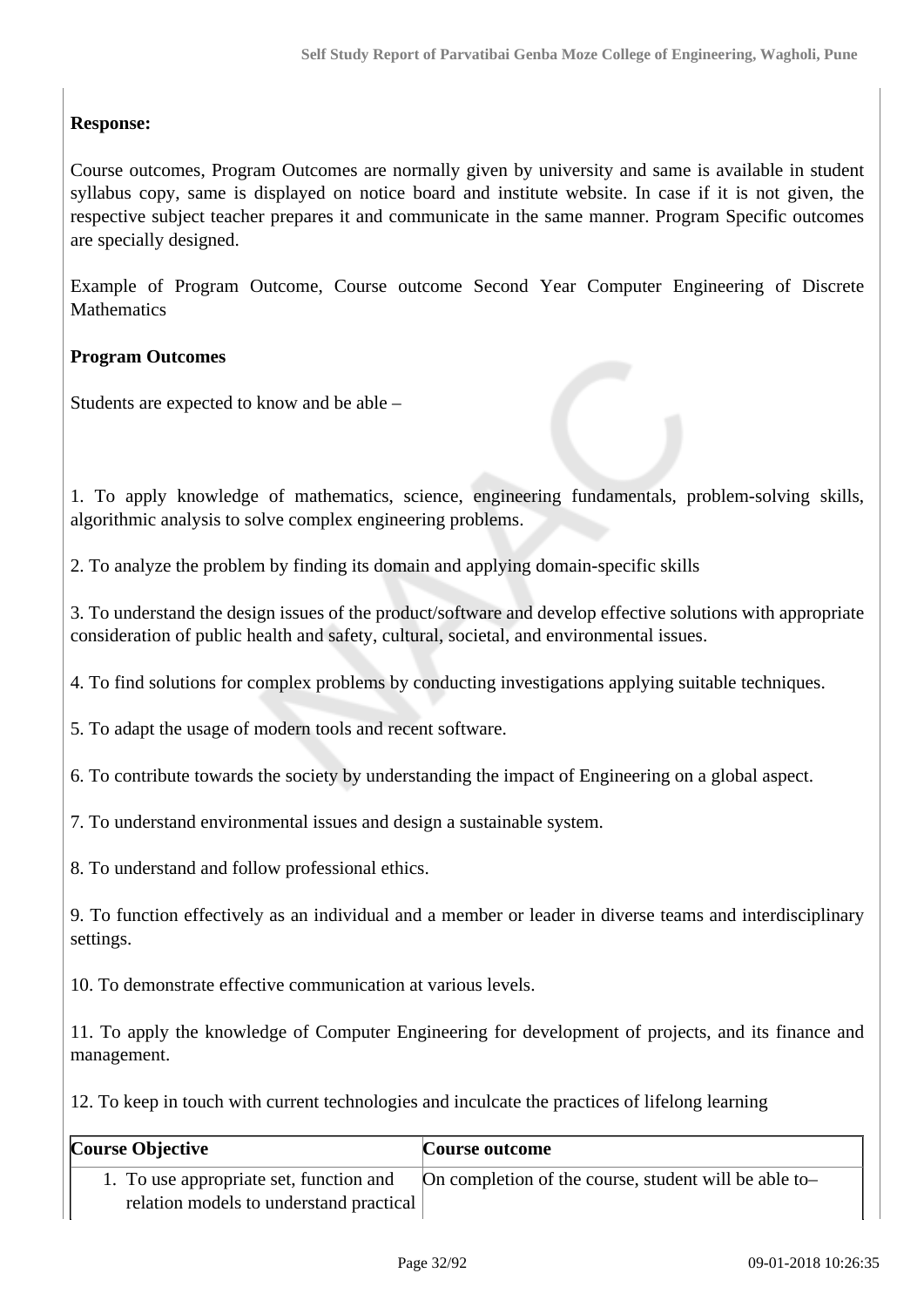| examples, and interpret the associated<br>operations and terminologies in<br>context.<br>2. Determine the number of logical<br>possibilities of events.<br>3. Learn logic and proof techniques to<br>expand mathematical maturity.<br>4. Formulate problems precisely, solve<br>the problems, apply formal proof<br>techniques, and explain the reasoning<br>clearly. | 1. Solve real-world problems logically using<br>appropriate set, function, and relation models and<br>interpret the associated operations and<br>terminologies in context.<br>2. Analyze and synthesize the real world problems<br>using discrete mathematics. |
|-----------------------------------------------------------------------------------------------------------------------------------------------------------------------------------------------------------------------------------------------------------------------------------------------------------------------------------------------------------------------|----------------------------------------------------------------------------------------------------------------------------------------------------------------------------------------------------------------------------------------------------------------|
| <b>File Description</b>                                                                                                                                                                                                                                                                                                                                               | <b>Document</b>                                                                                                                                                                                                                                                |
| COs for all courses (exemplars from Glossary)                                                                                                                                                                                                                                                                                                                         | <b>View Document</b>                                                                                                                                                                                                                                           |
| Link for Additional Information                                                                                                                                                                                                                                                                                                                                       | <b>View Document</b>                                                                                                                                                                                                                                           |

#### **2.6.2 Attainment of program outcomes, program specific outcomes and course outcomes are evaluated by the institution**

#### **Response:**

Attainment of program outcomes, program specific outcomes and course outcomes

#### PROGRAM OUTCOMES

The institute follows an outcome based approach in the teaching-learning and evaluation processes. The institute ensures the quality in curriculum delivery with well- defined Course Outcomes (CO). Tools used for CO assessment are listed below:

- Internal sessional examination
- Mid semester examination
- Student feedback system
- External examination

The methods followed to ensure the achievement of stated objectives are:

- Internal test, Practical session and viva-voce are conducted to monitor the CO.
- If the said objectives are not being achieved; the department plans for a remedial action and strategies are devised to cover up the gaps, if any; in the delivery of the curriculum to ensure that it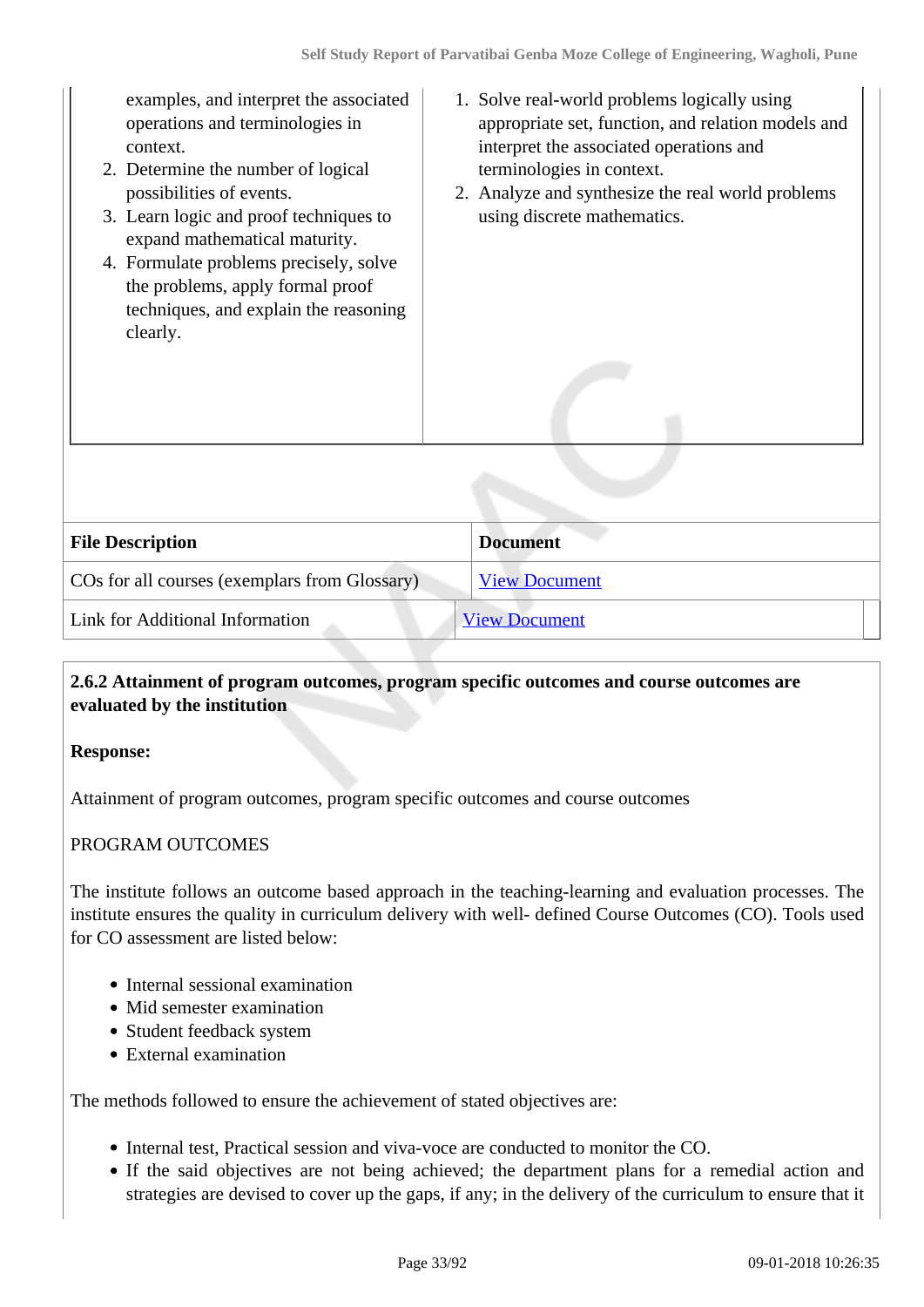enables the institute to achieve the stated objectives of the curriculum.

- Unit tests are conducted in each semester for each subject. Test question paper patterns and assignments for each subject are suitably framed and marks are awarded. Laboratory work/Tutorials / Practical are planned in line with the theory, objectives and outcome of the subject.
- Every practical is evaluated after completion of experiment.
- Faculties attend appropriate FDP organized within and outside the institute to become

#### PROGRAM SPECIFIC OUTCOMES

(Program wise –Department wise)

#### COURSE OUTCOMES

The institution has a clearly defined process to monitor and to ensure the achievement of the learning outcomes. The learning outcomes are defined and measured at level of course outcome (CO). The achievement of course outcomes is evaluated by various methods such as unit tests, University Examinations, assignments, practical assessment, tutorials, and seminars, minor and major projects.

- To ensure the achievement of learning outcomes, institute focuses on planning and effective execution of teaching learning process. The academic calendar is designed in the beginning of the semester has a detailed schedule of all teaching learning activities, along with this, every subject teacher prepares faculty activity calendar.
- The institute ensures the achievement of learning outcomes through effective implementation of academic calendar.
- At institute level, IQAC looks after the achievements and gaps of learning outcomes and other quality parameters of teaching-learning process. IQAC also takes care of other academic support processes.
- Student placement through in campus & off campus interviews and number of students pursing higher studies indicates the achievement of learning outcome.
- Teaching learning process is continuously monitored and immediate remedial measures are taken to overcome problems.
- Every course teacher defines learning objectives in conformity with course outcomes. Course teacher aligns their teaching method to ensure that student acquires the skill expected out of learning objective either in classroom or practical or tutorial or assignment or minor / major project.
- During the semester, teacher does the evaluation of student performance by using various direct assessment tool like oral / practical performance, assignments, sessional examinations, etc and indirect tools like course exit survey.
- Results of formative and summative assessment are the major indicators used by the respective course teachers for evaluating student performance.

| <b>File Description</b>         | <b>Document</b>      |
|---------------------------------|----------------------|
| Link for Additional Information | <b>View Document</b> |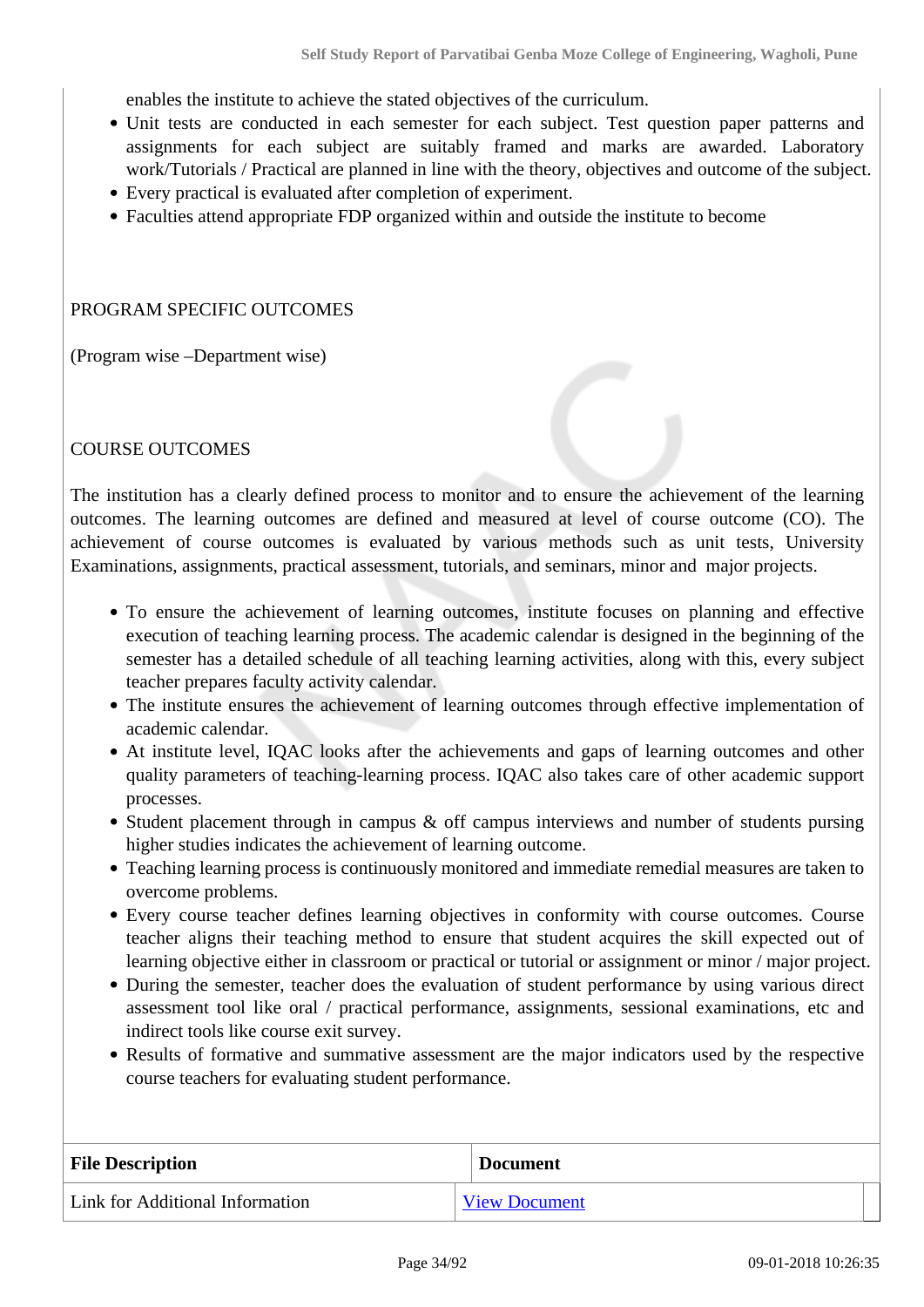| 2.6.3 Average pass percentage of Students                                         |                      |  |
|-----------------------------------------------------------------------------------|----------------------|--|
| Response: 88.91                                                                   |                      |  |
| 2.6.3.1 Total number of final year students who passed the university examination |                      |  |
| Response: 1611                                                                    |                      |  |
| 2.6.3.2 Total number of final year students who appeared for the examination      |                      |  |
| Response: 1812                                                                    |                      |  |
| <b>File Description</b>                                                           | <b>Document</b>      |  |
| Institutional data in prescribed format                                           | <b>View Document</b> |  |

# **2.7 Student Satisfaction Survey**

| 2.7.1 Online student satisfaction survey regarding teaching learning process |                      |  |  |
|------------------------------------------------------------------------------|----------------------|--|--|
| <b>Response:</b>                                                             |                      |  |  |
| <b>File Description</b>                                                      | <b>Document</b>      |  |  |
| Database of all currently enrolled students                                  | <b>View Document</b> |  |  |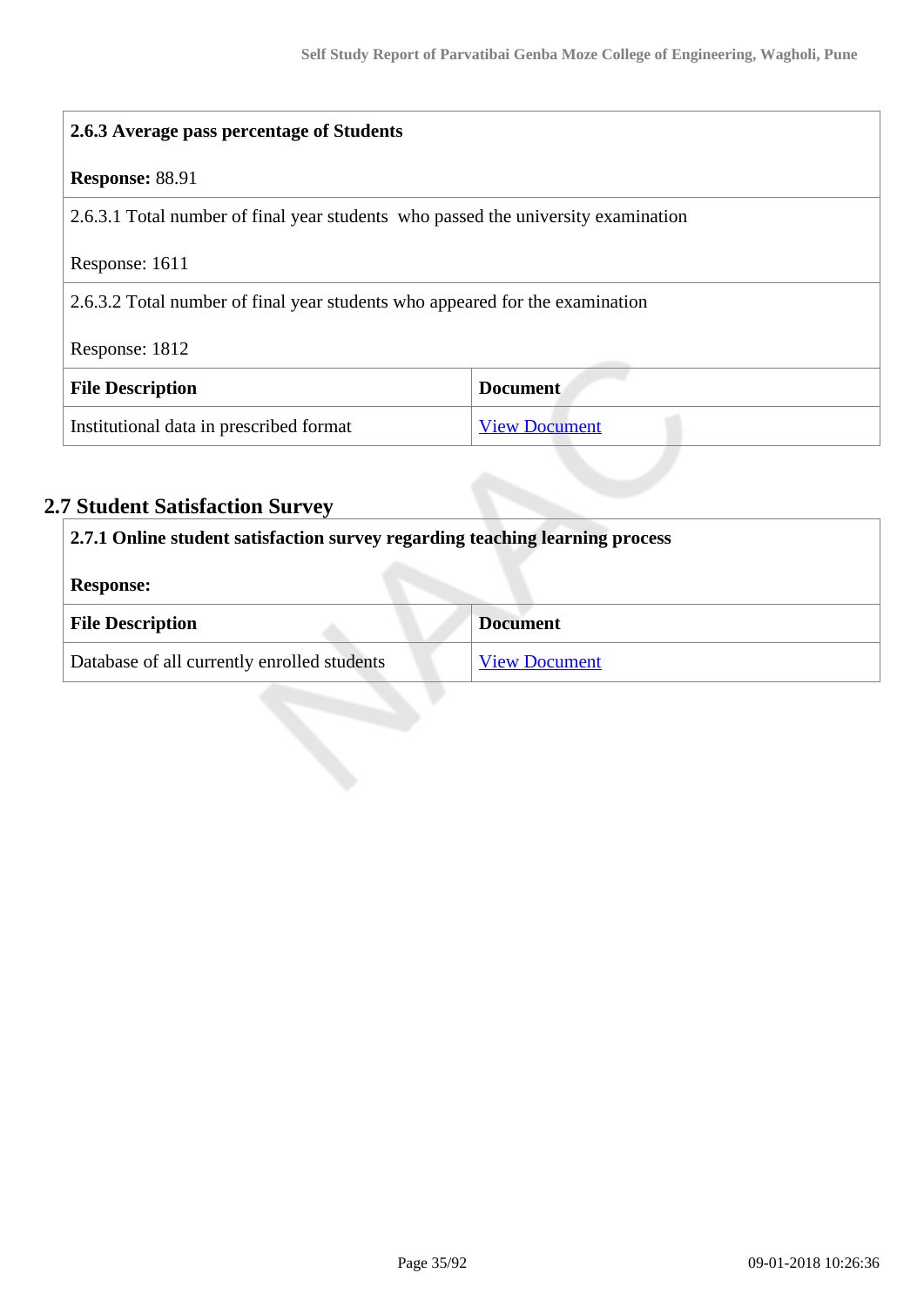# **Criterion 3 - Research, Innovations and Extension**

#### **3.1 Resource Mobilization for Research**

 **3.1.1 Grants for research projects sponsored by government/non government sources such as industry ,corporate houses, international bodies, endowment, chairs in the institution during the last five years**

#### **Response:** 0

3.1.1.1 Total Grants for research projects sponsored by the government/non-government sources such as industry, corporate houses, international bodies, endowments, Chairs in the institution year wise during the last five years(INR in lakhs)

| 2016-17 | 2015-16 | 2014-15 | 2013-14 | 2012-13        |
|---------|---------|---------|---------|----------------|
|         |         |         | 0       | $\overline{0}$ |

| <b>File Description</b>           | <b>Document</b>      |
|-----------------------------------|----------------------|
| List of project and grant details | <b>View Document</b> |

#### **3.1.2 Average number of research projects per teacher funded by government and non government agencies during the last five years**

**Response:** 0.01

3.1.2.1 Number of research projects funded by government and non-government agencies during the last five years

Response: 2

| <b>File Description</b>                       | <b>Document</b>      |
|-----------------------------------------------|----------------------|
| List of research projects and funding details | <b>View Document</b> |
| Supporting document from Funding Agency       | <b>View Document</b> |

#### **3.2 Innovation Ecosystem**

 **3.2.1 Institution has created an ecosystem for innovations including incubation centre and other initiatives for creation and transfer of knowledge**

#### **Response:**

Parvatibai Genba Moze College of Engineering has set up an Incubation Centre to provide an ambiance for promoting Entrepreneurship among the students and enable the budding entrepreneurs to launch their ideas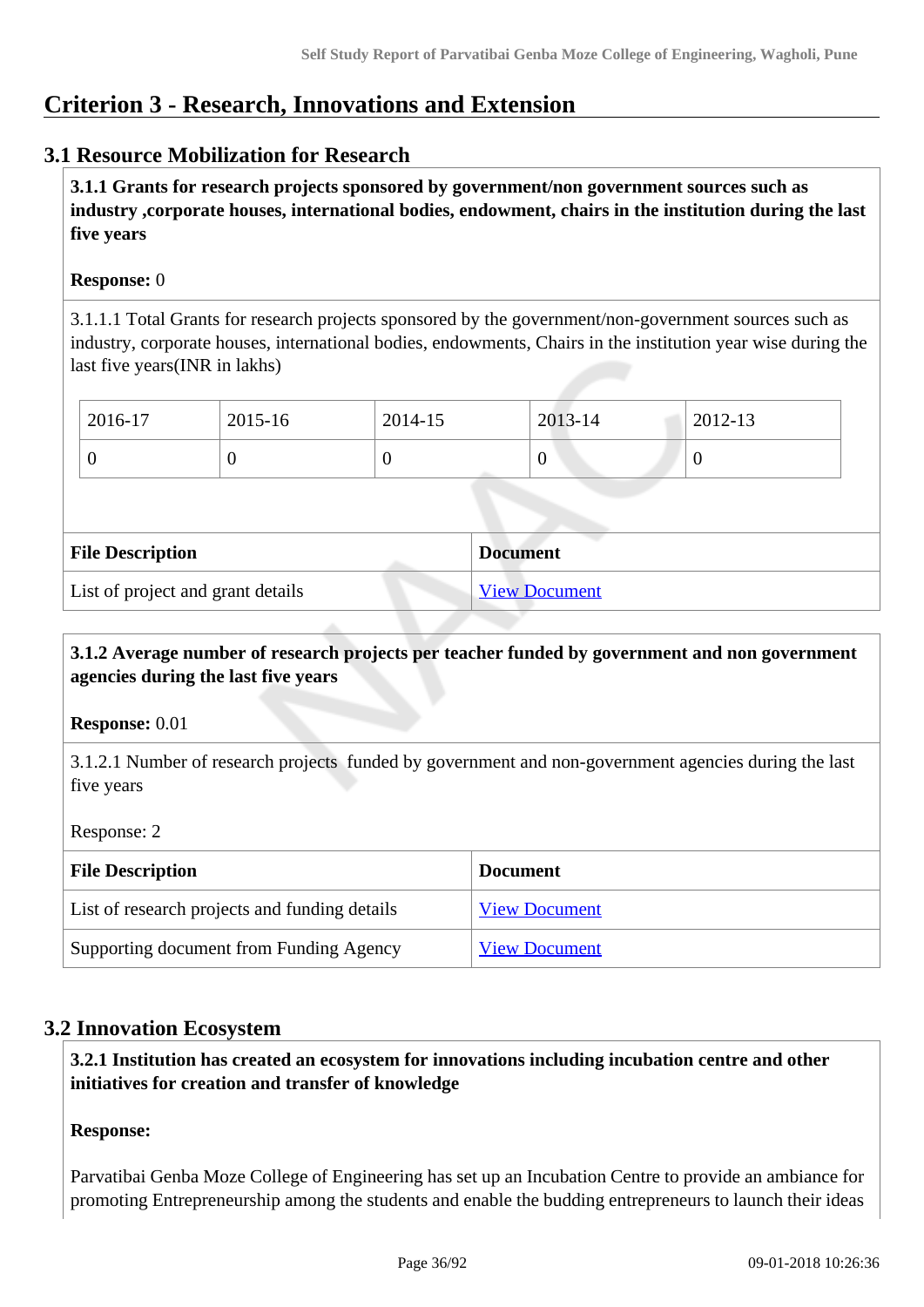successfully. Incubation Center and Entrepreneurship Development Unit (IC & EDU) have ample space provided with modern infrastructure for to implement their innovative ideas. IC  $\&$  EDU initiative helps innovative entrepreneurs build their businesses around the smarter planet to reap market opportunity. It is an initiative by our institute to inculcate the culture of research, innovation, and entrepreneurship among the students and a platform for the promising entrepreneurs to accomplish their dream ventures. This IC  $\&$ EDU promotes to incubate new product development and promote new entrepreneurs wherein the students of our institute would have full exposure to understand the process-cycle of the starting-up new company. Students get benefit from the ongoing projects of new entrepreneurs by the way of joining them as projectinterns as well as full-time employees.

The incubation center has great ambiance along with good modern infrastructure. The students get guidance from industry experts; connect with successful students-turned-entrepreneurs. The college provides office space for an academic year at its premises and gives domain-specific development programs with institutional support. The hub is open to everyone with innovative ideas and we protect the innovator's intellectual property rights. The center has in place a support team experienced in entrepreneurship, product development and expert professionals from diverse industries. The incubation center has quadruple work-stations with sufficient internet bandwidth, Printer, Projector along with uninterrupted power supply backup as well as other support/resources required with the consent of management.

# **Key highlights**

- Physical Infrastructure
- Fully furnished offices like environment
- Personal computers, Printers with high-speed internet connectivity
- Telecom facilities
- Internet connectivity

# **Shared Resources**

- $\bullet$  Meeting and conference rooms equipped with projectors  $\&$  audio/video conferencing facilities
- High-end photocopying, scanning machines
- Canteen facilities
- Laboratory facilities, access to institute laboratories.

Incubation center is established with the motive of providing a platform for students to Connect with mentors and opportunities through conducting workshops, seminars, and interactive sessions and implement it in their last year engineering project work. Connect with successful students- turnedentrepreneurs and get information about Government and Non-Government initiatives about academics industry collaborations. Get opportunities to work on live projects with the help of industry experts. The Incubation center is aimed at transforming the students with vibrant ideas into young entrepreneurs. Institute support the ideas of the students and help them to nourish those ideas into effective action plans. Institute help them during the process and provide them with the required support at any point in time.

## **Thrust Area of Incubation Centre is to help the students to undertake their Project work in the field of:**

• Mobile and Information Technology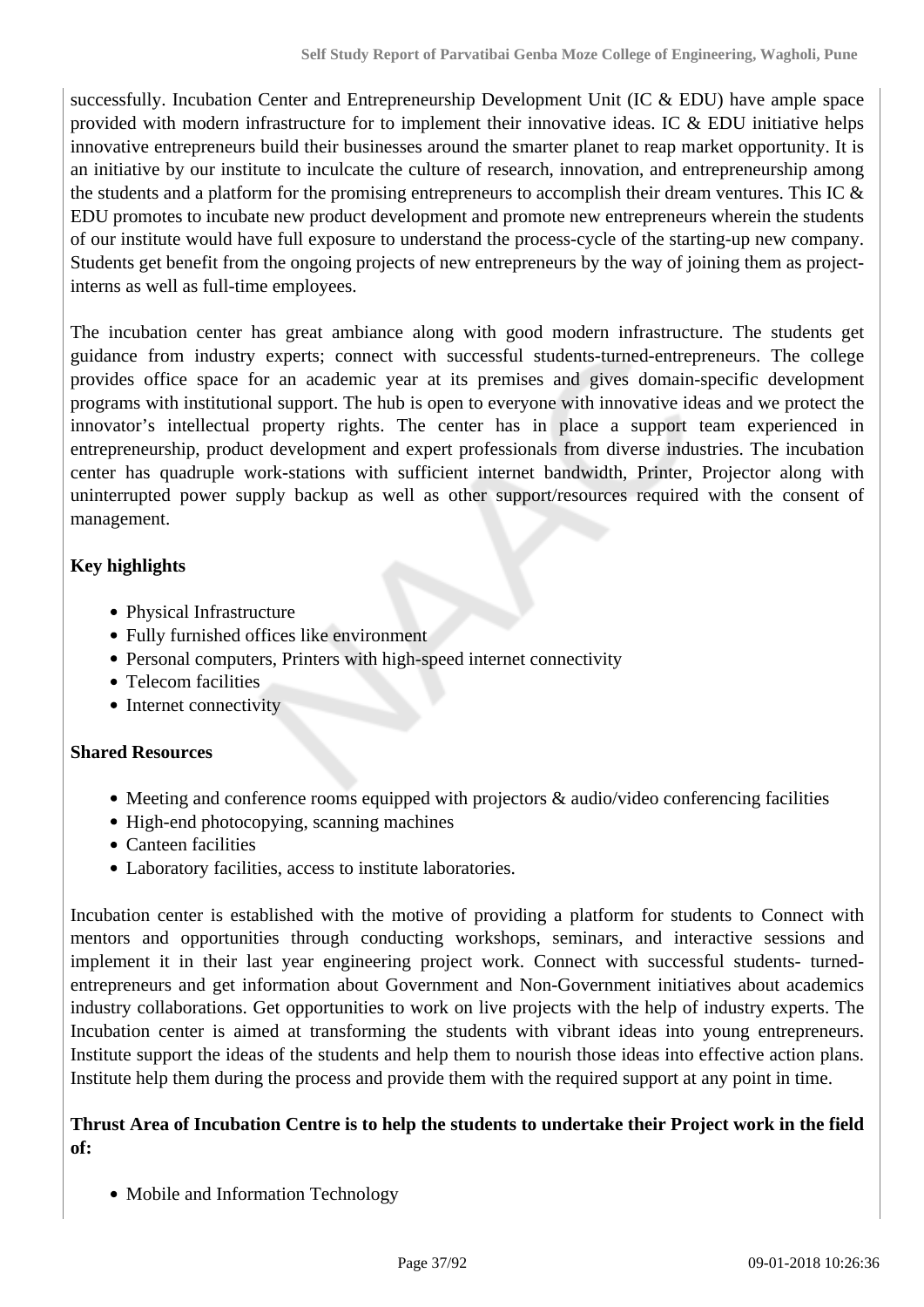- Internet of things
- E-commerce
- Electronics design and VLSI design
- CAD/CAM Applications
- Software-based Simulation and Optimization
- Embedded System
- Any incubation activity has no limitation on any technical domain.

| <b>File Description</b>         | <b>Document</b>      |
|---------------------------------|----------------------|
| Link for Additional Information | <b>View Document</b> |

# **3.2.2 Number of workshops/seminars conducted on Intellectual Property Rights (IPR) and Industry-Academia Innovative practices during the last five years**

#### **Response:** 5

3.2.2.1 Total number of workshops/seminars conducted on Intellectual Property Rights (IPR) and Industry-Academia Innovative practices year wise during the last five years

| 2016-17 | 2015-16 | 2014-15 | $12013 - 14$ | 2012-13 |
|---------|---------|---------|--------------|---------|
|         |         |         |              |         |

| <b>File Description</b>                            | <b>Document</b>      |
|----------------------------------------------------|----------------------|
| Report of the event                                | <b>View Document</b> |
| List of workshops/seminars during the last 5 years | <b>View Document</b> |
| Any additional information                         | <b>View Document</b> |

# **3.3 Research Publications and Awards**

#### **3.3.1 The institution has a stated Code of Ethics to check malpractices and plagiarism in Research**

#### **Response:** Yes

| <b>File Description</b>                 | <b>Document</b>      |
|-----------------------------------------|----------------------|
| Institutional data in prescribed format | <b>View Document</b> |
| Any additional information              | <b>View Document</b> |

### **3.3.2 The institution provides incentives to teachers who receive state, national and international**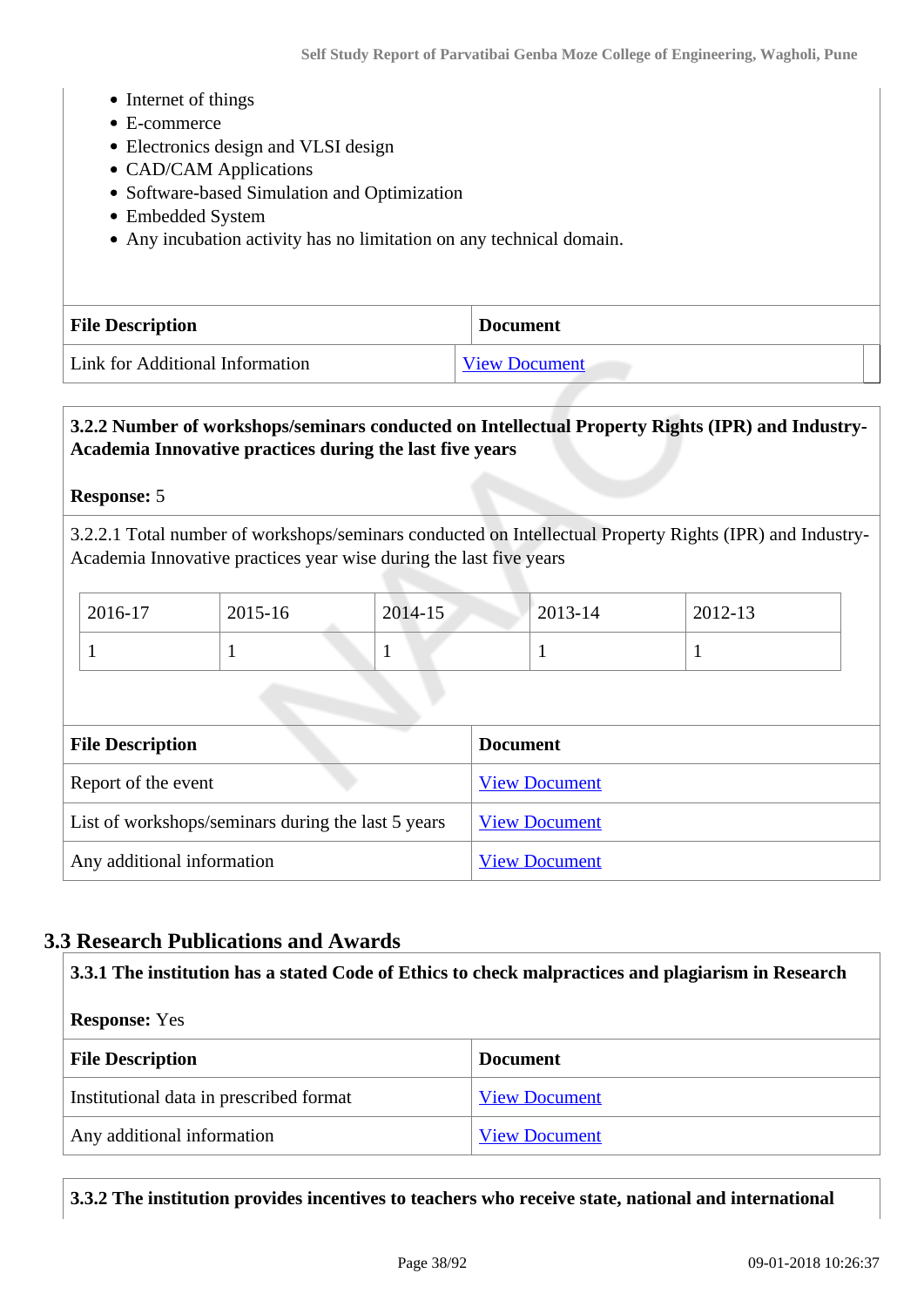| recognition/awards                 |                      |  |  |  |
|------------------------------------|----------------------|--|--|--|
| <b>Response:</b> Yes               |                      |  |  |  |
| <b>File Description</b>            | <b>Document</b>      |  |  |  |
| List of Awardees and Award details | <b>View Document</b> |  |  |  |
| e-copies of the letters of awards  | <b>View Document</b> |  |  |  |

# **3.3.3 Number of research papers per teacher in the Journals notified on UGC website during the last five years**

#### **Response:** 0.26

3.3.3.1 Number of research papers in the Journals notified on UGC website during the last five years

| 2016-17             | 2015-16 | 2014-15 | 2013-14                 | 2012-13 |
|---------------------|---------|---------|-------------------------|---------|
| $\mathcal{D}$<br>33 | 43      | 39      | $\bigcap$<br>$\angle U$ | 18      |

| <b>File Description</b>                                                               | <b>Document</b>      |
|---------------------------------------------------------------------------------------|----------------------|
| Any additional information                                                            | <b>View Document</b> |
| List of research papers by title, author, department,<br>name and year of publication | <b>View Document</b> |

#### **3.3.4 Number of books and chapters in edited volumes/books published and papers in national/international conference proceedings per teacher during the last five years**

#### **Response:** 0.12

3.3.4.1 Total number of books and chapters in edited volumes / books published, and papers in national/international conference-proceedings year wise during the last five years

| 2016-17   | 2015-16 | 2014-15 | 2013-14 | 2012-13 |
|-----------|---------|---------|---------|---------|
| つく<br>ر ے | . .     | ⊥J      | 10      | ັ       |

| <b>File Description</b>                                        | <b>Document</b>      |
|----------------------------------------------------------------|----------------------|
| Any additional information                                     | <b>View Document</b> |
| List books and chapters in edited volumes / books<br>published | <b>View Document</b> |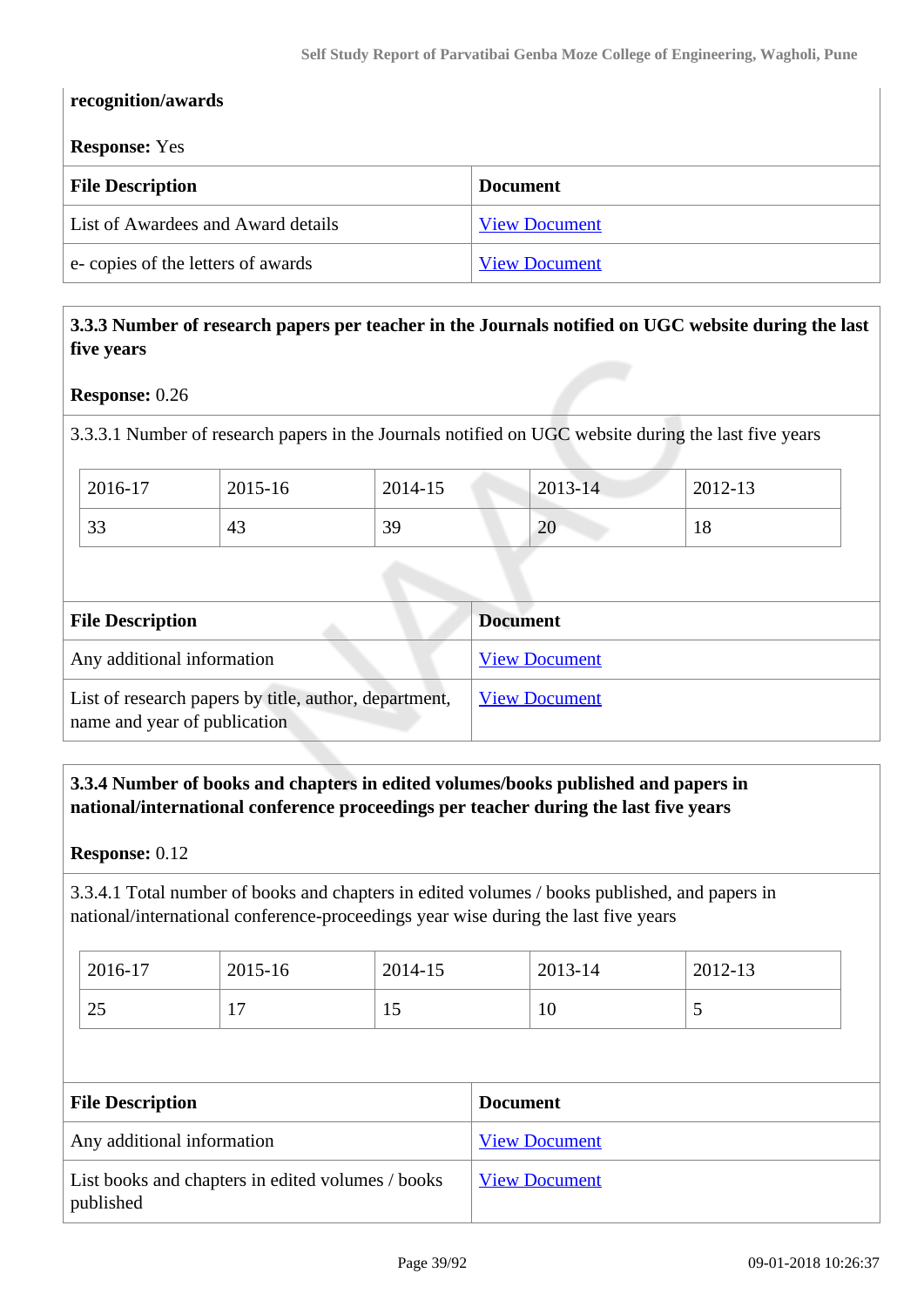# **3.4 Extension Activities**

# **3.4.1 Extension activities in the neighbourhood community in terms of impact and sensitising students to social issues and holistic development during the last five years**

## **Response:**

- The idea of the institute is to produce not only good engineers but also good human beings. Therefore, the institute takes efforts to add values of good citizenship in its students. The institute has an active NSS unit with 100 students and departmental student associations. Students participate in various activities in neighborhood initiated by the institute with a vision to find the solutions for the social issues.
- To develop social responsibility, the institute has established NSS unit in 2016-17 under the affiliating University, has adopted Arangoan Dumala, a village in the Shirur area, since 2016. A 10-day residential camp is arranged in this village every year in which almost 60 students (both boys and girls) participate. It has helped in building a rapport with the villagers and an understanding of their problems.
- 100 trees have been planted till now and all plants have survived due to the water management system developed by students despite the constraints of a rigorous academic schedule.
- Blood donation camps are held every year with participation from almost 400 volunteers. From last four years' blood donation camps organized by Institution.
- The institute follows social welfare scheme initiated and governed by Savitribai Phule Pune University. The economically and socially weaker students work under this scheme. These students have involved in social activities apart from their regular work. The track of their involvement is kept by Social Welfare Officer (SWO).
- Swami Vivekanand study club
- Birju Maharaj Dance and Drama Club
- Anna Hajare Social Activity Club
- Foreign Language Club
- E- Magazine Club
- Career Guidance Club
- Great Bhet Club
- Entrepreneurship Club

The Institute frequently initiates social awareness program for the surrounding society for the issue related to environment and safety. The programs are listed below:-

# **SAY NO PLASTIC**

The students are encouraged and visited the nearby society and displayed poster related to the disadvantages of using plastic with its ill-effects on human and animal due to its disposal issue.

#### **ROAD SAFETY WEEK**

Students are promoted to aware people about the importance of using **HELMET** and the safety rules while driving vehicle. Students also describe the people about not using a mobile phone while driving. Traffic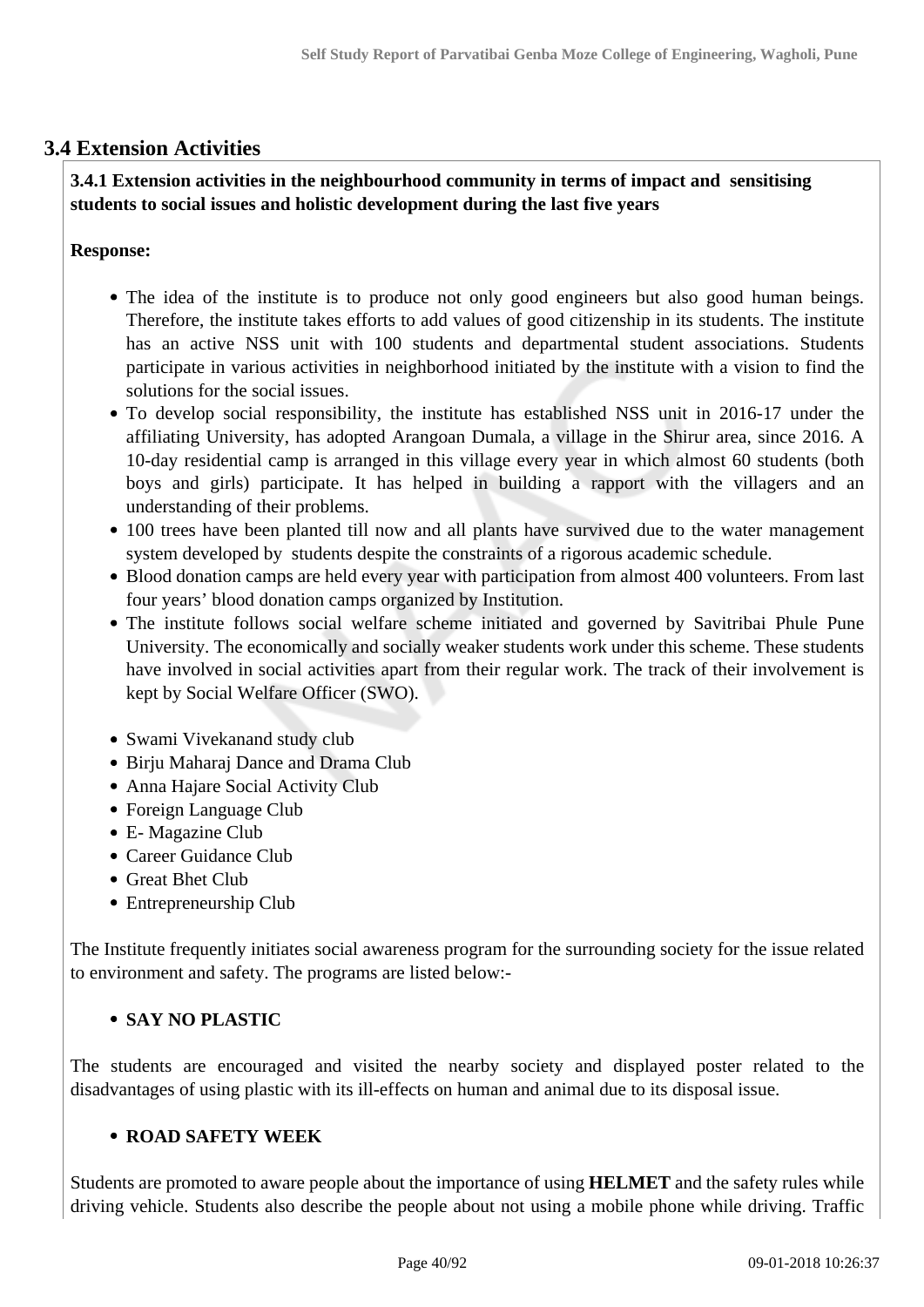signs are also explained by the student to aware people for their safety while driving the vehicle.

## **FIRE SAFETY & MANUSKICHI BHINT**

Institute organized the awareness program for the promotion of fire safety. For this live demonstration related to use of fire safety equipment available at the institute was also displayed to the students, faculty and nearby local peoples.

The concept **MANUSKICHI BHINT** is all about helping poor people.

One wall is constructed which contain two parts. One part is for donating goods/clothes / any material. The other part of the wall is the portion from which the donated goods are collected by the needy people.

#### **GO-GREEN**

Institute also promotes initiations for using **ELECTRICAL VEHICLE** will help to reduce CO2 emission and save the environment.

| <b>File Description</b><br><b>Document</b> |                      |
|--------------------------------------------|----------------------|
| Any additional information                 | <b>View Document</b> |
| Link for Additional Information            | <b>View Document</b> |

## **3.4.2 Number of awards and recognitions received for extension activities from Government /recognised bodies during the last five years**

#### **Response:** 21

3.4.2.1 Total number of awards and recognition received for extension activities from Government /recognised bodies year wise during the last five years

| 2016-17                                                      | 2015-16 | 2014-15              |                 | 2013-14 | 2012-13        |
|--------------------------------------------------------------|---------|----------------------|-----------------|---------|----------------|
| 9                                                            | 3       | $\overline{2}$       |                 | 3       | $\overline{4}$ |
|                                                              |         |                      |                 |         |                |
| <b>File Description</b>                                      |         |                      | <b>Document</b> |         |                |
| e-copy of the award letters                                  |         | <b>View Document</b> |                 |         |                |
| Number of awards for extension activities in last 5<br>years |         | <b>View Document</b> |                 |         |                |
| Any additional information                                   |         | <b>View Document</b> |                 |         |                |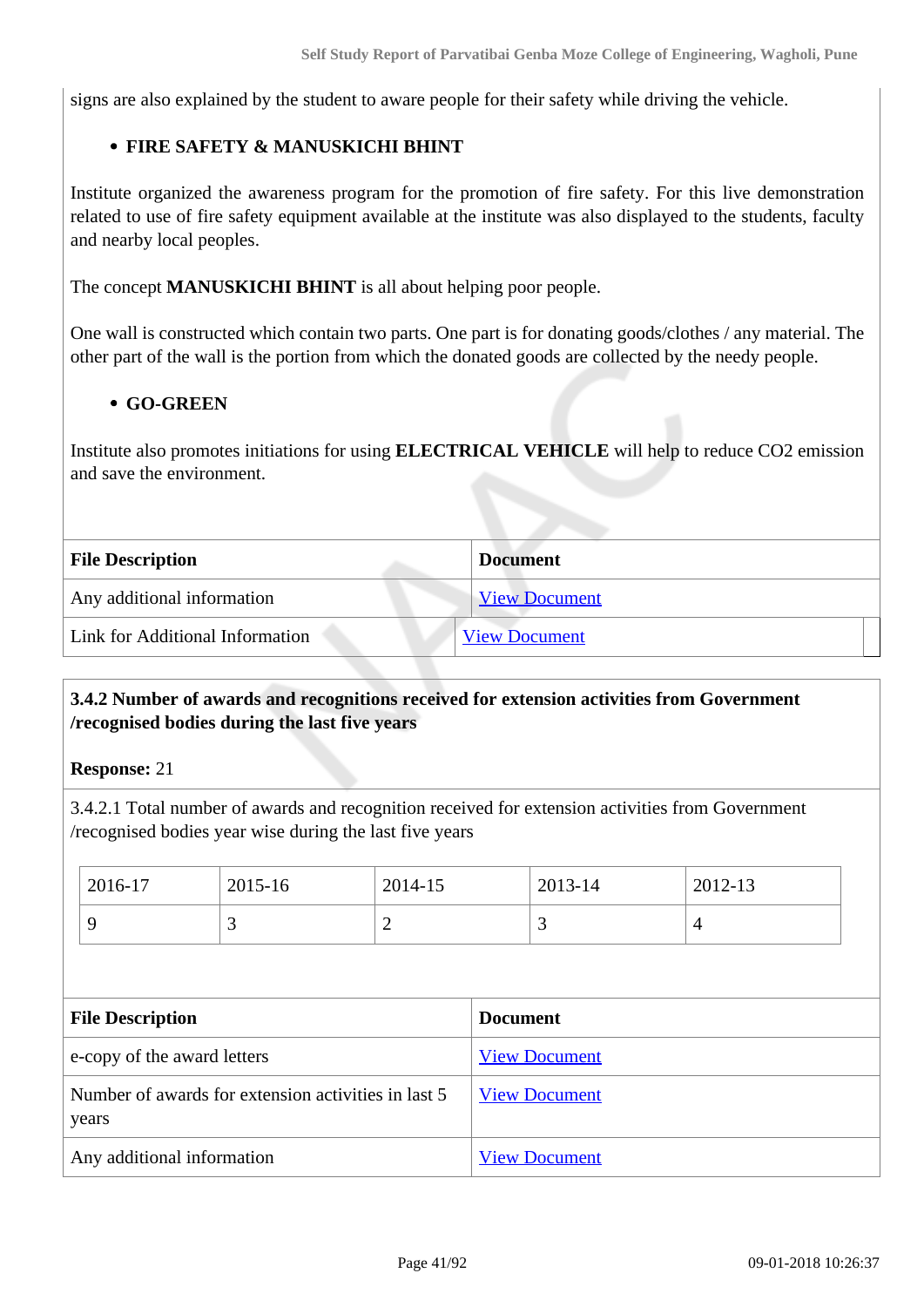# **3.4.3 Number of extension and outreach programs conducted in collaboration with industry, community and Non-Government Organisations through NSS/NCC/Red cross/YRC etc., during the last five years**

## **Response:** 7

3.4.3.1 Number of extension and outreach programs conducted in collaboration with industry,community and Non-Government Organisations through NSS/NCC/Red cross/YRC etc.,year wise during the last five years

| 2016-17 | 2015-16 | 2014-15 | 2013-14 | 2012-13  |
|---------|---------|---------|---------|----------|
|         |         |         |         | $\theta$ |

| <b>File Description</b>                                                                                        | <b>Document</b>      |
|----------------------------------------------------------------------------------------------------------------|----------------------|
| Number of extension and outreach programs<br>conducted with industry, community etc for the last<br>five years | <b>View Document</b> |
| Any additional information                                                                                     | <b>View Document</b> |
| Reports of the event organized                                                                                 | <b>View Document</b> |

## **3.4.4 Average percentage of students participating in extension activities with Government Organisations, Non-Government Organisations and programs such as Swachh Bharat, Aids Awareness, Gender Issue, etc. during the last five years**

#### **Response:** 10.62

3.4.4.1 Total number of students participating in extension activities with Government Organisations, Non-Government Organisations and programs such as Swachh Bharat, Aids Awareness, Gender Issue, etc. year wise during the last five years

| 2016-17 | 2015-16      | 2014-15 | 2013-14 | 2012-13              |
|---------|--------------|---------|---------|----------------------|
| 242     | 7c<br>$\sim$ | 64      | 64      | $\sim$<br>$\sqrt{1}$ |

| <b>File Description</b>                                                                        | <b>Document</b>      |
|------------------------------------------------------------------------------------------------|----------------------|
| Average percentage of students participating in<br>extension activities with Govt. or NGO etc. | <b>View Document</b> |
| Report of the event                                                                            | <b>View Document</b> |
| Any additional information                                                                     | <b>View Document</b> |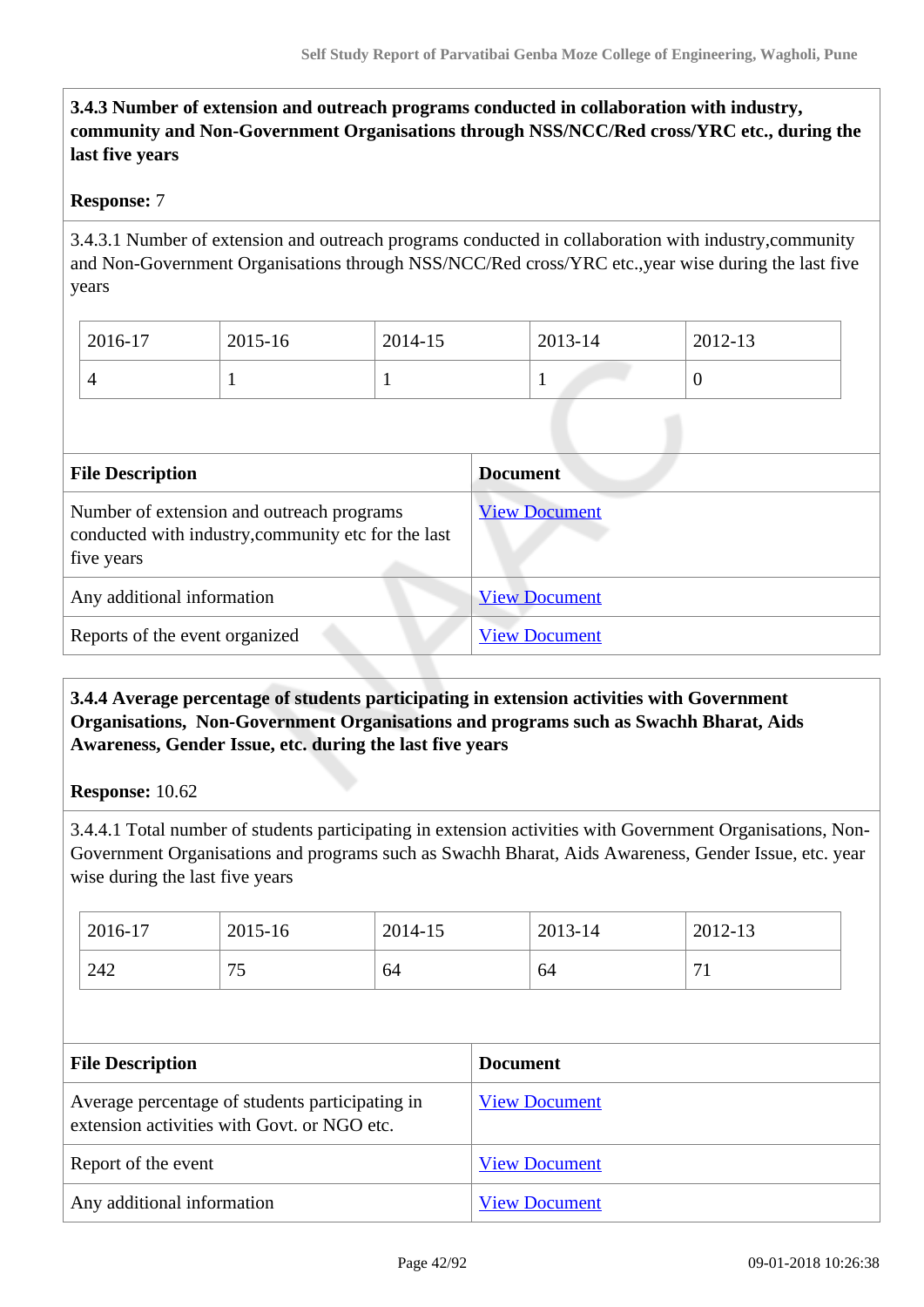# **3.5 Collaboration**

# **3.5.1 Number of linkages for faculty exchange, student exchange, internship, field trip, on-the-job training, research, etc during the last five years**

#### **Response:** 152

3.5.1.1 Number of linkages for faculty exchange, student exchange, internship, field trip, on-the-job training, research, etc year-wise during the last five years

| $2016-17$ | 2015-16     | 2014-15 | 2013-14       | 2012-13 |
|-----------|-------------|---------|---------------|---------|
| 59        | $\cap$<br>ີ | ാ<br>رے | $\cap$<br>ر ے | 14      |

| <b>File Description</b>                                          | <b>Document</b>      |
|------------------------------------------------------------------|----------------------|
| Copies of collaboration                                          | <b>View Document</b> |
| Any additional information                                       | <b>View Document</b> |
| Number of Collaborative activities for research,<br>faculty etc. | <b>View Document</b> |

## **3.5.2 Number of functional MoUs with institutions of national, international importance, other universities, industries, corporate houses etc. during the last five years (only functional MoUs with ongoing activities to be considered)**

#### **Response:** 43

3.5.2.1 Number of functional MoUs with institutions of national, international importance, other universities, industries, corporate houses etc. year wise during the last five years

| $2016-17$ | 2015-16 | 2014-15 | 2013-14 | 2012-13 |
|-----------|---------|---------|---------|---------|
| 16        |         | $\circ$ | ◡       |         |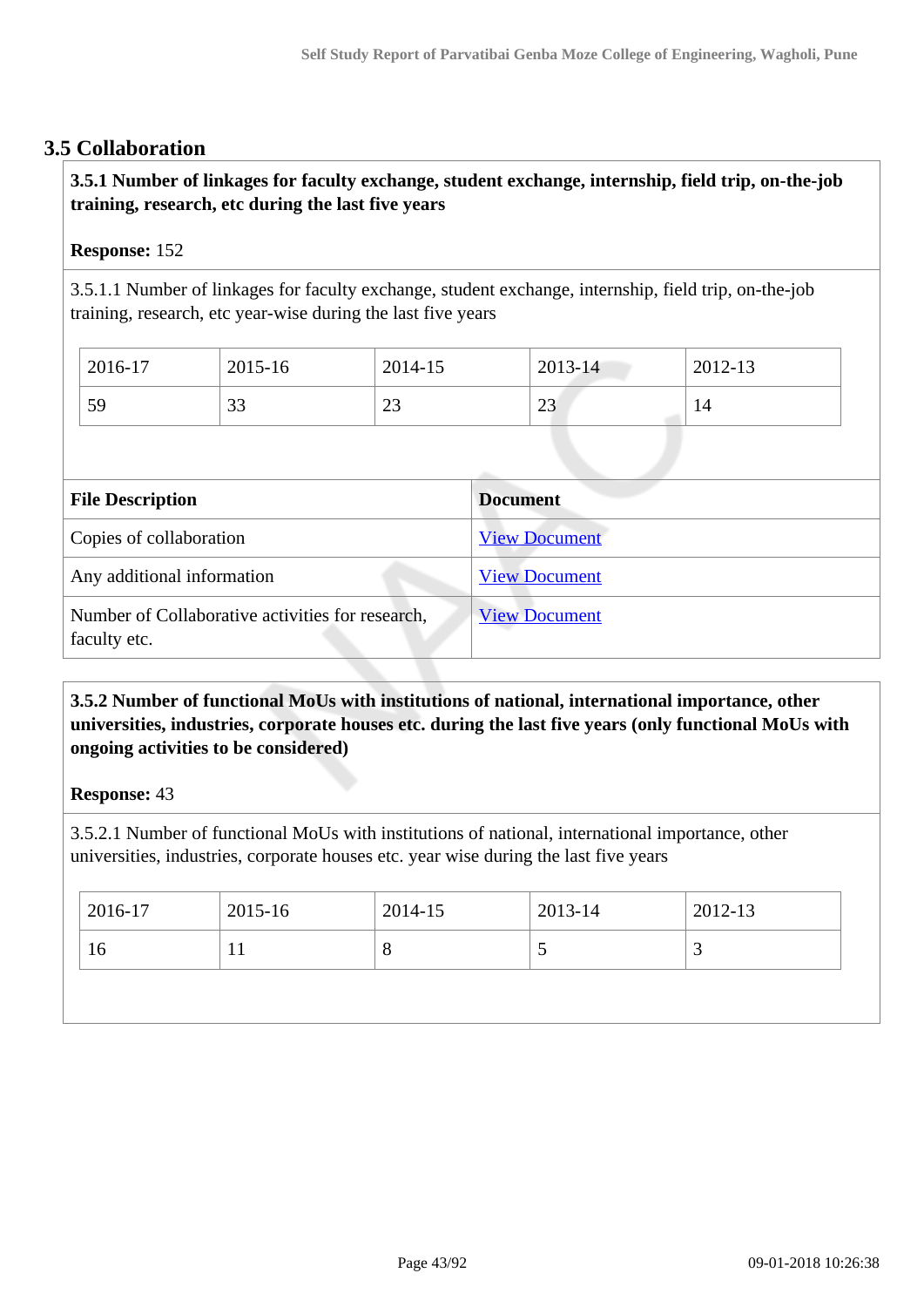| <b>File Description</b>                                                                                                                      | <b>Document</b>      |
|----------------------------------------------------------------------------------------------------------------------------------------------|----------------------|
| Details of functional MoUs with institutions of<br>national, international importance, other universities<br>etc. during the last five years | <b>View Document</b> |
| e-copies of the MoUs with institution/industry/<br>corporate house                                                                           | <b>View Document</b> |
| Any additional information                                                                                                                   | <b>View Document</b> |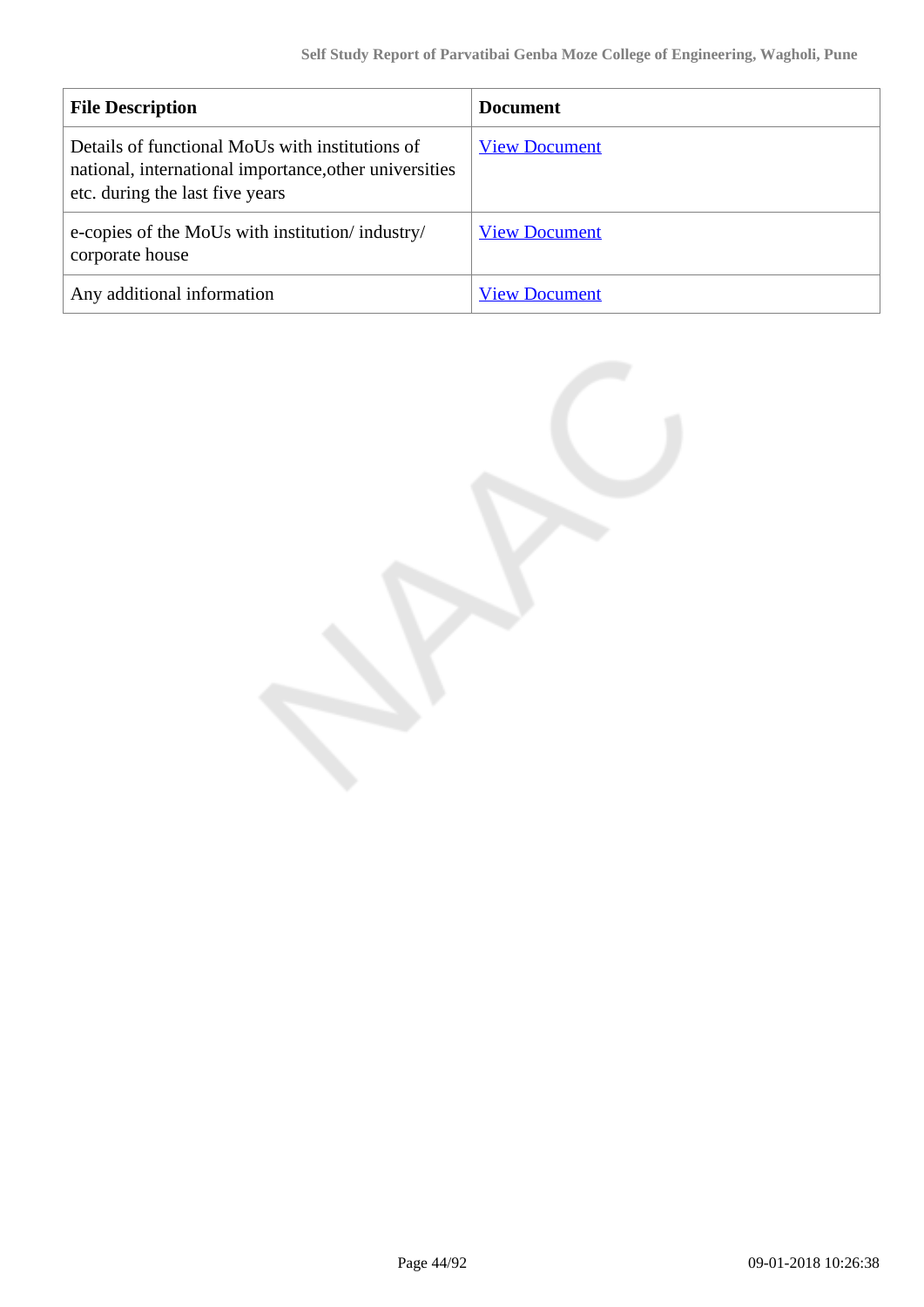# **Criterion 4 - Infrastructure and Learning Resources**

# **4.1 Physical Facilities**

 **4.1.1 The institution has adequate facilities for teaching- learning. viz., classrooms, laboratories, computing equipment, etc.**

# **Response:**

The institute posses a wholly self-contained campus comprising of requisite infrastructure, which acts as a facilitator for the effective delivery of our curriculum. Thereby fulfilling AICTE norms completely. The institute provides saliently excellent infrastructure to students with a salutary vibe to students by availing the best of facilities. The institute is well planned & well designed area of 10 acres with a built-up area of **14357.20 sq m.**

The aesthetically designed campus has ultramodern facilities with a separate academic wing for each department, administrative block, laboratories, workshops, computer center, spacious classrooms, wellstocked library, conference hall, medical center, sports ground etc. The institute possesses total 62 classrooms with modern teaching aids thus providing detailed learning ambiance for students.

The institute maintains high standards of technical education by providing the wide array of high-class equipments in total 43 laboratories of various departments which helps students to implement practical knowledge thus acting as an interface between students and industry.

The institute patronizes a spirit of perpetual learning by rendering students facilities like 7 tutorial rooms, Number of seminar halls are 5 each of areas 103 square meters for each department. Well equipped incubation center to nurture new and small ideas by helping them to survive and grow through the difficult and vulnerable early stages of development in engineering and technology.

 It is our constant attempt to maintain pace with development needed for enriching personal and professional skills of students. The institute has developed well-equipped computer center, modeling and simulation lab and entrepreneurship development cell.

 Amenities and facilities are well maintained which include lawn, ramp, and garden CCTV surveillance at all strategic locations, generator back up, RO water purifier, Canteen is available in the institute.

 A professional housekeeping agency takes care of maintain complete cleanliness in the institute. Infrastructural maintenance, electrical maintenance, and garden maintenance is done on a routine basis keeping in view the benefits of students.

 First aid facilities, Fire extinguishers are available with each department on each floor as a precaution to avoid major haphazard.

Proper checking, periodical inspection, suggestion box, feedback from students, alumni, parents are taken which help in up keeping and maintaining the conducive learning environment within the campus.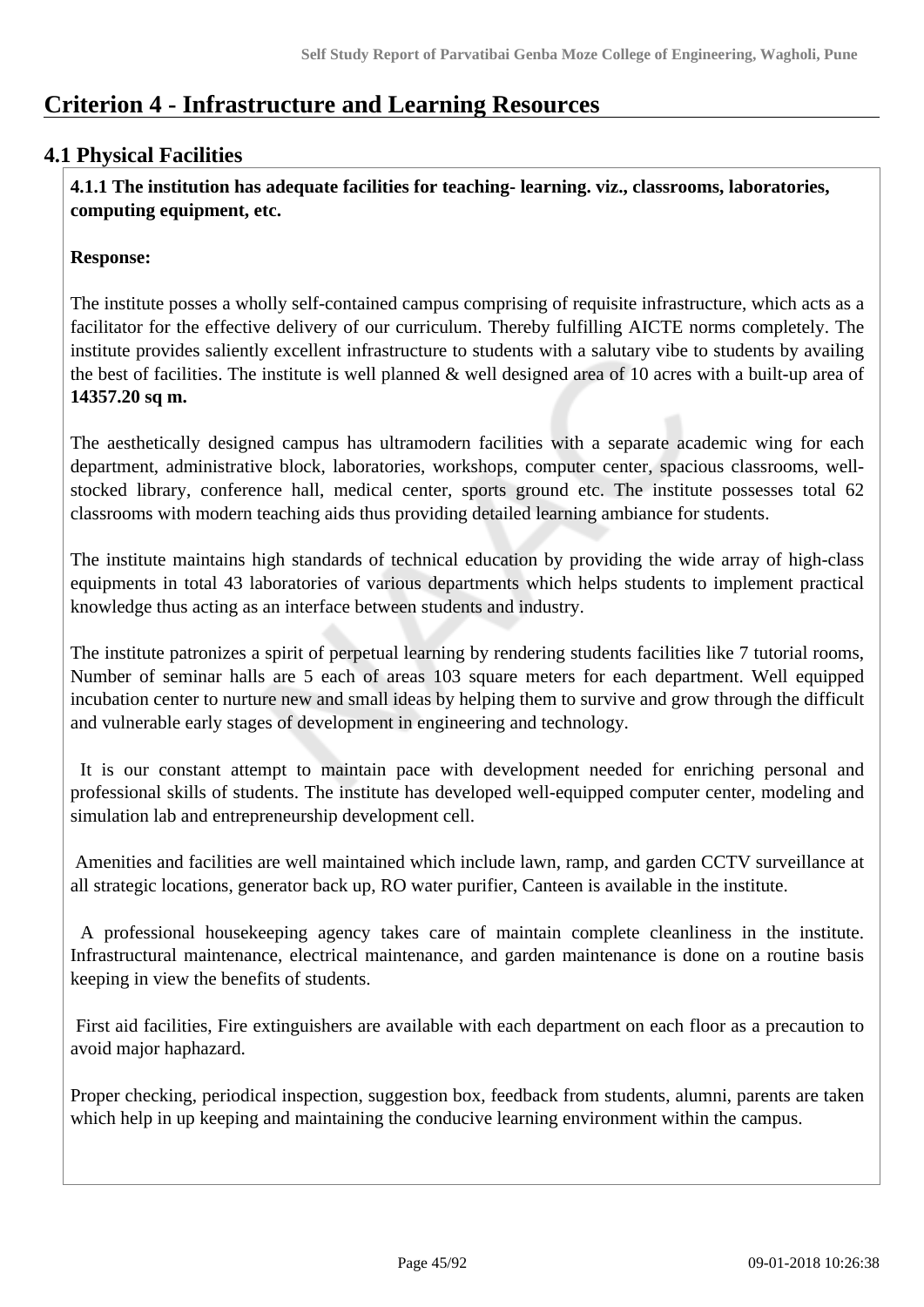| <b>File Description</b> | <b>Document</b>      |
|-------------------------|----------------------|
| additional information  | <b>View Document</b> |

# **4.1.2 The institution has adequate facilities for sports, games (indoor, outdoor) gymnasium, yoga centre etc. and cultural activities**

#### **Response:**

#### **Sports facilities in institute**

The institute ensures to provide adequate sports facilities to students by cooperating in providing adequate budget and resources.

- Institute has the playground of **5 acres.**
- The ground is utilized for outdoor sports like Kho-Kho, Kabaddi, Cricket, Basketball, Volleyball and other outdoor sports activities.
- Institute also has indoor games like chess, table tennis, carom etc.
- Institute has qualified yoga instructor who undertakes regular yoga practices at institutes' yoga center which has the carpet area of 103 square meters.
- Institute has well equipped Gymnasium and a qualified gym instructor.
- Institute encourages students to participate in various zonal, inter-university level tournaments by training to compete with the advanced level.

#### **Cultural facilities in Institute**

- Institute has an adequate sound system, music system, light system and various allied equipment useful for cultural activity purposes.
- Institute has many cultural clubs such as photography, club, drama club, dance club. Students organize various activities under these clubs.
- Every year students organize cultural event named 'TARANG'.
- The institute actively shows participation in various intercollegiate competitions like 'Purushottam' drama competition, Firodiya Karandak' etc.
- Institute organizes various art exhibitions like rangoli, paintings etc.

| <b>File Description</b> | <b>Document</b>      |
|-------------------------|----------------------|
| additional information  | <b>View Document</b> |

#### **4.1.3 Percentage of classrooms and seminar halls with ICT - enabled facilities such as smart class, LMS, etc**

#### **Response:** 100

4.1.3.1 Number of classrooms and seminar halls with ICT facilities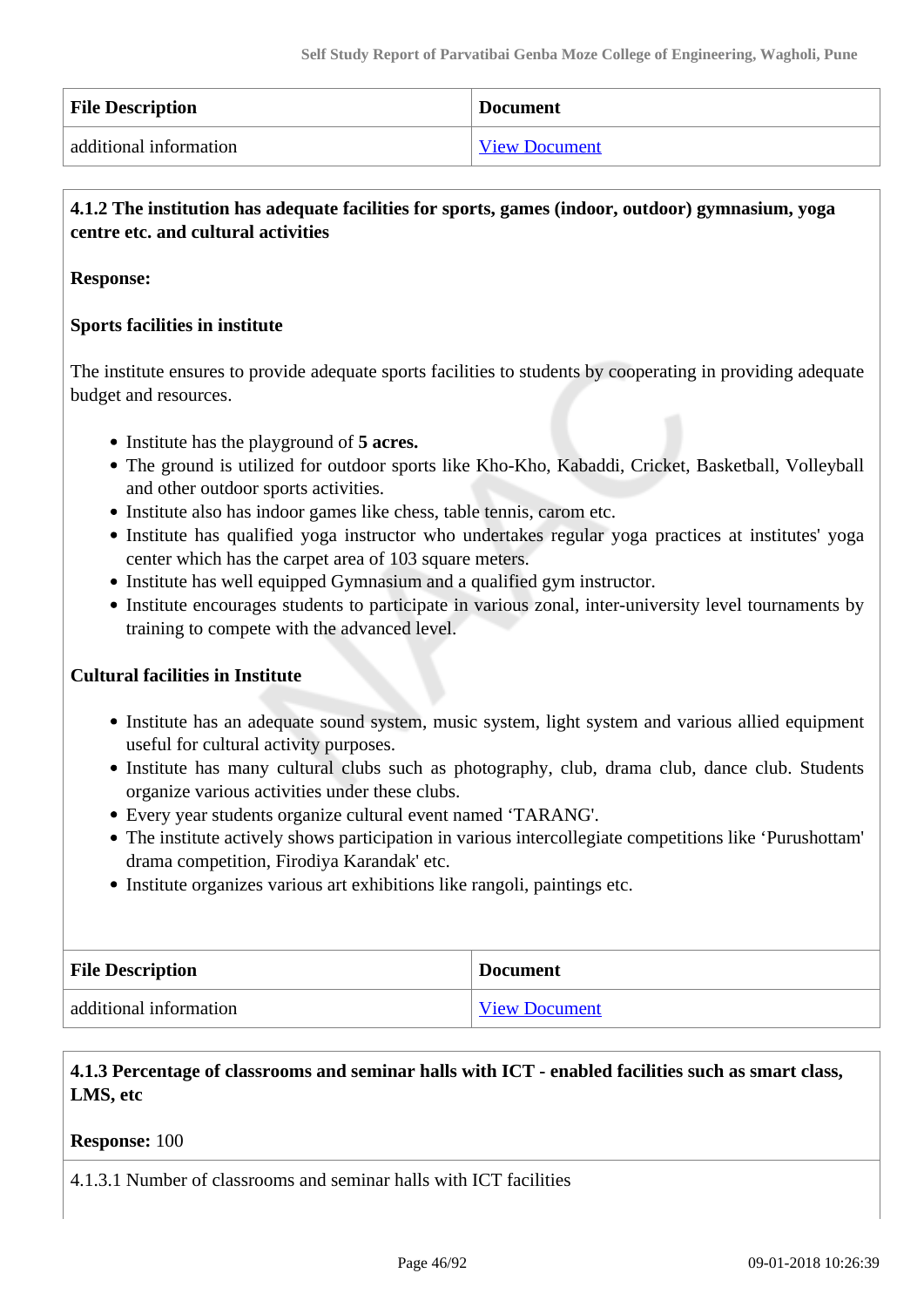| Response: 29 |  |
|--------------|--|
|--------------|--|

| <b>File Description</b>                                               | <b>Document</b>      |
|-----------------------------------------------------------------------|----------------------|
| any additional information                                            | <b>View Document</b> |
| Number of classrooms and seminar halls with ICT<br>enabled facilities | <b>View Document</b> |

## **4.1.4 Average percentage of budget allocation, excluding salary for infrastructure augmentation during the last five years.**

#### **Response:** 5.72

4.1.4.1 Budget allocation for infrastructure augmentation, excluding salary year wise during the last five years (INR in lakhs)

| 2016-17 | 2015-16 | 2014-15   | $2013 - 14$     | 2012-13 |
|---------|---------|-----------|-----------------|---------|
| 10      | 29      | റാ<br>ر∠∠ | $\bigcap$<br>JJ | 26      |

| <b>File Description</b>                                                                      | <b>Document</b>      |
|----------------------------------------------------------------------------------------------|----------------------|
| Details of budget allocation, excluding salary during   View Document<br>the last five years |                      |
| Audited utilization statements                                                               | <b>View Document</b> |

# **4.2 Library as a Learning Resource**

#### **4.2.1 Library is automated using Integrated Library Management System (ILMS)**

#### **Response:**

The institute has well equipped, spacious air-conditioned library of carpet area 429.6 square meters with the rich collection of engineering books including national, international journals, periodicals, magazines.

The library is fully automated with AUTOLIB software. The reading room facility is available for students. The reading room is 200 sqm with a seating capacity of 150 students.

It has about 4116 titles, 18714 volume, 2015 ebooks, 70 national journals and 03 magazines alongwith news papers.

All the books are bar-coded and bar-code laser scanners are used in circulation counter for book transaction.

A student approaches the counter for issuing a book; the book is searched by title or author. Students can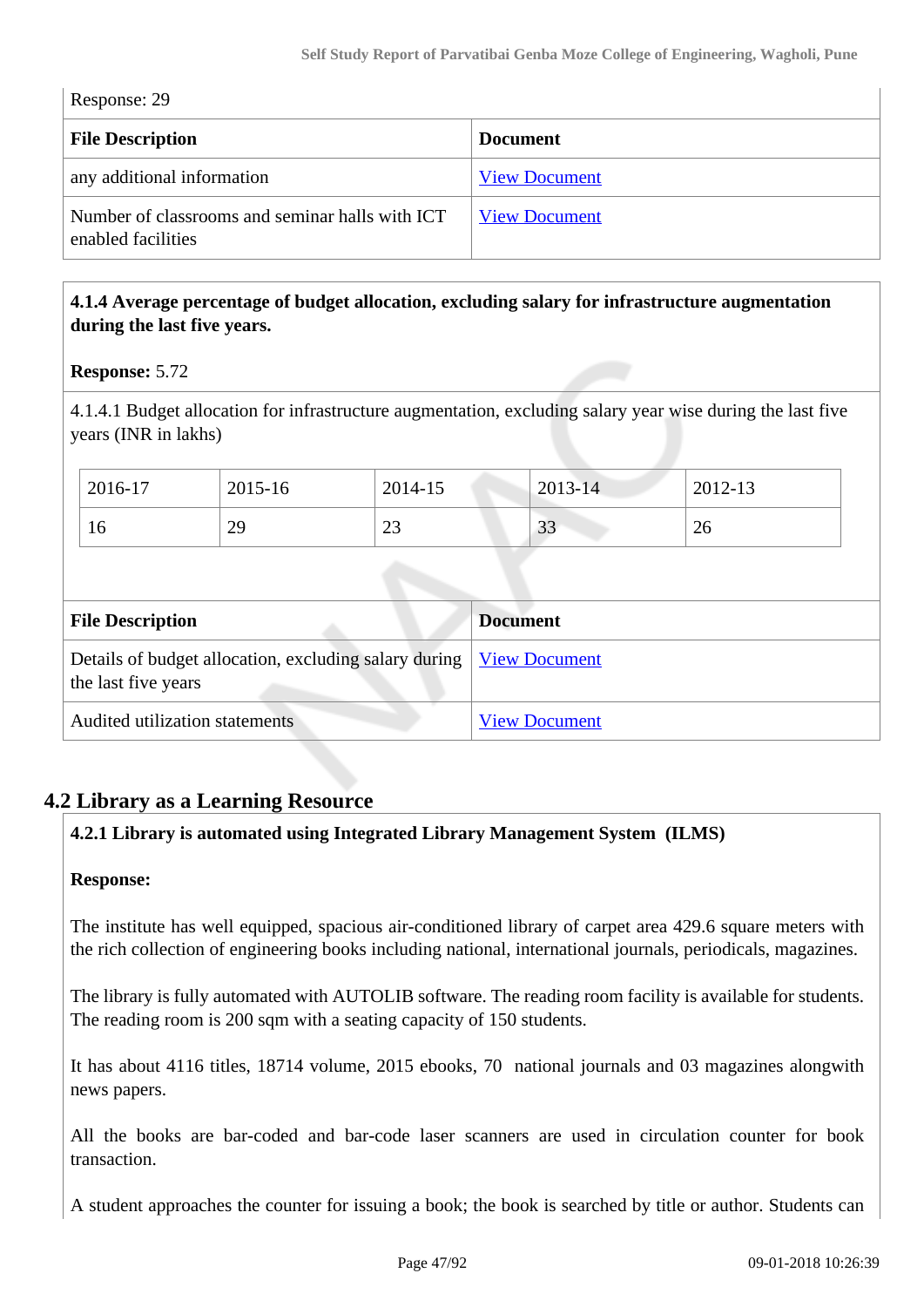access physically the stack area. The entry is made in AUTOLIB software through student login and book is registered as issued in student's name. The book is marked for a due date by putting stamp and entry is made manually in the register. Many copies of popular books are brought to make them available to as many students as possible. The books per student ratio are approximately 28. Each student has issued 2 books at a time and they have allocated library hours per week.

The college central library has various institutional memberships of prestigious libraries such as , Jaykar Library. DELNET membership for e-resources and e-Journals, National Digital Library and browsing center with 15 leased line connected computers in the library. Direct Accesses to online journals are made available for staff and students such as Elsevier and Science Direct to learn the latest research and developed techniques in engineering.

Library facility is open to all students and faculty members and is continuously updated with latest books and journals. The institute always strives to provide latest and best collection of books, journals, online sources to the students.

| <b>File Description</b>    | <b>Document</b>      |
|----------------------------|----------------------|
| Any additional information | <b>View Document</b> |

## **4.2.2 Collection of rare books, manuscripts, special reports or any other knowledge resources for library enrichment**

#### **Response:**

Collection of rare books is the heart of the library. Rare books are of great importance because of scarcity in its availability, its age. It provides students with the information that is available with it only as its peculiarity.

The institute's central library posses various genres of rare books related to all branches. **The rare books are on "Modelling & Analysis of System deveoplment". These books are specially used for final year project works.**The various titles of rare books available in library are Numerical Modeling of Construction Process in Geotechnical Engineering for Urban Environment, Air Pollution monitoring, modeling health and control, Finite element modeling for stress analysis, Modeling and analysis of dynamic systems 3rd edition, Air Pollution, City Region 2020, Essentials of Project Management, Integrated Watershed Management Perspectives and Problems, Key Concepts in Water Resource Management: A Review and Critical Evaluation, Principles of Highway Engineering and Traffic Analysis ( 4th edition ), Principles of Water Treatment, Sustainability of Integrated Water Resources Management,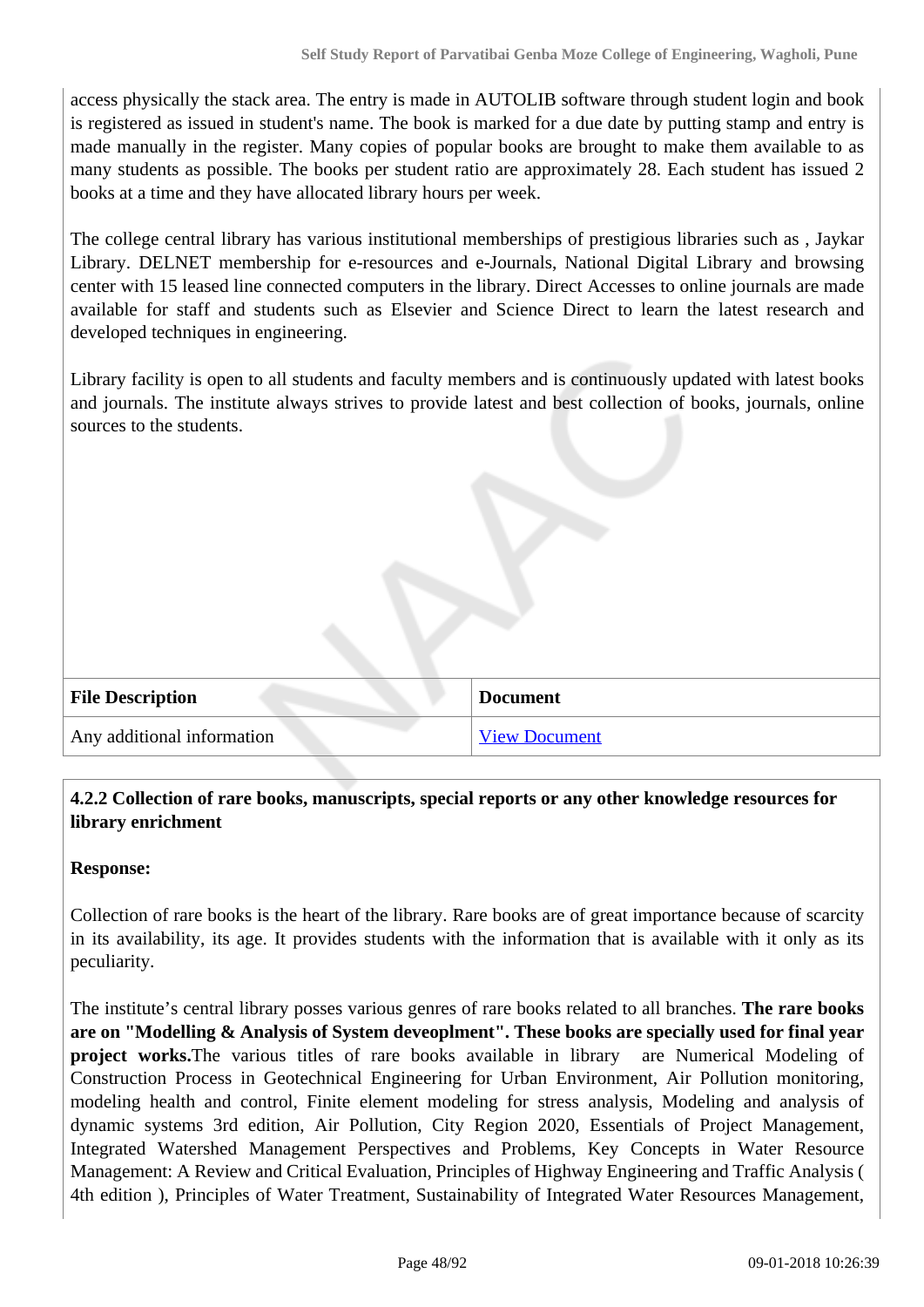Water treatment principles &Design 3rd edition, Introduction to mathematical Modeling, mathematical Modeling and simulation :introduction for Scientist and Engineers, Boundary representation modeling techniques, Modeling Mathematical methods and scientific computation, Mathematical analysis for Modeling, Mathematical Modeling, performance modeling and engineering, Teaching mathematical modeling connected to research practices, Modeling of metal forming processes, Process modeling simulation and control for chemical engineers, Non linear modeling and analysis of solids and structures, Mathematical Introduction to Robotic Manipulation, Casting: An analytical approach, Elements of Vibrations analysis, Energy Management Handbook, First Course in the Finite Element Method, Fundamentals of Turbo machinery , Handbook of Energy Audit, High Integrity Die casting Process, Lean Production Simplified: A Plain Language Guide to the World's Most Powerful Production System 2nd ed., Mechatronics- An Introduction, Rapid tooling guidenlines for sand casting, Robotics, Vision & control: fundamental algorithms in MATLAB, Applied Mathematical modeling of Engineering problems, Methods of Mathematical modelling( Continuous system & differential equation, Engineering modeling and simulation technology vol. 1, Engineering modeling and simulation technology vol. 2, Induction motors modeling and control, Facts modeling and simulation in power networks, VLSI Planarization method, model, implementation ( Mathematics & its application) , Design and modeling of low power VLSI system, Modeling Power & electronics & interfacing, Mechatronics system, Analysis, Design & Implementation, Embedded processor design challenges: systems, architectures, modeling & simulation, Introduction to embedded systems. A Cyber- physical system approach, Modeling & Analysis of real time & embedded systems, Mathematical Modeling, Multifractical based network traffic modeling, Numerical Modeling, Data collection and analysis.

In all there are 54 rare books available in the library belonging to various branches.

| <b>File Description</b>    | <b>Document</b>      |
|----------------------------|----------------------|
| Any additional information | <b>View Document</b> |

| 4.2.3 Does the institution have the following: |
|------------------------------------------------|
| 1.e-journals                                   |
| 2.e-ShodhSindhu                                |
| 3. Shodhganga Membership                       |
| 4.e-books                                      |
| 5. Databases                                   |
| A. Any 4 of the above                          |
| <b>B.</b> Any 3 of the above                   |
| C. Any 2 of the above                          |
| D. Any 1 of the above                          |
| <b>Response:</b> A. Any 4 of the above         |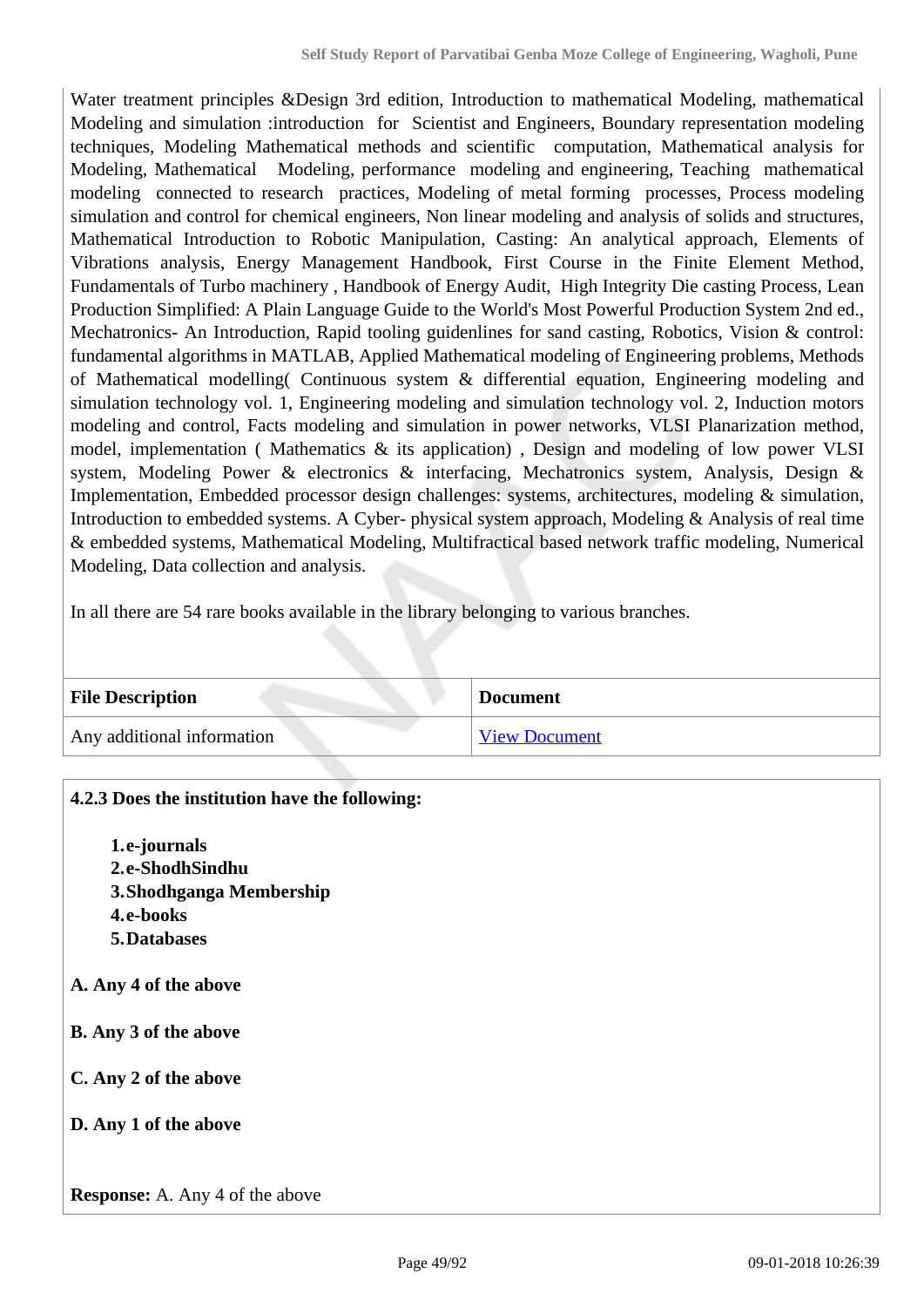| <b>File Description</b>                                                                | <b>Document</b>      |
|----------------------------------------------------------------------------------------|----------------------|
| Details of subscriptions like e-journals, e-<br>ShodhSindhu,Shodhganga Membership etc. | <b>View Document</b> |

# **4.2.4 Average annual expenditure for purchase of books and journals during the last five years (INR in lakhs)**

#### **Response:** 14.01

4.2.4.1 Annual expenditure for purchase of books and journals year wise during the last five years (INR in lakhs)

| 2016-17 | 2015-16 | 2014-15 | 2013-14 | 2012-13 |
|---------|---------|---------|---------|---------|
| 12.6    | 11.75   | 7.95    | 21.4    | 16.33   |

| <b>File Description</b>                                                                        | <b>Document</b>      |
|------------------------------------------------------------------------------------------------|----------------------|
| Details of annual expenditure for purchase of books<br>and journals during the last five years | <b>View Document</b> |
| Audited statements of accounts                                                                 | <b>View Document</b> |

| 4.2.5 Availability of remote access to e-resources of the library |                      |  |
|-------------------------------------------------------------------|----------------------|--|
| <b>Response:</b> Yes                                              |                      |  |
| <b>File Description</b><br><b>Document</b>                        |                      |  |
| Details of remote access to e-resources of the library            | <b>View Document</b> |  |
| Any additional information                                        | <b>View Document</b> |  |

# **4.2.6 Percentage per day usage of library by teachers and students**

#### **Response:** 10.11

4.2.6.1 Average number of teachers and students using library per day over last one year

Response: 83

| <b>File Description</b>                           | <b>Document</b>      |
|---------------------------------------------------|----------------------|
| Details of library usage by teachers and students | <b>View Document</b> |
| Any additional information                        | <b>View Document</b> |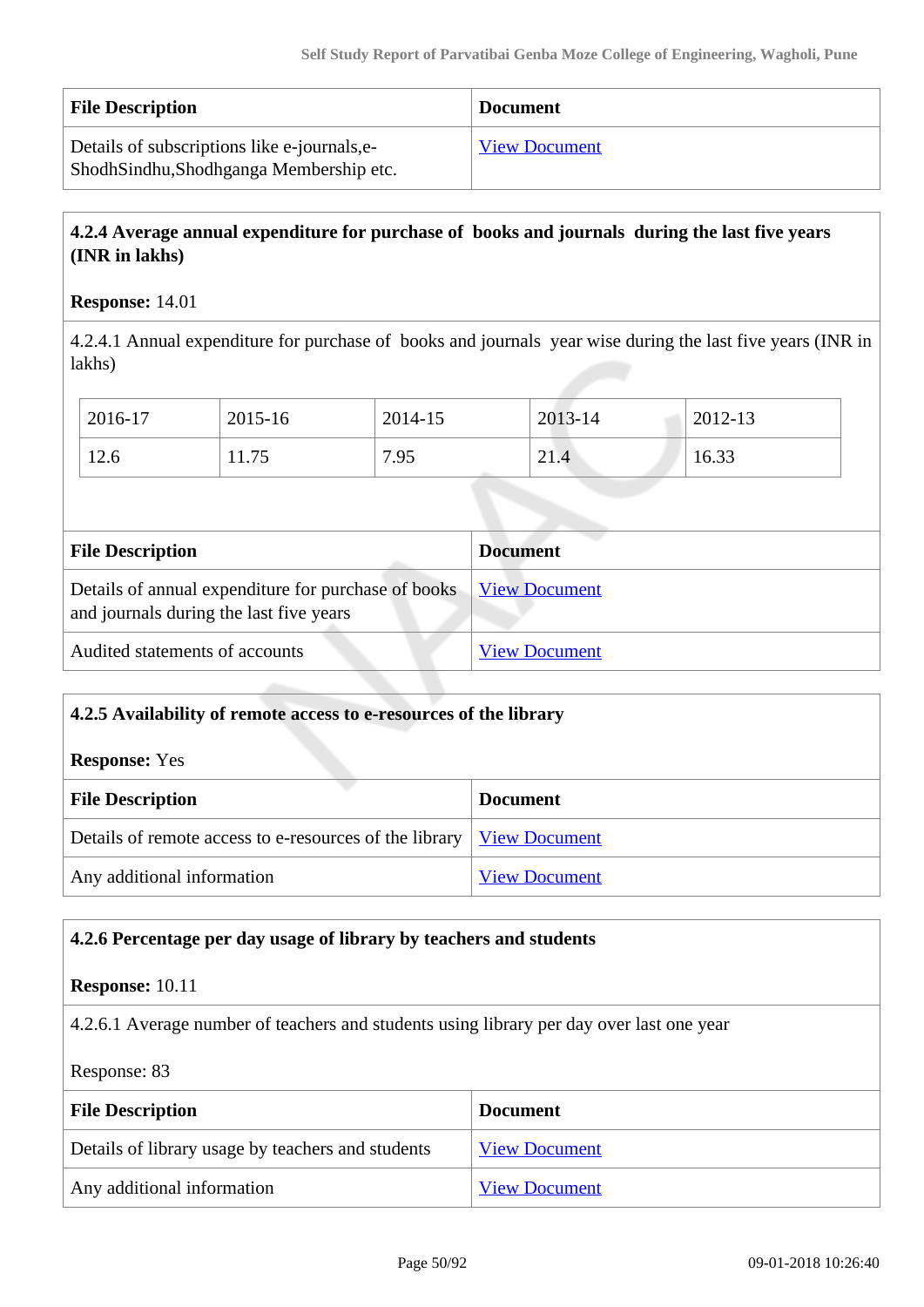# **4.3 IT Infrastructure**

# **4.3.1 Institution frequently updates its IT facilities including Wi-Fi**

#### **Response:**

Institute has always eagerly taken an initiative to upgrade itself in providing IT facilities to students and faculty.

With 100 computers in the year of establishment, the institute now possesses 595computers. The latest configuration of computer available in the institute is I5 with 4GB RAM, 1Tb HDD, I5 processor. Each department has its own computing facility. All 595 computers are LAN connected.

The institute has total 27 application software and 5 system software's. Application software and system procured by institute chronologically from the year 2007 are as follows:

| Year | <b>Application Software</b>           | <b>System Software</b>         |
|------|---------------------------------------|--------------------------------|
| 2009 | Autodesk (AUTOCAD 2009)               |                                |
| 2010 | CATIA(CATIAV5 R20)                    | WIN 7 PRO UPGRD OLPNL Academic |
|      | <b>MATLAB</b> (Mathwork)              | WIN SERVER 2008 R2 OLPNL,      |
|      | Office 2010                           | WIN SERVER 2008 OLPNL CAL.     |
|      | <b>ORACLE 11G</b>                     |                                |
|      | $C++$                                 |                                |
|      | Java Builder                          |                                |
|      | <b>MACROMEDIA Director VS PRO2010</b> |                                |
|      | MULTISIM V11                          |                                |
|      | <b>IBM RATIONAL ROSE</b>              |                                |
| 2011 | Hypermesh & Radioss                   |                                |
|      | Mastercam X5,                         |                                |
| 2012 | I lotus foundation                    |                                |
| 2015 | <b>Tally ERP</b>                      |                                |
|      | QuickHeal                             |                                |
|      | Microwind                             |                                |
|      | GRAM++                                |                                |
|      | E tutor GIS                           |                                |
| 2016 | Pure Study                            |                                |
|      | Language Lab Software                 |                                |

To synchronize syllabus with industry institute uses open source application and system softwares for keeping students updated. Various open source application and system softwares in the institute are:-

| Sr. No | <b>Name of Application Software (GPL)</b> | <b>Name of System Software</b> |
|--------|-------------------------------------------|--------------------------------|
|        | MySQL Community Server                    | Ubuntu $16.04$                 |
|        | Oracle Database 11g Express Edition       | WAMP SEVER                     |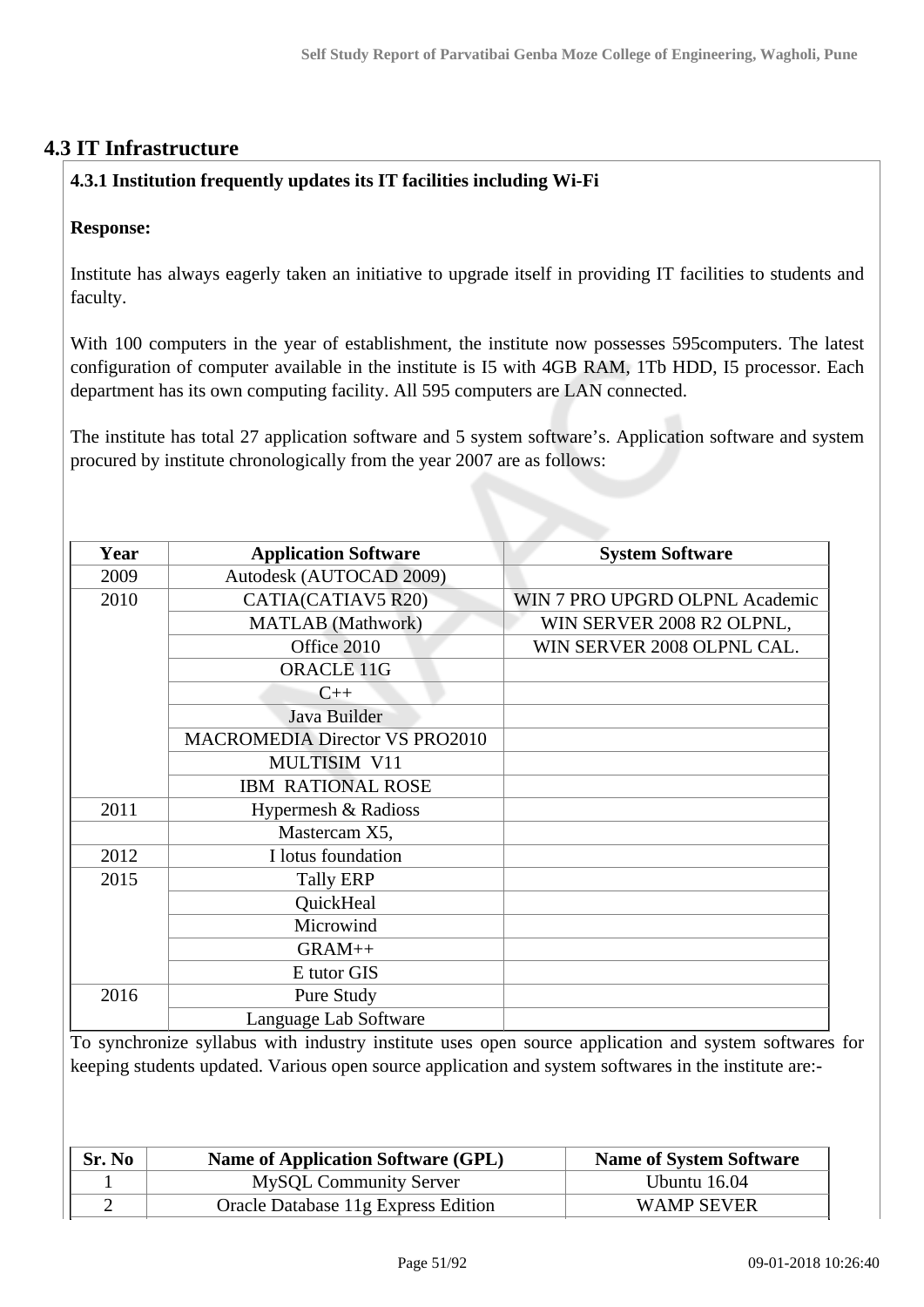|    | StarUML                  | XAMPP Web server        |
|----|--------------------------|-------------------------|
| 4  | Eclipse IDE              | Apache Server           |
|    | Netheans IDE             | <b>Glassfish Server</b> |
| h. | Visual Studio (Freemium) | Debian                  |
|    | <b>AUTOCAD Civil 3D</b>  |                         |

Internet service was made available in the institute to students and faculty from 2007. Institute had internet in 2007 with a bandwidth of 8 Mbps RP connection, which was upgraded to 32 Mbps in 2015-2016.In due course of time institute upgraded it to 55 Mbps optical fiber connection with 1:1 leased line. The institute has separate computer center of computers with internet facility.

All the IT facilities are minutely looked upon by system head, system admin, and Team of technicians.

| <b>File Description</b>    | <b>Document</b>      |
|----------------------------|----------------------|
| Any additional information | <b>View Document</b> |

| 4.3.2 Student - Computer ratio |                      |  |
|--------------------------------|----------------------|--|
| <b>Response: 1.23</b>          |                      |  |
| <b>File Description</b>        | <b>Document</b>      |  |
| Student - Computer ratio       | <b>View Document</b> |  |
| Any additional information     | <b>View Document</b> |  |

 **4.3.3 Available bandwidth of internet connection in the Institution (Lease line) <5 MBPS 5-20 MBPS 20-35 MBPS 35-50 MBPS Response:** >=50 MBPS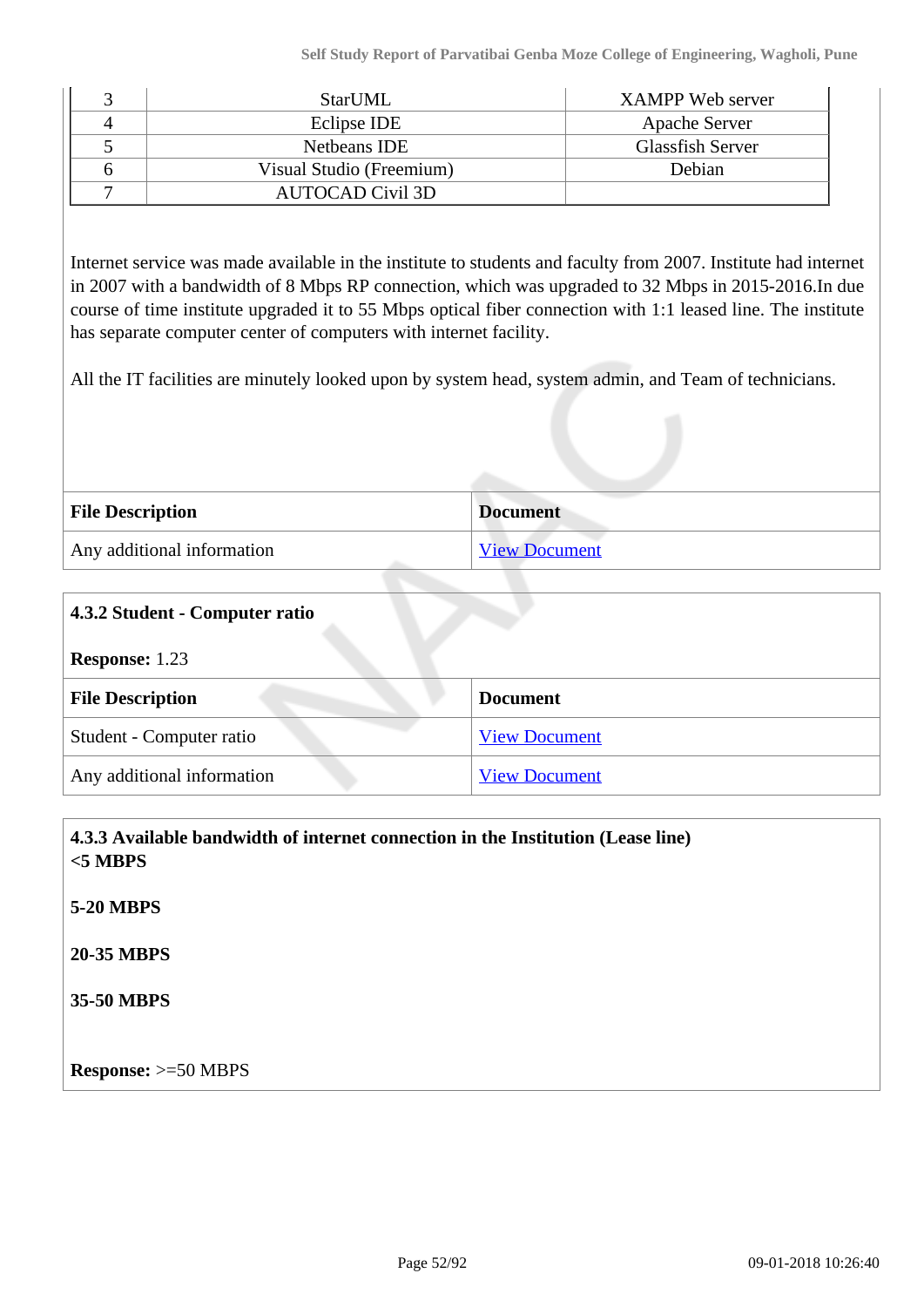| <b>File Description</b>                                                     | <b>Document</b>      |
|-----------------------------------------------------------------------------|----------------------|
| Details of available bandwidth of internet<br>connection in the Institution | <b>View Document</b> |
| Additional information                                                      | <b>View Document</b> |

# **4.3.4 Facilities for e-content development such as Media Centre, Recording facility, Lecture Capturing System (LCS)**

## **Response:** Yes

| <b>File Description</b>                                                               | <b>Document</b>      |
|---------------------------------------------------------------------------------------|----------------------|
| Facilities for e-content development such as Media<br>Centre, Recording facility, LCS | <b>View Document</b> |

# **4.4 Maintenance of Campus Infrastructure**

 **4.4.1 Average Expenditure incurred on maintenance of physical facilities and academic support facilities excluding salary component, as a percentage during the last five years**

## **Response:** 19.36

4.4.1.1 Expenditure incurred on maintenance of physical facilities and academic support facilities excluding salary component year wise during the last five years (INR in lakhs)

| 2016-17 | $2015 - 16$ | $2014 - 15$ | 2013-14 | 2012-13 |
|---------|-------------|-------------|---------|---------|
| 97.6    | 95.26       | 98.89       | 84.23   | 19.54   |

| <b>File Description</b>                                                                         | <b>Document</b>      |
|-------------------------------------------------------------------------------------------------|----------------------|
| Audited statements of accounts.                                                                 | <b>View Document</b> |
| Details about assigned budget and expenditure on<br>physical facilities and academic facilities | <b>View Document</b> |

 **4.4.2 There are established systems and procedures for maintaining and utilizing physical, academic and support facilities - laboratory, library, sports complex, computers, classrooms etc.**

#### **Response:**

Institute maintains specific systems and procedures for maintenance of the various infrastructural facilities.

Specified coordinators' are appointed for different sections of maintenance. A request application is sent to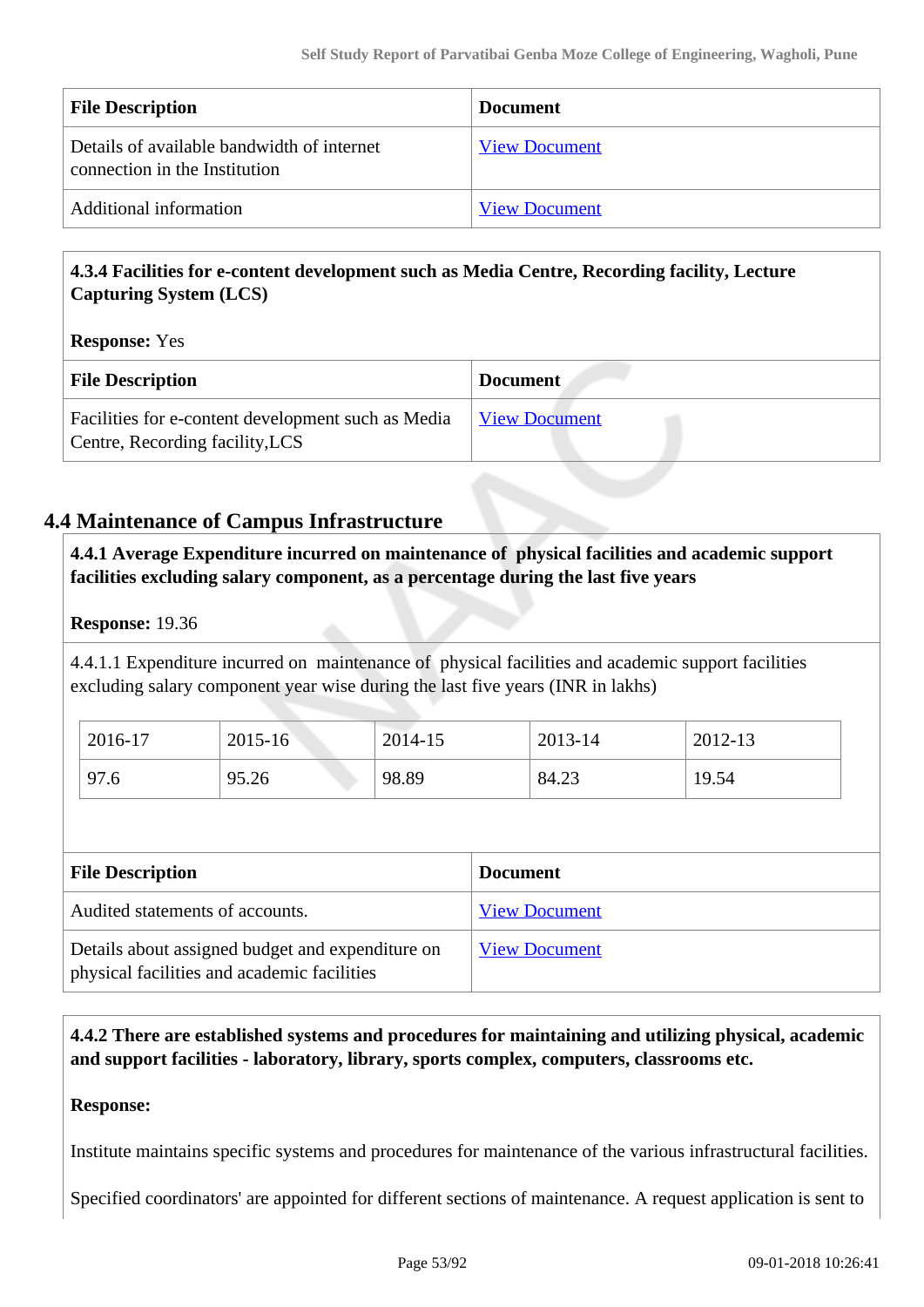these coordinators through Principal, Head of the department if any maintenance is required.

- Regular maintenance of physical facilities is done on daily basis. Like Cleaning of infrastructural facilities like classrooms, passages, Office, internal roads of campus, girls common room and boys common room, the tutorial room is allotted to the third party. The teams of 11 housekeepers are employed to do the task.
- Laboratory in charge, laboratory assistant look after cleanliness and maintenance of laboratory. Every year budget of new dead stock equipment, consumables and maintenance are proposed to management through HOD and Principal. List of non repairable/equipments/ instruments is prepared by concerned faculty in charge, laboratory assistant in consultation with Head and Principal for write off approval.
- Equipments in the laboratory are efficiently maintained by respective Head of the department in accordance with their dealer.
- System admin maintains the computer, printers and other IT facilities in the institute.
- System Head, System administrator and the team of technicians look after the maintenance of daily band, usage, bandwidth allocation and sharing and security.
- Electrical maintenance is looked after by electrical coordinator of the institute.
- Sufficient water is made available to satisfy the need for drinking water and water required for another purpose.
- Various infrastructural maintenance works are monitored and executed by Department of Civil engineering in accordance with management policies. Major maintenance work is given to Consultant Trust named AMCON Builders.
- Security of the institute is maintained by an external agency named GARUDA SECURITIES. The security agency is responsible for whole safety and security of the institute. In addition to this, the campus is under CCTV surveillance. 24 hours throughout the week.
- Garden of the institute is maintained by Garden Department of the institute.

| <b>File Description</b>    | <b>Document</b>      |
|----------------------------|----------------------|
| Any additional information | <b>View Document</b> |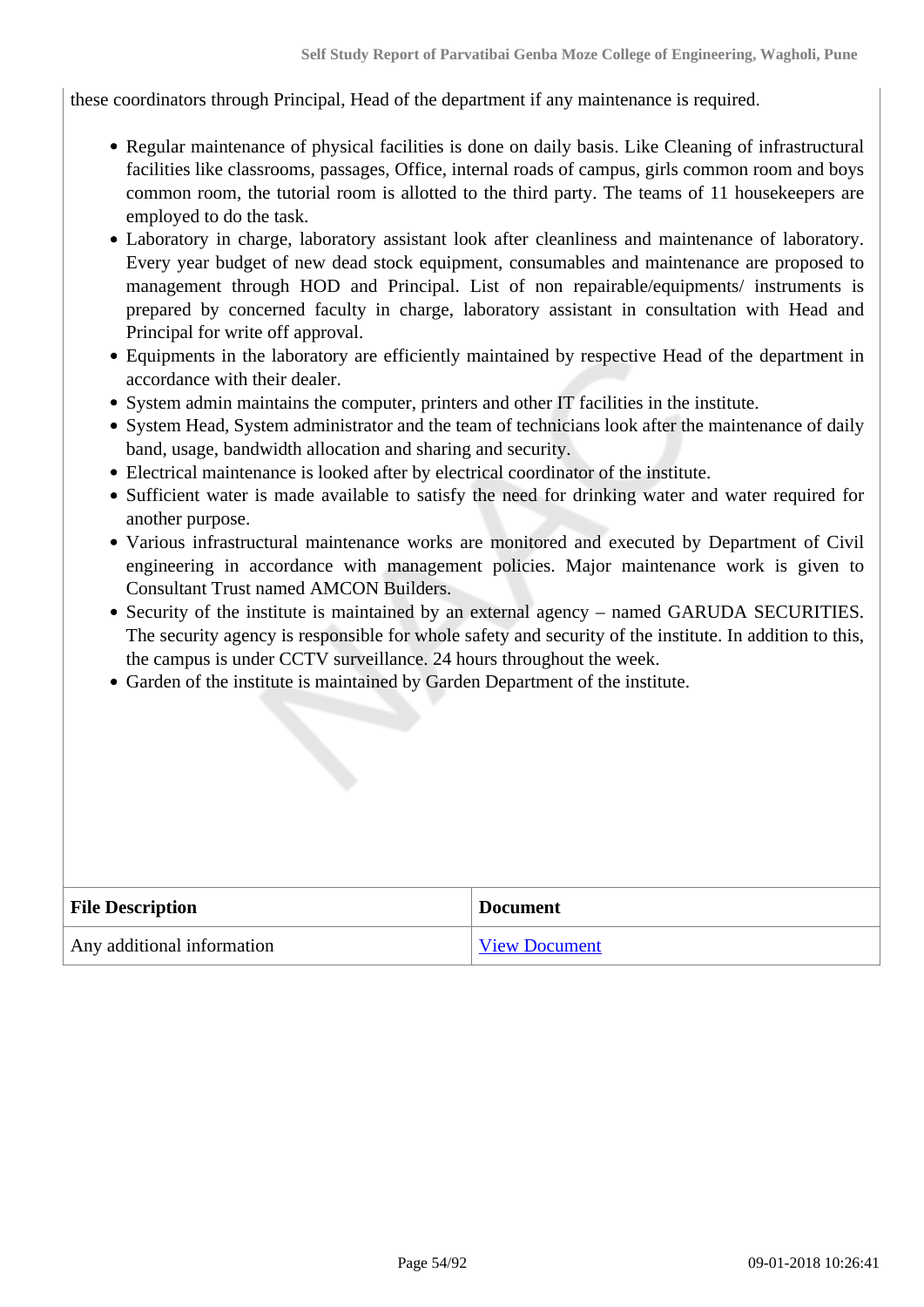# **Criterion 5 - Student Support and Progression**

# **5.1 Student Support**

## **5.1.1 Average percentage of students benefited by scholarships and freeships provided by the Government during the last five years**

#### **Response:** 67.27

5.1.1.1 Number of students benefited by scholarships and freeships provided by the Government year wise during the last five years

| 2016-17 | 2015-16 | 2014-15 | $2013 - 14$ | 2012-13 |
|---------|---------|---------|-------------|---------|
| 572     | 769     | 902     | 978         | 796     |

| <b>File Description</b>                                                                                                            | <b>Document</b>      |
|------------------------------------------------------------------------------------------------------------------------------------|----------------------|
| Average percentage of students benefited by<br>scholarships and freeships provided by the<br>Government during the last five years | <b>View Document</b> |
| Any additional information                                                                                                         | <b>View Document</b> |

## **5.1.2 Average percentage of students benefitted by scholarships, freeships, etc. provided by the institution besides government schemes during the last five years**

**Response:** 1.06

5.1.2.1 Total number of students benefited by scholarships, freeships, etc provided by the institution besides government schemes year wise during the last five years

|                                                                                                             | 2016-17 | 2015-16              | 2014-15              |  | 2013-14 | 2012-13          |  |
|-------------------------------------------------------------------------------------------------------------|---------|----------------------|----------------------|--|---------|------------------|--|
|                                                                                                             | 18      | 12                   | 13                   |  | 15      | $\boldsymbol{0}$ |  |
|                                                                                                             |         |                      |                      |  |         |                  |  |
| <b>File Description</b>                                                                                     |         | <b>Document</b>      |                      |  |         |                  |  |
| Any additional information                                                                                  |         | <b>View Document</b> |                      |  |         |                  |  |
| Number of students benefited by scholarships and<br>freeships besides government schemes in last 5<br>years |         |                      | <b>View Document</b> |  |         |                  |  |

# **5.1.3 Number of capability enhancement and development schemes –**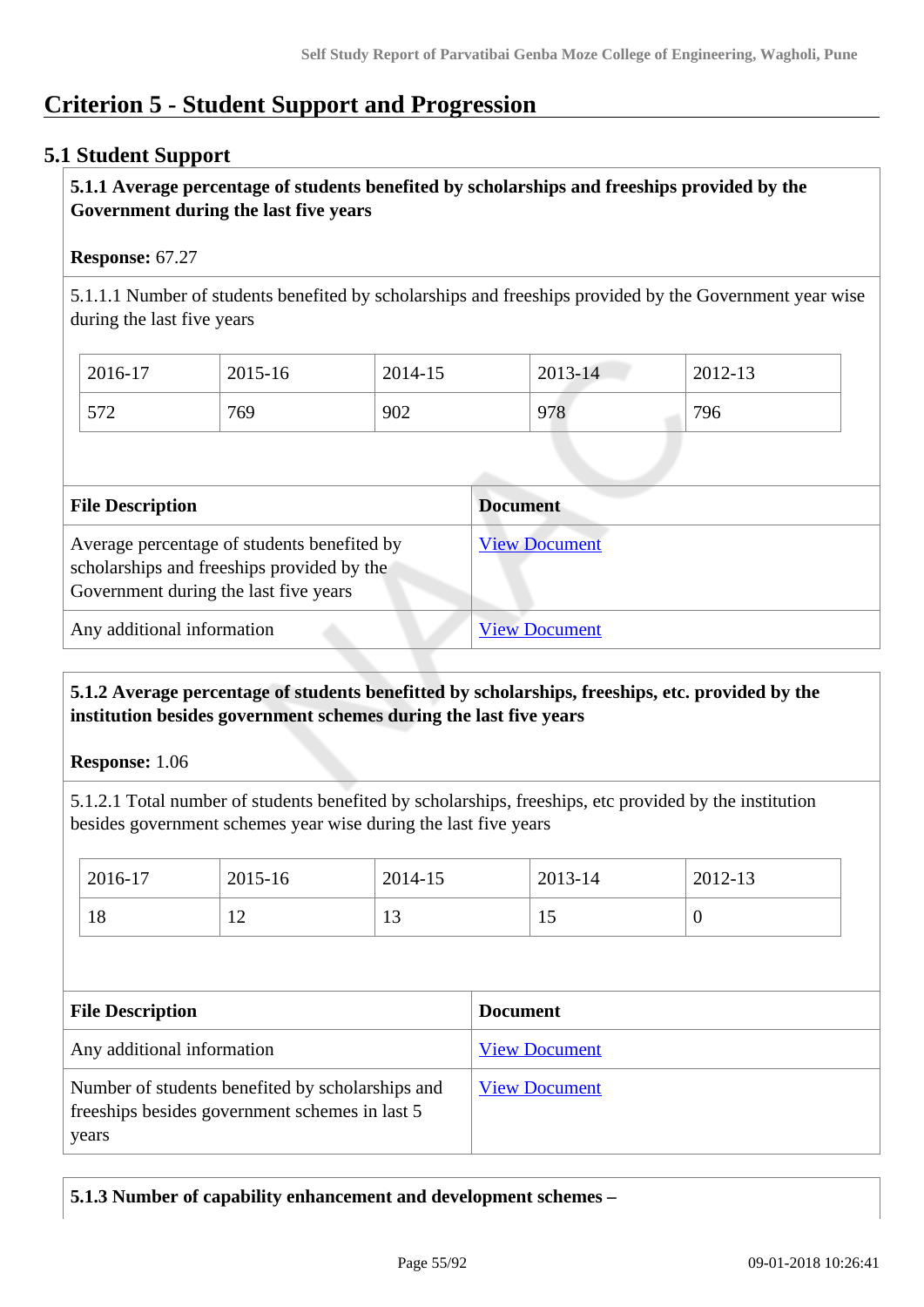| 1. For competitive examinations<br>2. Career counselling<br>3. Soft skill development<br><b>4. Remedial coaching</b><br>5. Language lab<br><b>6. Bridge courses</b><br>7. Yoga and meditation<br><b>8. Personal Counselling</b> |                      |
|---------------------------------------------------------------------------------------------------------------------------------------------------------------------------------------------------------------------------------|----------------------|
| A. 7 or more of the above                                                                                                                                                                                                       |                      |
| B. Any 6 of the above                                                                                                                                                                                                           |                      |
| C. Any 5 of the above<br>D. Any 4 of the above                                                                                                                                                                                  |                      |
| <b>Response:</b> A. 7 or more of the above                                                                                                                                                                                      |                      |
| <b>File Description</b>                                                                                                                                                                                                         | <b>Document</b>      |
| Any additional information                                                                                                                                                                                                      | <b>View Document</b> |
| Details of capability enhancement and development<br>schemes                                                                                                                                                                    | <b>View Document</b> |

## **5.1.4 Average percentage of student benefitted by guidance for competitive examinations and career counselling offered by the institution during the last five years**

**Response:** 13.77

5.1.4.1 Number of students benefited by guidance for competitive examinations and career counselling offered by the institution year wise during the last five years

| 2016-17 | 2015-16 | 2014-15 | 2013-14 | 2012-13 |
|---------|---------|---------|---------|---------|
| 153     | 138     | 333     | 1 I J   | 65      |

| <b>File Description</b>                                                                                                       | <b>Document</b>      |
|-------------------------------------------------------------------------------------------------------------------------------|----------------------|
| Number of students benefited by guidance for<br>competitive examinations and career counselling<br>during the last five years | <b>View Document</b> |

# **5.1.5 Average percentage of students benefitted by Vocational Education and Training (VET) during**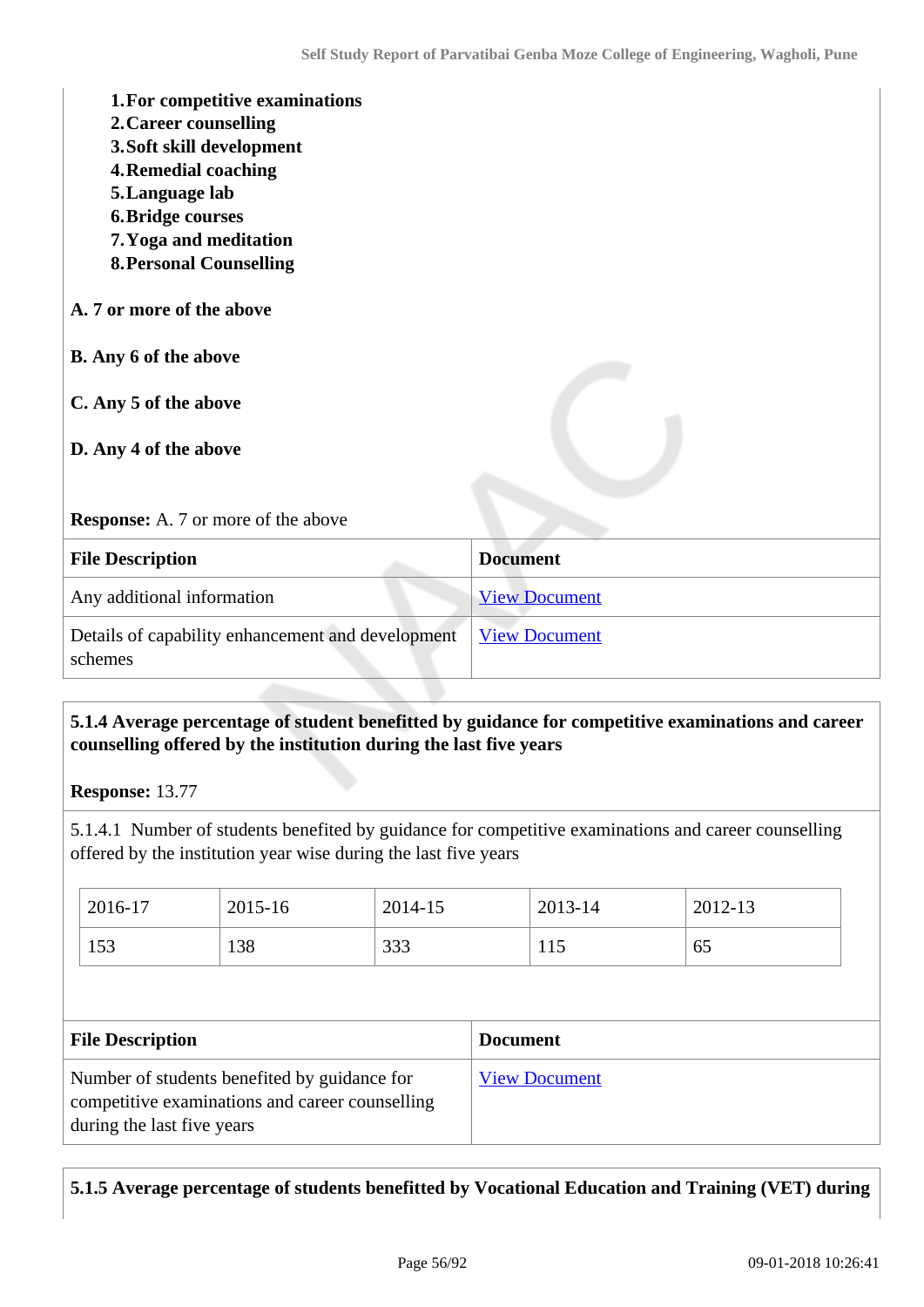#### **the last five years**

#### **Response:** 2.05

## 5.1.5.1 Number of students attending VET year wise during the last five years

| 2016-17 |                         | 2015-16 | 2014-15 |                 | 2013-14 | 2012-13 |
|---------|-------------------------|---------|---------|-----------------|---------|---------|
| 36      |                         | 24      | 29      |                 | 14      | 05      |
|         |                         |         |         |                 |         |         |
|         |                         |         |         |                 |         |         |
|         | <b>File Description</b> |         |         | <b>Document</b> |         |         |

#### **5.1.6 The institution has a transparent mechanism for timely redressal of student grievances including sexual harassment and ragging cases**

#### **Response:** Yes

| <b>File Description</b>                                                                                                            | <b>Document</b>      |
|------------------------------------------------------------------------------------------------------------------------------------|----------------------|
| Details of student grievances including sexual<br>harassment and ragging cases                                                     | <b>View Document</b> |
| Minutes of the meetings of student redressal<br>committee, prevention of sexual harassment<br>committee and Anti Ragging committee | <b>View Document</b> |

# **5.2 Student Progression**

**5.2.1 Average percentage of placement of outgoing students during the last five years**

#### **Response:** 11.45

5.2.1.1 Number of outgoing students placed year wise during the last five years

| 2016-17 | 2015-16 | 2014-15 | 2013-14 | 2012-13           |
|---------|---------|---------|---------|-------------------|
| 80      | 65      | 57      | 14      | ר ו<br>$\sqrt{2}$ |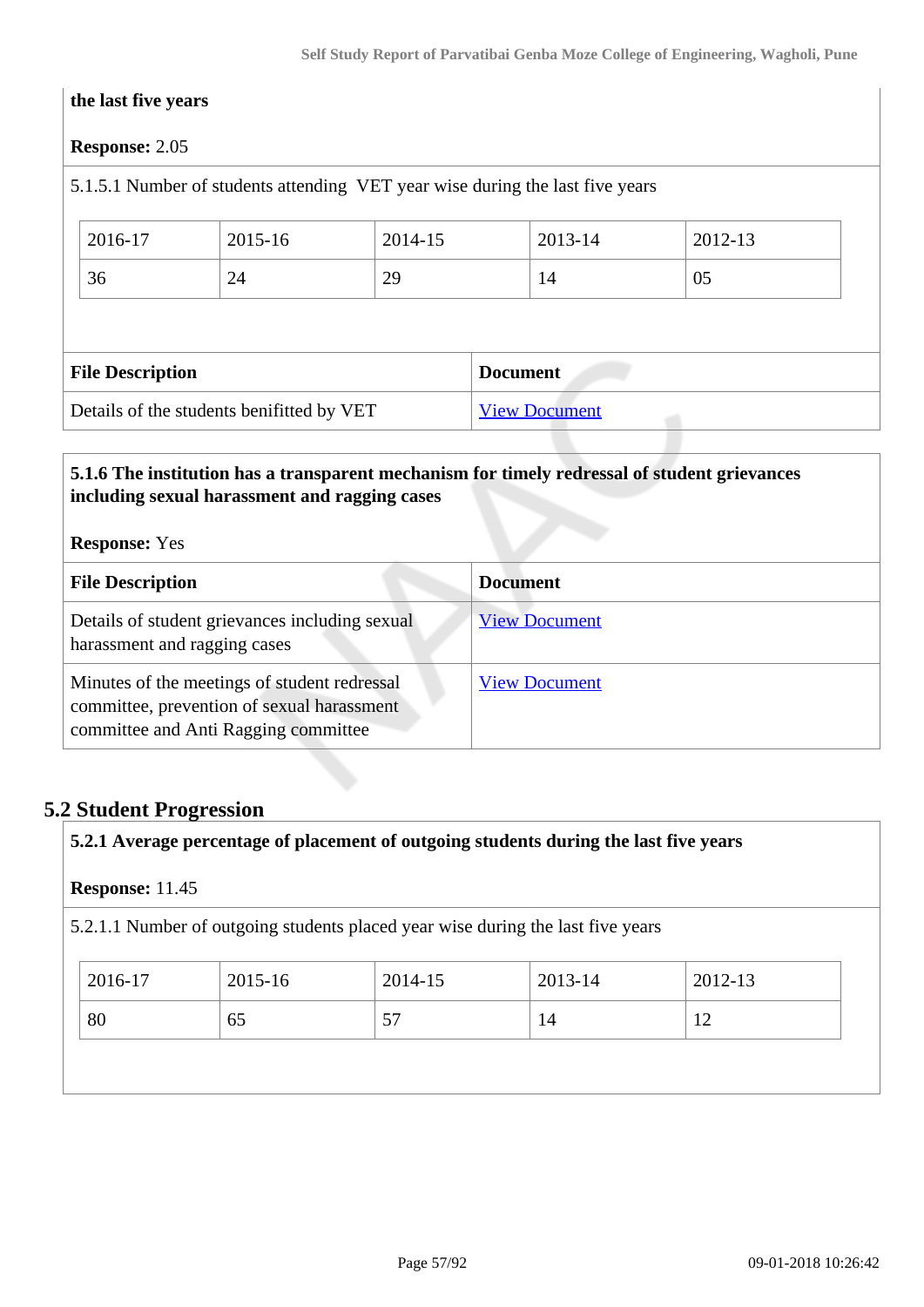| <b>File Description</b>                                    | <b>Document</b>      |
|------------------------------------------------------------|----------------------|
| Details of student placement during the last five<br>years | <b>View Document</b> |
| Self attested list of students placed                      | <b>View Document</b> |

#### **5.2.2 Percentage of student progression to higher education (previous graduating batch)**

#### **Response:** 2.93

5.2.2.1 Number of outgoing students progressing to higher education

Response: 12

| <b>File Description</b>                            | <b>Document</b>      |
|----------------------------------------------------|----------------------|
| Upload supporting data for student/alumni          | <b>View Document</b> |
| Details of student progression to higher education | <b>View Document</b> |

 **5.2.3 Average percentage of students qualifying in state/national/ international level examinations during the last five years (eg: NET/SLET/GATE/ GMAT/CAT, GRE/ TOFEL/ Civil Services/State government examinations)**

#### **Response:** 80

5.2.3.1 Number of students qualifying in state/ national/ international level examinations (eg: NET/SLET/GATE/GMAT/CAT, GRE/TOFEL/Civil Services/State government examinations) year wise during the last five years

| 2016-17 | 2015-16 | 2014-15 | 2013-14 | $2012 - 13$ |
|---------|---------|---------|---------|-------------|
|         | ∸       |         |         | <u>ب</u>    |

5.2.3.2 Number of students who have appeared for the exams year wise during the last five years

| 2016-17 | 2015-16   | 2014-15  | 2013-14 | 2012-13                  |
|---------|-----------|----------|---------|--------------------------|
|         | <b>__</b> | <b>.</b> |         | $\overline{\phantom{0}}$ |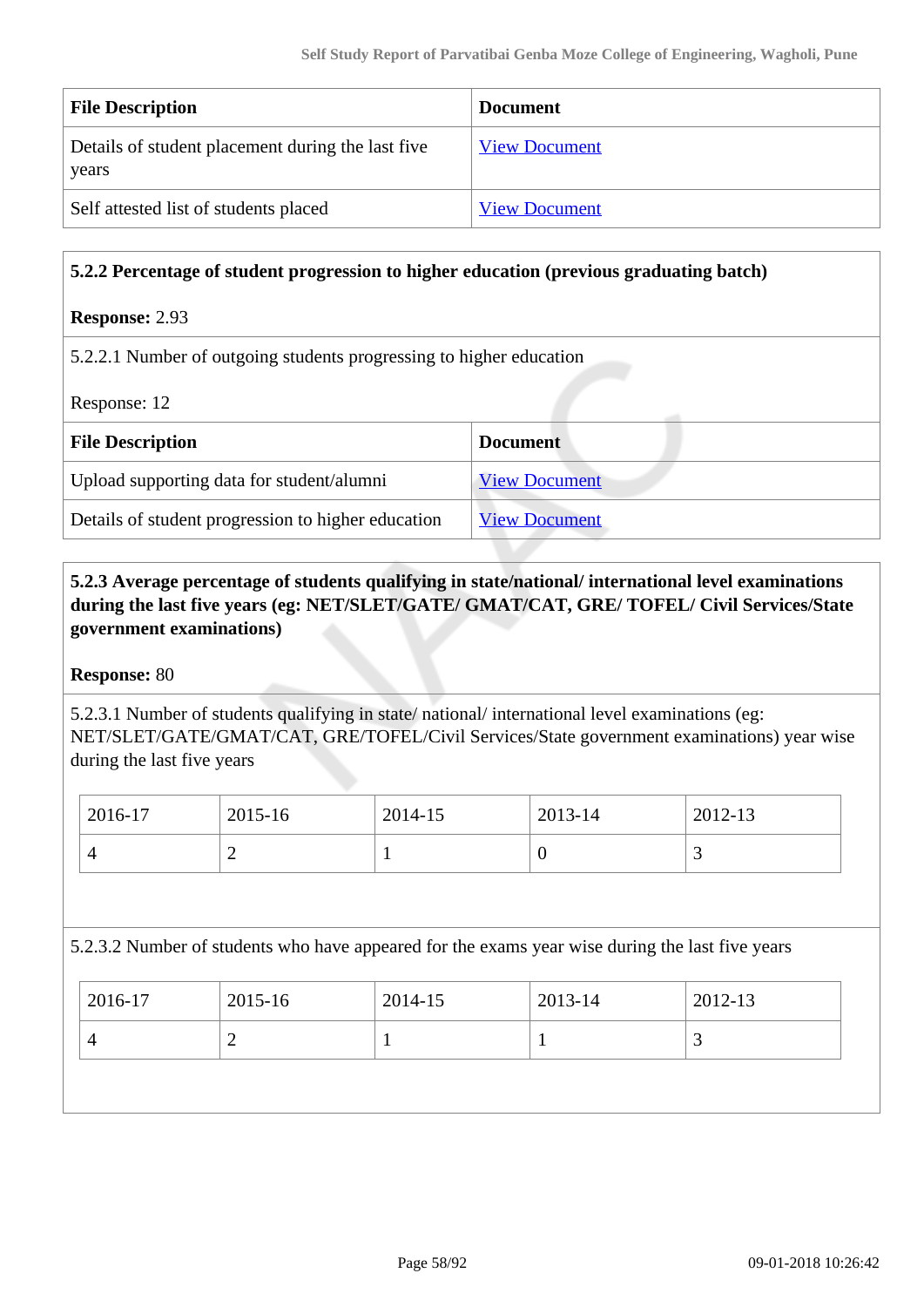| <b>File Description</b>                                                                                            | <b>Document</b>      |
|--------------------------------------------------------------------------------------------------------------------|----------------------|
| Upload supporting data for the same                                                                                | <b>View Document</b> |
| Number of students qualifying in state/national/<br>international level examinations during the last five<br>years | <b>View Document</b> |

# **5.3 Student Participation and Activities**

 **5.3.1 Number of awards/medals for outstanding performance in sports/cultural activities at national / international level (award for a team event should be counted as one) during the last five years.**

#### **Response:** 3

5.3.1.1 Number of awards/medals for outstanding performance in sports/cultural activities at national/international level (award for a team event should be counted as one) year wise during the last five years

| 2016-17 | 2015-16 | 2014-15 | 2013-14 | $2012 - 13$ |
|---------|---------|---------|---------|-------------|
|         |         | 0       |         |             |

| <b>File Description</b>                                                                                                                            | <b>Document</b>      |
|----------------------------------------------------------------------------------------------------------------------------------------------------|----------------------|
| e-copies of award letters and certificates                                                                                                         | <b>View Document</b> |
| Number of awards/medals for outstanding<br>performance in sports/cultural activities at<br>national/international level during the last five years | <b>View Document</b> |

## **5.3.2 Presence of an active Student Council & representation of students on academic & administrative bodies/committees of the institution**

#### **Response:**

The institute strongly believes that student involvement is necessary for the overall progress of the institute. Institute encourages active participation of students through student councils. The members are selected as per university rules and regulation. Initially interested students are called. After selection of members, one of the students is nominated for General Secretary (GS) and one of the girl students is nominated for Ladies Representative (LR). The selections process of Cultural committee and sports committee coordinators have been conducted. This student council actively works for different activities conducted in the institute. University Representative is selected at university level from the representative of institute by conducting selection process. The institute has formed following academic and administrative bodies which have student representatives.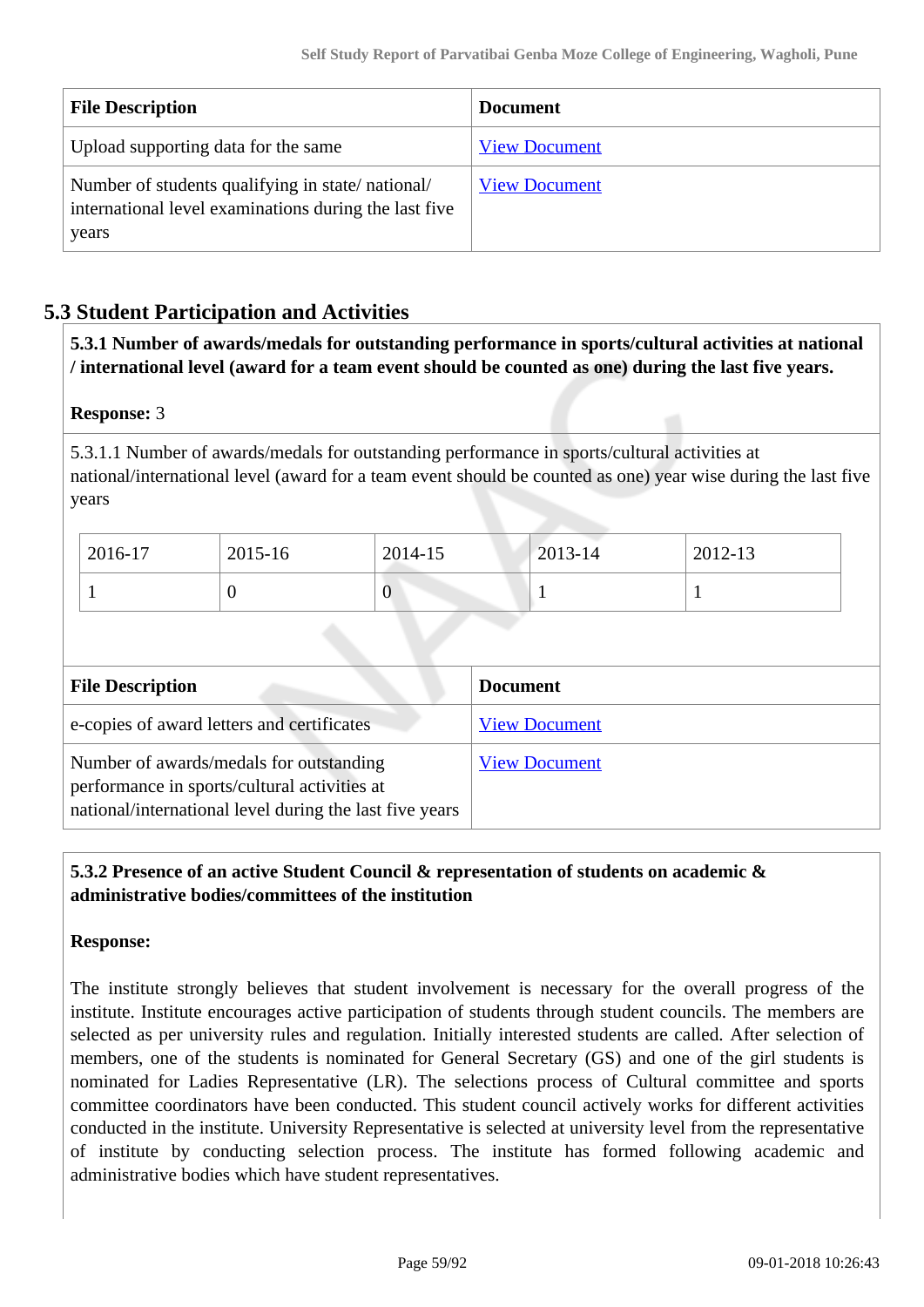- Student council
- Earn and Learn Scheme of SPPU
- Anti-ragging committee
- Women's Grievances Committee
- SAE Committee
- Sports committee
- Cultural committee
- NSS committee
- Swami Vivekand study club
- Birju Maharaj Dance and Drama Club
- Anna Hajare Social Activity Club
- Foreign Language Club
- E- Magazine Club
- Carrier Guidance Club
- Great Bhet Club
- Entrepreneurship Club
- Student associations in each department(CESA, MESA, CESO, ETSO)
- Food Committee
- Student Volunteer Committee

The student council is responsible for following activities.

- Conduction of annual sports and cultural events
- $\bullet$  BAJA
- Go- Kart
- Techno-Meet
- Publication of institute E Magazine
- Social activities under the belt of NSS
- Annual social gathering
- Blood donation camp
- Tree plantation

| <b>File Description</b>    | <b>Document</b>      |
|----------------------------|----------------------|
| Any additional information | <b>View Document</b> |

## **5.3.3 Average number of sports and cultural activities/ competitions organised at the institution level per year**

#### **Response:** 4.2

5.3.3.1 Number of sports and cultural activities / competitions organised at the institution level year wise during the last five years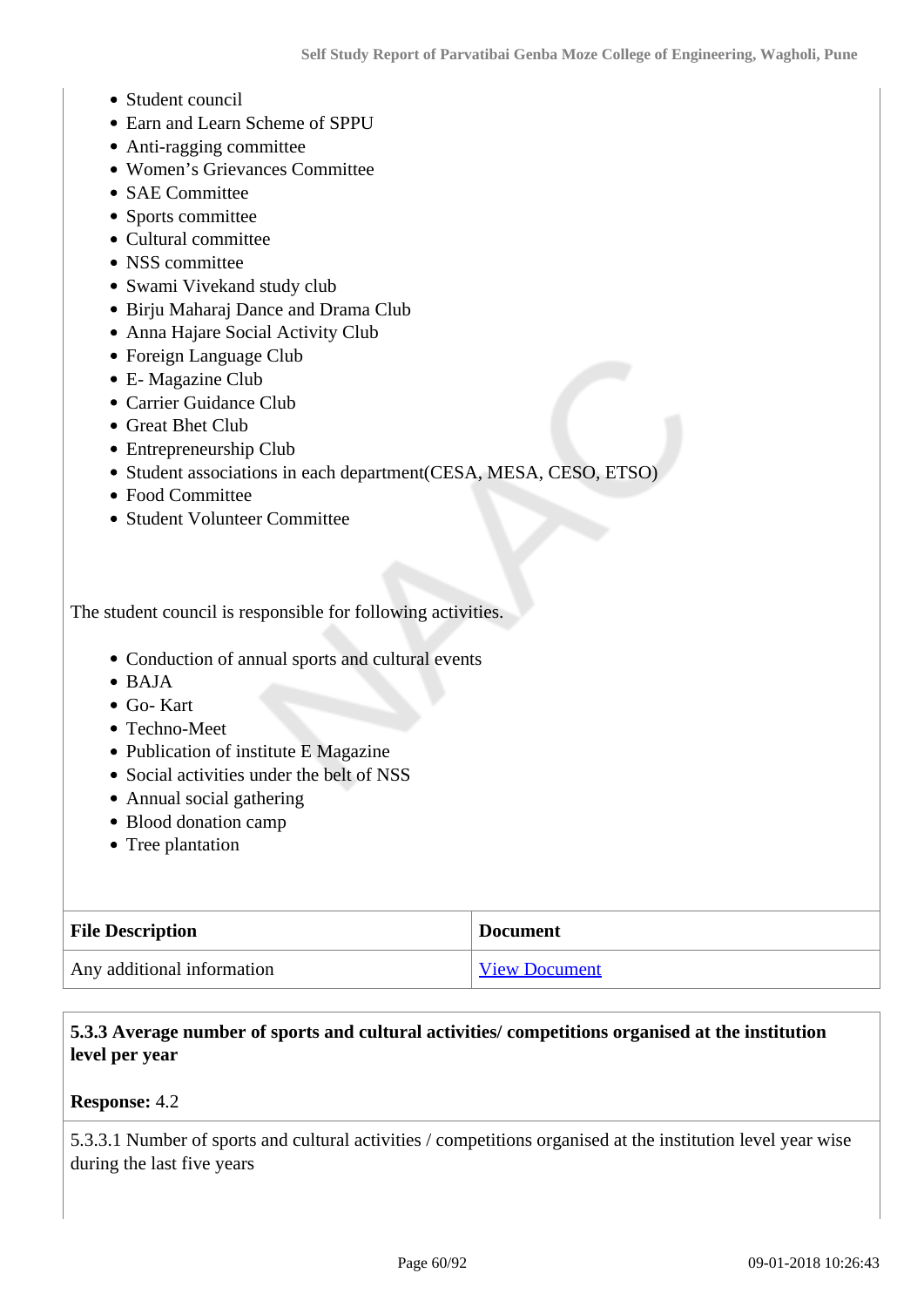|                                                                               | 2016-17 | 2015-16 | 2014-15              |  | 2013-14        | 2012-13 |
|-------------------------------------------------------------------------------|---------|---------|----------------------|--|----------------|---------|
|                                                                               | 5       | 4       | $\overline{4}$       |  | $\overline{4}$ | 4       |
|                                                                               |         |         |                      |  |                |         |
| <b>File Description</b>                                                       |         |         | <b>Document</b>      |  |                |         |
| Number of sports and cultural activities /<br>competitions organised per year |         |         | <b>View Document</b> |  |                |         |

# **5.4 Alumni Engagement**

 **5.4.1 The Alumni Association/Chapters (registered and functional) contributes significantly to the development of the institution through financial and non financial means during the last five years**

#### **Response:**

The College has established Alumni association since its beginning in the Academic Year 2012- 2013.

Alumni association meetings with management and staff are periodically conducted in the college and it is functioning effectively.

- Eminent, higher position, experts' alumni are invited to college to deliver lectures and motivate students and provide counseling for achieving career opportunities.
- Institute along with alumni discuss with other stake holders on various matters and academic performance and the alumni feedback is obtain for improvement in quality.
- On the basis of feedback obtained from alumni, the college modifies and updates all the academic performance and all other programmes associates with current student.
- The financial assistance is contributed for the welfare of students such as gifts for ranker students and achievers.
- Alumni come forward to conduct campus interviews from corporate sectors, IT companies and other organizations for providing job opportunities and placement of current students.

## **5.4.2 Alumni contribution during the last five years <1 Lakh**

**1 Lakh - 3 Lakhs**

- **3 Lakhs 4 Lakhs**
- **4 Lakhs 5 Lakhs**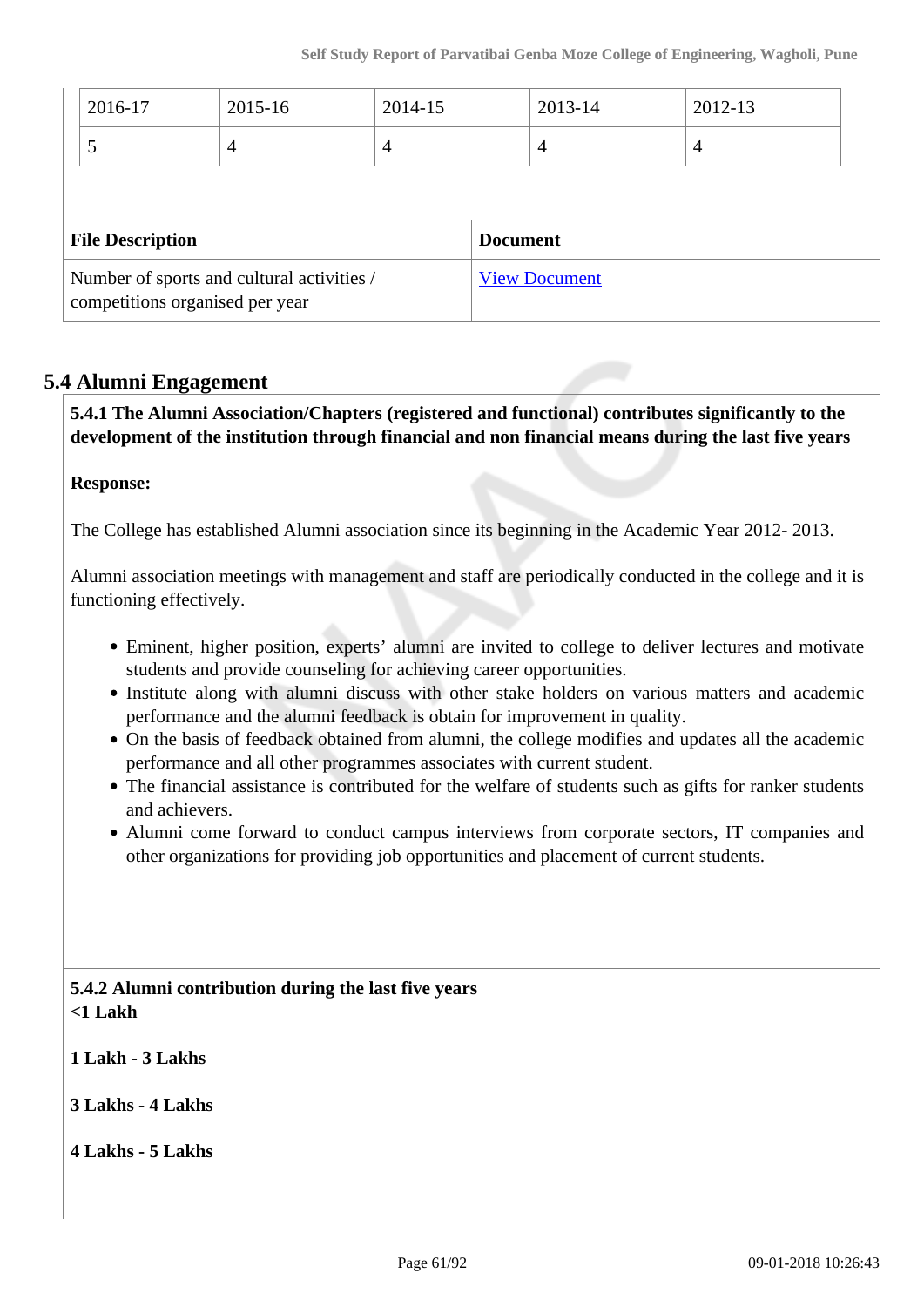| <b>Response:</b> <1 Lakh              |                      |  |
|---------------------------------------|----------------------|--|
| <b>File Description</b>               | <b>Document</b>      |  |
| Alumni association audited statements | <b>View Document</b> |  |

# **5.4.3 Number of Alumni Association / Chapters meetings held during the last five years**

### **Response:** 5

5.4.3.1 Number of Alumni Association /Chapters meetings held year wise during the last five years

| 2016-17 | 2015-16 | 2014-15 | $2013 - 14$ | 2012-13 |
|---------|---------|---------|-------------|---------|
|         |         |         | л.          |         |

| <b>File Description</b>                                                                   | <b>Document</b>      |
|-------------------------------------------------------------------------------------------|----------------------|
| Number of Alumni Association / Chapters meetings<br>conducted during the last five years. | <b>View Document</b> |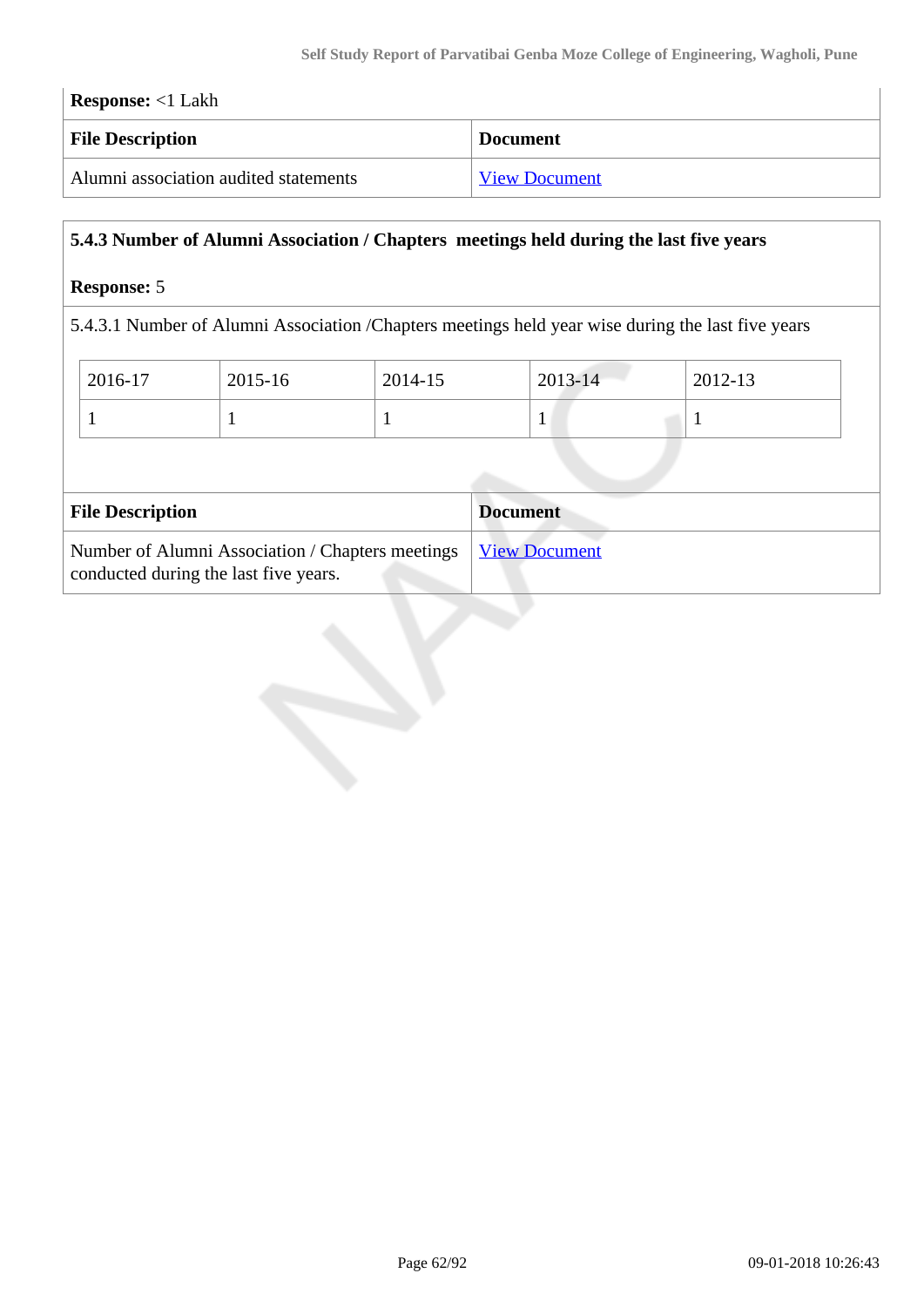# **Criterion 6 - Governance, Leadership and Management**

# **6.1 Institutional Vision and Leadership**

 **6.1.1 The governance of the institution is reflective of an effective leadership in tune with the vision and mission of the institution**

**Response:** 

**VISION:-**

Encourage Technocrats to create a Better Future.

# **MISSION:-**

To attain high valued technological teaching through:-

- Student-centric teaching-learning practices
- Awareness of ethical responsibilities and to serve humanity to their paramount skill
- Driving activities pertinent to the requirements of the Industries & society
- Strengthening the Educational Social Responsibilities through dynamic support of management

## **Description:-**

1. The institution under its belt having more than 12 years experience with success in higher education in engineering graduation, promoting improvements in teaching learning process utilized with best methodologies and practices.

2. Involvement of all stakeholders in augmentation and expansion of the college.

3. IQAC plays very vital role for enhancement of quality at micro level in all the areas for the development of institution and departments.

4. Students are encourage to pursue the activities related to industry level exposure through:-

- Maintaining social and better relationship among students and staff.
- Scholarship for various categories of students and merit students, Academic excellence, gold medals and rank holders, cultural and sports excellence.
- Concession in fees for economically poor students
- Efforts are taken to minimize failures and drop outs.
- Rank holders are produced in many Departments.
- Our students have taken the initiative to participate in Baja-a national level competition every year with which students are getting research orientation.
- Add-on courses are created by all departments of the college to equip the students for multiple career opportunities.
- Well Equipped Laboratory facilities. A separate digitalized internet Laboratory and library with 20000 plus books, magazines and journals, e-journals, e-Books, NPTL, DELNET resources are provided to staff and students.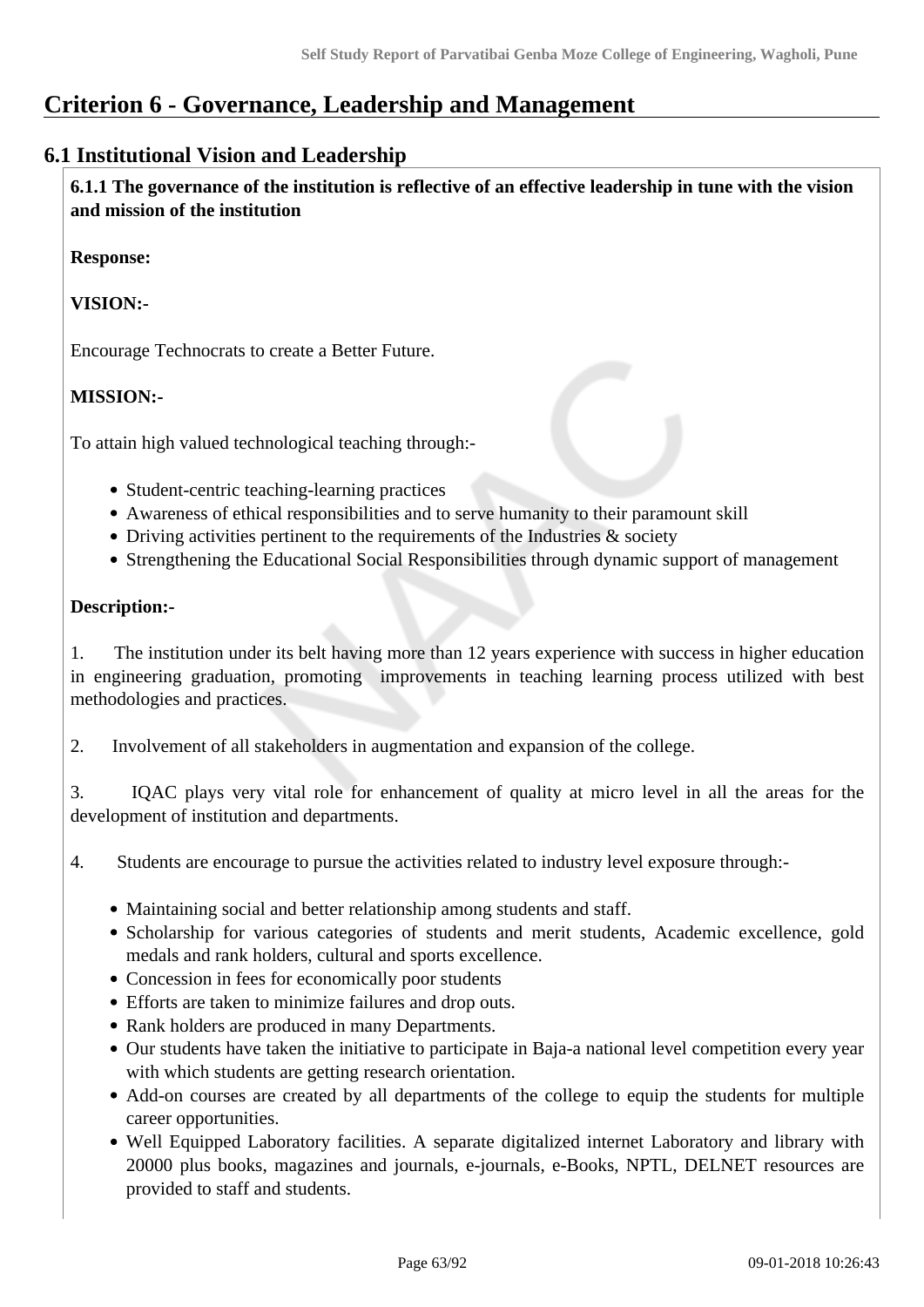- Different club activities are conducted regularly for availing self-help employment on various fields.
- Various co-curricular and extra-curricular activities are organized to enrich the flair of students and to extend the community service and involve the students in social issues
- Focus on Training and placement to get better day by day in terms of employment of students.

| <b>File Description</b>         | <b>Document</b>      |
|---------------------------------|----------------------|
| Any additional information      | <b>View Document</b> |
| Link for Additional Information | <b>View Document</b> |

## **6.1.2 The institution practices decentralization and participative management**

#### **Response:**

The vision of the college is to achieve excellence in technical education and to achieve this; the mission of the institute is well articulated. The departments, in turn, have formulated their vision and mission in tune with that of the institute. Based on the Vision and Mission of the institute and inputs from various stakeholders, the Quality Policy is drafted. The Governing Body (GB) and Local Management Committee (LMC) give general guidelines for appropriate governance to realize the vision. The top management provides effective academic leadership to the faculty, by setting goals and involving them in participative decision-making process, not only to achieve the vision, mission and goals of the institute, but also in building the organizational culture.

- The college delegates authority and provides operational autonomy in all areas of academic performance, decision taking and implementation of plans and polices in curricular programmes.
- The Principal provides freedom to departments, librarian, and college office, various curricular committees, college club, and hostel and students council.
- The Principal permits the HODs and staff members in performing freely in the academic activities and administrative programmes such as departmental activities, allotment of workload, various academic committee programmes, association and club activities, conducting departmental test, teaching and learning process and evaluation regularly.
- The college provides autonomy to organize competition, guest lecture, seminars, conferences, workshop, and faculty development programmes by inviting external experts and resource persons.
- Also gives autonomy in organizing and participating intercollegiate competitions and to plan budget for activities of associations.

#### **Top Management:-**

- 1.Designing Quality Policy
- 2.Provide Budget
- 3.Infrastructure
- 4.Recruitment
- 5.Provide support to economical backward students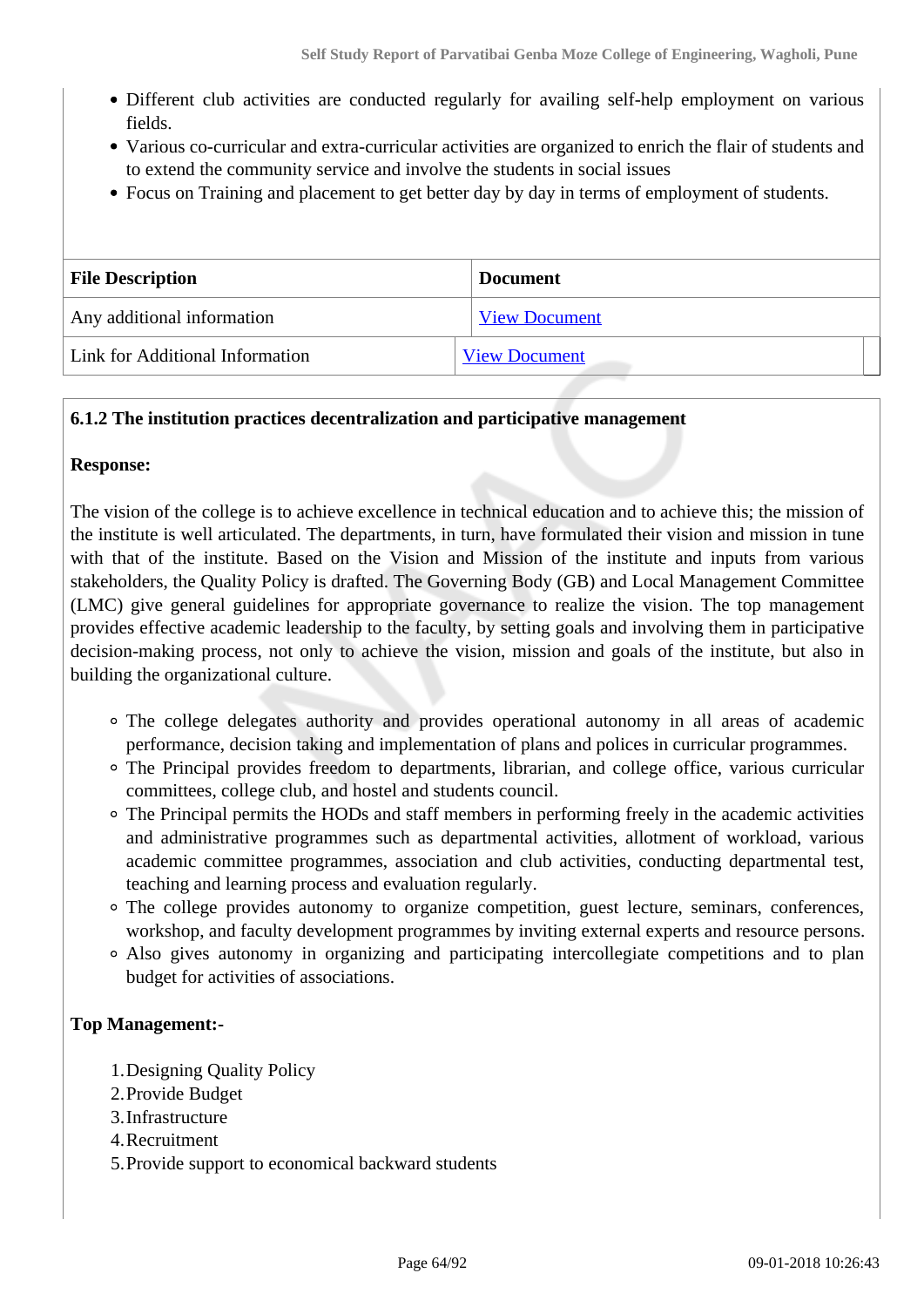#### **Principal:-**

- 1.quality policy
- 2.Weekly Meeting with HOD
- 3.Departmental Meeting with faculty once in month/Semester
- 4.Administration of teaching and learning
- 5.Monitor academic performance
- 6.Non teaching member meeting
- 7.Recruitment
- 8.Maintenance

#### **Head of the Departments:-**

- 1.Departmental meeting
- 2.Execution of course work
- 3.Social activities
- 4.Mentor to student
- 5.MOU's
- 6.Maintenance
- 7.Result Analysis

#### **Decentralized**

- 1.Top management has given necessary authority to Principal to manage different functions with operational autonomy.
- 2.Principal forms different committees as per requirement.
- 3.Committee co-coordinators have given appropriate authority by principal to take decision.

#### **Participative**

- 1.Participative management.
- 2.Students, faculty and administration join hand in hand.
- 3.Internal as well as external stakeholders are involved for any modification in teaching learning and administrative process or any similar process.
- 4.College constitutes committees for general and academic development which includes faculty, nonteaching staff and students' participation and everyone is involved in decision making processes.

| <b>File Description</b>    | <b>Document</b>      |  |
|----------------------------|----------------------|--|
| Any additional information | <b>View Document</b> |  |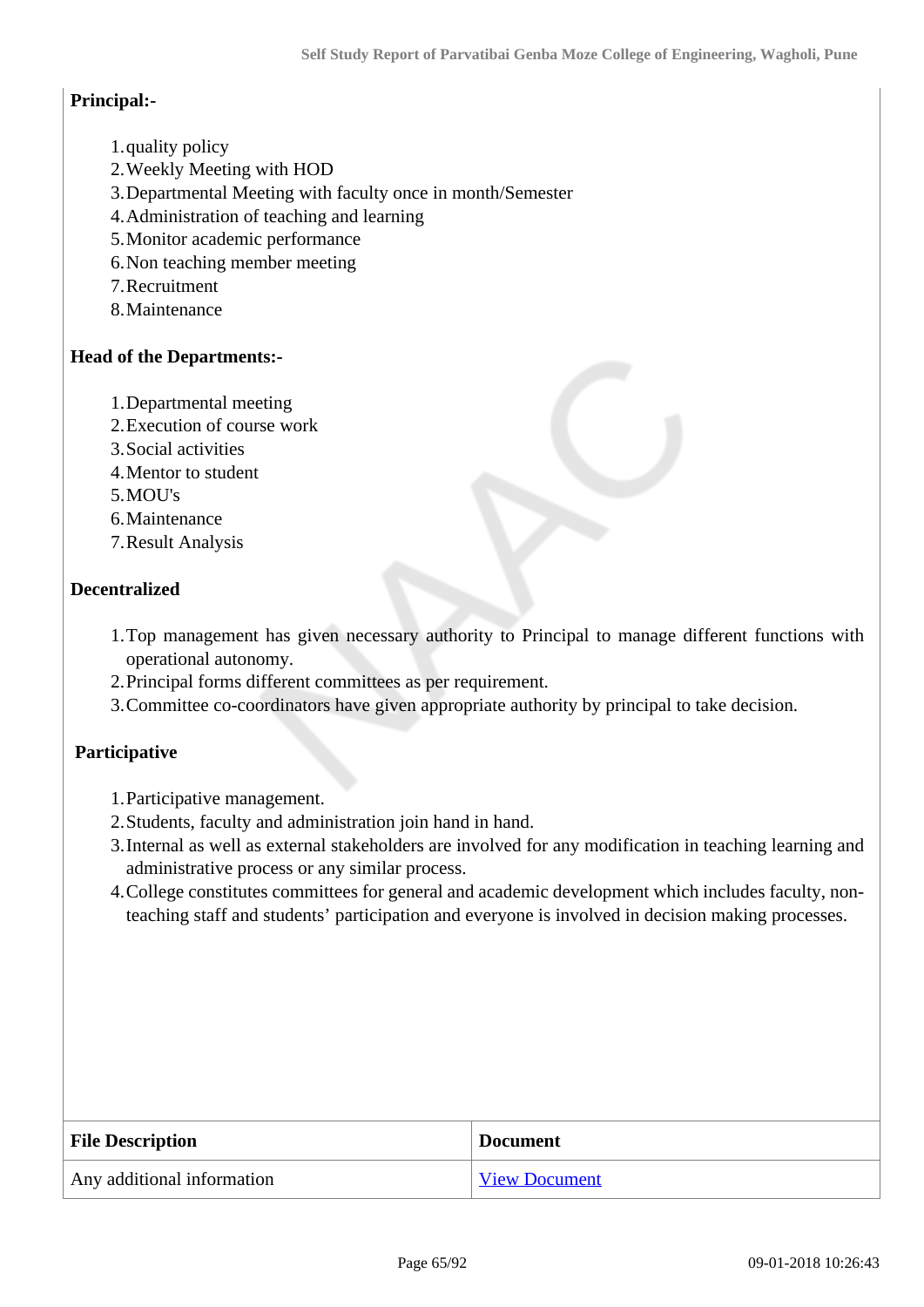# **6.2 Strategy Development and Deployment**

#### **6.2.1 Perspective/Strategic plan and Deployment documents are available in the institution**

#### **Response:**

#### **Perspective plan**

Institute has a perspective plan. Through which we plan to launch research project, better industry institute relationship with MOU. The Institute also has plans to achieve academic excellence, promoting students for higher studies.

Perspective/Strategic plan Developed by considering vision and mission of the

Yes, the institute has a perspective plan for development.

As per this plan institution has:

- 1.Enhancement in infrastructure and amenities.
- 2.Excellent academic growth by achieving 100% results in maximum subjects.
- 3.Fulfillment of 100% admission.
- 4.Establishing center of excellence in various domains.
- 5.Retaining Good number of PhD holders.
- 6.Faculty development by enhancing research and innovations.
- 7.Collaborations with institutes of repute nationally and internationally.

| <b>File Description</b>                                   | <b>Document</b>      |
|-----------------------------------------------------------|----------------------|
| Any additional information                                | <b>View Document</b> |
| Strategic Plan and deployment documents on the<br>website | <b>View Document</b> |
| Link for Additional Information                           | <b>View Document</b> |

 **6.2.2 Organizational structure of the institution including governing body, administrative setup, and functions of various bodies, service rules, procedures, recruitment, promotional policies as well as grievance redressal mechanism**

#### **Response:**

Institute's vision is to Encourage Technocrats to Create a Better Future and to attain this vision the mission of the institute is well uttered. The departments also have formulated their vision and mission in accordance with the institute. Based on the Vision and Mission of the institute and suggestion from different stakeholders, the development plan is prepared. The Governing Body (GB) gives the general plan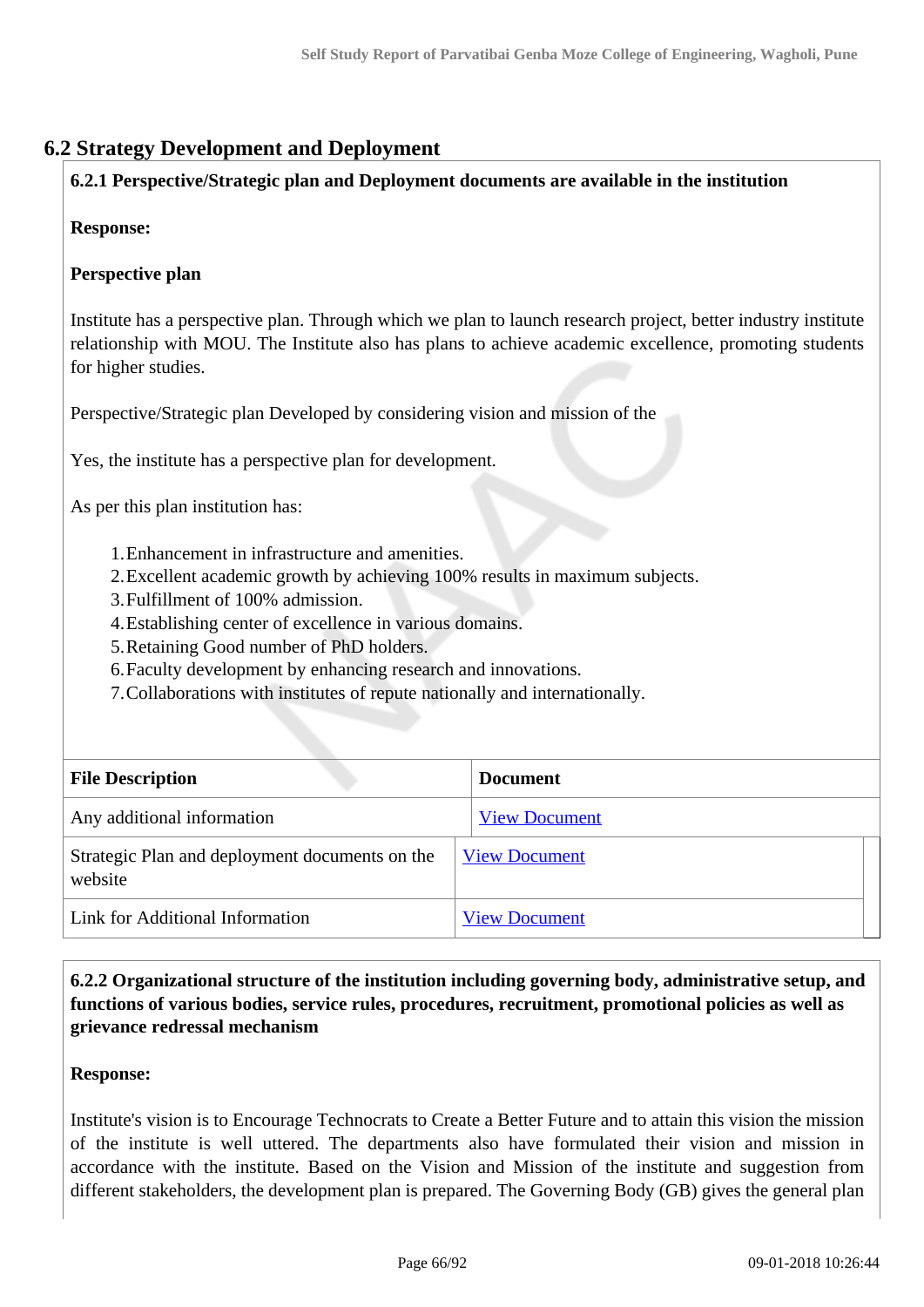for suitable governance to cope up with the vision of the institute. The top management facilitates efficient guidance to the faculty, by setting goals and involving them in participative decision-making method. Principal, Deans (Academic/Admin) and Heads of the Departments have ample independence in academic and administrative decision making. IQAC cell examines and appraise all mechanisms of academic and administrative processes and make certain that quality is promoted and sustained at every level. Quality upgrading strategies are planned to take into consideration the feedback of all the stakeholders and implemented in a clear and useful manner. The institution initiates professional development of teaching faculty and non- teaching staff by inspiring to acquire higher studies. Financial support is provided by the institute to attend FDP, Conferences, Workshops, and Seminars in their area of interest, encouraging attending National and International conferences and publishing their research papers in refereed journals. There are established procedures and processes for planning and allocation of financial resources. Legal auditing is done at the end of each financial year. The quality is maintained at every stage for the improvement of academics, administration, and infrastructure.

| <b>File Description</b>         | <b>Document</b>      |
|---------------------------------|----------------------|
| Any additional information      | <b>View Document</b> |
| Link for Additional Information | <b>View Document</b> |

 **6.2.3 Implementation of e-governance in areas of operation: 1.Planning and Development 2. Administration 3. Finance and Accounts 4. Student Admission and Support 5.Examination A. All 5 of the above**

#### **B. Any 4 of the above**

**C. Any 3 of the above**

**D. Any 2 of the above**

**Response:** B. Any 4 of the above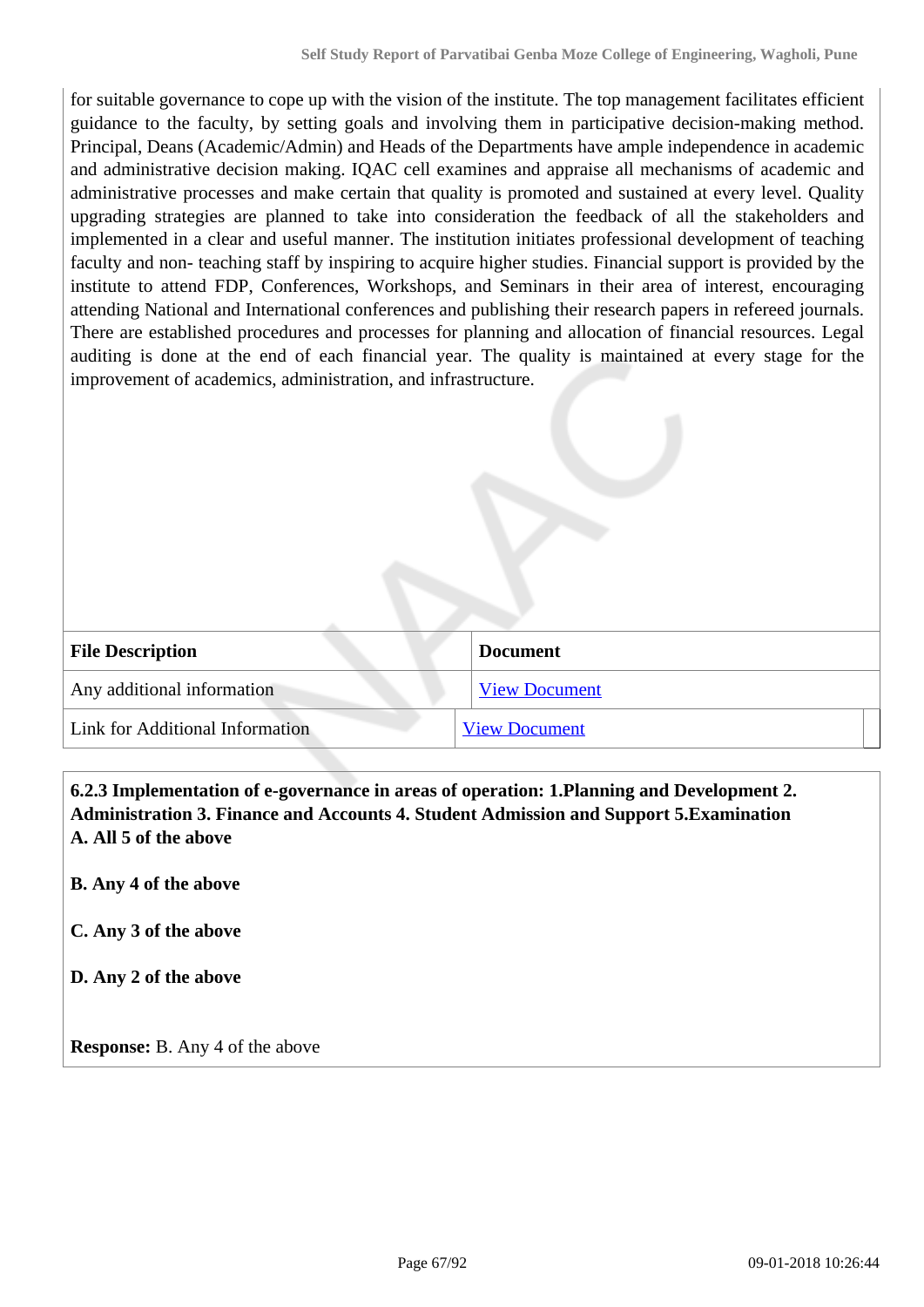| <b>File Description</b>                                                                                            | <b>Document</b>      |
|--------------------------------------------------------------------------------------------------------------------|----------------------|
| <b>ERP</b> Document                                                                                                | <b>View Document</b> |
| Screen shots of user interfaces                                                                                    | <b>View Document</b> |
| Details of implementation of e-governance in areas<br>of operation Planning and<br>Development, Administration etc | <b>View Document</b> |

# **6.2.4 Effectiveness of various bodies/cells/committees is evident through minutes of meetings and implementation of their resolutions**

### **Response:**

| <b>Committee</b> | <b>Strategic Plan</b>                                                                            | <b>Action Plan and Activities</b>               |  |
|------------------|--------------------------------------------------------------------------------------------------|-------------------------------------------------|--|
|                  |                                                                                                  |                                                 |  |
| Governing Body   | Governing body formulates various policies and                                                   | Implementation of the major issue related to    |  |
|                  | planning considers stakeholders' suggestions and                                                 | overall with all sub-ordinate committee. As     |  |
|                  | requirements and the vision and mission                                                          | apex body of the institute it takes leadership  |  |
|                  |                                                                                                  | encourages decision of formulation of policies  |  |
|                  | Statements of the institutes. It designs and                                                     | planning of marketing, academic, finance, so    |  |
|                  | executes Long-term planning.                                                                     | activities after taking consideration of mark   |  |
|                  |                                                                                                  | scenario, experience and future prospectus      |  |
|                  |                                                                                                  |                                                 |  |
|                  |                                                                                                  |                                                 |  |
|                  |                                                                                                  |                                                 |  |
|                  |                                                                                                  |                                                 |  |
| Local            | Ensure the growth and overall development of                                                     | Review of all progress was periodically taken   |  |
| Management       | the institution and aims at giving desired shape to                                              | the outcomes from all the heads and make su     |  |
| Committee        | the institution to meet the standards in the field of                                            | about implementation of strategies planned      |  |
|                  | technical education.                                                                             |                                                 |  |
| IQAC             | Ensure significance education through soft skill,                                                | To provide effective ICT based teaching-learn   |  |
|                  | ICT based teaching-Learning, Aptitude training,                                                  | processes adding to innovations and best pract  |  |
|                  | soft skill training.                                                                             | with the quality control mechanism.             |  |
| Cultural         | To open-up hidden talent & skills                                                                | Ensuring availability of instruments $\&$ time  |  |
|                  |                                                                                                  | schedule. Involvement in competitions.          |  |
| committee        |                                                                                                  |                                                 |  |
| Grievance        | To create the responsive and accountable attitude Provide suggestion box at an administrative bl |                                                 |  |
|                  | among all the stakeholders & to maintain                                                         | library, and departments. Provide e-mails to    |  |
| Redressal cell   | harmonious educational atmosphere                                                                | members. Ensure assure that the grievance h     |  |
|                  |                                                                                                  | been properly solved in a stipulated time lim   |  |
|                  | Guardian Faculty Feel Loyal, Affiliate and Home in the absence of                                | Updating parents about students' academic a     |  |
| Member           | family                                                                                           | other performance periodically. To increas      |  |
|                  |                                                                                                  | morale, to support, to motivate in their acader |  |
| committee        |                                                                                                  | & personal matters.                             |  |
|                  |                                                                                                  |                                                 |  |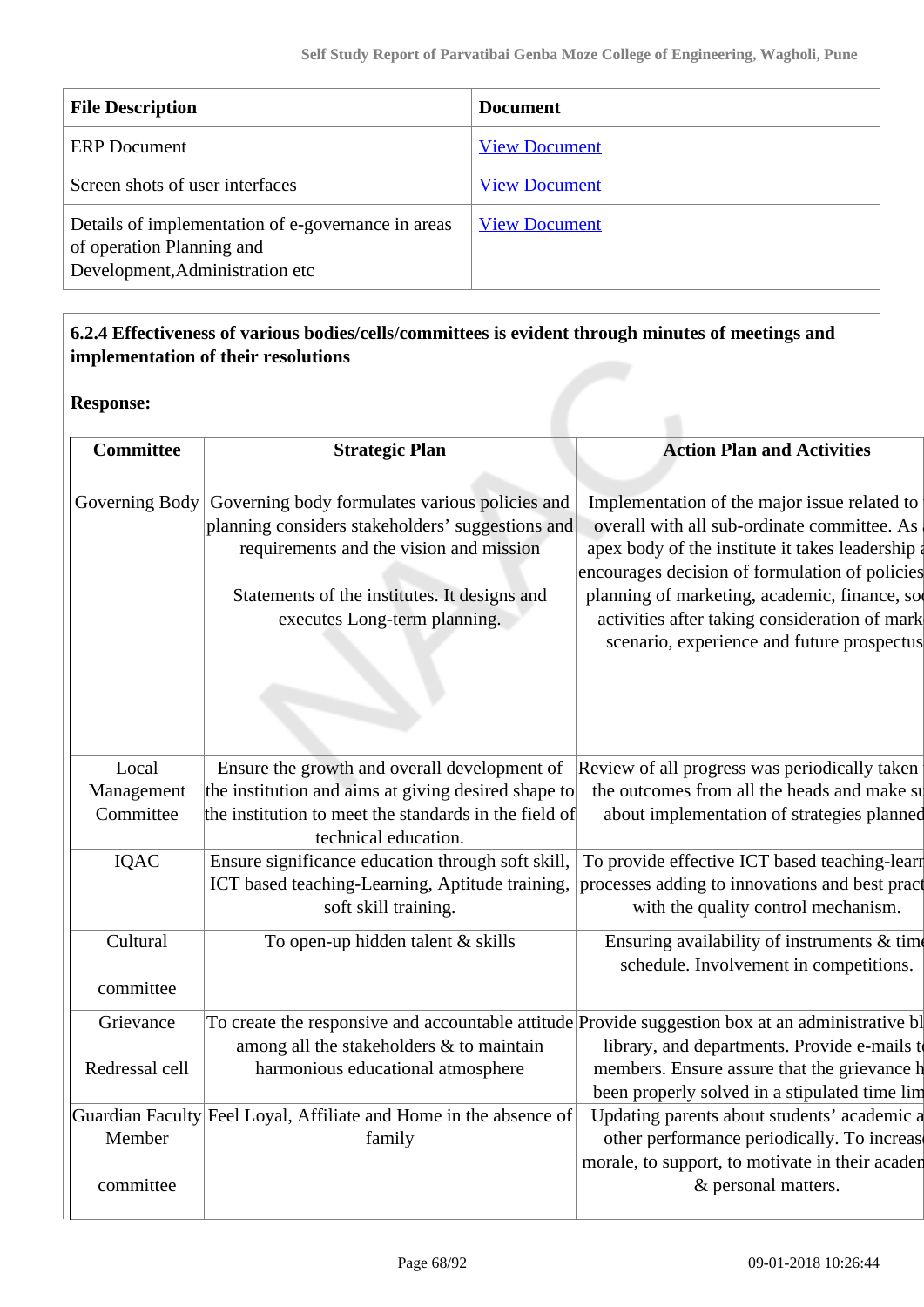| Anti-ragging | Providing respectful and secured environment      | To follow anti-ragging act as per the guideline |
|--------------|---------------------------------------------------|-------------------------------------------------|
|              |                                                   | AICTE. Provide anti-ragging instructions wi     |
| committee    |                                                   | contacts. Conduct awareness programs.           |
|              |                                                   |                                                 |
|              |                                                   |                                                 |
| Women's      | provide appropriate working conditions in respect | The committee's implements the policy or        |
| Grievances   | of work, leisure, health and hygiene to further   | Protection against Victimization of the Wome    |
| Committee    | ensure that there is no hostile environment       | Grievance Redressal Cell and takes necessal     |
|              | towards women at workplaces                       | action against the defaulters.                  |

#### Case Study: 1

## **Name of Committee:-**

• IQAC

#### **Minute of meeting:**

1.It is unanimously decided to conduct Soft-Skill training and Aptitude training for First and Final Year students.

## **(Date of Meeting- June 15, 2017)**

1.To conduct Induction Program for Fresher students admitted in to First and Direct Second Year (Lateral Entry) students.

#### **[Date of Meeting-June 15, 2017]**

1.Procuring and Installation of latest ICT base tool in the campus.

# **[Date of Meeting-September 15, 2017]**

#### **Implementation (Minute of Meeting-1)**

- Soft Skill for First Year student on 04 August 2017 for the development of employability skill in the seminar hall of the institute. **80 number of students** actively participated in the training program headed
- Aptitude training program was conducted for Final Year students for the development of employability skill for **BE students and 80 students** actively participated in the training program.

#### **Implementation: (Minute of Meeting-2)**

- Induction Program for Fresher students admitted in to First and Direct Second Year (Lateral Entry) students was conducted in the Seminar Hall of E-Building organized by CESA.
- Students are informed about the teaching –Learning practices carried out at PGMOZECOE. The mentoring system like guardian faculty member is also explained to students.
- Exam pattern and procedure was explained by Chief Exam Officer of the institute.
- Departmental introduction was given and visit to various department and laboratories was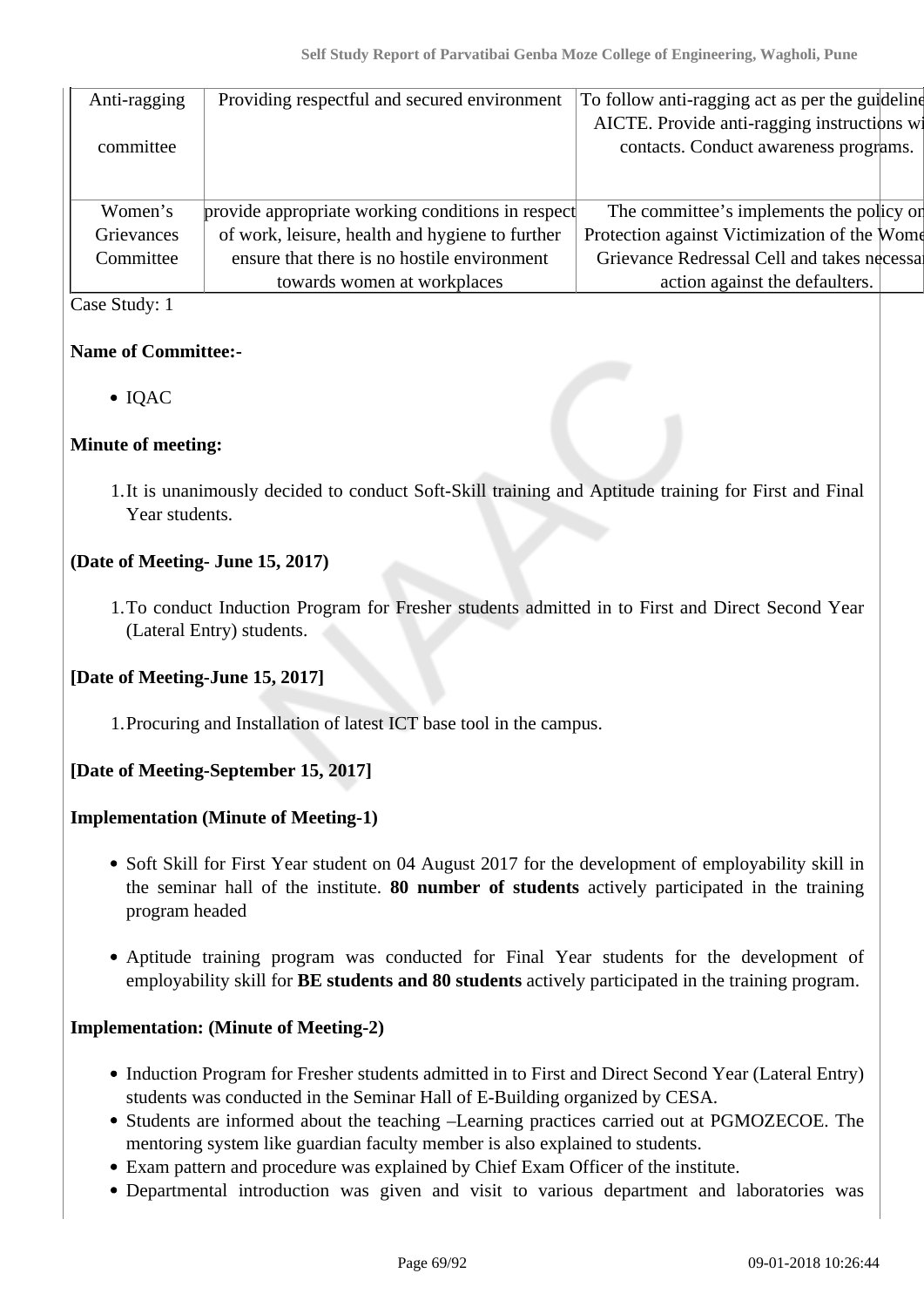organized.

### **First Year- August 03, 2017,Direct Second Year August 29, 2017**

#### **Implementation: (Minute of Meeting-3)**

- Quotations were called from various suppliers for installation of ICT based tool in the campus.
- Final purchase order was placed to the suitable supplier with necessary terms and conditions.
- Installation work is in progress till date.

| <b>File Description</b>         | <b>Document</b>      |
|---------------------------------|----------------------|
| Any additional information      | <b>View Document</b> |
| Link for Additional Information | <b>View Document</b> |

# **6.3 Faculty Empowerment Strategies**

**6.3.1 The institution has effective welfare measures for teaching and non-teaching staff**

#### **Response:**

**Following activities are carried out for the welfare of teaching and non-teaching staff:-**

- **Term Insurances** for –Rs-250000/- by institute for all teaching faculties (worker welfare scheme-National India Insurance).
- Free **Yoga** classes and **meditation** sessions for non teaching and teaching faculties.
- The children of both teaching and non-teaching staff are given education in the Trust Schools and Colleges with **subsidized fees**.
- **Personal Loans** to the Faculties with no interest rate for up to 25000/- is provided depending on the requirement.
- Two set of **Dress code (College Uniform)** is provided to teaching & nonteaching staff every year free of cost.
- **Sports activities** are periodically conducted for developing **kinesthetic skill** and refreshment for staff to remain fit after the teaching session.
- **Welfare fund** is generated with willingly contribution from staff and institute which will be paid to the person affected by any difficult situation. (Accident/Theft/calamity/ death/ injury)
- **Free Health Checkup** for faculty to ensure their medical fitness.

| <b>File Description</b>    | <b>Document</b>      |  |  |
|----------------------------|----------------------|--|--|
| Any additional information | <b>View Document</b> |  |  |

**6.3.2 Average percentage of teachers provided with financial support to attend**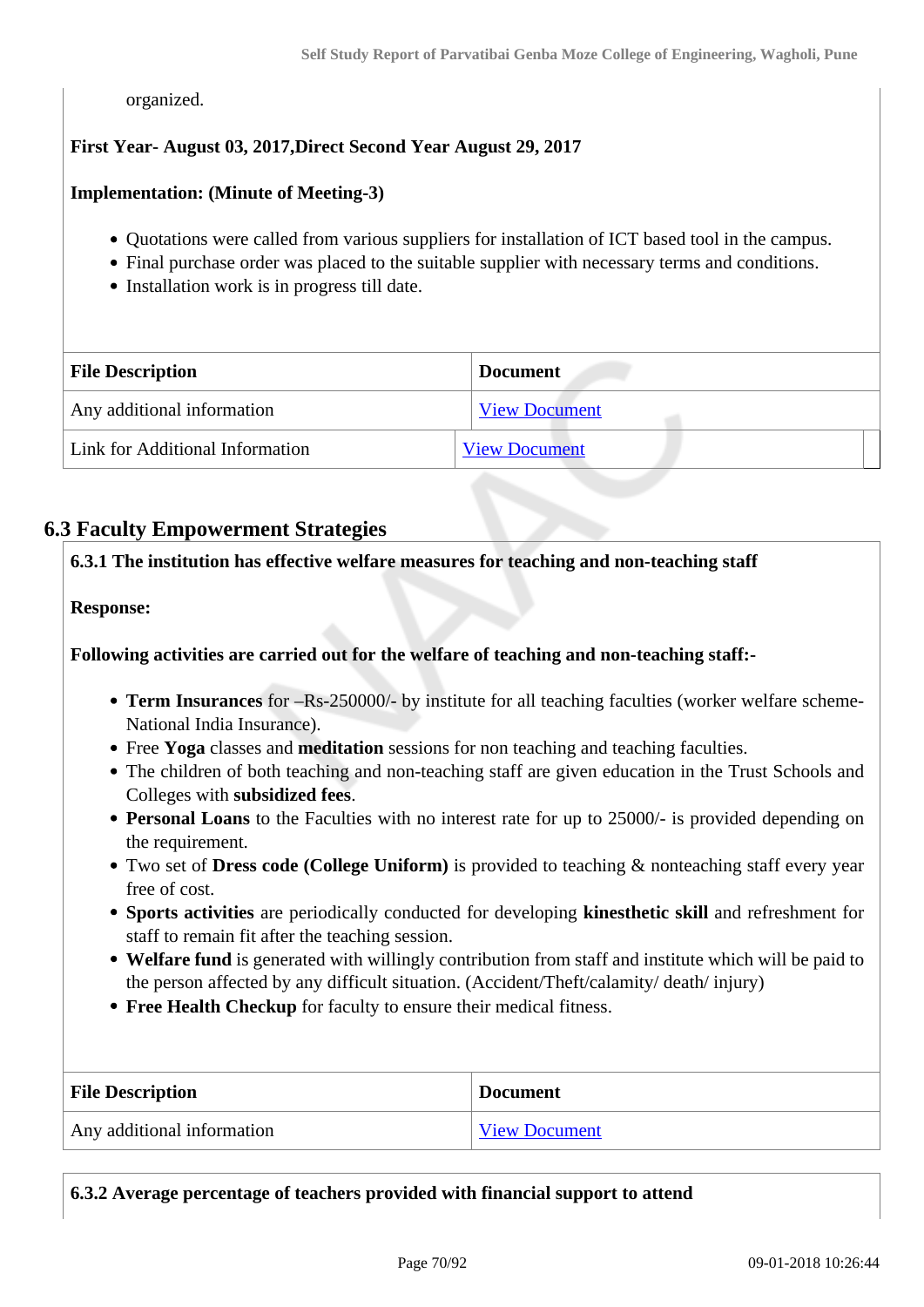#### **conferences/workshops and towards membership fee of professional bodies during the last five years**

#### **Response:** 6.66

6.3.2.1 Number of teachers provided with financial support to attend conferences / workshops and towards membership fee of professional bodies year wise during the last five years

| 2016-17               | 2015-16 | 2014-15 | 2013-14        | 2012-13 |
|-----------------------|---------|---------|----------------|---------|
| $\overline{ }$<br>1 U |         | $\circ$ | $\overline{1}$ | ◡       |

| <b>File Description</b>                                                                                                    | <b>Document</b>      |
|----------------------------------------------------------------------------------------------------------------------------|----------------------|
| Any additional information                                                                                                 | <b>View Document</b> |
| Details of teachers provided with financial support<br>to attend conferences, workshops etc. during the last<br>five years | <b>View Document</b> |

# **6.3.3 Average number of professional development /administrative training programs organized by the institution for teaching and non teaching staff during the last five years**

#### **Response:** 0.6

6.3.3.1 Total number of professional development / administrative training programs organized by the Institution for teaching and non teaching staff year wise during the last five years

| 2016-17  | 2015-16 | 2014-15 | 2013-14  | 2012-13 |
|----------|---------|---------|----------|---------|
| <u>ب</u> |         |         | $\theta$ | ν       |

| <b>File Description</b>                                                                                                                       | <b>Document</b>      |
|-----------------------------------------------------------------------------------------------------------------------------------------------|----------------------|
| Details of professional development / administrative<br>training programs organized by the Institution for<br>teaching and non teaching staff | <b>View Document</b> |
| Any additional information                                                                                                                    | <b>View Document</b> |

## **6.3.4 Average percentage of teachers attending professional development programmes viz., Orientation Programme, Refresher Course, Short Term Course, Faculty Development Programme during the last five years**

**Response:** 6.62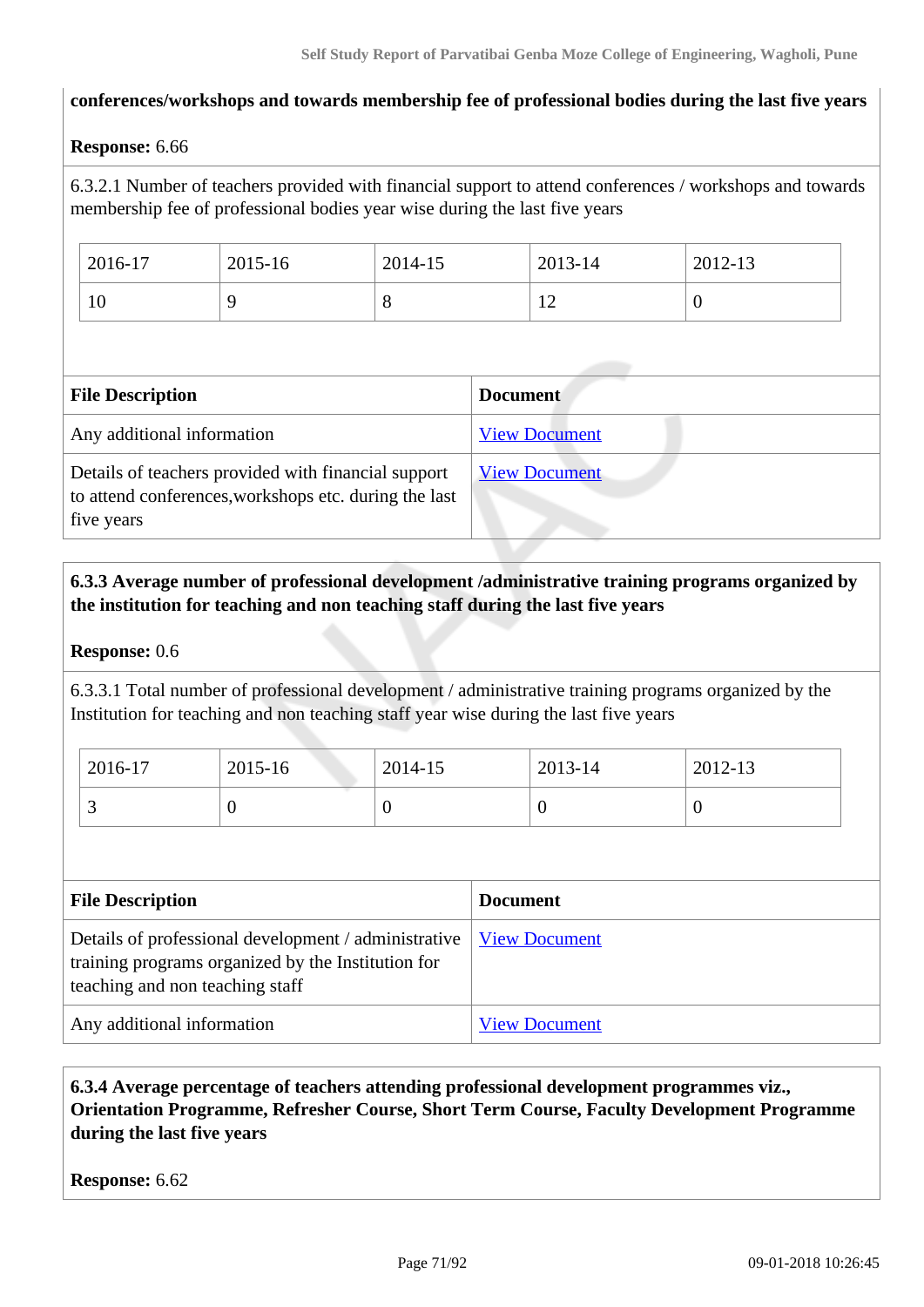| 2016-17                                                                                       | $2015 - 16$ | 2014-15         |  | 2013-14 | 2012-13              |                                                                                                                                                                                                                    |
|-----------------------------------------------------------------------------------------------|-------------|-----------------|--|---------|----------------------|--------------------------------------------------------------------------------------------------------------------------------------------------------------------------------------------------------------------|
|                                                                                               | 11          | 8               |  | 12      | $\theta$             |                                                                                                                                                                                                                    |
|                                                                                               |             |                 |  |         |                      |                                                                                                                                                                                                                    |
| <b>File Description</b>                                                                       |             | <b>Document</b> |  |         |                      |                                                                                                                                                                                                                    |
| Details of teachers attending professional<br>development programs during the last five years |             |                 |  |         |                      |                                                                                                                                                                                                                    |
|                                                                                               |             |                 |  |         | <b>View Document</b> | 6.3.4.1 Total number of teachers attending professional development programs, viz., Orientation Program,<br>Refresher Course, Short Term Course, Faculty Development Programs year wise during the last five years |

## **6.3.5 Institution has Performance Appraisal System for teaching and non-teaching staff**

#### **Response:**

Yes, the institution has performance appraisal system for teaching and non-teaching staff which Works on Certain Objective.

Academic Performance Indicator (API) System is compulsory for all teaching faculties. This motivates all faculty members to be involved in personal grooming by way of teaching-learning, subject results, plenary lectures in conferences, workshops and thereby networking with other experts in the field from both academia and industry.

Performance appraisal plays a role in making the decision about intensive. Normally salary increment of the teacher depends upon performance. There is continuous Evolution of his performance either professionally and ethical approach.

With Performance appraisal tool, the strengths and weakness of the teacher are identified. This information can be used for devising training and development program appropriate for overcoming the weakness of teachers.

The Head of the Department and The Principal gives the feedback on the performance appraisal form filled by the concerned faculty about the overall performance of the faculty based on the information provided by the staff members in their self-appraisal form and through regular presentations where the faculty contributes the information and ideas in the improvement.

Self-appraisal form is given to each Faculty. Following points are considered for appraisal:

- Subject Taught
- No of lectures taken
- Average student attendance
- Online Examination Result
- Unit Test Result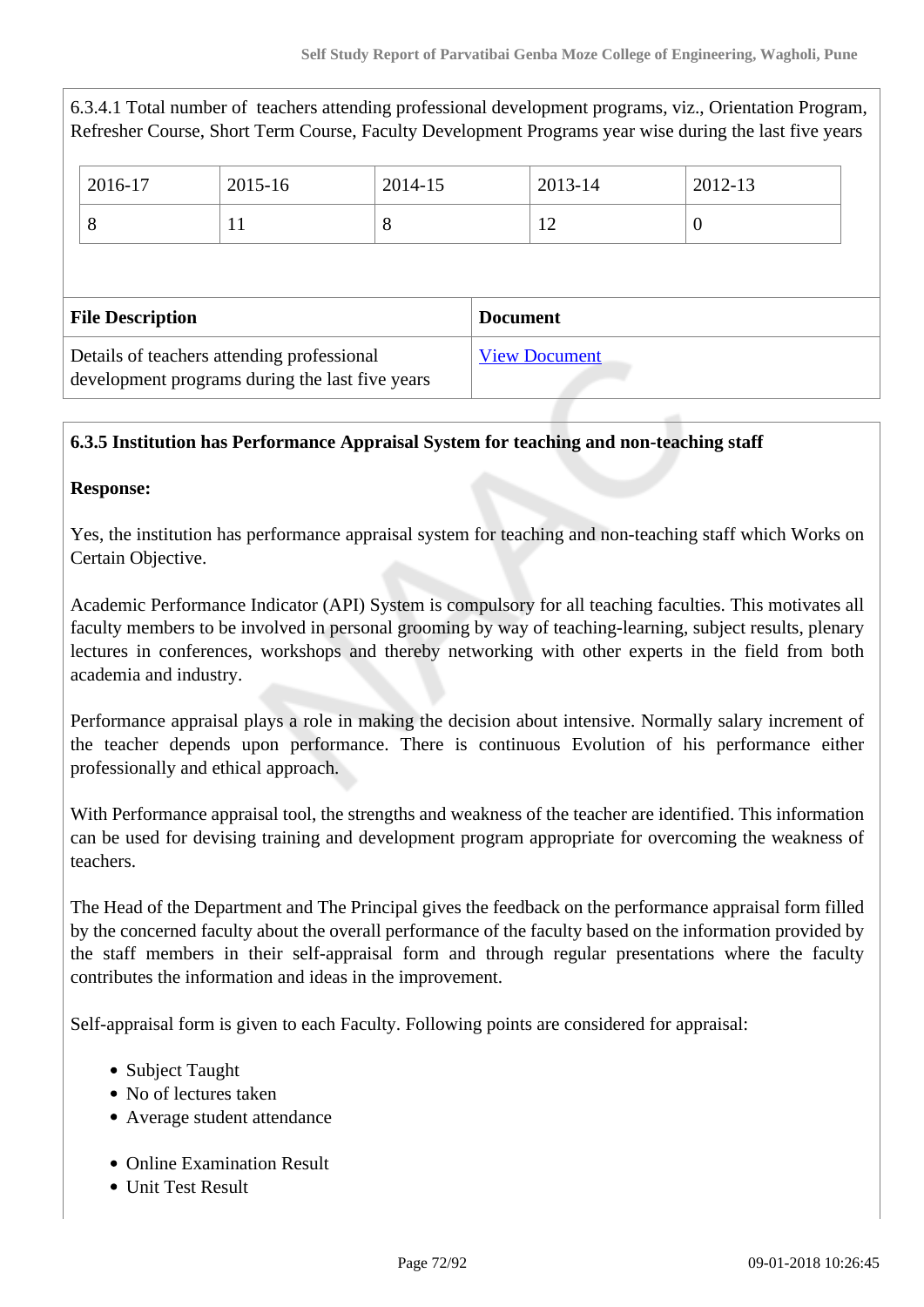- Effort was taken to improve attendance of student in class
- Success rate in attendance
- Result of university exam
- No. of practical's conducted
- Average attendance of practical's
- Innovation used in teaching and learning process
- Remedial teaching is done.
- Effect of remedial teaching
- Research publications
- Book published
- FDP/Workshops attended
- FDP/ Workshops conducted

#### **Corrective Measures**

The information and the remarks provided by the HODs and the Principal on the performance appraisal help the faculty to gain insights for improvement. The following inputs are provided to the faculty in the light of the review of the performance appraisal report.

- Enhance competency through strengthening knowledge in the subject.
- Introduce the variety of teaching methods suited to the requirements of the subject.
- Increase interaction with the students and encourage participation in the learning.
- Develop convenience to the students outside the class.
- Prepare adequately prior to the classes.
- Ensure syllabus complete on time.
- Maintain regularity in conducting classes.
- Adopt ICT based teaching-learning method.
- Concentrate on research projects
- Present papers in conferences and workshops

| <b>File Description</b>           | <b>Document</b>      |
|-----------------------------------|----------------------|
| $\mid$ Any additional information | <b>View Document</b> |

## **6.4 Financial Management and Resource Mobilization**

## **6.4.1 Institution conducts internal and external financial audits regularly**

#### **Response:**

All the finance related issues are monitored and verified by external agency M/s Dipak Kotwal (Registered Chartered Accountant) and internal audit is headed by Dean - Academics in consultation with Finance and Account are responsible for the financial audit and it is presented registered CA. The information related to account is periodically updated using various software (eg. Tally, ERP) and funds received from EBC scholarship schemes from state government authorities is distributed amongst the student. The audit for F.Y. 2016-17 was successfully conducted by registered CA.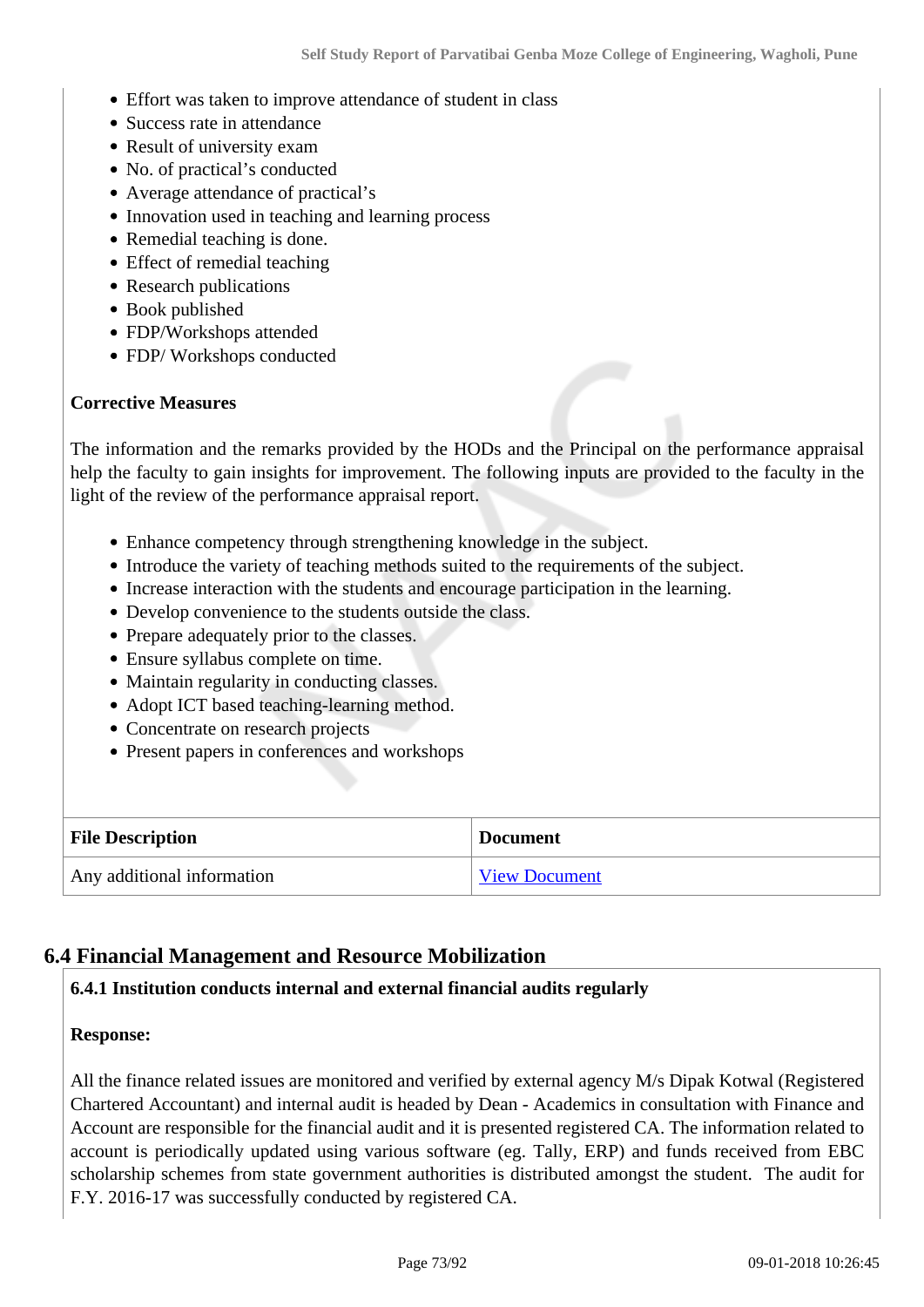| <b>File Description</b>    | <b>Document</b>      |
|----------------------------|----------------------|
| Any additional information | <b>View Document</b> |

## **6.4.2 Funds / Grants received from non-government bodies, individuals, Philanthropers during the last five years (not covered in Criterion III)**

#### **Response:** 0.93

6.4.2.1 Total Grants received from non-government bodies, individuals, philanthropers year wise during the last five years (INR in lakhs)

| 2016-17 | 2015-16 | 2014-15 | 2013-14                     | 2012-13 |
|---------|---------|---------|-----------------------------|---------|
| 0.68    |         |         | $\Delta$ $\epsilon$<br>0.25 |         |

| <b>File Description</b>                                                                      | <b>Document</b>      |
|----------------------------------------------------------------------------------------------|----------------------|
| Any additional information                                                                   | <b>View Document</b> |
| Details of Funds / Grants received from non-<br>government bodies during the last five years | <b>View Document</b> |

## **6.4.3 Institutional strategies for mobilisation of funds and the optimal utilisation of resources**

#### **Response:**

**Financial management and resource mobilization process carried out by the institute is elaborated below:-**

- 1.The management appoints **registered chartered accountant** as an **external auditor** for the audit process of all the accounts of trust and institute every year.
- 2.The external auditor verifies income and expenditure of various aspects, receipts and payment vouchers of daily transactions are checked by external auditor. After scrutinizing and preparing the income and expenditure report, external auditor will present the audited statement to the management.
- 3.The management discusses and approves the audited report in general body meeting at institute level.
- 4.The accountant of the institute daily checks the receipts and payment vouchers and records the same.
- 5.The source of **income** includes **student' fees** received by transparent system and deposited in institute's bank account from the students and fund from **scholarships / free ships** from government schemes.
- 6.The **Expenditure** includes **salary** of regular and contractual staff, infrastructural development,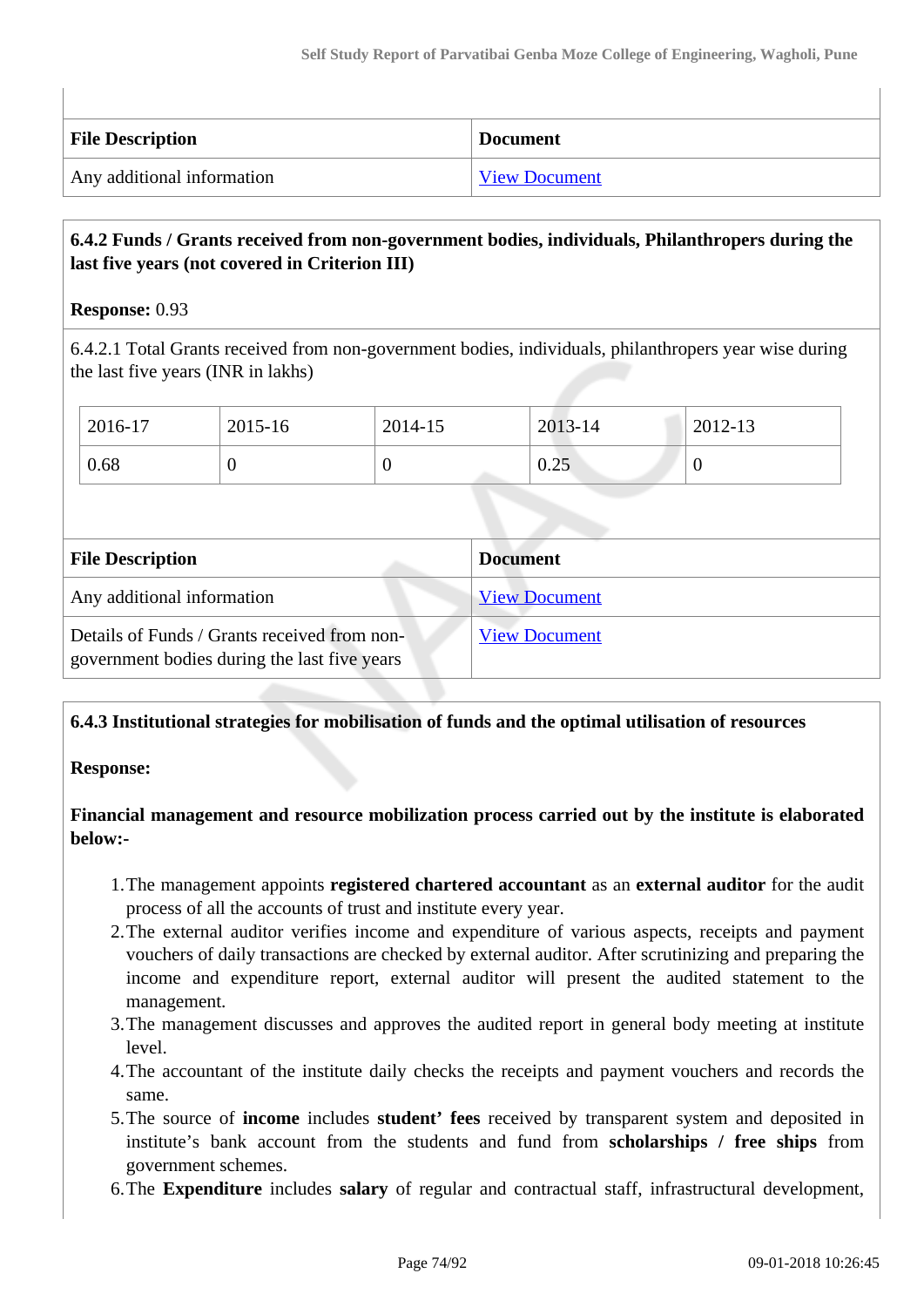instrument purchase/ maintenance for academic and administration purpose.

7.The last financial audit was done for **Financial Year 2016-17** successfully.

| <b>File Description</b>    | <b>Document</b>      |
|----------------------------|----------------------|
| Any additional information | <b>View Document</b> |

## **6.5 Internal Quality Assurance System**

 **6.5.1 Internal Quality Assurance Cell (IQAC) has contributed significantly for institutionalizing the quality assurance strategies and processes**

#### **Response:**

The Internal Quality Assurance Cell (IQAC) is an important body monitoring the process of teaching, learning and evaluation in following ways:-

## **Contribute to maintaining quality standards in teaching, learning and evaluation.**

#### **Example:**

Use of ICT base teaching- learning practices, use of smart board interactive teaching learning. The evaluation of following practices is carried out by IQAC in the form of online/ offline feedback through HOD and principal.

The performances of faculty were evaluated by using API tool and the action is taken for improvement of teaching-learning process.

**Encourage/promote co-curricular, extra-curricular and other types of activities as part of achieving quality in teaching, learning and evaluation.**

## **Example:**

The institute has an active NSS unit and departmental student associations. Numerous of the activities have been organized in near past, such as adoption of the village, having a residential camp for building a rapport with the villagers and an understanding of their problems,Manuskichi Bhint, Organizing Blood donation camps,say No to Plastic, Go Green,Digital India,Foriegn Language & road Safty week.

The Institution has collaborated with the different organizations to provide the internship, field trip and help students in the research work, carrying out their project work. Under the Memorandum of Understandings Signed among the Institution and various Organizations.

The institute also supports the students to participate in to participate every year in BAJA SAE & Go Kart which is an intercollegiate design competition.

**It monitors various academic/educational activities in the college/institution.**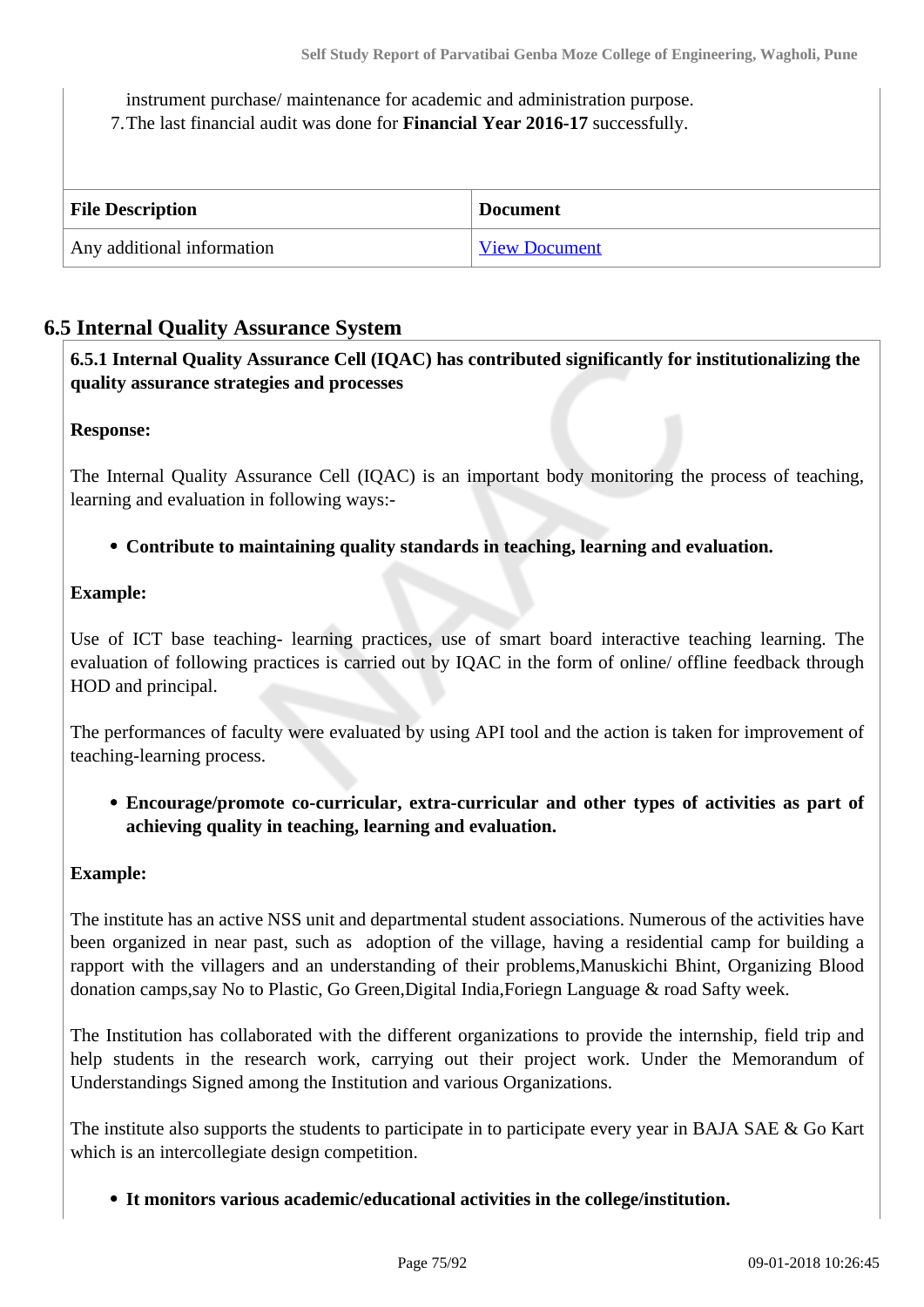## **Example:**

The institute has started the Incubation Centre for the young entrepreneur.

Workshops and seminars are conducted frequently on current trends and Industry-Academia Innovative.

The institution organizes national / International conferences/ workshop for the student to showcase the talent of students.

## **Maintain coordination between management, and teaching & non-teaching/support staff.**

## **Example:**

Based on the Vision and Mission of the institute and inputs from various stakeholders, the Quality Policy is drafted.

The Governing Body and Local Management Committee give general guidelines for appropriate governance to realize the vision.Principal, Deans (Academic/Admin) and Heads of the Departments have ample independence in academic and administrative decision making.

IQAC cell examines and appraise all mechanisms of academic and administrative processes and make certain that quality is promoted and sustained at every level.

Academic Performance Indicator (API) System is compulsory for all teaching and non teaching staff members. This motivates all the staff members to be involved in personal grooming with other experts in the field from both academia and industry.

**Acts as an important link between all the stakeholders of the institution.**

## **Example:**

Involvements of all the stakeholder for the development of institute is achieved by Alumni Association, Industry Linkage (MOUs/ Field Visits/ Internship/ Vocational Training/ Add On Courses etc.), Parent Feedback, Student Feedback, Teachers achievement.

## **IQAC promote, stimulate and monitor the internal evaluation of the students, in the form of tests, tutorials, assignments, practical, and major/ minor projects/seminar.**

## **Example:**

 By conducting Test, Mock Viva, Quiz, Mid Semester Exam, Assignment, Minor Project/ Major Project/ Seminar Presentations in accordance with University Curriculum and Teaching Plan.

| <b>File Description</b>    | <b>Document</b>      |
|----------------------------|----------------------|
| Any additional information | <b>View Document</b> |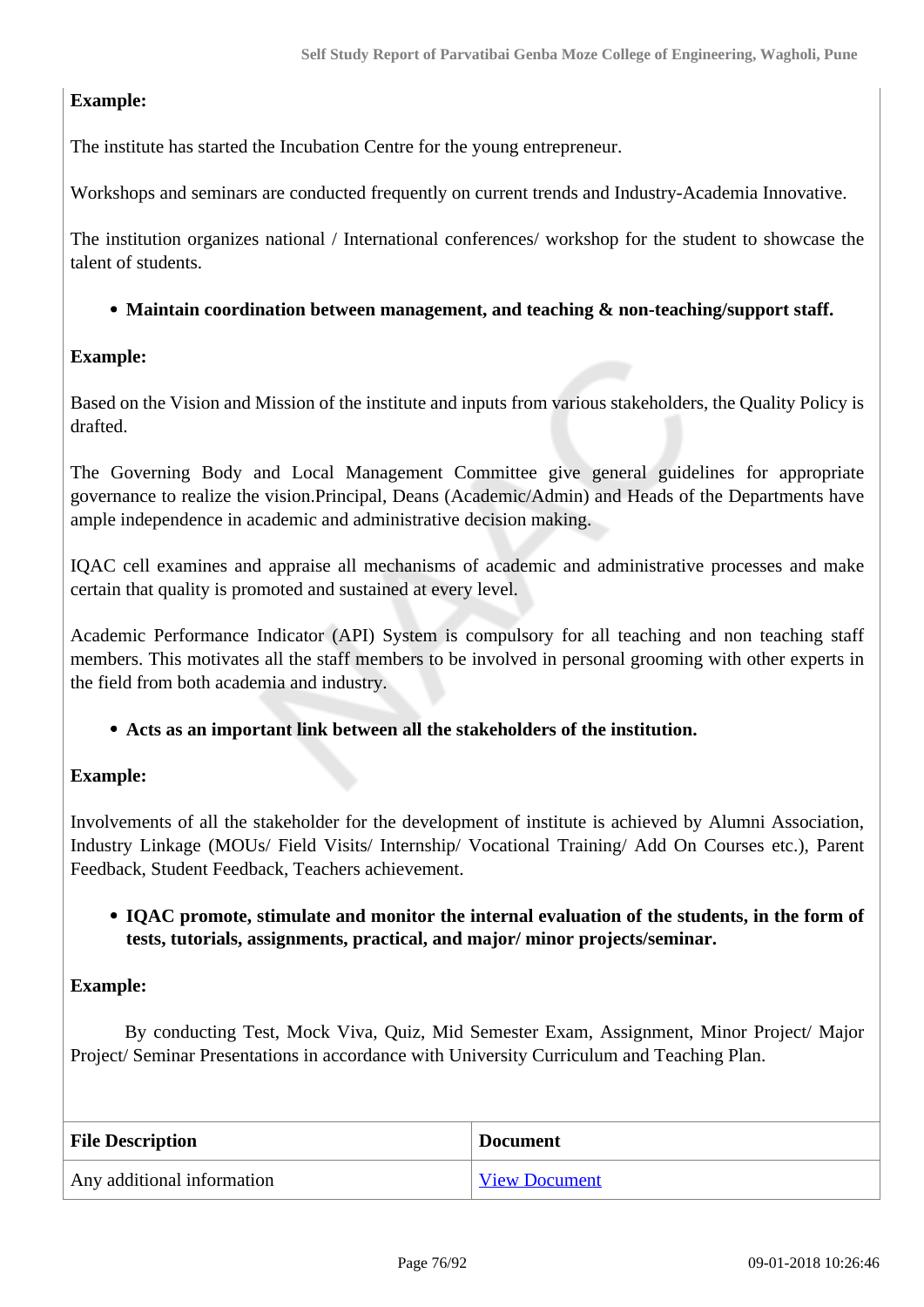## **6.5.2 The institution reviews its teaching learning process, structures & methodologies of operations and learning outcomes at periodic intervals through IQAC set up as per norms**

#### **Response:**

IQAC collects the information from each department, about the syllabus covered, evaluation contents, extracurricular, co-curricular and practices organized, any social activities carried out, research activities, student feedback about academics and organizational processes. Using above input, IQAC takes review of in place teaching-learning practices which enables IQAC to propose upgrading in teaching-learning process. Cell interacts with other institutes, gets the best practices, and shares the same with students and faculty members. It analyzes results of internal assessment and university exam. IQAC collects review of course diary, continuous assessment, theory and practical attendance, lab manuals, staff feedback etc in every semester.

IQAC monitors the feedback system and takes appropriate corrective actions. In addition to this, Annual Appraisal of the faculty member is evaluated by the IQAC of the institute. Based upon these evaluations, remedial measures are taken to improve the quality of teaching and learning.

The Institution through its IQAC cell makes meticulous and incessant efforts to study, evaluate and cope every policy, action, method and practice in all activities with a aim to accomplish, maintain and augment eminence with a view to achieve excellence. Continuous feedback, Academic Audit from government regulatory bodies like the SPP University-PUNE, DTE and AICTE. The quality is maintained at each level of academics, administration, and infrastructure development. The Institution in place a proper procedure for conducting internal academic audit and external audit. Outcome of both internal and external audits are discussed and the areas acknowledged for up gradation are taken in to consideration.

## **6.5.3 Average number of quality initiatives by IQAC for promoting quality culture per year**

#### **Response:** 10.8

6.5.3.1 Number of quality initiatives by IQAC for promoting quality year-wise for the last five years

| 2016-17        | 2015-16 | 2014-15 | 2013-14 | $2012 - 13$ |
|----------------|---------|---------|---------|-------------|
| $\overline{ }$ |         | ' Li    |         | O           |

| <b>File Description</b>                                                         | <b>Document</b>      |
|---------------------------------------------------------------------------------|----------------------|
| Any additional information                                                      | <b>View Document</b> |
| Number of quality initiatives by IQAC per year for<br>promoting quality culture | <b>View Document</b> |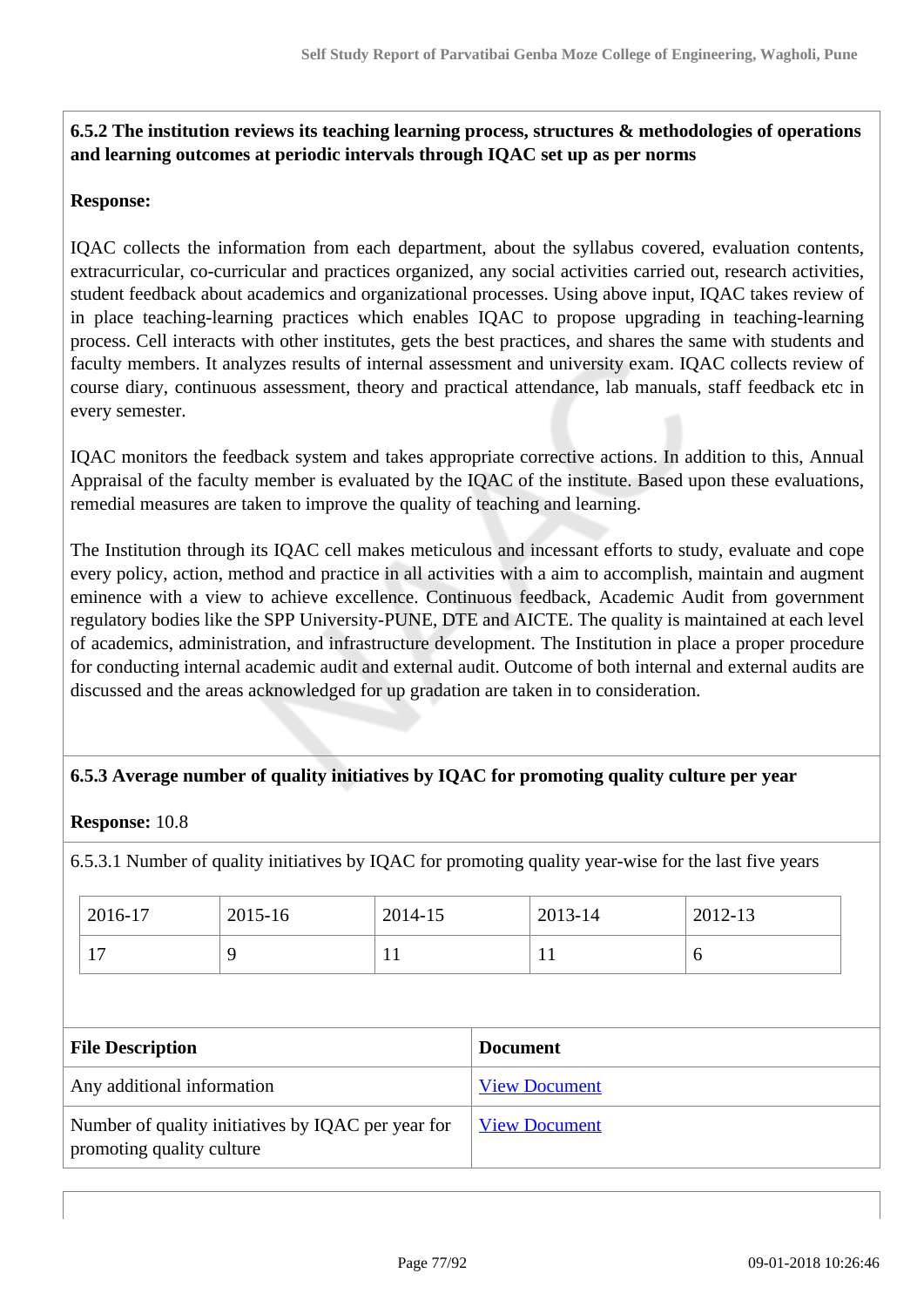#### **6.5.4 Quality assurance initiatives of the institution include:**

- **1.Regular meeting of Internal Quality Assurance Cell (IQAC); timely submission of Annual Quality Assurance Report (AQAR) to NAAC; Feedback collected, analysed and used for improvements**
- **2.Academic Administrative Audit (AAA) and initiation of follow up action**
- **3.Participation in NIRF**
- **4.ISO Certification**
- **5.NBA or any other quality audit**

#### **A. Any 4 of the above**

- **B. Any 3 of the above**
- **C. Any 2 of the above**
- **D. Any 1 of the above**

#### **Response:** C. Any 2 of the above

| <b>File Description</b>                                        | <b>Document</b>      |
|----------------------------------------------------------------|----------------------|
| Details of Quality assurance initiatives of the<br>institution | <b>View Document</b> |
| Any additional information                                     | <b>View Document</b> |
| Annual reports of institution                                  | <b>View Document</b> |

## **6.5.5 Incremental improvements made during the preceding five years** *(in case of first cycle)* **Post accreditation quality initiatives** *(second and subsequent cycles)*

**Response:** 

#### **Incremental improvements made during the preceding five years:**

The institute believes through its vision for continuous development in micro and macro level for enrichment in teaching –learning practices. Following are important improvement achieved by institute for last 5 Academic Years:

#### **Placements Count:**

| Academic Year | <b>Number of Placement</b> |
|---------------|----------------------------|
| $2012 - 13$   |                            |
| $2013 - 14$   | $\overline{4}$             |
| $2014 - 15$   |                            |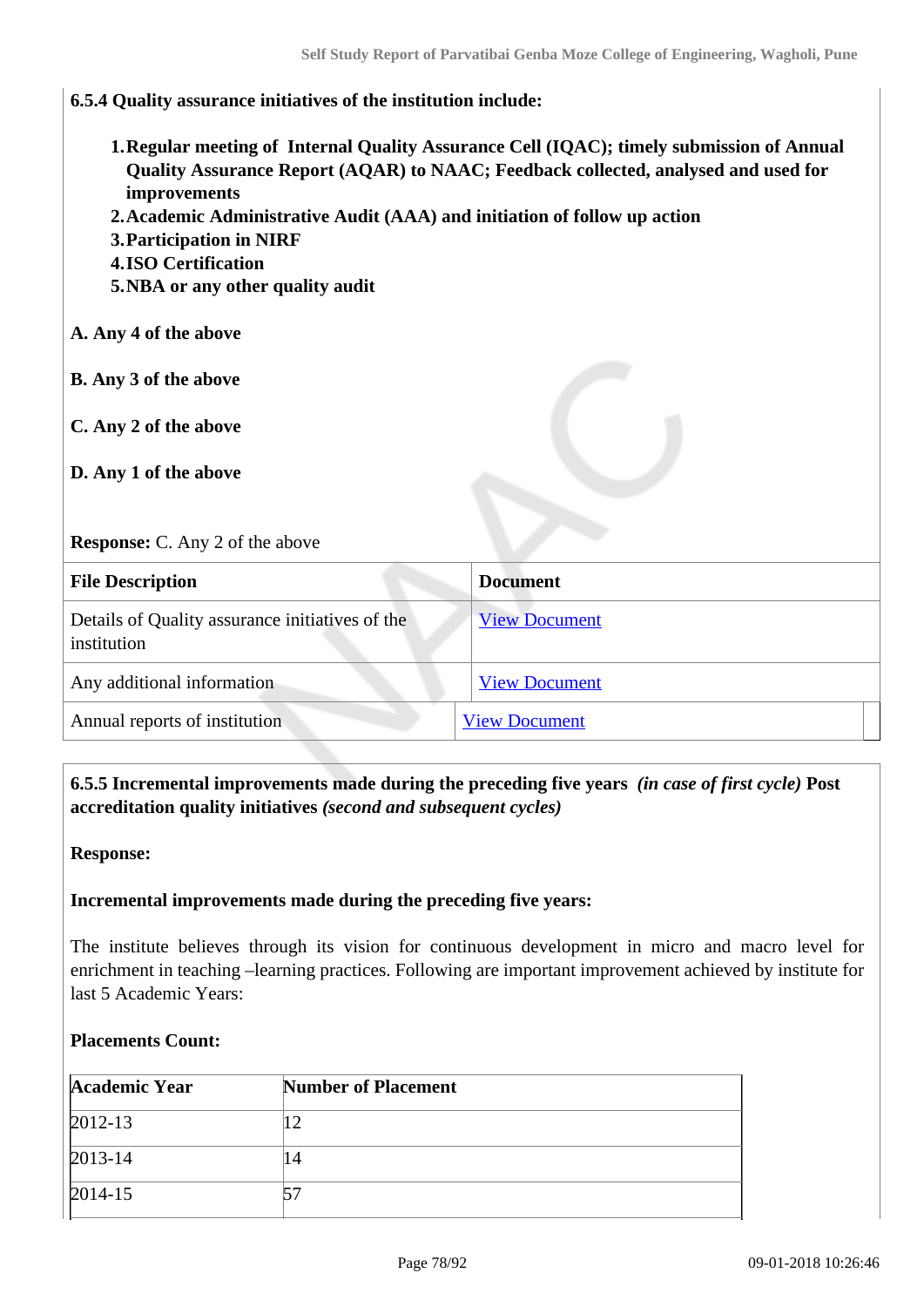| $2015 - 16$ |    |
|-------------|----|
| $2016-17$   | OJ |

**Number of Guest Lectures/ Workshops/ Seminars:**

| Academic Year | <b>Number of Guest Lectures/ Workshops/ Seminars</b> |
|---------------|------------------------------------------------------|
| $2012 - 13$   | 104                                                  |
| $2013 - 14$   | 547                                                  |
| $2014 - 15$   | 528                                                  |
| $2015 - 16$   | 733                                                  |
| $2016-17$     | 834                                                  |

#### **Number of Book / E-Books/ E-Journals Purchased:**

| <b>Academic Year</b> | <b>Book / E-Books/ E-Journals Purchased</b> |
|----------------------|---------------------------------------------|
| $2012 - 13$          | 575                                         |
| $2013 - 14$          | 1613                                        |
| $2014 - 15$          | 892                                         |
| $2015 - 16$          | 2546                                        |
| $2016-17$            | 2111                                        |

**Along with the above improvement, following are the additional improvement during last five years made by the institute.:**

Online Student Feedback, Guest Lecture / Seminars / Workshop, Induction Program (DSE) Induction Program (FE), Expert Lectures, M-BAJA Virtual Round Cleared, New Books Purchase Rare Books Purchase, E journals, DELNET Membership, NDL (National Digital Library), Book Bank Facility for Students Parent Meeting, Workshop on BAJA for Students, FDP (Research Publications and Funding) Infrastructure Development- Entrance Renovation Compound wall Maintenance Tremix Concrete-Internal Road Reading Room Renovation Rooftop Solar System Installation (25 KW) Rainwater Harvesting Seminar Hall Audio Video Facilitation ICT Interactive Board Installation.

| <b>File Description</b>    | <b>Document</b>      |
|----------------------------|----------------------|
| Any additional information | <b>View Document</b> |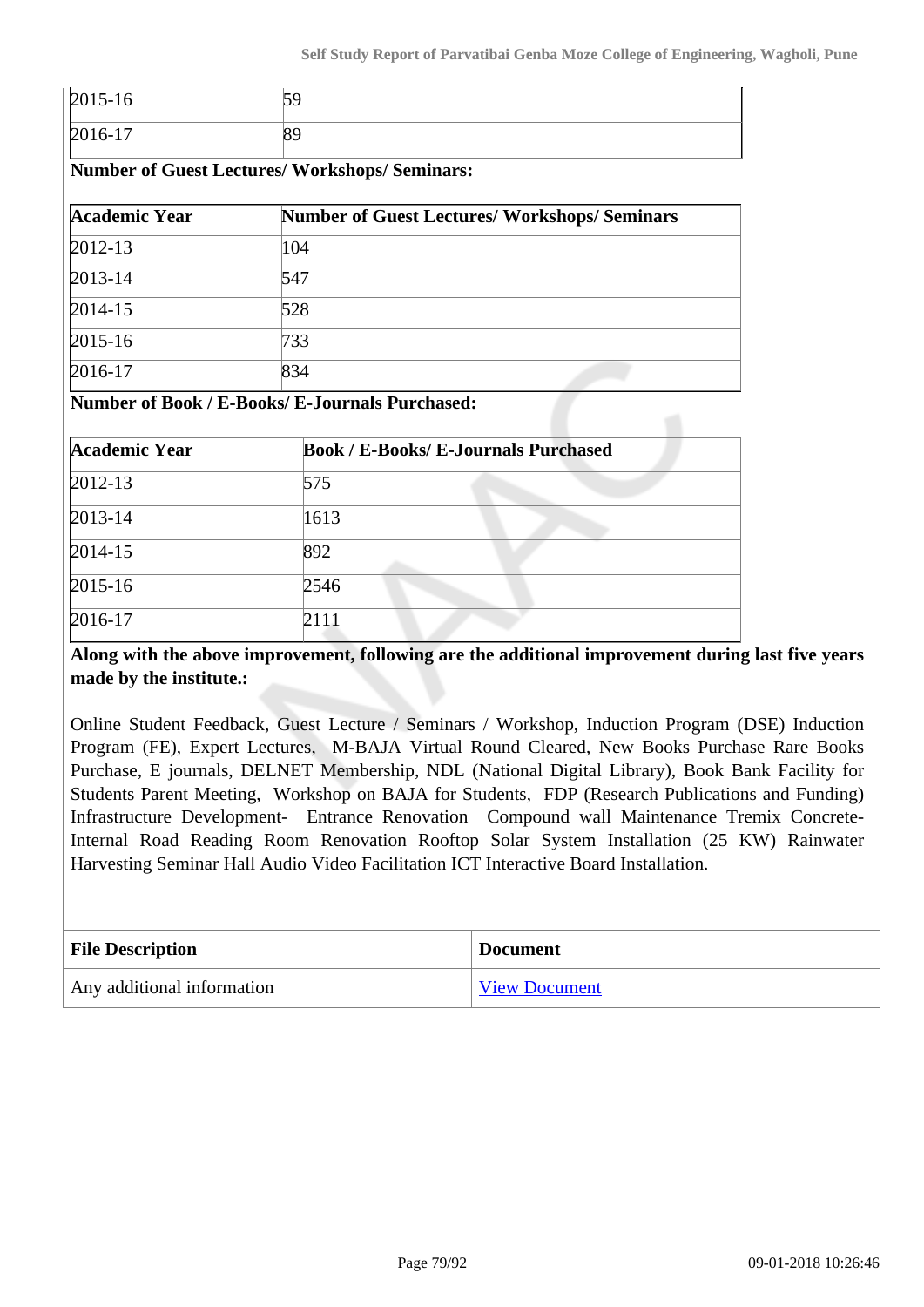# **Criterion 7 - Institutional Values and Best Practices**

## **7.1 Institutional Values and Social Responsibilities**

 **7.1.1 Number of gender equity promotion programs organized by the institution during the last five years** 

## **Response:** 4

7.1.1.1 Number of gender equity promotion programs organized by the institution year wise during the last five years

| 2016-17 | 2015-16 | 2014-15 | $2013 - 14$ | 2012-13 |
|---------|---------|---------|-------------|---------|
|         |         |         |             | U       |

| <b>File Description</b>                                                                       | <b>Document</b>      |
|-----------------------------------------------------------------------------------------------|----------------------|
| Report of the event                                                                           | <b>View Document</b> |
| List of gender equity promotion programs organized <u>View Document</u><br>by the institution |                      |

## **7.1.2**

## **1.Institution shows gender sensitivity in providing facilities such as: 1.Safety and Security**

**2.Counselling**

**3.Common Room**

## **Response:**

Girls and boys together participate in various co-curricular activities such as workshops, paper presentations, project competition, the organization of paper contests, group discussions and technical quiz programs etc. Both boys and girls are involved in various clubs associated with academic, co-curricular and extracurricular activities so as to stop gender inequality. Institute arranges various programs/seminars/ initiative/ skits based on the theme, 'Save the Girl', 'Women Empowerment Program', 'Sexual Harassment of Women', 'Self Defense of Women', 'Navratri Program' etc.

The following points in regard to gender sensitivity are in place in the institute and explained below: -

## **• Safety and Security:**

For the safety and security of the woman's, all the campus area is covered under the surveillance of CCTV cameras. The institute has well operational cells like Women's Grievance Cell, Sexual Harassment Cell & Student Grievance Cell to solve the issue related to gender sensitivity. In addition to this, Police helpline number is also displayed on various notice boards within the campus in case of emergency. The institute is registered with Police 'Damini Pathak'.

## **• Counseling:**

The institute has the provision of Guardian Faculty Members in each department for the counseling of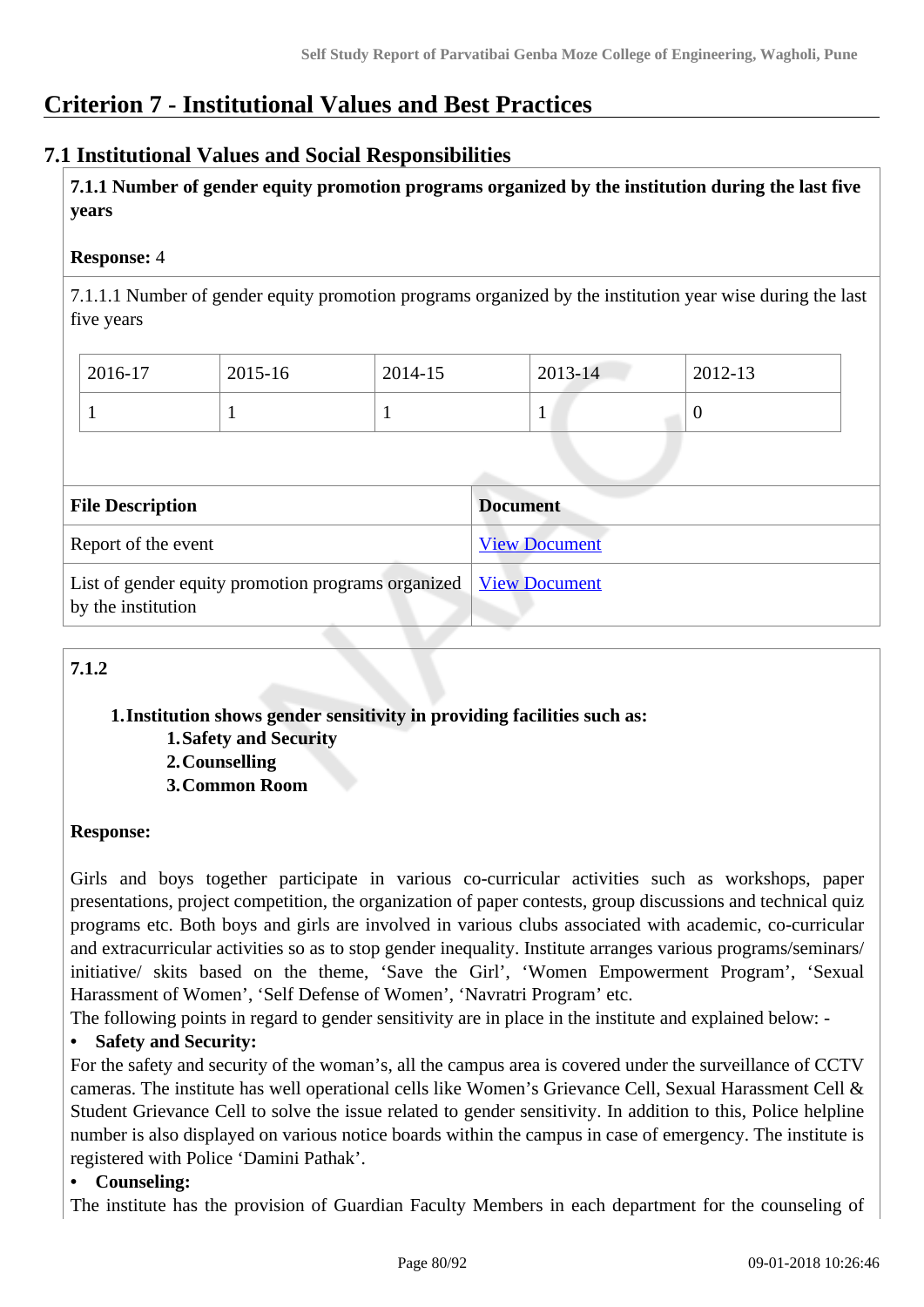students. One Medical officer is available with the institute and separate medical counseling room is in place.

#### **• Girls Common Room:**

The institute has separate common room for the Girls as well as Boys with all required facilities.

| <b>File Description</b>    | <b>Document</b>      |
|----------------------------|----------------------|
| Any additional information | <b>View Document</b> |

| 7.1.3 Alternate Energy initiatives such as:                                        |                                                                                          |  |
|------------------------------------------------------------------------------------|------------------------------------------------------------------------------------------|--|
| sources                                                                            | 1. Percentage of annual power requirement of the Institution met by the renewable energy |  |
| <b>Response: 61.02</b>                                                             |                                                                                          |  |
| 7.1.3.1 Annual power requirement met by the renewable energy sources (in KWH)      |                                                                                          |  |
| Response: 30000                                                                    |                                                                                          |  |
| 7.1.3.2 Total annual power requirement (in KWH)                                    |                                                                                          |  |
| Response: 49162.92                                                                 |                                                                                          |  |
| <b>Document</b><br><b>File Description</b>                                         |                                                                                          |  |
| Any additional information                                                         | <b>View Document</b>                                                                     |  |
| Details of power requirement of the Institution met<br>by renewable energy sources | <b>View Document</b>                                                                     |  |

## **7.1.4 Percentage of annual lighting power requirements met through LED bulbs**

**Response:** 42.07

7.1.4.1 Annual lighting power requirement met through LED bulbs (in KWH)

Response: 12000

7.1.4.2 Annual lighting power requirement (in KWH)

Response: 28524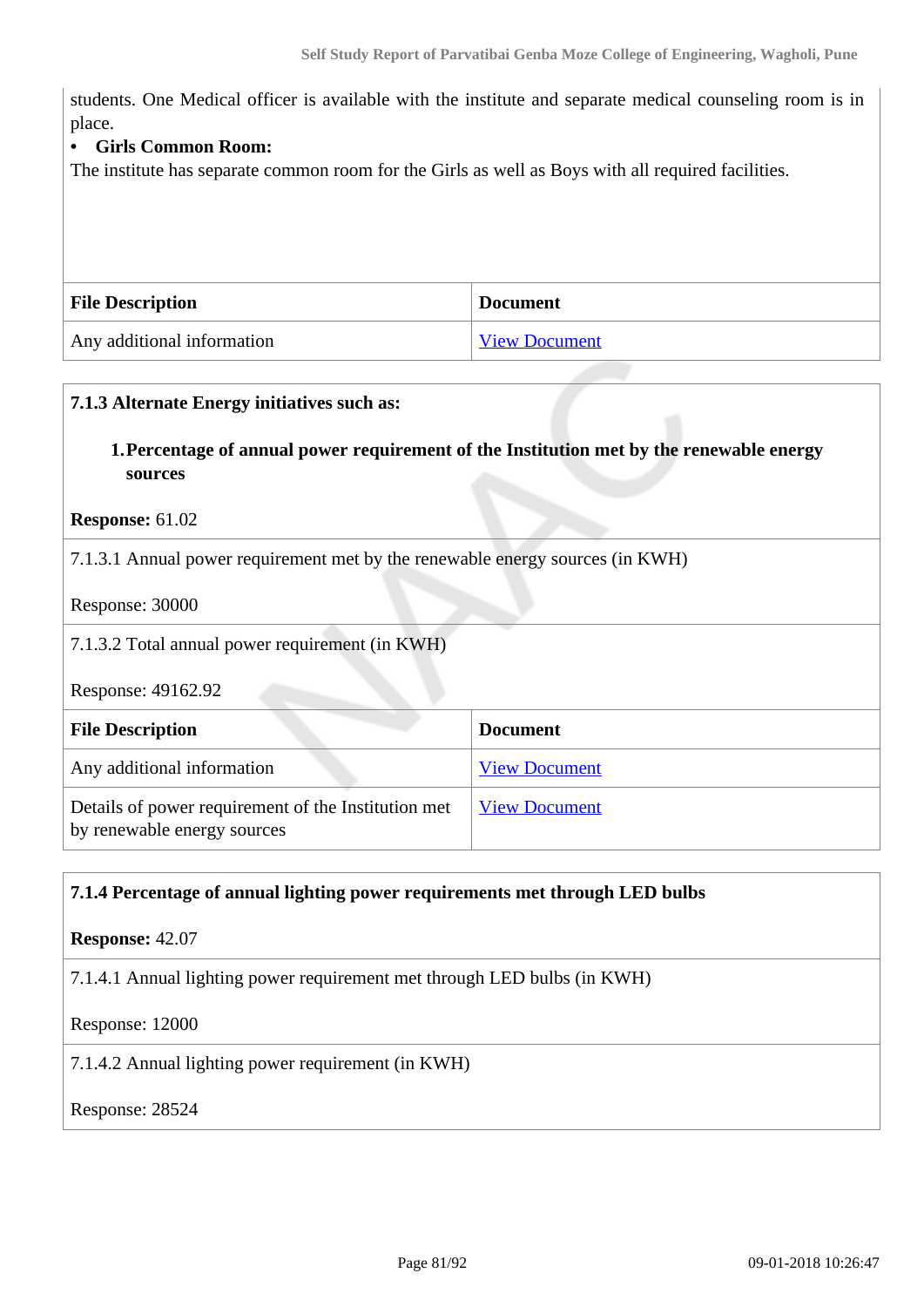| <b>File Description</b>                                         | <b>Document</b>      |
|-----------------------------------------------------------------|----------------------|
| Any additional information                                      | <b>View Document</b> |
| Details of lighting power requirements met through<br>LED bulbs | <b>View Document</b> |

#### **7.1.5 Waste Management steps including:**

- **Solid waste management**
- **Liquid waste management**
- **E-waste management**

#### **Response:**

#### **Solid Waste management: -**

For disposal of Organic Waste, the College has adopted the route of Composting, wherein the waste is collected in a pit and after the composting the same is used as fertilizer in garden.

#### **Liquid waste management: -**

The liquid waste generated from the institute is directly passed to the drainage system.

## **E-waste management: -**

Electronic waste or E-waste such as discarded computers, electronic scrap component, CPU'S, mouse & keyboards collected and stored carefully before it is handed over and sold to respective vendors for recycling purpose. Old computer machines are transferred to the Genba Sopanrao Moze Trust's various schools. Other old electrical, electronic devices are sold or exchanged to the vendors.E-project waste is collected & reused for new projects.

| <b>File Description</b>    | <b>Document</b>      |
|----------------------------|----------------------|
| Any additional information | <b>View Document</b> |

#### **7.1.6 Rain water harvesting structures and utilization in the campus**

#### **Response:**

The college has few bore wells to meet the general water needs of the institution. Within the campus, a big tank is constructed to collect the rainwater. This rainwater is very carefully used for gardening purposes.

The institute has implemented the rooftop rainwater harvesting system in the campus. All water outlets in the building are connected to the main pipe and then filtered through rainwater filters and then this treated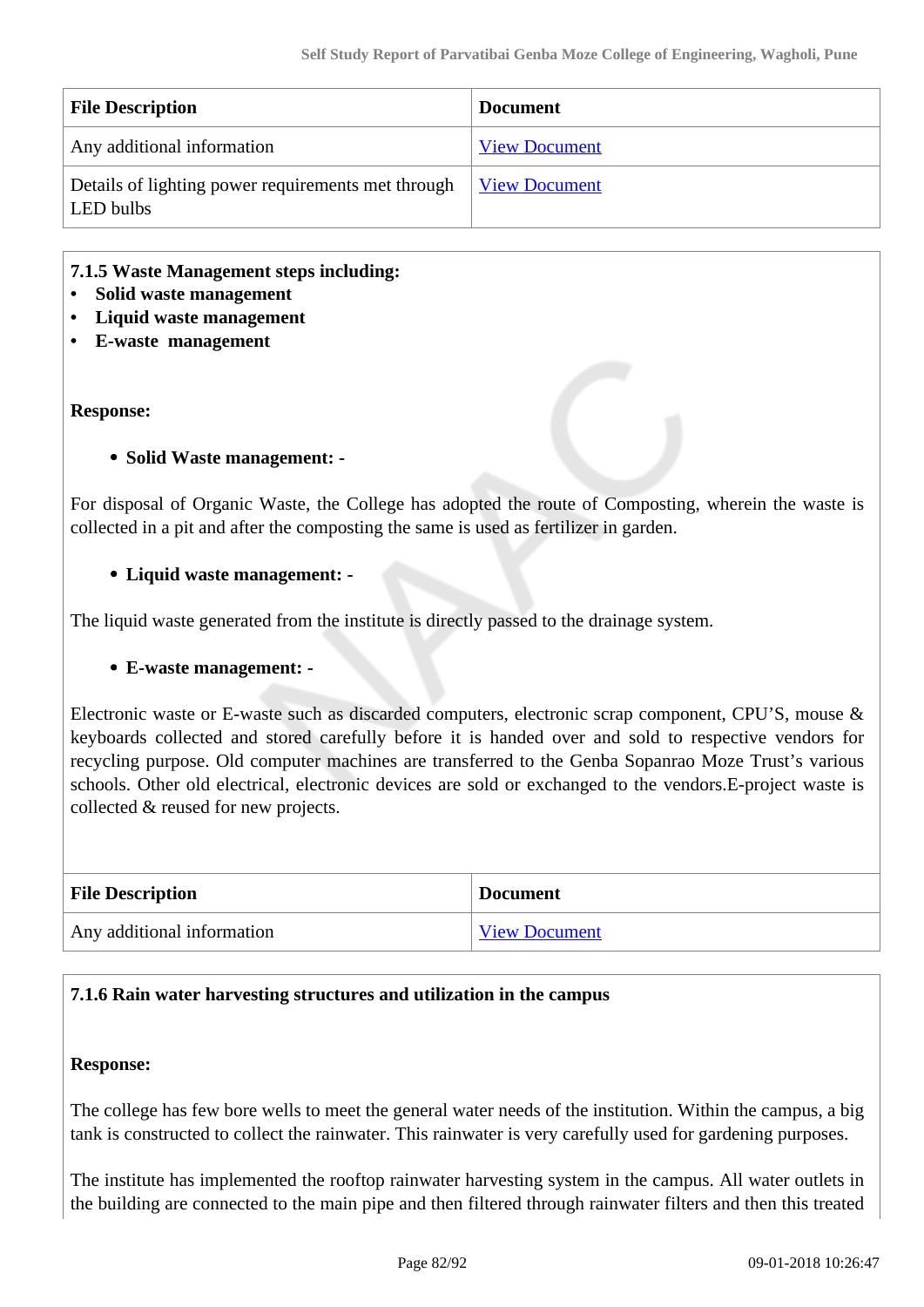rainwater used for recharging the bore well. The water level increases according to the intensity of the rain. This will help to use sufficient amount of water during the summer season and will reduce the water bills.

| <b>File Description</b>    | <b>Document</b>      |
|----------------------------|----------------------|
| Any additional information | <b>View Document</b> |

## **7.1.7 Green Practices**

- **Students, staff using**
- **a) Bicycles**
- **b) Public Transport**
- **c) Pedestrian friendly roads**
- **Plastic-free campus**
- **Paperless office**
- **Green landscaping with trees and plants**

#### **Response:**

## **Students and staffs using bicycles, public transport system with pedestrian-friendly roads**.

The institute has all-weather approach concrete road is made by and which is accessible for bicycles, all type of public transport vehicles and pedestrian friendly. In addition to this municipal public transport upta campus is available. The internal road is made up of paving blocks and concrete which is suitable for pedestrian traffic movement within the campus. Besides this institute observe NO VEHICLE DAY to initiate green practices.

## **Plastic-free Campus: -**

Institute initiates to make the campus plastic free by displaying the instructional boards within the campus. All the collected plastic waste is supplied to vendors for recycling purpose.

## **Paperless office:-**

A paperless office is a work environment in which the use of paper is greatly reduced. For this purpose, the institute using the digital techniques such as Google forms, online feedback of students, MIS system (pure study), emergency notices via email and social media like WhatsApp and reducing the number of printing pages by changing the printer setting to make it mandatory to print on both the sides. Used rough papers are again utilized for any printing to reduce the page consumption.

## **Green landscaping with trees and plants: -**

All the campus is nourished with "Flora & Fauna" and made the campus green by the plantation of trees around the campus. Green landscaping is provided within the campus. Also nomenclature of all trees has done within the campus.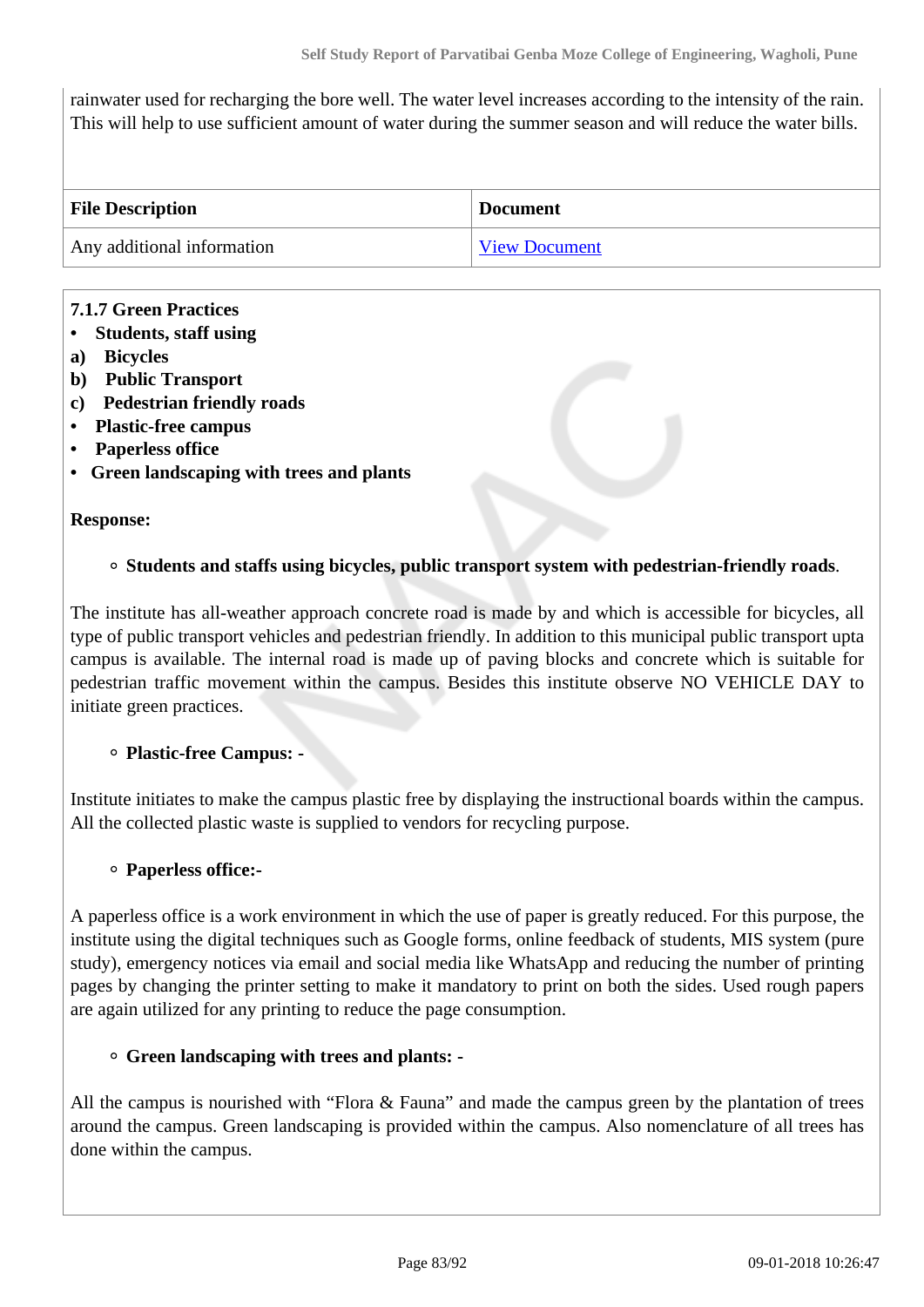| <b>File Description</b>    | <b>Document</b>      |
|----------------------------|----------------------|
| Any additional information | <b>View Document</b> |

## **7.1.8 Average percentage expenditure on green initiatives and waste management excluding salary component during the last five years**

**Response:** 1.42

7.1.8.1 Total expenditure on green initiatives and waste management excluding salary component year wise during the last five years(INR in lakhs)

| 2016-17 | 2015-16  | 2014-15 | 2013-14  | 2012-13 |
|---------|----------|---------|----------|---------|
| 0.101   | 10.70450 | 3.15890 | 12.71130 | 8.27664 |

| <b>File Description</b>                                                                                        | <b>Document</b>      |
|----------------------------------------------------------------------------------------------------------------|----------------------|
| Green audit report                                                                                             | <b>View Document</b> |
| Details of expenditure on green initiatives and waste   View Document<br>management during the last five years |                      |

## **7.1.9 Differently abled (Divyangjan) Friendlines Resources available in the institution:**

- **1.Physical facilities**
- **2.Provision for lift**
- **3.Ramp / Rails**
- **4.Braille Software/facilities**
- **5.Rest Rooms**
- **6.Scribes for examination**
- **7.Special skill development for differently abled students**
- **8.Any other similar facility (Specify)**

## **A. 7 and more of the above**

- **B. At least 6 of the above**
- **C. At least 4 of the above**
- **D. At least 2 of the above**

**Response:** B. At least 6 of the above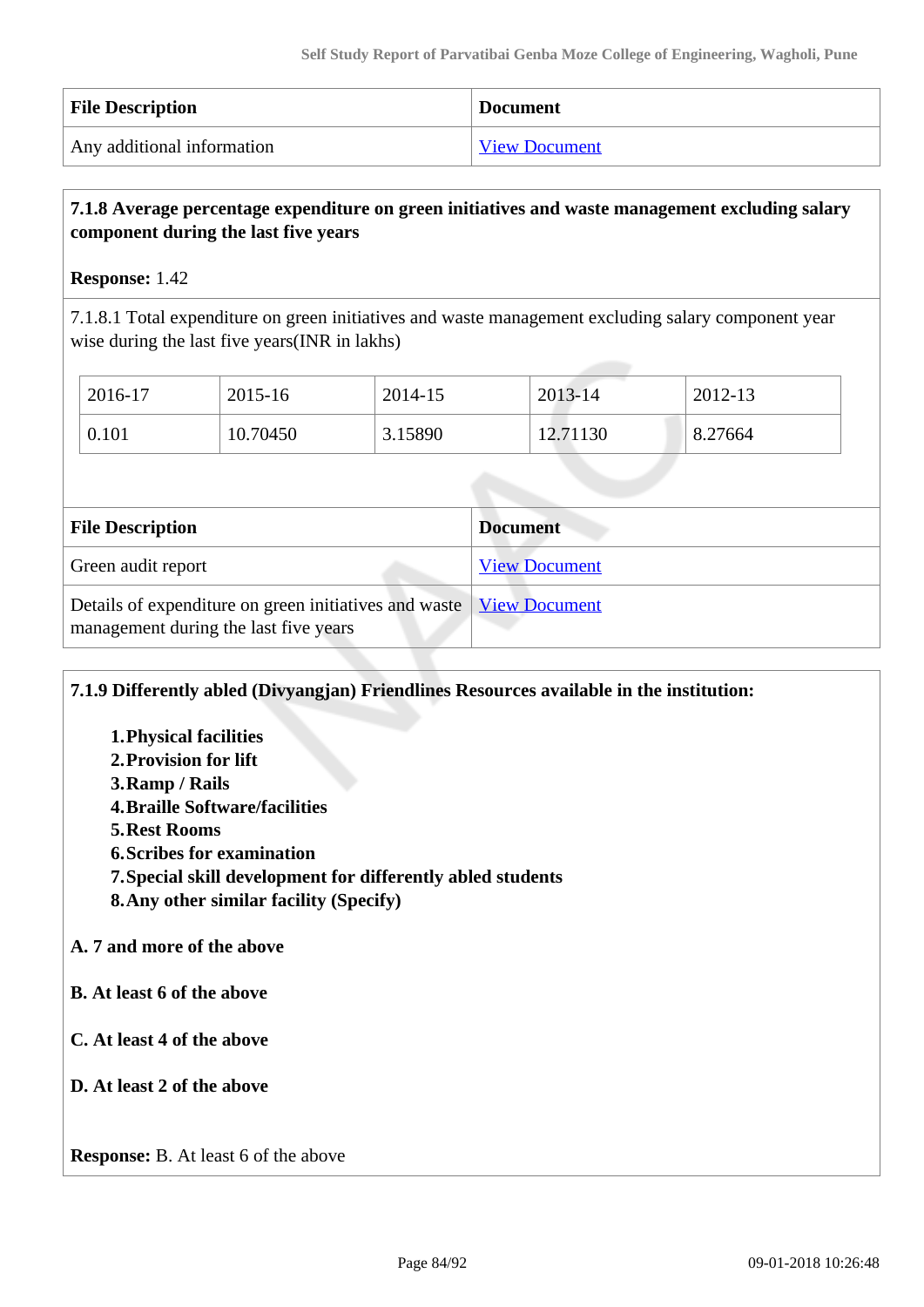| <b>File Description</b>                                  | <b>Document</b>      |
|----------------------------------------------------------|----------------------|
| Resources available in the institution for<br>Divyangjan | <b>View Document</b> |
| Any additional information                               | <b>View Document</b> |

## **7.1.10 Number of Specific initiatives to address locational advantages and disadvantages during the last five years**

## **Response:** 5

7.1.10.1 Number of specific initiatives to address locational advantages and disadvantages year wise during the last five years

| 2016-17 | 2015-16 | 2014-15 | 2013-14 | 2012-13 |
|---------|---------|---------|---------|---------|
|         |         |         |         |         |

| <b>File Description</b>                                                              | <b>Document</b>      |  |
|--------------------------------------------------------------------------------------|----------------------|--|
| Number of Specific initiatives to address locational<br>advantages and disadvantages | <b>View Document</b> |  |
| Any additional information                                                           | <b>View Document</b> |  |

## **7.1.11 Number of initiatives taken to engage with and contribute to local community during the last five years (Not addressed elsewhere)**

## **Response:** 5

7.1.11.1 Number of initiatives taken to engage with and contribute to local community year wise during the last five years

| 2016-17 | 2015-16 | 2014-15 | 2013-14 | 2012-13 |
|---------|---------|---------|---------|---------|
|         |         | ÷       |         |         |

| <b>File Description</b>                                                                   | <b>Document</b>      |
|-------------------------------------------------------------------------------------------|----------------------|
| Report of the event                                                                       | <b>View Document</b> |
| Details of initiatives taken to engage with local<br>community during the last five years | <b>View Document</b> |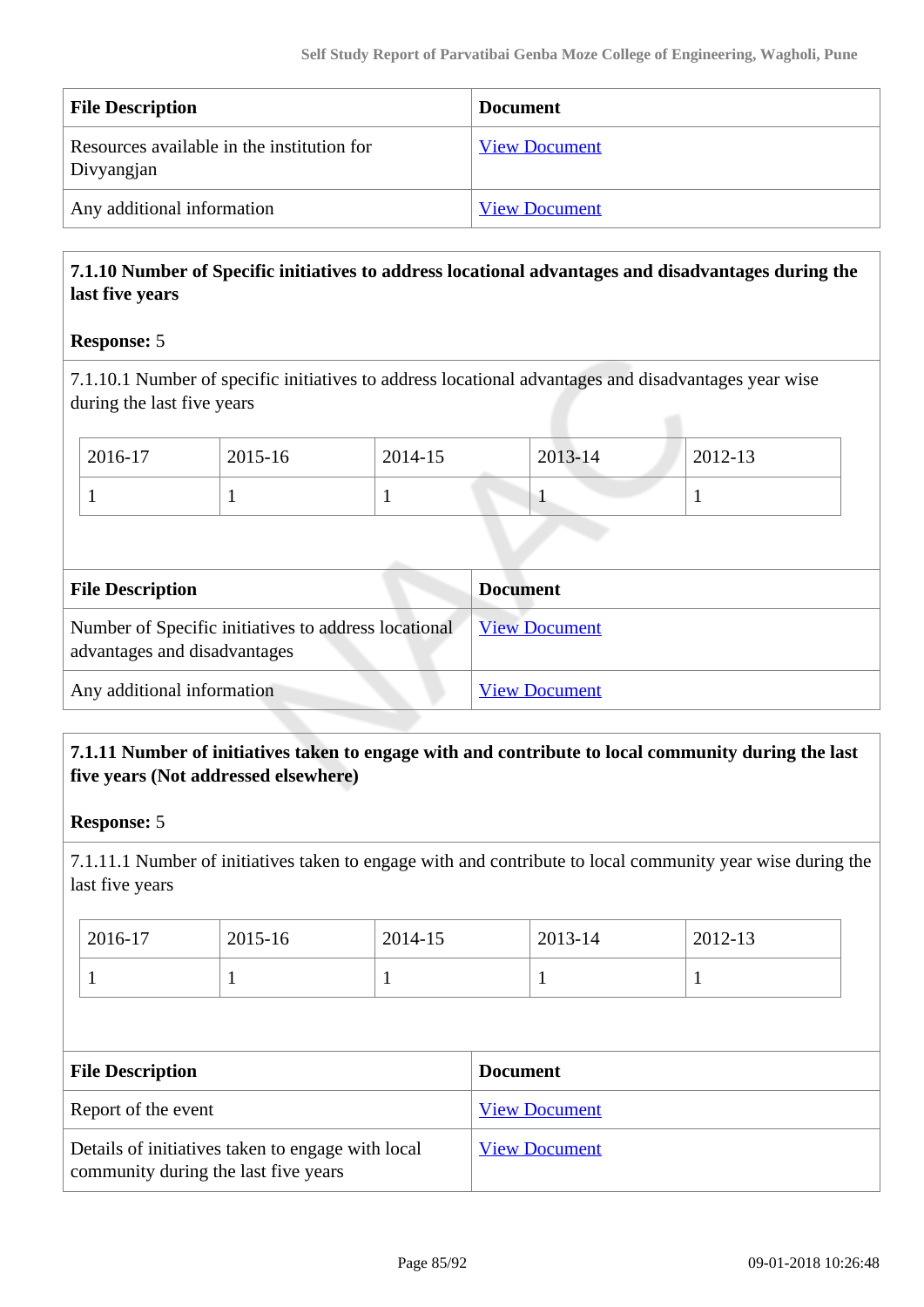## **7.1.12**

## **Code of conduct handbook exists for students, teachers, governing body, administration including Vice Chancellor / Director / Principal /Officials and support staff**

## **Response:** Yes

| <b>File Description</b>                         | <b>Document</b>      |
|-------------------------------------------------|----------------------|
|                                                 |                      |
| URL to Handbook on code of conduct for          | <b>View Document</b> |
| students and teachers, manuals and brochures on |                      |
| human values and professional ethics            |                      |
|                                                 |                      |

| 7.1.13 Display of core values in the institution and on its website |                      |  |
|---------------------------------------------------------------------|----------------------|--|
| <b>Response:</b> Yes                                                |                      |  |
| <b>File Description</b>                                             | <b>Document</b>      |  |
| Any additional information                                          | <b>View Document</b> |  |
| Provide URL of website that displays core values                    | <b>View Document</b> |  |

## **7.1.14 The institution plans and organizes appropriate activities to increase consciousness about national identities and symbols; Fundamental Duties and Rights of Indian citizens and other constitutional obligations**

**Response:** Yes

| <b>File Description</b>                                                                            | <b>Document</b>      |
|----------------------------------------------------------------------------------------------------|----------------------|
| Details of activities organized to increase<br>consciousness about national identities and symbols | <b>View Document</b> |
| Any additional information                                                                         | <b>View Document</b> |

## **7.1.15 The institution offers a course on Human Values and professional ethics**

**Response:** No

 **7.1.16 The institution functioning is as per professional code of prescribed / suggested by statutory bodies / regulatory authorities for different professions**

**Response:** Yes

| <b>File Description</b>                                                                        | <b>Document</b>      |  |
|------------------------------------------------------------------------------------------------|----------------------|--|
| Provide URL of supporting documents to prove<br>institution functions as per professional code | <b>View Document</b> |  |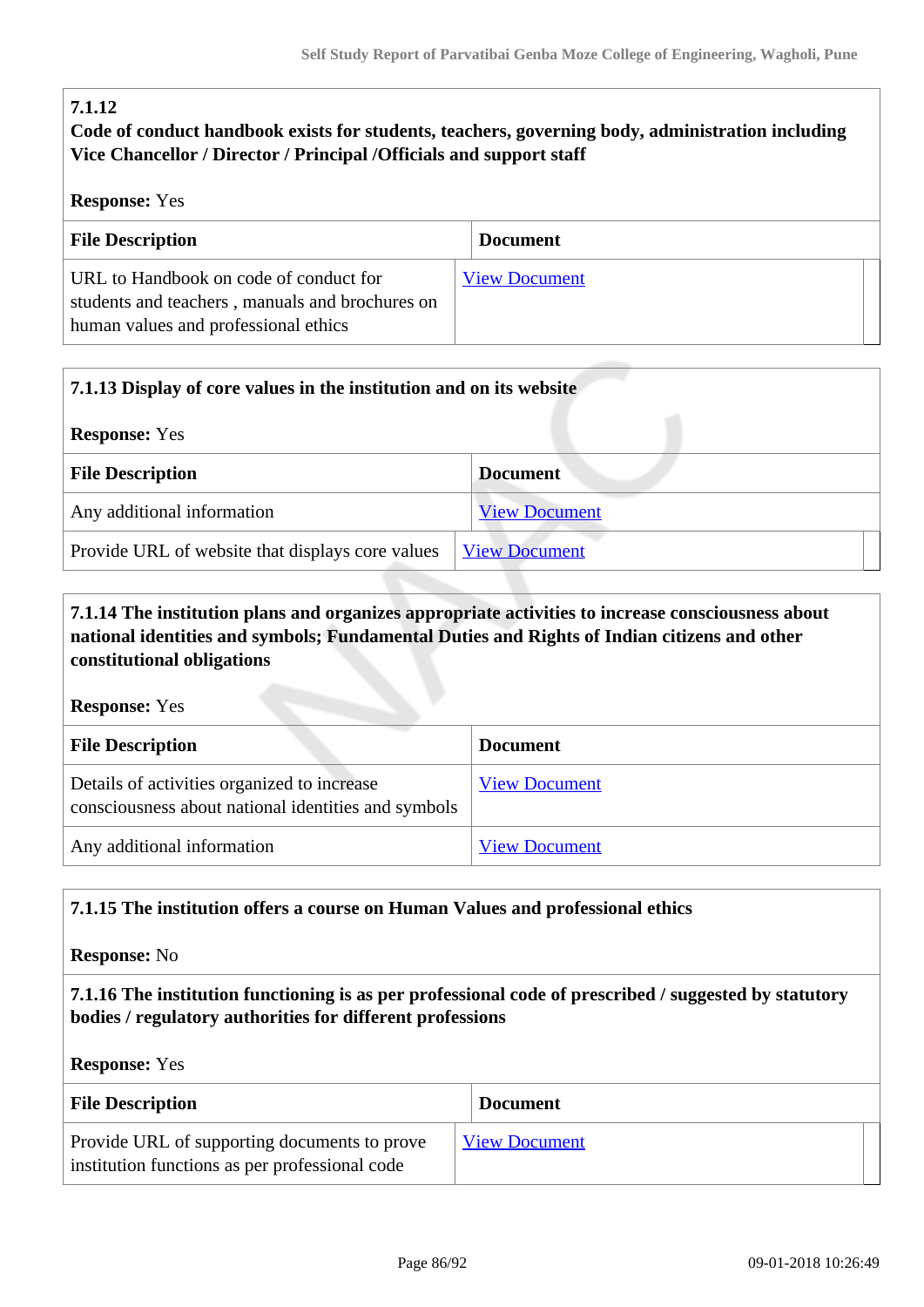**7.1.17 Number of activities conducted for promotion of universal values (Truth, Righteous conduct, Love, Non-Violence and peace); national values, human values, national integration, communal harmony and social cohesion as well as for observance of fundamental duties during the last five years**

#### **Response:** 7

| <b>File Description</b>                                           | <b>Document</b>      |
|-------------------------------------------------------------------|----------------------|
| Any additional information                                        | <b>View Document</b> |
| List of activities conducted for promotion of<br>universal values | <b>View Document</b> |

## **7.1.18 Institution organizes national festivals and birth / death anniversaries of the great Indian personalities**

#### **Response:**

Yes, Institution organizes national festivals and birth & death anniversaries of the great Indian personalities.

The institute organizes various national festivals like

- Independence Day
- Republic Day
- Gandhi Jayanti
- Birth anniversary of Sir M. Vishweshwaraiah as 'Engineers day'
- Birth anniversary of Dr. S. Radhakrishnan as a 'Teacher's day'
- Shivaji Jayanti
- Navaratri Festival
- Ganesh Chaturthi
- Yoga Day

| <b>File Description</b>    | <b>Document</b>      |
|----------------------------|----------------------|
| Any additional information | <b>View Document</b> |

 **7.1.19 The institution maintains complete transparency in its financial, academic, administrative and auxiliary functions**

#### **Response:**

The institution maintains complete transparency in its financial, administrative and auxiliary functions.

Yes, the institute is made the provision for the transparency in each work such as financial, administrative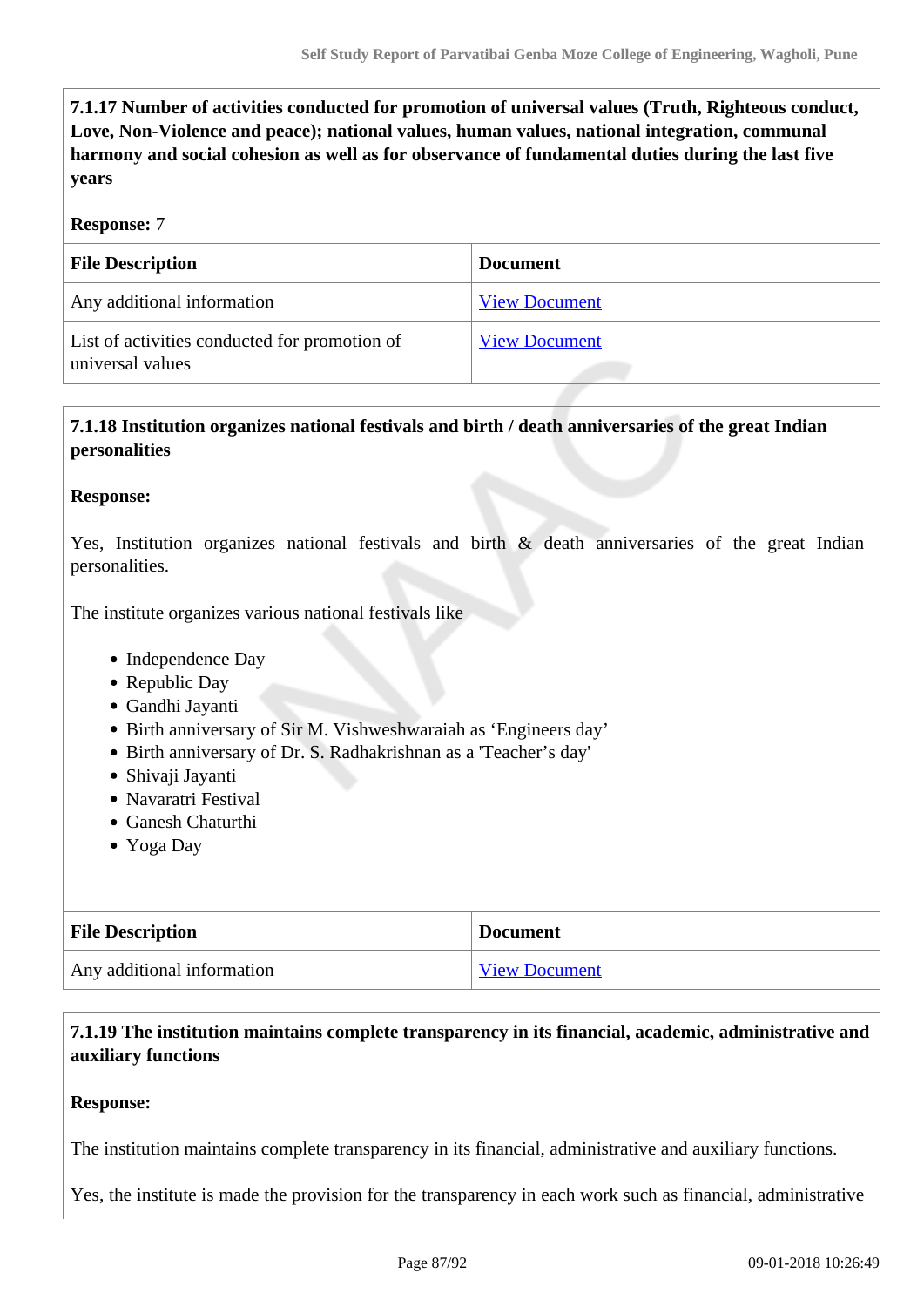and auxiliary functions.

## **Financial Functions**

1.The external audit sheet is made yearly.

- 2.Sanctioned College fees are displayed on notice board.
- 3.All the transactions of college fees are paid by the student through Cash/NEFT/DD.

#### **Academic Functions**

- 1.Displaying the term work & unit test marks on students on notice board on time and get a chance to verify their papers
- 2.Displaying the online exam marks of students on notice board.
- 3.Displaying the student attendance regularly on time.

#### **Administrative & Auxiliary Functions**

- 1.The Hierarchy chart is maintained and being followed strictly.
- 2.Displayed the important informative circulars for the students on notice board regularly.

## **7.2 Best Practices**

**7.2.1 Describe at least two institutional best practices (as per NAAC Format)**

**Response:** 

**Best Practice I**

## **Title of the practice: 'Aptitude Training to the Students'.**

Goal: The goal is to make practice the students for the aptitude session in order to give good performance in campus selections as well as the competitive exams.

**The Practice:** The monitoring of the students is done in continuous and skill full manner in order to make them understand the tactics of aptitude, the students are taught the tricky methods to solve the aptitude test and this practice enhances the knowledge of the students regarding the mathematical skills. Under this, we keep the session for final year students as well as the first year students so as to make them understand the importance of the aptitude

**Evidence of the success:** Students are getting very good help through the session of the aptitude still it is in the process.

**The problem encountered:** Students were not aware of the importance of the aptitude practice session, so making them attend this training was quite difficult.

**Resources required:** The institute has hired an expert trainer from other organizations to give aptitude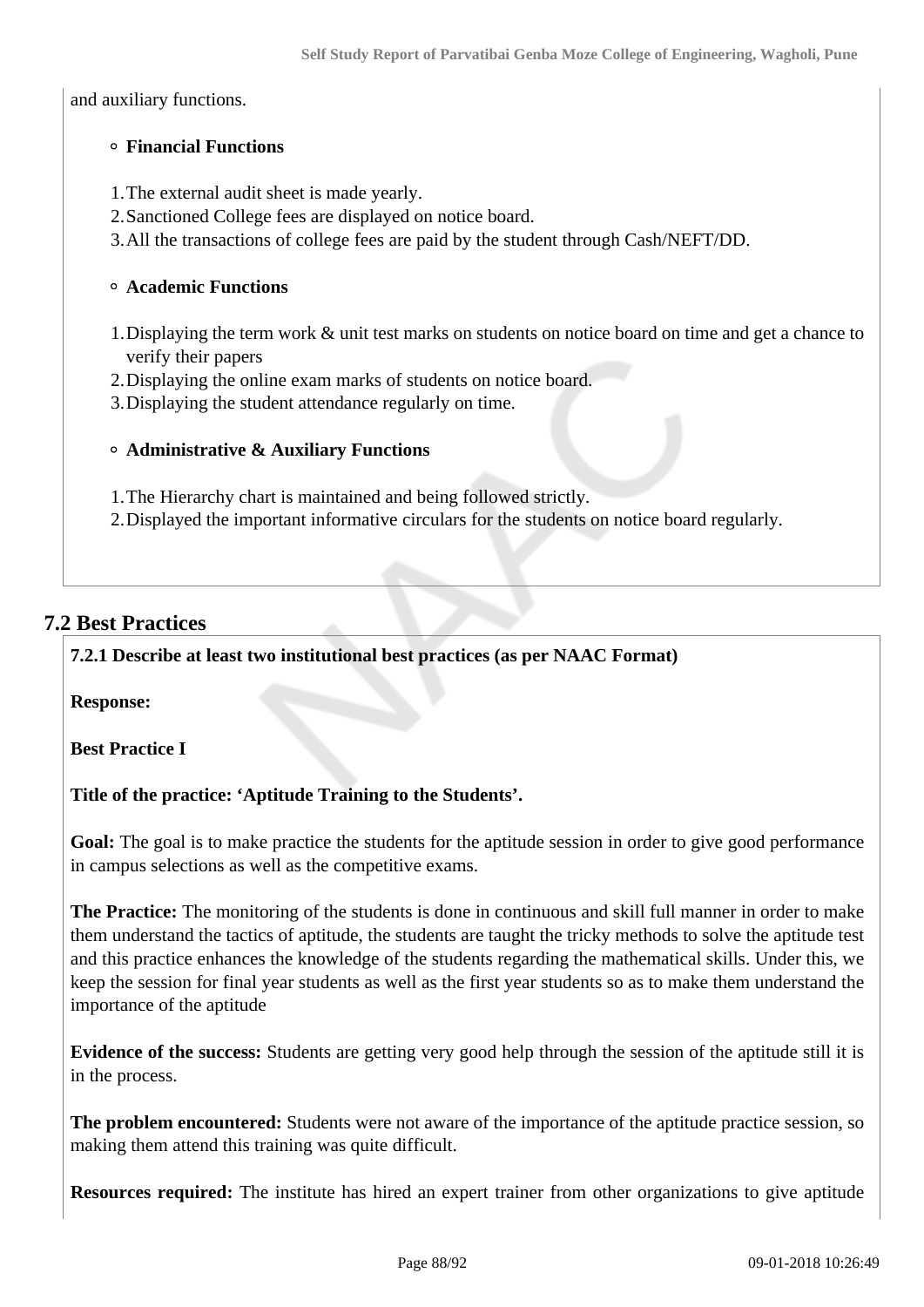training to the students.

## **Best Practice II**

## **Title of the Practice: Concession in fees for students**

**Objective of the Practice:** To provide the financial support to the needy and meritorious students.

**The Context:** The students admitted to the institute are from rural and different backgrounds. Students who are not capable of paying tuition and other fees due to their financial conditions and need to be supported for continuing their higher education. In concern of this, the institute has a provision to given the concession in fees to the student.

**The Practice:** At the initiation of every academic year, students apply for concession in fees. At the time of application, they need to submit their academic progress report as well as proof of their family income. Based on the submitted documents, students are shortlisted for the concession. The institute also made the provision of paying fees in instalments for economically weak students.

**Evidence of Success:** Following table shows the data of the number of students benefitted through the financial assistance:

| Sr. No.        | <b>Academic Year</b> | No. of students | <b>Concession</b>  |
|----------------|----------------------|-----------------|--------------------|
|                |                      |                 | <b>Amount (Rs)</b> |
| 1              | 2013-14              | 15              | 821642             |
| $\overline{2}$ | 2014-15              | 19              | 742631             |
| 3              | 2015-16              | 19              | 698192             |
| $\overline{4}$ | 2016-17              | 24              | 685273             |
| 5              | 2017-18              | 38              | 1071356            |

**Problem Encountered and Resources Required:** Identification of such lower financial background student is difficult. This is first resolved by proper enquiry of the student. Once the student identified, who really need financial support is then finalized. With the approval of the management, the concession in fees will be granted.

| <b>File Description</b>    | <b>Document</b>      |
|----------------------------|----------------------|
| Any additional information | <b>View Document</b> |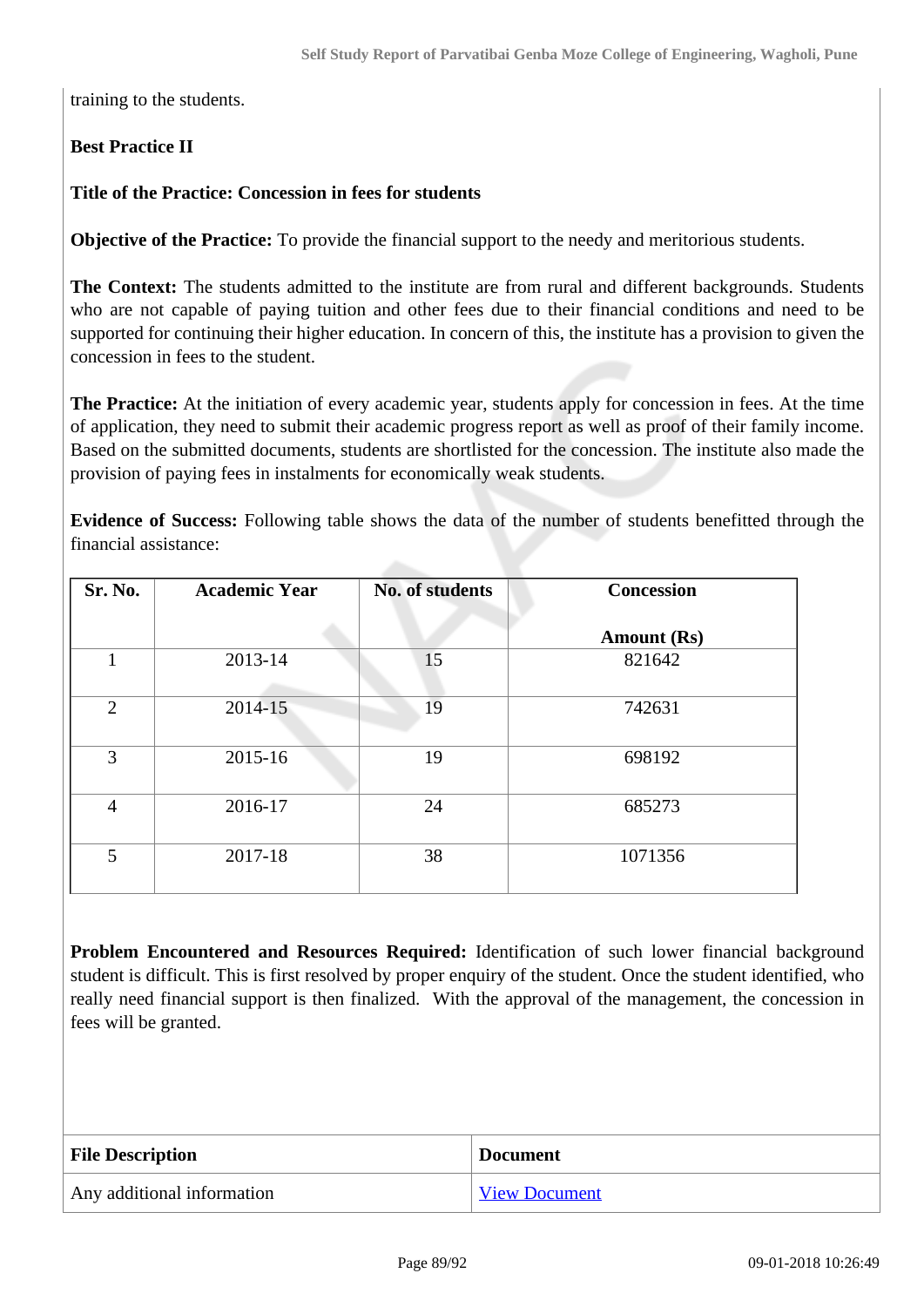## **7.3 Institutional Distinctiveness**

 **7.3.1 Describe/Explain the performance of the institution in one area distinctive to its vision, priority and thrust**

## **Response:**

**The area considered is the example of hierarchy of engineering solution in the form of learning, analyzing, designing, applicability and achievement.**

The vision of institute is "Encourage Technocrats to Create a Better Future." To achieve such challenging vision, the institute has put the following efforts.

From AY 2012-13, the institute supports mechanical students to participate every year in BAJA SAE and Go-Kart which is a national level racing in which vehicle design, analysis & manufacture by the student itself. For manufacturing of that vehicle, the institute has allocated a specific area as per student's requirement. Every year students of Mechanical Engineering Department have participated in International Level Competition 'SAEINDIA BAJA'. This competition conducted in two stages; Virtual BAJA and Main BAJA.

## **Objective**:

- To promoting global competence.
- To learn and fabricate ATV.
- To apply theoretical knowledge of machine design, thermodynamics, material science. and manufacturing process.
- To inculcate the team spirit and leadership quality.

## **Outcome:**

- Students learn to compete with national talent.
- Students learn to design and fabricate various parts like starring. Brake, roll cage, suspension etc.
- Students have done the market survey regarding purchase and procurement material.
- Students participate & fetch awards.

## **BAJA SAE PROGRAM OBJECTIVES**

Baja SAE is an intercollegiate engineering design competition for undergraduate and graduate engineering students. The object of the competition is to simulate real-world engineering design projects and their related challenges. Each team is contending to have its design customary for manufacture by a fabricated firm. The students must function as a team to design, build, test, promote and compete with a vehicle within the limits of the rules. They must also generate financial support for their project and manage their educational priorities.

## **DESIGN SUBJECT**

Each team's goal is to design and build a single-seat, all-terrain, sporting vehicle whose structure contains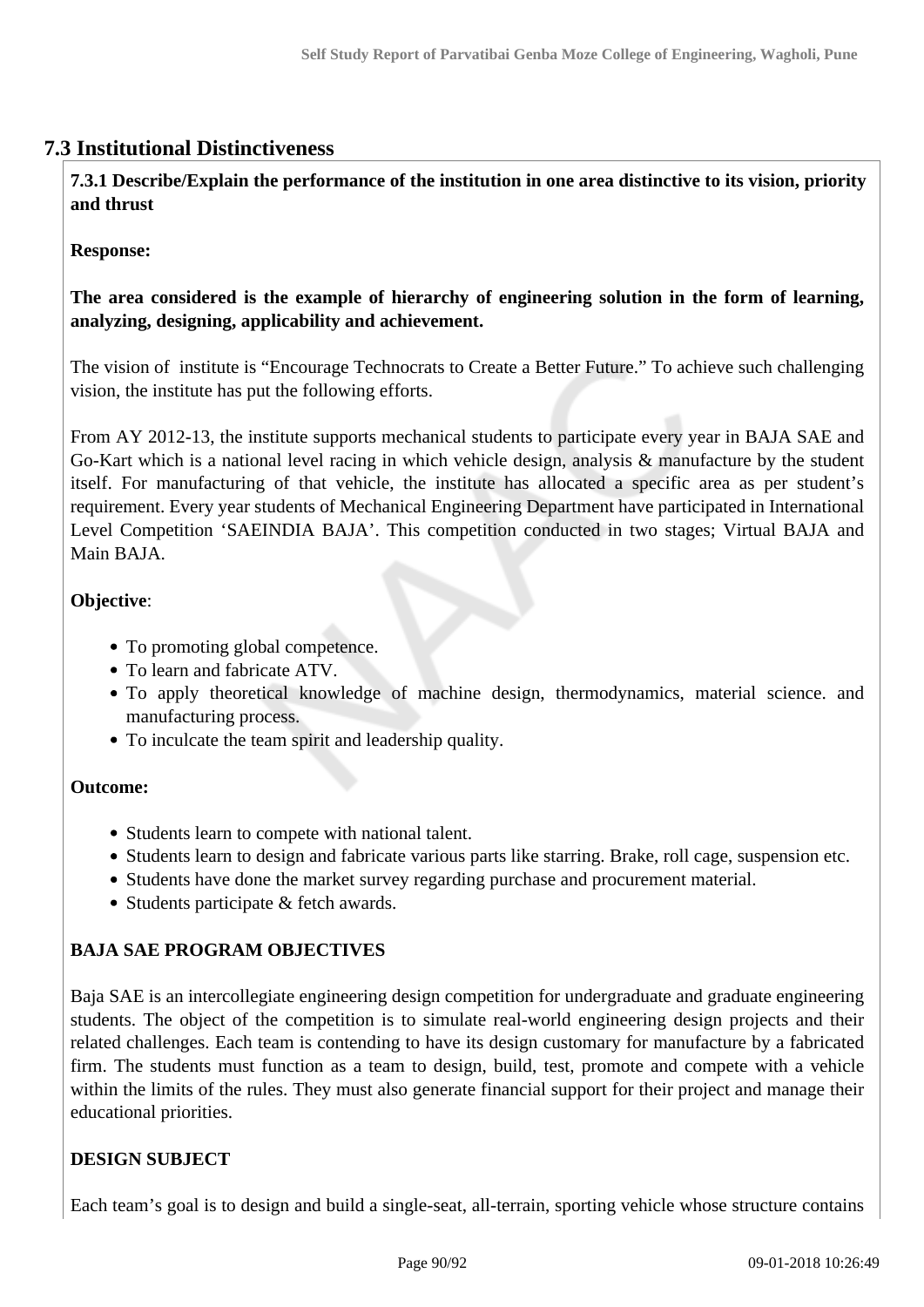the driver. The vehicle serves a recreational user market, sized at approximately 4000 units per year. The vehicle should aspire to market-leading performance in team off-speed, handling, ride and ruggedness over rough terrain and off-road condition. The performance will be considered by achievement in the dynamic events which are described in the Baja SAE rules and are subject to event-site weather and course conditions. The vehicle entered into Baja competitions are expected to be designed and fabricated in accordance with good engineering practices.

| <b>File Description</b>         | <b>Document</b>      |
|---------------------------------|----------------------|
| Any additional information      | <b>View Document</b> |
| Link for Additional Information | <b>View Document</b> |